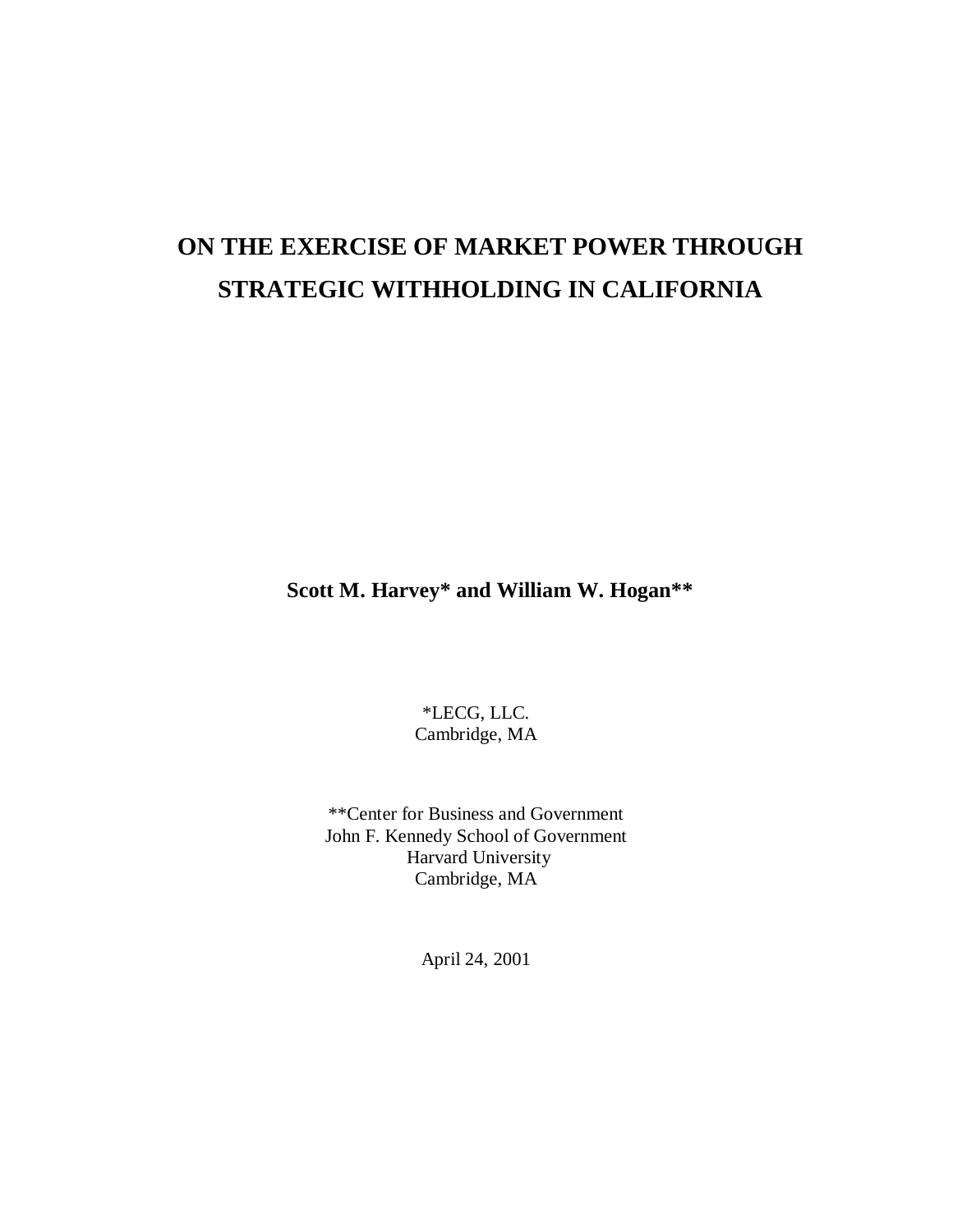# **TABLE OF CONTENTS**

# Page

| I.          |  |                  |  |  |  |  |  |  |
|-------------|--|------------------|--|--|--|--|--|--|
| II.         |  |                  |  |  |  |  |  |  |
| III.        |  |                  |  |  |  |  |  |  |
| IV.         |  |                  |  |  |  |  |  |  |
|             |  |                  |  |  |  |  |  |  |
|             |  |                  |  |  |  |  |  |  |
|             |  | 1.               |  |  |  |  |  |  |
|             |  | 2.               |  |  |  |  |  |  |
|             |  | 3.               |  |  |  |  |  |  |
|             |  | 4.               |  |  |  |  |  |  |
|             |  |                  |  |  |  |  |  |  |
|             |  | 1.               |  |  |  |  |  |  |
|             |  | 2.               |  |  |  |  |  |  |
|             |  | 3.               |  |  |  |  |  |  |
|             |  | $\overline{4}$ . |  |  |  |  |  |  |
|             |  | 5.               |  |  |  |  |  |  |
|             |  | 6.               |  |  |  |  |  |  |
|             |  | 7.               |  |  |  |  |  |  |
|             |  | 8.               |  |  |  |  |  |  |
|             |  | 9.               |  |  |  |  |  |  |
|             |  | 10.              |  |  |  |  |  |  |
| $V_{\cdot}$ |  |                  |  |  |  |  |  |  |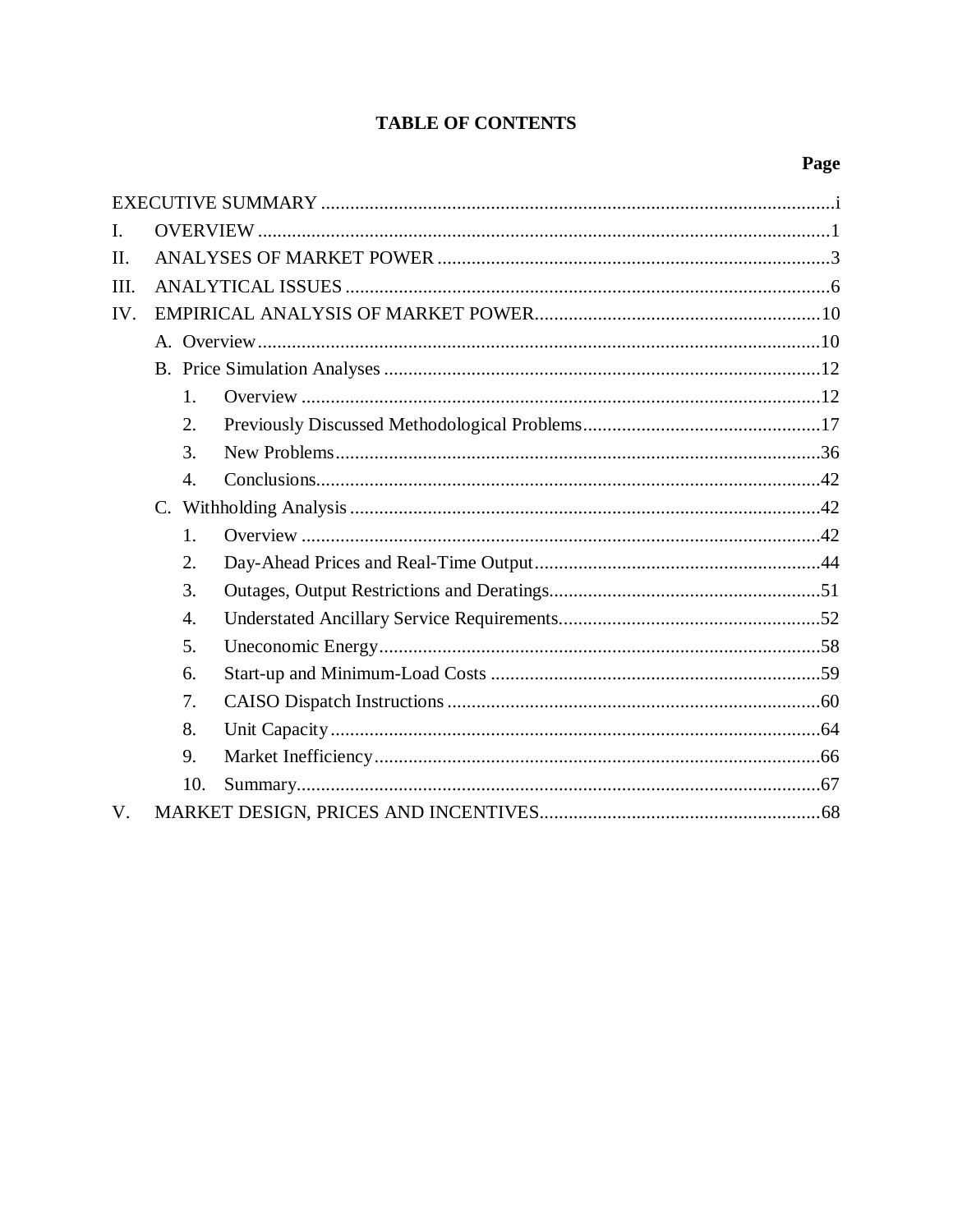#### **ON THE EXERCISE OF MARKET POWER THROUGH STRATEGIC WITHHOLDING IN CALIFORNIA**

#### **Scott Harvey and William W. Hogan**

#### **EXECUTIVE SUMMARY**

Beginning in June of 2000, the shock of unexpectedly high prices in the California electricity market convinced everyone of the need for policies to correct the apparent market failures. The public debate and policy discussions have been dominated by a focus on market power as a principal problem amenable to regulatory solution. However, design of effective policies to moderate prices or mitigate their effects depends on the diagnosis of the underlying causes. High prices attributable largely to an exercise of market power in electric generation would point to particular market participants and behaviors that could be targeted for regulatory action. By contrast, high prices attributable to bad electricity market design would indicate a need for changes in the design. High prices attributable to higher fuel prices, environmental constraints and capacity shortages, on the other hand, would prompt actions to address the cost of fuel and environmental limitations and indicate that retail loads should receive the appropriate price signal for conservation.

Suppliers could affect market prices by strategically withholding some capacity in order to profit on the capacity actually sold in the market. But charging high prices during periods of scarcity is not classified as exercising market power if there is no strategic withholding of supply. Likewise, refusing to supply without being paid is not an exercise of market power. Although the potential for withholding exists for many suppliers, the focus of attention has been on the exercise of market power by thermal generators in California.

On its face, the experience of extremely high prices suggests that the exercise of market power could be important. But at the same time the data show that there have been profound changes in the California market such that the thermal generators have actually increased their production more than demand has grown. If anything, thermal generators that hit annual output limits produced too much rather than too little in the summer of 2000. Furthermore, the widespread impacts of higher electricity prices throughout the western market, both on and off peak, indicate that if the exercise of market power is important it is occurring to an extent and through channels unprecedented in this or other electricity markets. In short, this is a complicated story, and there is ample room for further investigation of the data and diagnosis of causes.

Examination of the major analyses of the exercise of market power reveals that the estimated magnitude of the possible strategic withholding of electric generation is small enough to make it important to verify the simplifying assumptions. If strategic withholding were large and pervasive, then the real details of the California electricity market could be ignored. But it is by now apparent that the evidence is not clear, and any finding of the presence or absence of strategic withholding of generation in the California electricity market could turn on the simplifying assumptions used in the analysis of the data. For example, annual limits on production dictate that plants should not run in many hours when prices are higher than direct incremental costs; hence, examinations of output decisions for individual hours or months are necessarily incomplete. The variation in real time conditions is large enough to produce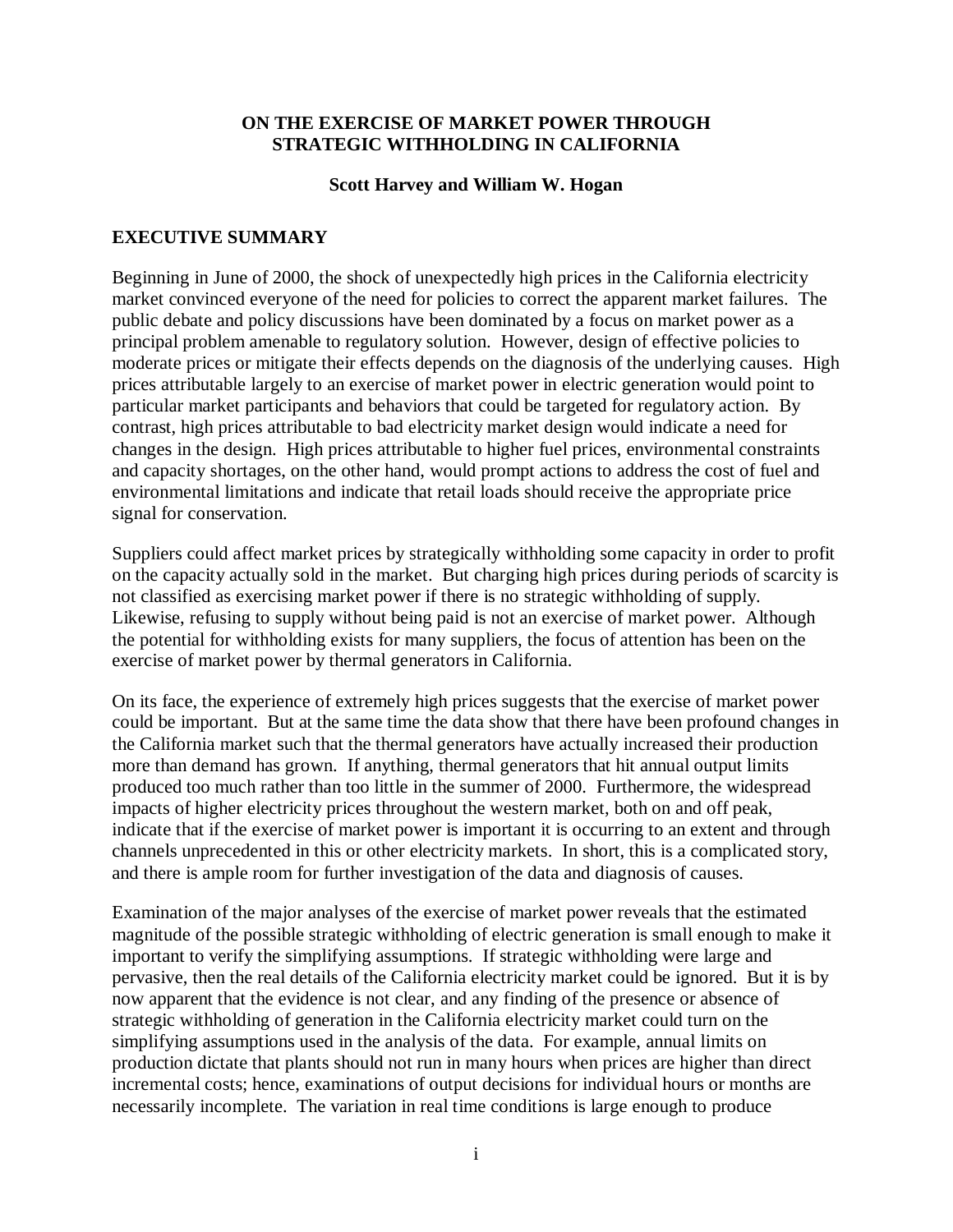significant reductions in output compared to the expectations given day-ahead prices; hence, with capacity constraints average optimal production is necessarily less than optimal production at average prices. Limits on the ramping rate of generation units, start-up costs, minimum load costs and other operational inflexibilities imply that a dispatch day is not just twenty-four separate hours and must be analyzed chronologically, recognizing these factors. And so on. Accounting for such effects can reverse the implications of the previous evidence. Unfortunately, the real details are neither simple nor incidental.

It is difficult to conduct a study of market power based solely on publicly available data. A fuller analysis would require data available only to the California Independent System Operator, and has not been done. Many factors contributed to higher electricity prices in California, and the market power theme is only, at most, part of the story. The import of the previous analyses is not to prove that market power has been exercised in the California electricity market but, rather, to suggest that it might be important. The import of the sensitivity analysis here is not to prove that market power has not been exercised in the electricity market but, rather, to suggest that it is unlikely to be the dominant factor and may not even be significant. With the available data in the public domain, and the special complications introduced by the California market design, the margin of error in estimating the extent of the possible exercise of market power through strategic withholding of electric generation is of the same order of magnitude as the effect being measured. On balance, to date the publicly available data provides no reason for the Federal Energy Regulatory Commission to change its conclusion that there is no evidence of strategic withholding nor any proof that no strategic withholding has occurred.

By contrast, there is general agreement that the California electricity market design is "seriously flawed." Furthermore, there is evidence that the policy responses that have been adopted in California have accelerated an already serious market collapse. Hence, without dismissing the possibility of the exercise of market power, the principal policy focus should be on fashioning workable solutions for the other more serious problems in market design that relate to the underlying causes of the market meltdown.

Separate from market power mitigation, California should pay its bills, raise incremental prices to retail customers, and move as quickly as possible to operating a coordinated and efficient market with consistent pricing for all that includes unit commitment, day-ahead scheduling, and real-time balancing. Although not a panacea, these steps would address immediate problems and set the stage for longer-term initiatives to expand generation capacity, transmission infrastructure, and the reach of an efficient market to the western interconnected grid.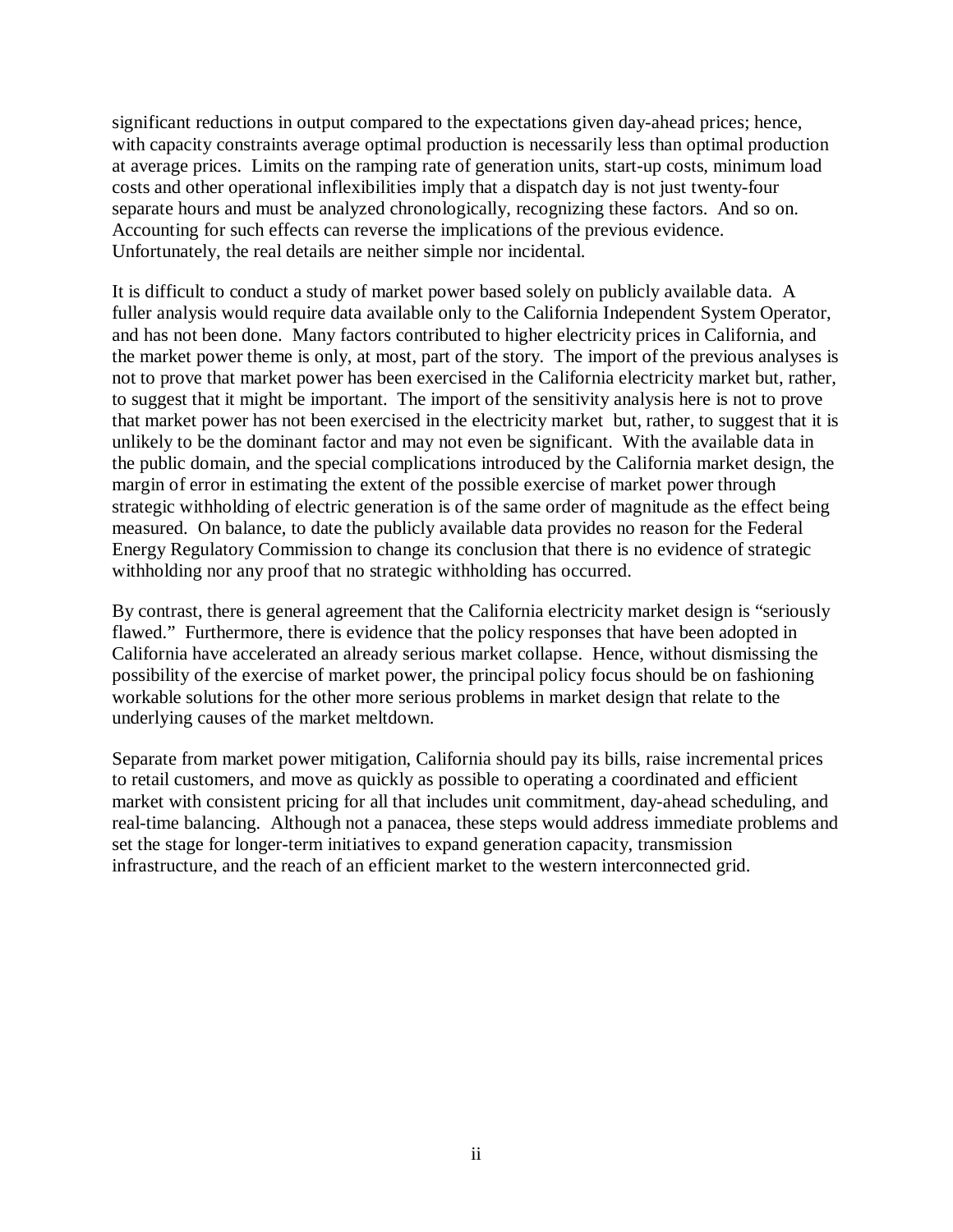#### **ON THE EXERCISE OF MARKET POWER THROUGH STRATEGIC WITHHOLDING IN CALIFORNIA**

#### **Scott Harvey and William W. Hogan**<sup>1</sup>

#### **April 24, 2001**

#### **I. OVERVIEW**

 $\overline{a}$ 

The continuing high prices in the California electricity market have elicited a sustained interest in understanding the reasons for the high prices. Design of effective policies to moderate prices or mitigate their effects depends on the diagnosis of the causes. For example, high prices attributable to bad market design would indicate a need for changes in the design. High prices attributable largely to an exercise of market power in electric generation would point to particular market participants and behaviors that could be targeted for regulatory action. High prices attributable to higher fuel prices, environmental constraints and capacity shortages, on the other hand, would prompt actions to address the cost of fuel and environmental limitations and indicate that retail loads should receive the appropriate price signal for conservation.

Suppliers could affect market prices by strategically withholding some capacity in order to profit on the capacity actually sold in the market. Hence, market power is defined as the ability to withhold production on some units in order to increase market prices and profit more from production on other units. By contrast, simply charging high prices during periods of scarcity is not classified as exercising market power if there is no strategic withholding of supply.<sup>2</sup> Likewise, refusing to supply without being paid is not an exercise of market power.

<sup>1</sup> Scott Harvey is a Director with LECG, LLC, an economic and management consulting company. William Hogan is the Lucius N. Littauer Professor of Public Policy and Administration at the John F. Kennedy School of Government, Harvard University. This study was supported by Mirant. The authors are or have been consultants on electricity market design and transmission pricing, market power or generation valuation issues for American National Power; Brazil Power Exchange Administrator (ASMAE); British National Grid Company; Calpine Corporation; Commonwealth Edison; Constellation Power Source; Detroit Edison; Duquesne Light Company; Electricity Corporation of New Zealand; General Electric Capital; GPU, Inc. (and the Supporting Companies of PJM); GPU PowerNet Pty Ltd.; ISO New England; Midwest ISO; National Independent Energy Producers; New England Power; New York Energy Association; New York ISO; New York Power Pool; New York Utilities Collaborative; Niagara Mohawk Corporation; Ontario IMO; PJM Office of the Interconnection; Reliant Energy; San Diego Gas & Electric; Sempra Energy; Mirant/Southern Energy; TransÉnergie; Transpower of New Zealand Ltd.; Westbrook Power; Williams Energy Group; and Wisconsin Electric Power Company. Jasper Camacho, John Jankowski, Matthew Kunkle, Ana Palomares, Joel Sachar and Jennifer Vanderhart provided research assistance. The views presented here are not necessarily attributable to any of those mentioned, and any errors are solely the responsibility of the authors.

<sup>2</sup> Another complication is the possibility of exercising market power by producing too much in order to create system bottlenecks. This is not addressed here. See for instance, Judith B. Cardell, Carrie Cullen Hitt and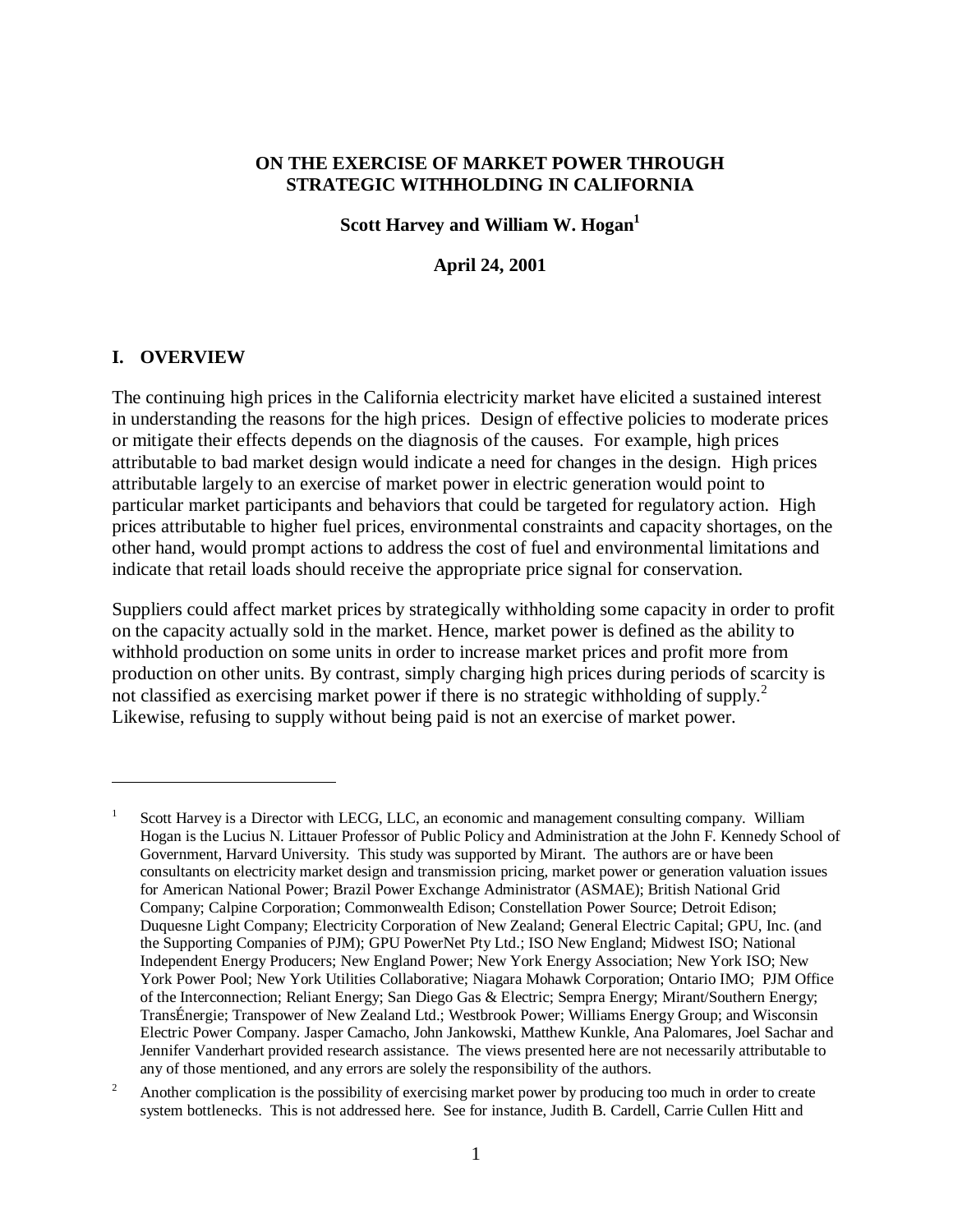It is widely recognized that the potential for exercising market power through strategic withholding exists in electricity markets in many regions of the country, and California is no exception. As a result, policies are already in place to mitigate market power, and market monitoring to detect the exercise of market power is a major and growing activity in restructured electricity markets. For example, in California a number of generating plants have been under Reliability Must Run (RMR) contracts in part to mitigate the exercise of market power. Both the California Independent System Operator (CAISO) and Power Exchange (PX) have had independent external monitoring committees and internal staff devoted to the analysis of market performance.

Of course, no market can be perfectly competitive or perfectly free from some exercise of market power. But there is a legitimate policy concern if strategic behavior by market participants becomes pervasive and significant. With prices exploding starting in about June of 2000, the concern in California has been that market power beyond that resident in owners of RMR plants was both available and exploited to a degree that explained all or a large part of the price increase and apparent supply shortage in the latter half of 2000. Although the potential for withholding exists for many suppliers, the focus of attention has been on the exercise of market power by thermal generators in California. If there has been significant strategic withholding by anyone, including thermal generators, the analysis should identify the responsible parties and the appropriate remedies would be clearer.

On its face, the experience of extremely high prices suggests that the exercise of market power could be important. But at the same time the data show that there have been profound changes in the California market such that the thermal generators have actually increased their production more than demand has grown. Furthermore, the widespread impacts of higher prices throughout the western market, both on and off peak, suggest that if the exercise of market power is important it is occurring to an extent and through channels unprecedented in this or other electricity markets. In short, this is a complicated story, and there is ample room for further investigation of the data and diagnosis of causes.

It is important to understand the reason for the high electricity prices in California, both for developing policies in California and so that the rest of the nation can avoid similar outcomes. It is therefore important to identify the exercise of market power, if it has been an important contributor to these high prices. At the same time, it is important to critically examine the implication that exercise of market power is the dominant explanation for outcomes in California. A conviction that the major problems in the California market arise largely from the exercise of market power in electricity generation could distract from consideration of more fundamental problems. However, if the principal sources of high prices in California lie elsewhere, then a policy preoccupation with market power will lead to choices that exacerbate and prolong the period of high wholesale market prices in California or a broader region.

From this perspective, an important public policy question arises in understanding and testing the data and analyses directed at the estimation of the extent and importance of the exercise of

William W. Hogan, "Market Power and Strategic Interaction in Electricity Networks," Resource and Energy Economics., Vol. 19, 1997, pp. 109-137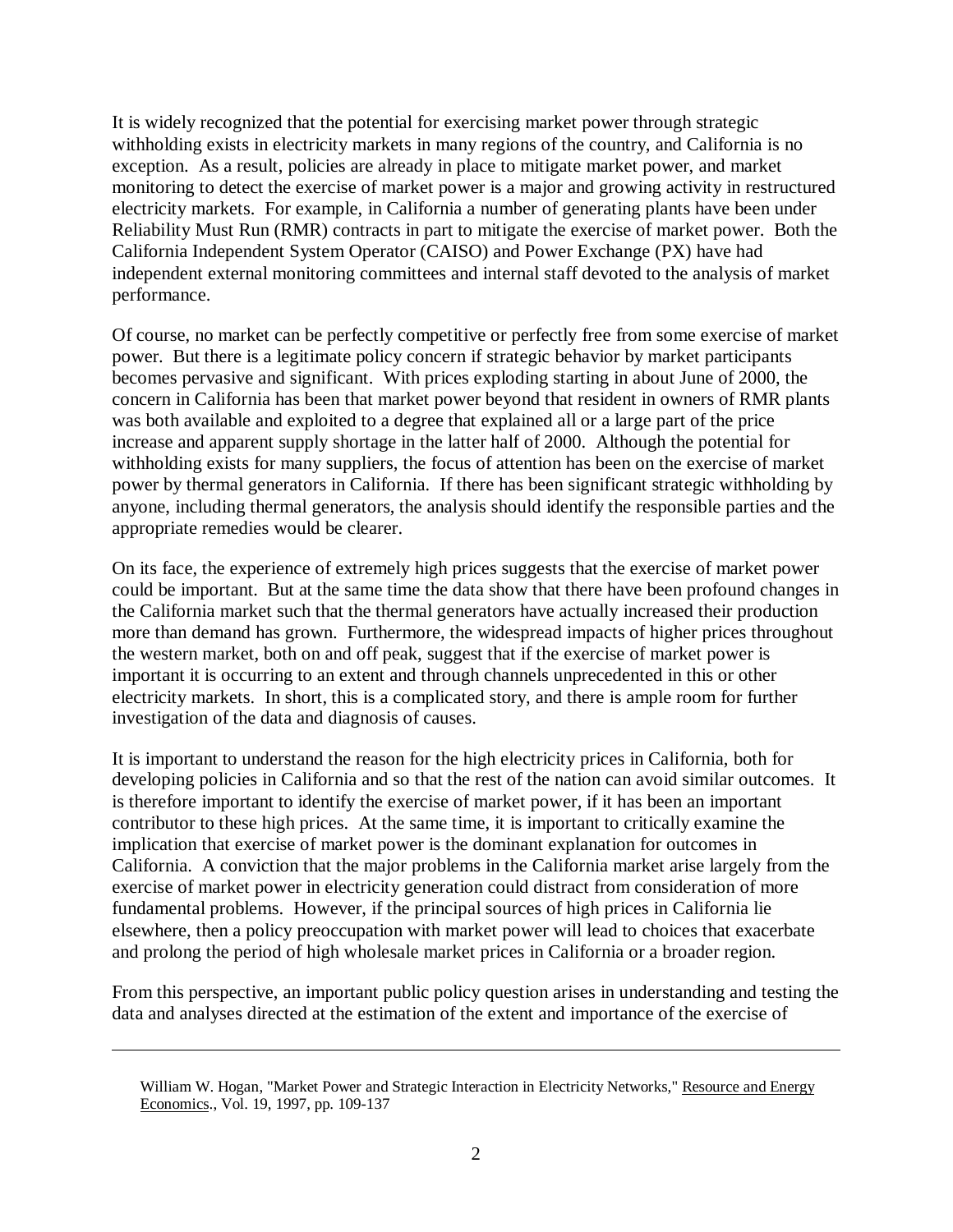market power. If the data indicate that the exercise of market power is a substantial problem in California, then policies to mitigate the exercise of market power in electric generation should be a priority, and may be all that is needed. If, however, the evidence points to the exercise of market power as a secondary concern compared to perhaps market design, environmental limits, gas and generation supply, then the focus of public policy should be different.

The flow of market power analyses is increasing, and the debate is unsettled. The principal conclusion here is that with the available data in the public domain, and the special complications introduced by the California market design, the margin of error in estimating possible exercise of market power in electric generation through strategic withholding is of the same order of magnitude as the effect being measured.<sup>3</sup> In this regard, it is unlikely that the exercise of market power is extensive, easy to detect, or easy to correct. By contrast, there is general agreement that the California market design is "seriously flawed." Hence, without dismissing the possibility of the exercise of market power, the principal policy focus should be on fashioning workable solutions for the other more serious problems in market design.

## **II. ANALYSES OF MARKET POWER**

 $\overline{a}$ 

The accumulation of market power studies is expanding at a rate that is not surprising given the importance of the shock to the California market and, as we shall see, the difficulty of untangling a complicated story. The various studies directed at assessing the role of generator market power in elevating California electricity prices during the year 2000 have reached conflicting conclusions. In some cases, indirect evidence has been found to support an interpretation that there must have been an exercise of market power through withholding; however, the very nature of such indirect analysis precludes the identification of the particular parties who were responsible.<sup>4</sup> In other instances the analyses found the story to be more complicated, with explanations of the data that either did not indicate the exercise of market power or found the evidence unable to support any conclusion.<sup>5</sup>

As time passes, the horizon for studies assessing the impact of price increases extends correspondingly.<sup>6</sup> As we move beyond the end of year 2000, there is a need to account for an

<sup>3</sup> We have not examined the possible exercise of market power in gas supply, transmission, storage or distribution.

<sup>4</sup> Frank Wolak, Robert Nordhaus, and Carl Shapiro, "An Analysis of the June 2000 Price Spikes in the California ISO's Energy and Ancillary Service Markets," September 6, 2000 (hereafter MSC). Eric Hildebrandt, "Declaration of Eric Hildebrandt," October 2000 (hereafter Hildebrandt Oct), and Eric Hildebrandt "Analysis of Market Power in California's Wholesale Energy Markets," November 21, 2000 (hereafter Hildebrandt Nov).

<sup>5</sup> Staff Report to the Federal Energy Regulatory Commission on Western Markets and the Causes of the Summer 2000 Price Abnormalities, Part I, November 1, 2000 (hereafter Staff Report); Scott Harvey and William W. Hogan, "Issues in the Analysis of Market Power in California," October 27, 2000 (hereafter Harvey-Hogan); California Power Exchange Corp, Compliance Unit, "Price Movements in California Electricity Markets," September 29, 2000 (hereafter CALPX); Report on Plant Outages in the State of California, FERC Office of the General Counsel Market Oversight & Enforcement and Office of Markets, Tariffs and Rates, Division of Energy Markets, February 1, 2001 (hereafter FERC Outage Report).

<sup>6</sup> For example, Eric Hildebrandt, "Further Analyses of the Exercise and Cost Impacts of Market Power in California's Wholesale Energy Market," California Independent System Operator, March 2001; Anjali Sheffrin,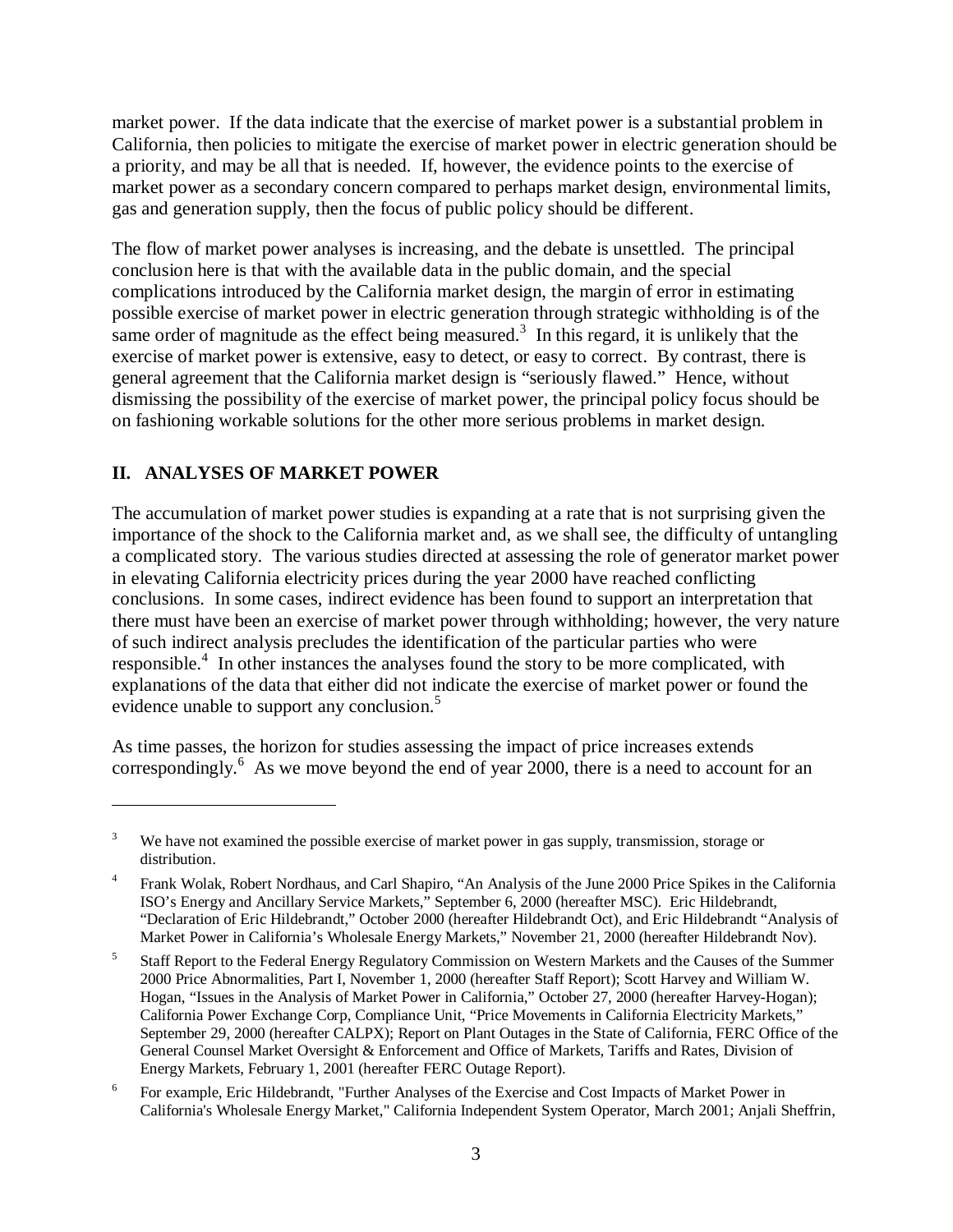increasing accumulation of market failures, including the introduction of credit problems and new price regulations, both of which further complicate the analysis of the market. Nonetheless, as of the end of the first quarter 2001, the more recent analyses had not resolved the uncertainty.<sup>7</sup> Hence, the focus of the analysis below is restricted to the year 2000, with an emphasis on the data for the Summer of 2000 that has received the most attention.

For the period covering the Summer of 2000, a paper by Paul Joskow and Edward Kahn carries the analysis further than the previous studies in an attempt to move beyond the limitations of indirect detection of an exercise of market power by some anonymous market participant to more directly identify thermal generators that might be withholding output in a strategic exercise of market power that contributed to the high wholesale market prices for electricity in California during the summer of 2000.<sup>8</sup> The purpose of the analysis below is to carry forward the examination of the market, further discussing the simulation studies and extending Joskow and Kahn's analysis of real-time operating data. The identification of strategic withholding in real time is an important question, and also a difficult question to address, particularly for someone lacking access to the dispatch data. Here we expand our previous discussion to identify some of the issues to be addressed in distinguishing strategic withholding from other causes of high prices, examine further some of the evidence, and suggest some of the policy implications of our current understanding of the state of the market.

It is difficult to conduct a study of market power based solely on publicly available data. On balance, however, we do not see that the evidence to date provides reason for the Federal Energy Regulatory Commission (FERC) to change its conclusion that there is no evidence of withholding nor any proof that no withholding has occurred.<sup>9</sup> The Joskow-Kahn simulation study improves on certain elements of the earlier MSC study that were likely to understate the competitive price level, but relies on approximations of demand that are likely to understate the competitive price relative to the prior MSC study, and the proxies for hydro and geothermal supply may have the same effect. In addition, the Joskow-Kahn simulation shares limitations with the MSC study regarding the treatment of start-up and no-load costs, non-allowance environmental restrictions, outage rates, uncertainty, and market inefficiency that are likely to cause the simulation to understate the competitive price level.

As Joskow and Kahn note, the data analyzed in their innovative study of real-time withholding does not provide evidence that can distinguish between strategic withholding and other market factors. If the data used in their analysis are adjusted for the hours in which real-time prices were low or units were likely to be ramping, their measure of an output gap is far less, rather than more, than ancillary service procurement, reversing the sign of their principal indicator of

"Empirical Evidence of Strategic Bidding in California ISO Real Time Market," California Independent System Operator, March 21, 2001.

<sup>7</sup> California Independent System Operator, "Response of the California Independent System Opertor (sic) Corporation to Letter Order of March 30, 2001," Submission to Federal Energy Regulatory Commission, April 6, 2001, pp. 2-3.

<sup>8</sup> Paul L. Joskow and Edward Kahn, "A Quantitative Analysis of Pricing Behavior in California's Electricity Market During Summer 2000," January 2001 (hereafter Joskow-Kahn).

<sup>9</sup> Staff Report, pp. 1-4, 5-16. FERC Outage Report, pp. 1, 52.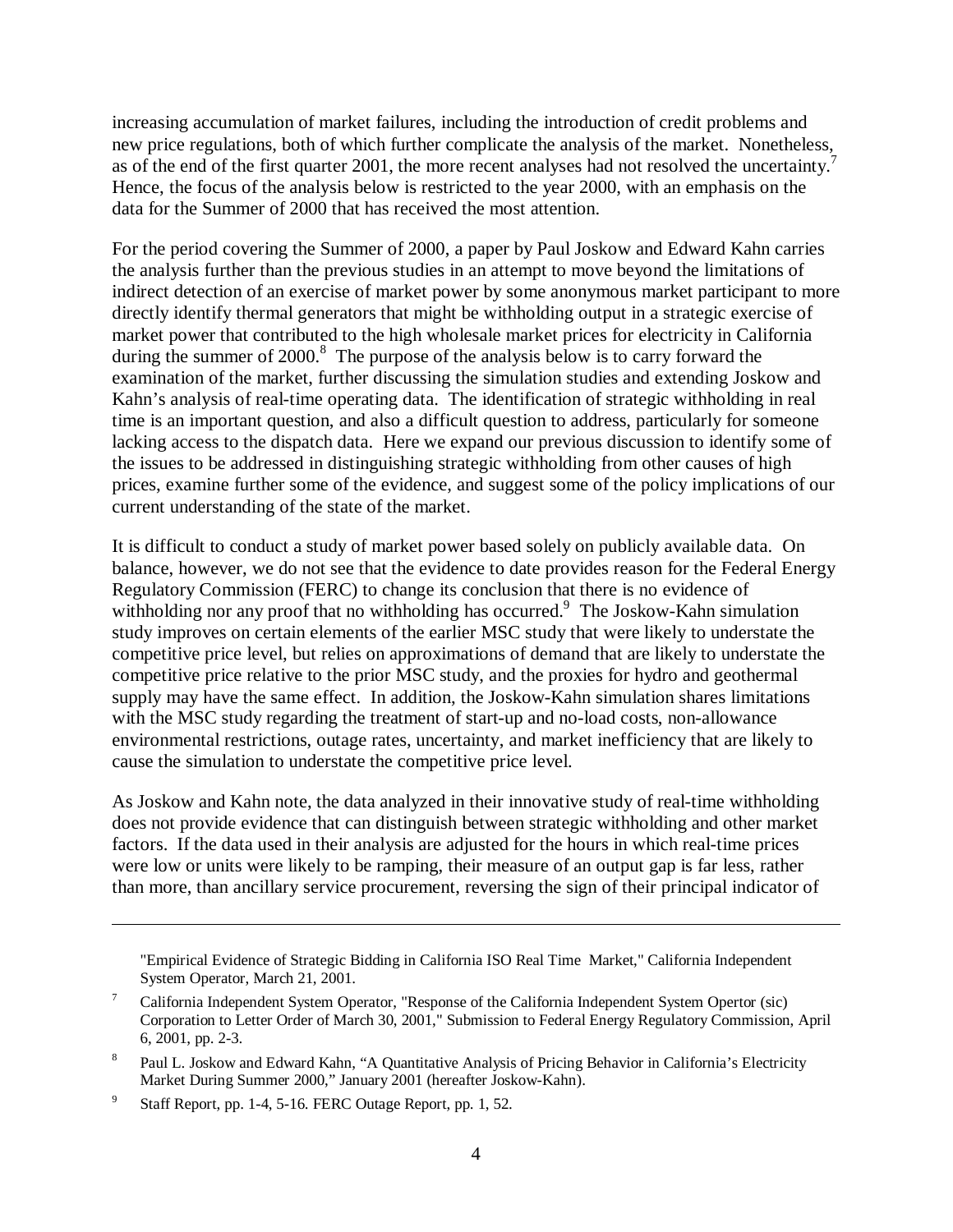possible strategic withholding. This measure of an output gap is overstated by an indeterminate amount because it does not account for real-time deratings, the impact of intra-zonal congestion, environmental output limits, uncertainty and market inefficiency and may be based on overstated capacities. On the other hand, the relationship between the estimated output gap and ancillary service procurement does not establish that there was no withholding because it is not known how much ancillary services were procured from fossil units not included in the real-time output data (particularly gas turbines) or from hydro or geothermal units. Moreover, a large element of uncertainty is introduced into these comparisons by a lack of information on how replacement and other reserves were actually dispatched by the system operator in real time.

The point of these comments is not that it is impossible to detect economic withholding. Most of the ambiguity arises from a lack of public information on factors that ISOs would routinely take into account in the real-time operation of the transmission system. While it will at times be difficult to distinguish between economic withholding and market inefficiency, or pricing intended to manage limited energy units or environmental constraints, most of the other uncertainties plaguing the analysis of the publicly available data should not hinder identification of withholding from ISO dispatch data.

The import of the Joskow-Kahn analysis is not to prove that market power has been exercised but, rather, to suggest that it might be important. The import of the sensitivity analysis here is not to prove that market power has not been exercised but, rather, to suggest that it is unlikely to be the dominant factor and may not even be significant. By contrast, there appears to be little disagreement that other problems of shortage and bad market design are at least large enough to dictate that the solution requires more than just market power mitigation devices.

An important feature of the Joskow-Kahn study is that it came at a time when it had become reasonably clear that a simple theory of anticompetitive withholding of thermal generating capacity from the California market is not consistent with the events of the year 2000. Since at least November, with the benefit of 20-20 hindsight, it has been apparent that some of the thermal generators suspected of withholding output in the earlier part of the year had actually supplied too much output in the earlier part of the year, causing them to reach annual run time or other environmental limits and to be shut down completely by environmental regulations or restricted to running only in emergency conditions. Generators that have been shut down by environmental regulations for running too long and too hard during this period seem not to have engaged in simple anti-competitive withholding of output. In hindsight, these units were supplying too much output, not too little, during much of the year and should have offered their output at higher prices than they did. In light of this evidence, it is not sufficient in establishing the existence of anticompetitive withholding to demonstrate that particular generators were providing less output than their design capacity in high-priced hours. We are reminded that when cumulative constraints are binding, were it not for the constraint, generators would have an interest in producing more at lower prices. A theory of anticompetitive withholding must demonstrate that thermal generators with cumulative output constraints offered too much output at too low prices in some hours and too little output at too high prices in other hours, and did so in a manner that predictably increased profits. This is a much more complex analysis than any that has been undertaken.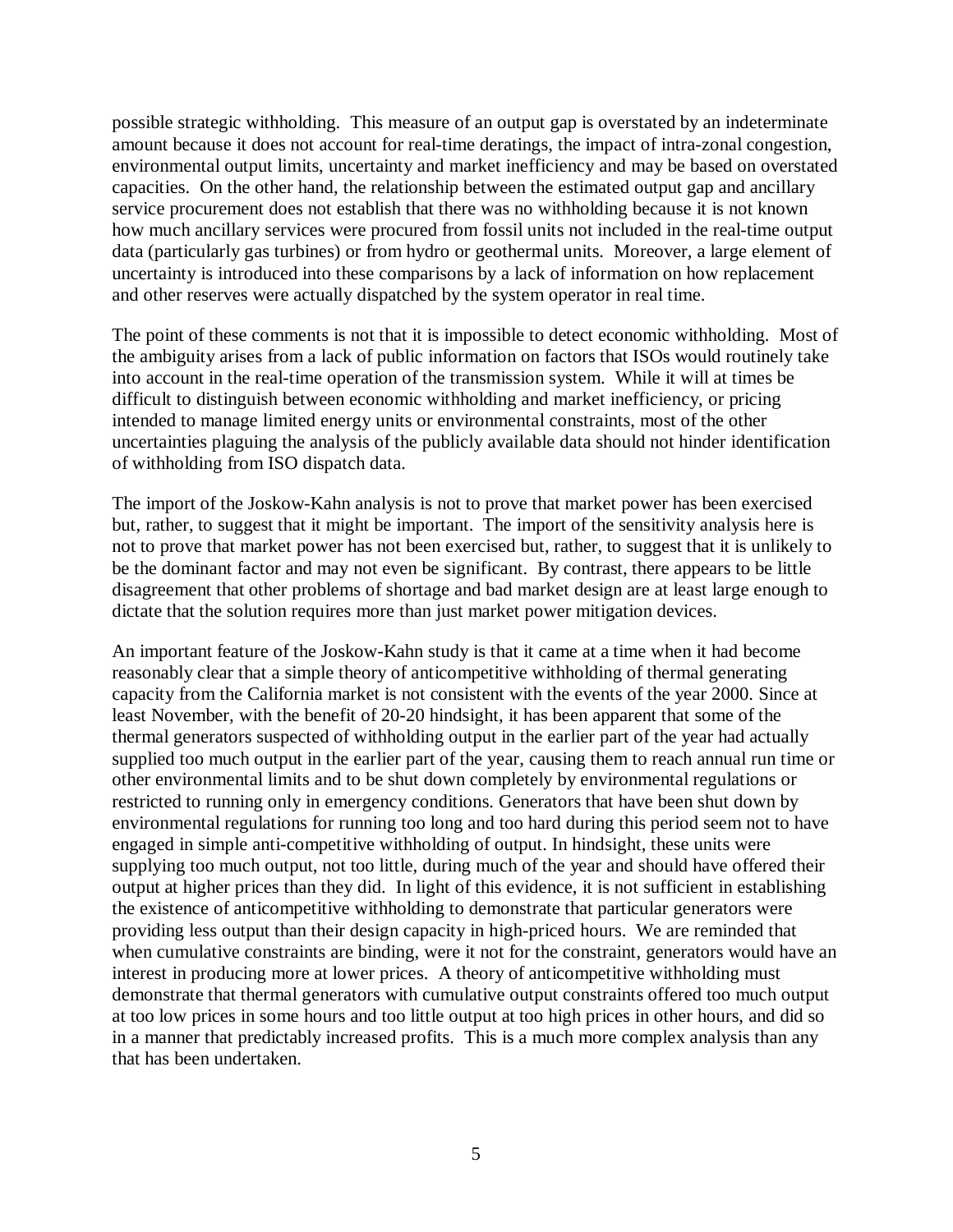#### **III. ANALYTICAL ISSUES**

 $\overline{a}$ 

It is difficult in many industries to clearly distinguish price increases arising largely from the exercise of market power from price increases arising from other changes in market conditions. A number of unique features of the California electricity market, such as one-part bids, and separate non-cooptimized markets for energy, ancillary services and congestion management, greatly complicate assessment of competitive behavior in the California electricity market, making the task more difficult than usual.

Moreover, in analyzing performance in the California electricity market it is important to recognize that a demonstration that the observed outcomes are inconsistent with those in an efficient competitive market does not necessarily imply that the market is not operating competitively; the market may simply be clearing very inefficiently as a result of the market design. The California market design explicitly prevented the central market operator, the CAISO, from coordinating efficient markets for energy, ancillary services or congestion management, and it has been widely predicted that the result would be inefficient market outcomes and higher costs to consumers.10 While the large increases in wholesale market prices are a subject of public policy concern regardless of the source of these increases, in prescribing remedies it is important to understand whether the principal cause of price increases has been the exercise of market power, poor market design, changes in market conditions or other elements of public policy. Prescribing remedies based on the presumption that the price increases arise solely or largely from the exercise of market power will only prolong the agony if the actual source of the problem lies elsewhere.

The marginal cost of electric generators in California depend on several factors, including heat rates (Btu/kWh), the cost of fuel (e.g., oil or gas), NOx allowance costs and variable O&M costs. As any of these factors increase, the marginal cost of the generator will increase.<sup>11</sup> At historic fuel and allowance cost levels the incremental cost of a GT of the type assumed by FERC in its proxy price analysis (18,073 Btu/kWh, 2 lbs. NOx/MWh, \$2/MWh O&M) would have

<sup>10</sup> See, for example, William W. Hogan, "A Wholesale Pool Spot Market Must Be Administered by the Independent System Operator: Avoiding the Separation Fallacy," *Electricity Journal*, December 1995; Steven Stoft, "Analysis of the California WEPEX Applications to FERC," October 8, 1996; Steven Stoft, "California's ISO: Why Not Clear the Market," *Electricity Journal*, December 1996; Eric Woychik, "California's Schedule Coordinator: Market Maker with Advantage," November 26, 1997; William W. Hogan, "Rethinking WEPEX: What's Wrong with Least Cost?" *Public Utilities Fortnightly*, January 1, 1998; Steven Stoft, "Gaming Intra-Zonal Congestion in California," March 6, 1998; Larry Ruff, "Separation of the ISO from the Power Exchange: Some Structural and Operational Implications," October 25, 1995. Larry Ruff, "The California PX Auction: Whatever Happened to the ISO and Why Should Anybody Care," UC Power Conference, March 10, 1997; Richard O'Neill, "Rules and Institutions for Imperfect Markets," Harvard Electricity Policy Group, January 10, 1997; Charles R. Imbrecht, Statement before the Senate Select Committee on Business Development, November 29, 1995; and Charles R. Imbrecht, Statement before the FERC, Technical Conference on the WEPEX Applications, August 1, 1996.

<sup>&</sup>lt;sup>11</sup> FERC uses these factors in setting its California proxy price, see FERC, Order Directing Sellers to Provide Refunds of Excess Amounts Charged for Certain Electric Energy Sales During January 2001 or Alternatively, to Provide Further Cost or Other Justification for Such Charges, March 9, 2001, Docket No. EL00-95-017 et al.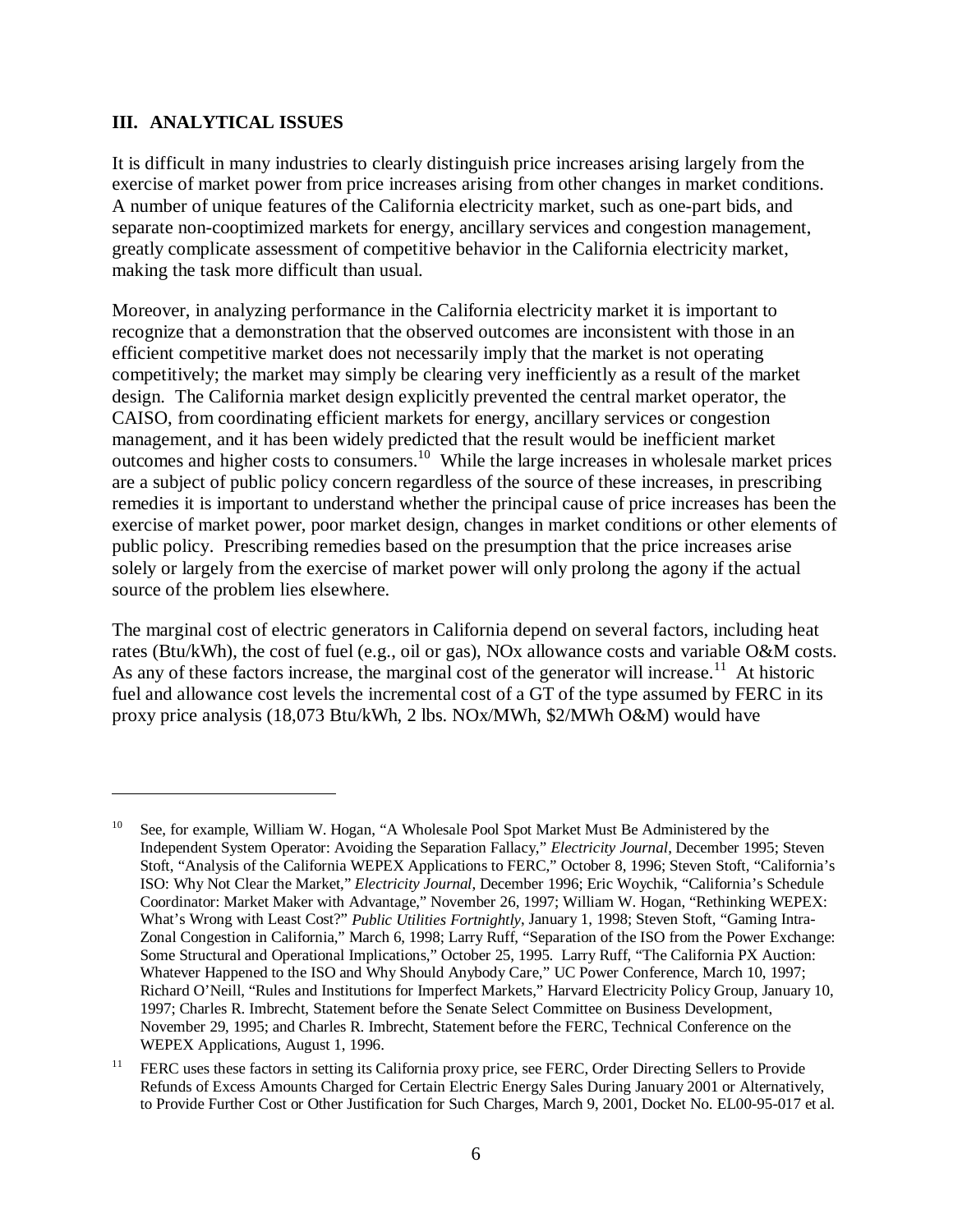incremental costs in the range of  $$58/MWh$ .<sup>12</sup> At prices of  $$10/Mm$ btu for gas and \$40 for allowances, the incremental cost of electricity would be in the vicinity of  $$262/MWh.<sup>13</sup>$ 

There are at least four general approaches that could be taken to address questions of withholding and market power in the California electricity market. One approach would be to test directly whether particular thermal generating capacity has been anticompetitively withheld from the day-ahead market. A second more indirect approach would be to simulate the competitive level of day-ahead prices and compare them to actual day-ahead prices. A third direct approach would be to test whether particular thermal generating capacity has been anticompetitively withheld from the real-time market. A fourth and again indirect approach would be to simulate the competitive level of real-time prices and compare them to actual realtime prices. Within these general approaches, there are additional choices in how these tests would be applied. A fundamental problem in addressing market power issues with any or all of these approaches is that the margin of error may well be larger than the magnitude of the effects that one is attempting to measure. Hence, even with the best of analysis, the policy conclusions may not be clear. Estimates of a small amount of strategic withholding may not be statistically significant, and correcting behavior that produced a small amount of withholding may not have a material effect on prices. What would be relevant from a public policy perspective would be reasonably unambiguous evidence of a large amount of strategic withholding. The difficulties are not insurmountable in principle, and the importance of the questions is sufficient to justify the effort to untangle the various contributions to the observed result of high prices.

The application of any of these approaches to the identification of the exercise of market power requires that the analysis:

- Account for fuel,  $O\&M$ ,<sup>14</sup> and NOx emission allowance costs;
- Account for environmental output restrictions other than NO<sub>x</sub> allowances, such as water temperature restrictions or annual operating hour or capacity factor restrictions;
- Account for the impact of transmission congestion (inter- and intra-zonal congestion and RMR calls in California);
- Account for capacity used to provide ancillary services (regulation, spinning reserves, 10minute reserves, and potentially replacement reserves);
- Account for capacity not available due to forced or maintenance outages or unit deratings; and

<sup>&</sup>lt;sup>12</sup> 18.073mmBtu/MW\*\$3/mmbtu gas + 1\$/lb. NOx \* 2lb./MW+ \$2/MWh O&M

<sup>&</sup>lt;sup>13</sup> 18.073mmBtu/MW\*\$10/mmbtu gas + 30\$/lb. NOx \* 2lb./MW+ \$2/MWh O&M

<sup>&</sup>lt;sup>14</sup> Including any extraordinary O&M costs that might be incurred at very high operating levels as a result of increased risk of triggering a partial or unit wide forced outage, or as a result of continued operation of the unit after mechanical failures have occurred. See, for example, FERC Outage Report, pp. 27, 34 and 49.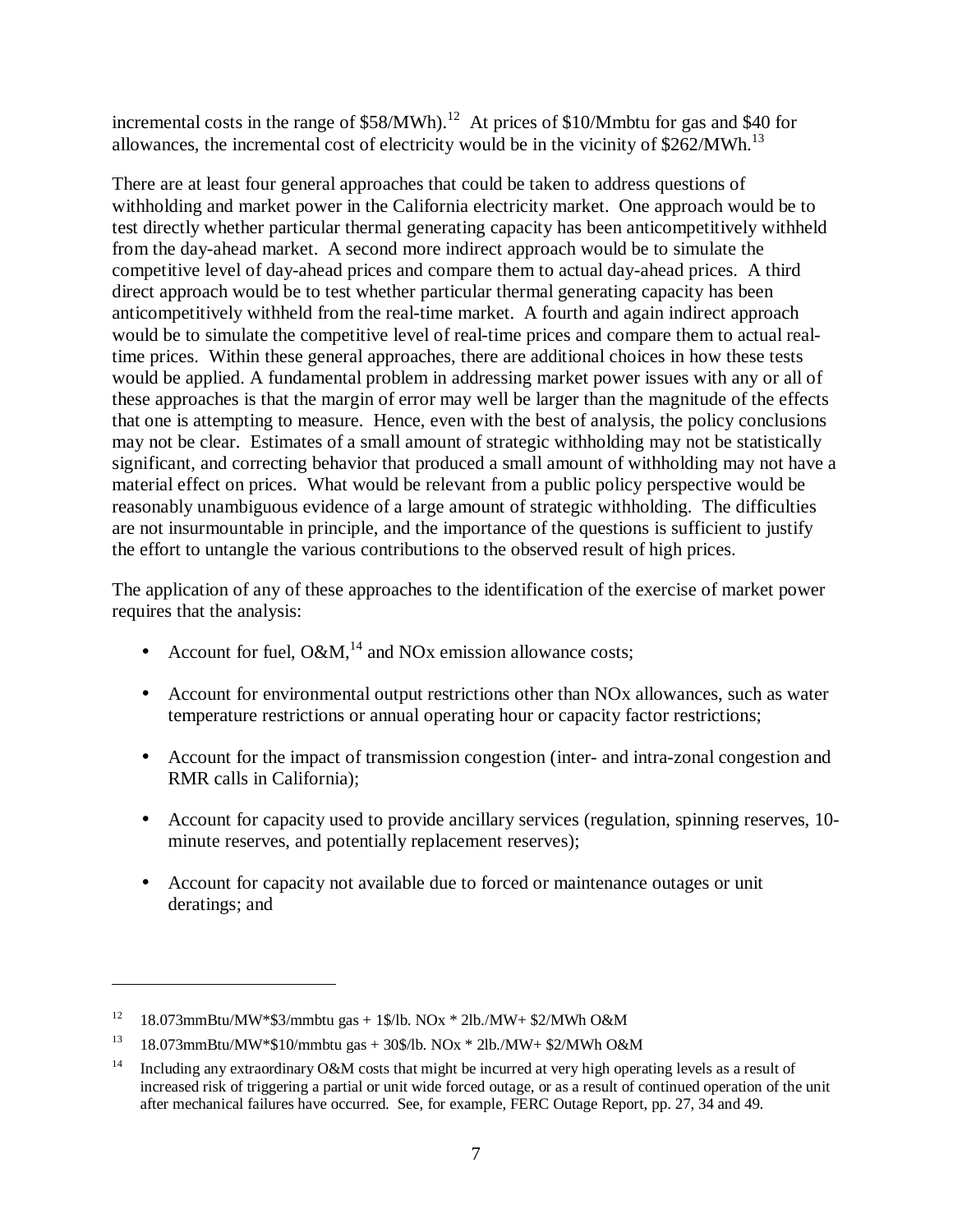• Distinguish between the effects of withholding and imperfect foresight and/or market inefficiency.

Under the first approach, the identification of anticompetitive withholding of capacity in the dayahead market is further complicated by the need to:

- Account for capacity not sold in the day-ahead market because the day-ahead price was below the expected real-time price; $15$
- Account for capacity not sold in the day-ahead market because prices in the day-ahead market were not expected to be high enough to recover the start-up and/or minimum-load costs of the unit;
- Account for capacity not sold in the California day-ahead market because the output of that capacity was sold in other WSCC markets; and
- Account for bidding strategies intended to hedge outage risk.

 $\overline{a}$ 

While the application of this first approach requires considerable information, much of this information would be routinely available to an ISO coordinating a day-ahead market. The application of this approach to the California market, however, is made particularly difficult, even for the California ISO, by a number of unique features of the California market. In particular; 1) the California ISO does not operate a day-ahead energy market; 2) the bids into the California day-ahead energy market used for most analyses ( i.e., the PX market) are in the form of portfolio bids. These supply offers are not tied to the capacity of any specific unit, and do not include capacity intended to be used to provide ancillary services (which would be separately bid into markets coordinated by the CAISO); 3) both the ISO and PX markets are based on one-part bids; 4) the CAISO does not manage intra-zonal transmission congestion in the day-ahead market and accepts infeasible transmission schedules in the day-ahead market; and 5) the dayahead markets operated by the PX and ISO have a number of pay-as-bid elements that introduce inefficiencies and bidding incentives that must be distinguished from the exercise of market power.16

Tests for the exercise of market power based on the simulation of day-ahead prices simplify the task by avoiding the need to account for arbitrage of day-ahead and real-time prices (because the approach attempts to estimate equilibrium day-ahead and real-time prices), but must:

<sup>&</sup>lt;sup>15</sup> In other markets, such as PJM and New York, suppliers would probably be more likely to use demand bids (internal or external virtual demand bids in PJM and external virtual demand bids in New York) to arbitrage day-ahead and real-time prices than generation bids, to avoid profit reducing distortions in the unit commitment. There is no such incentive to use demand bids for arbitrage under the California market design and the separation of the ISO and PX, and the PX cost allocation rules appear to make it more expensive for generators to use load, rather than supply bids, to arbitrage day-ahead and real-time prices.

<sup>&</sup>lt;sup>16</sup> Thus, if energy prices in the PX are lower than expected, the day-ahead ancillary services offers may be based on different assumptions regarding the configuration of on-line capacity than those which underlay the portfolio offers into the PX.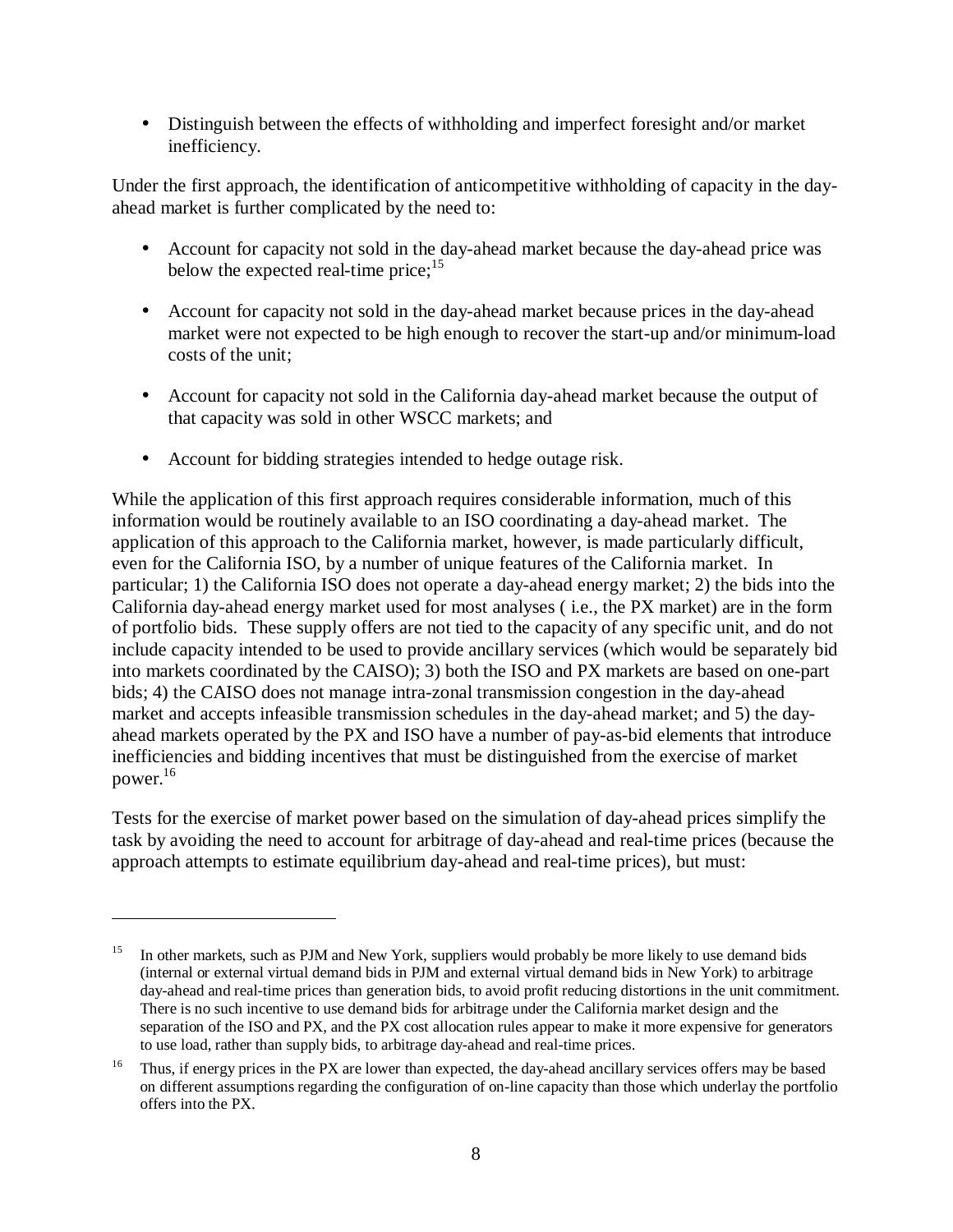- Account for the impact on commitment decisions of start-up and minimum-load costs and other unit characteristics;
- Account for the impact of real-time events (generation and transmission outages, erroneous load forecasts) that raise day-ahead and expected real-time prices relative to simulated prices; and
- Account for the supply and bidding behavior of non-thermal generation, import supply and export demand.

Even with good data and models, simulation studies have a number of limitations in estimating competitive price levels that might be used to identify the exercise of market power. First, it is in practice difficult to calibrate a simulation model to replicate real-world supply and demand patterns (i.e., load variations, generation outages and transmission outages), yet failure to do so can result in differences between real-world and simulated prices that are unrelated to competitive behavior. Second, it is important, but difficult, to accurately model reserve requirements and identify reserve shortages in the simulation. Third, most simulations do not directly account for the effect of supply and demand shocks that occur following the unit commitment decision. Thus, simulation approaches that determine load and outages prior to the unit commitment step and then dispatch the committed units to meet the load will not fully capture the volatility of real-time prices or the impact of expected real-time prices on day-ahead bids and prices. Fourth, it is difficult to model import supply and export demand so as to accurately reflect the prices at which imports are available in relation to internal supply and demand conditions. Fifth, it is difficult to include the effects of inefficient market design in a simulation. Sixth, a full year or more of data would be needed to address the impact of cumulative annual output limits.

The third approach, tests of withholding from the real-time market, can avoid some of the complexities associated with the simulation approach by focusing on real-time economic withholding by on-line units, and can take the unit commitment as given. Still these tests cannot always easily identify physical withholding of the capacity of off-line units.

Finally, simulation models could be applied to the real-time dispatch to test whether actual realtime prices are consistent with the simulated level of prices. Simulating real-time prices is simpler than simulating day-ahead prices because the unit commitment can be taken as given, but otherwise must address essentially the same difficulties noted above with regard to simulations of day-ahead prices.

While all of these tests are at best difficult to apply, ISOs in the course of their real-time dispatch acquire most of the information needed to assess whether there has been substantial economic withholding in real time. Thus, the ISO dispatch data reveals which units were on-line in realtime, which on-line units and off-line quick-start units were using undispatched capacity to provide ancillary services (and particularly which units were being dispatched out of merit to maintain 10-minute reserves), and which capacity could not be dispatched because of transmission congestion, generation outages or generation deratings. Moreover, many environmental restrictions on output are in part implemented by the ISO, and are thus accounted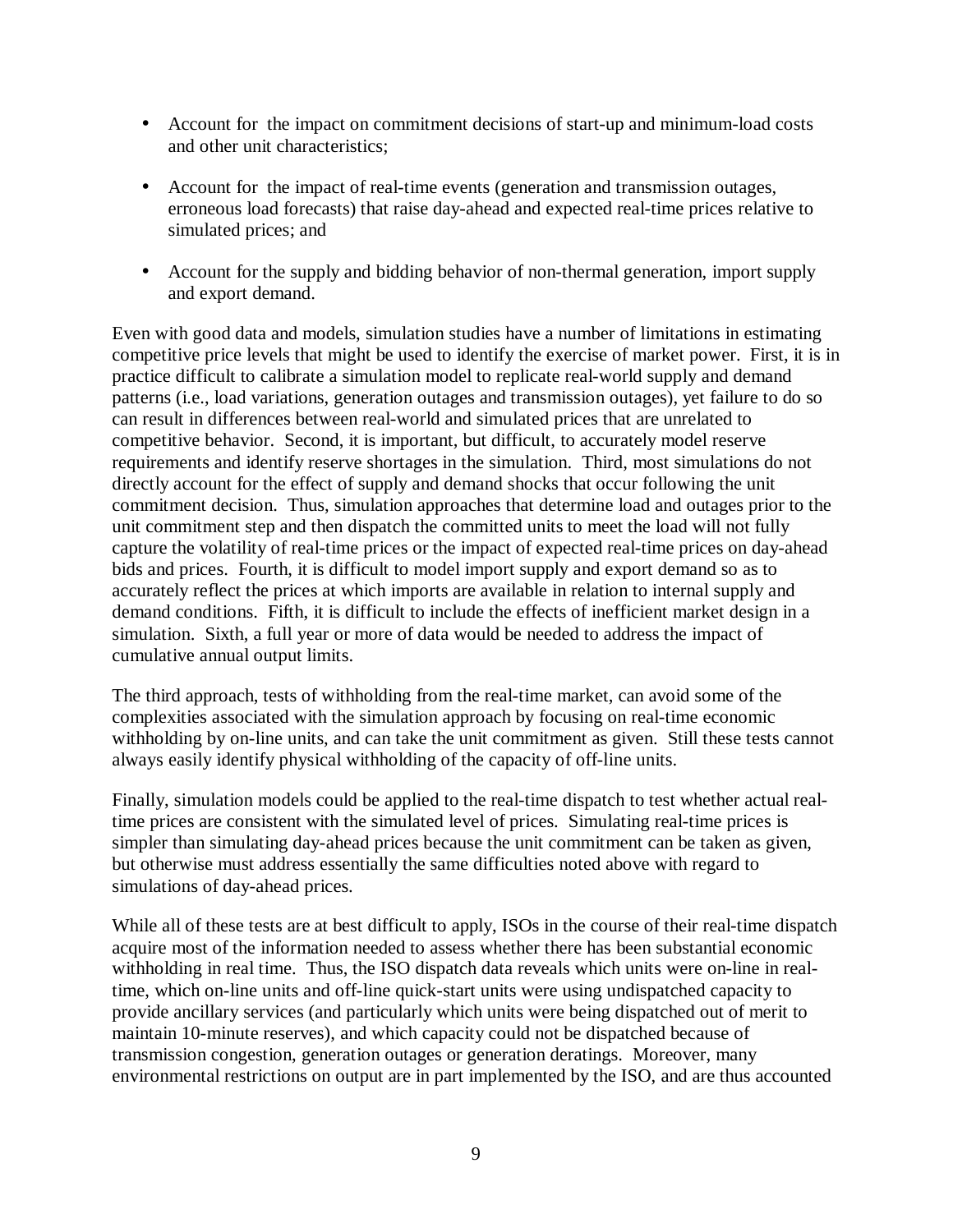for in the dispatch (such as restrictions permitting the use of some capacity only during various stages of emergency conditions).

Review of the dispatch data would not avoid all complications in identifying economic withholding in real time. First, it would still be necessary to account for the impact of any environmental output restrictions not administered by the ISO. Second, it would be necessary to account for intra-day gas prices and O&M costs associated with operating at high output rates.<sup>17</sup> Third, it would be necessary to distinguish between the effect of market inefficiency and economic withholding.18 Fourth, other information would be needed to determine whether realtime prices were elevated by physical, rather than economic, withholding.

The task of identifying real-time withholding is much more difficult for those lacking access to real-time dispatch information. Absent such information, it cannot be determined whether undispatched capacity was economically withheld, providing ancillary services, constrained down due to transmission congestion, or unavailable due to deratings or environmental output restrictions. Limited to public data, the analyses so far have been incomplete and unable to identify which, if any, of the thermal generators have been consistently withholding capacity in a strategic effort to raise prices above competitive market clearing levels.

# **IV. EMPIRICAL ANALYSIS OF MARKET POWER**

#### **A. Overview**

The paper by Paul Joskow and Edward Kahn goes further with public data than any before and attempts to empirically assess whether the exercise of market power contributed materially to the high wholesale market prices for electricity in California during the summer of 2000, using variations on both the second and third approaches discussed above. First, to motivate a more detailed examination of the data they employ a simulation methodology similar to that previously utilized by Borenstein, Bushnell, and Wolak<sup>19</sup> and the MSC, to simulate the competitive level of wholesale prices in California.<sup>20</sup> Second, they utilize EPA and WSCC hour by hour output data for individual thermal generators to assess whether economic capacity was withheld from the market in real-time during high priced hours in the June to September 2000 period.<sup>21</sup>

Although the Joskow-Kahn paper takes better account in its simulation analysis of NOx emission costs than either the BB&W or MSC papers, the analysis faces many of the same limitations as

<sup>&</sup>lt;sup>17</sup> Some units may incur increased outage risks or additional O&M costs at very high operating levels. Because units rarely operate at these levels, their existence may be uncertain and at least hard to verify.

<sup>&</sup>lt;sup>18</sup> This would in principle be possible by comparing the degree of economic withholding across otherwise similarly situated firms having large and small shares of the real-time market.

<sup>19</sup> Severin Borenstein, James Bushnell and Frank Wolak, "Diagnosing Market Power in California's Restructured Wholesale Electricity Market," August 2000 (hereafter BB&W).

 $^{20}$  Joskow-Kahn, pp. 10-20.

 $21$  Joskow-Kahn, pp. 22-33.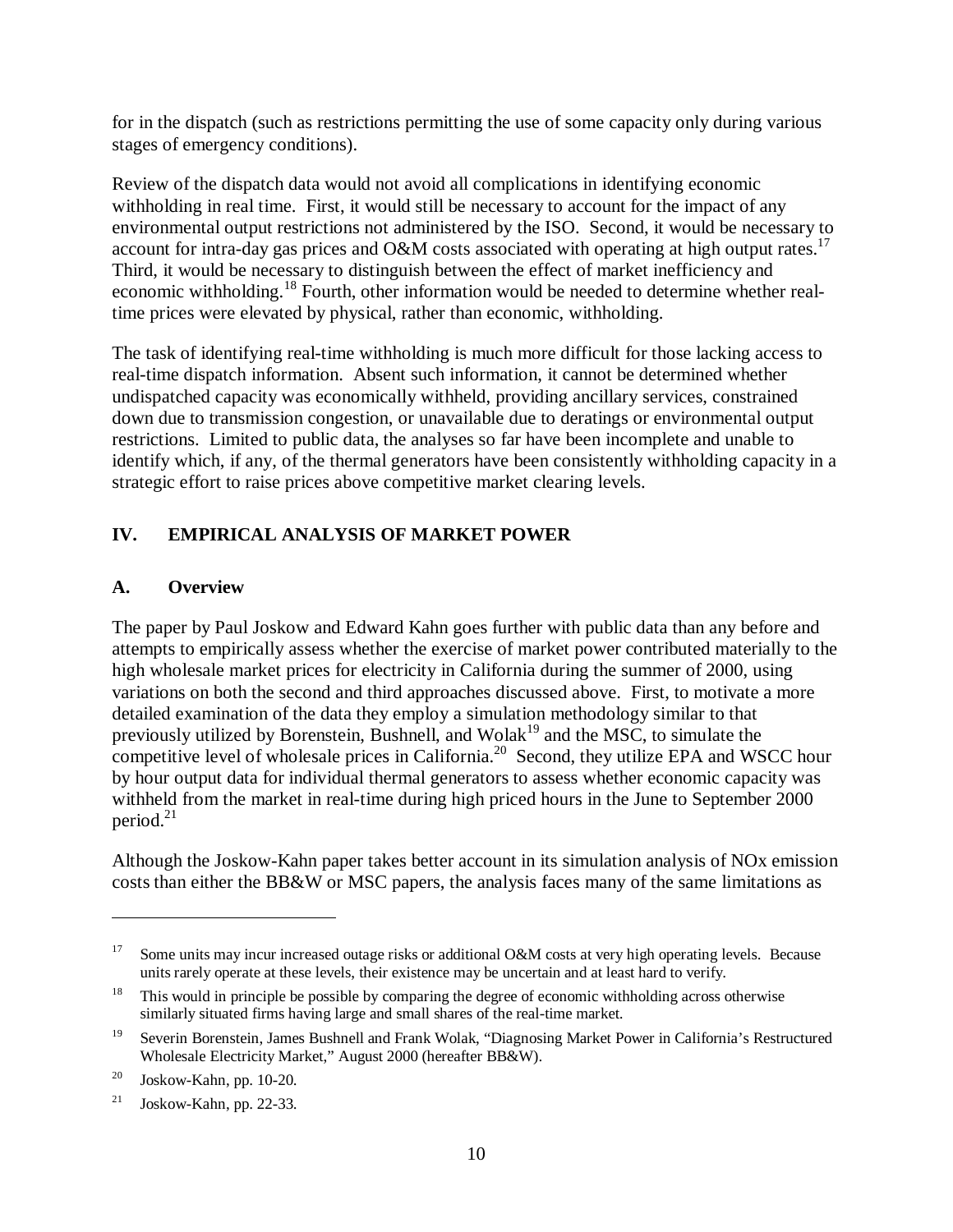the earlier studies, as well as having some new problems arising from differences in data and methodology. In particular, the Joskow-Kahn study has limitations with respect to accounting for: environmental restrictions other than NOx allowances; intra-zonal congestion and RMR calls; capacity not available due to forced or maintenance outages or deratings; the impact of start-up and no-load costs and operating inflexibilities; the supply of non-thermal generation and imports; the impact of reserve requirements and the distinction between market inefficiency and anticompetitive withholding. The limitations of the data and methodology generally have the effect that the simulation is likely to understate the competitive level of prices, potentially materially so, and thus suggest the presence of anticompetitive economic withholding, even if the market were operating competitively, but inefficiently.

Joskow and Kahn break new ground in attempting to use EPA and WSCC data to go beyond the simulation and assess whether output was economically withheld during June 2000 by examining actual real-time output data rather than simulation results. Again, however, it is seen that the data and methodological approach has a number of limitations that may cause the analysis to identify economic withholding when none is occurring. In particular, the Joskow-Kahn study has limitations with respect to accounting for environmental restrictions other than NOx allowances, capacity not available due to deratings, capacity used to provide ancillary services, and capacity not dispatched because of real-time congestion or balancing requirements. Moreover, the hours in which withholding is identified include hours in which real-time prices were low for all or portions of the hour, accounting for lower output than in hours with high realtime prices. The present paper replicates the Joskow-Kahn analysis of real-time withholding and extends it to address some of these limitations. The revised analysis suggests that there might, or might not, have been material real-time withholding; there are too many unknowns to draw conclusions.

A fundamental problem with both approaches employed by Joskow and Kahn to identify the exercise of market power is that the margin of error in the methodology and data may be larger than the magnitude of the effects we are trying to identify. This does not mean that withholding cannot be identified, the point is rather that these very indirect methods of inferring the existence of economic or physical withholding have a large measure of error relative to the size of the effect. As suggested above, economic withholding that is very difficult to indirectly identify under the Joskow-Kahn, MSC and BB&W methodologies, will often be readily apparent in the dispatch data available to the system operator, particularly in real-time. The dispatch data will reveal which units: were providing reserves or regulation with capacity not dispatched to meet load; were constrained down by the ISO due to congestion; were dispatched down in real-time by the ISO to balance load and generation; or were output limited because they had not been released from environmental output restrictions. Moreover, the dispatch data will reveal what capacity was not dispatched because the capacity was not offered to the system operator (which could reflect outages, environmental restrictions, or physical withholding) and what capacity was not dispatched because it was economically withheld from providing either energy or ancillary services<sup>22</sup>

 $22$  The dispatch data alone, however, will not reveal whether capacity is being physically withheld from the realtime market to exercise market power or because it is not available due to outages; whether capacity is being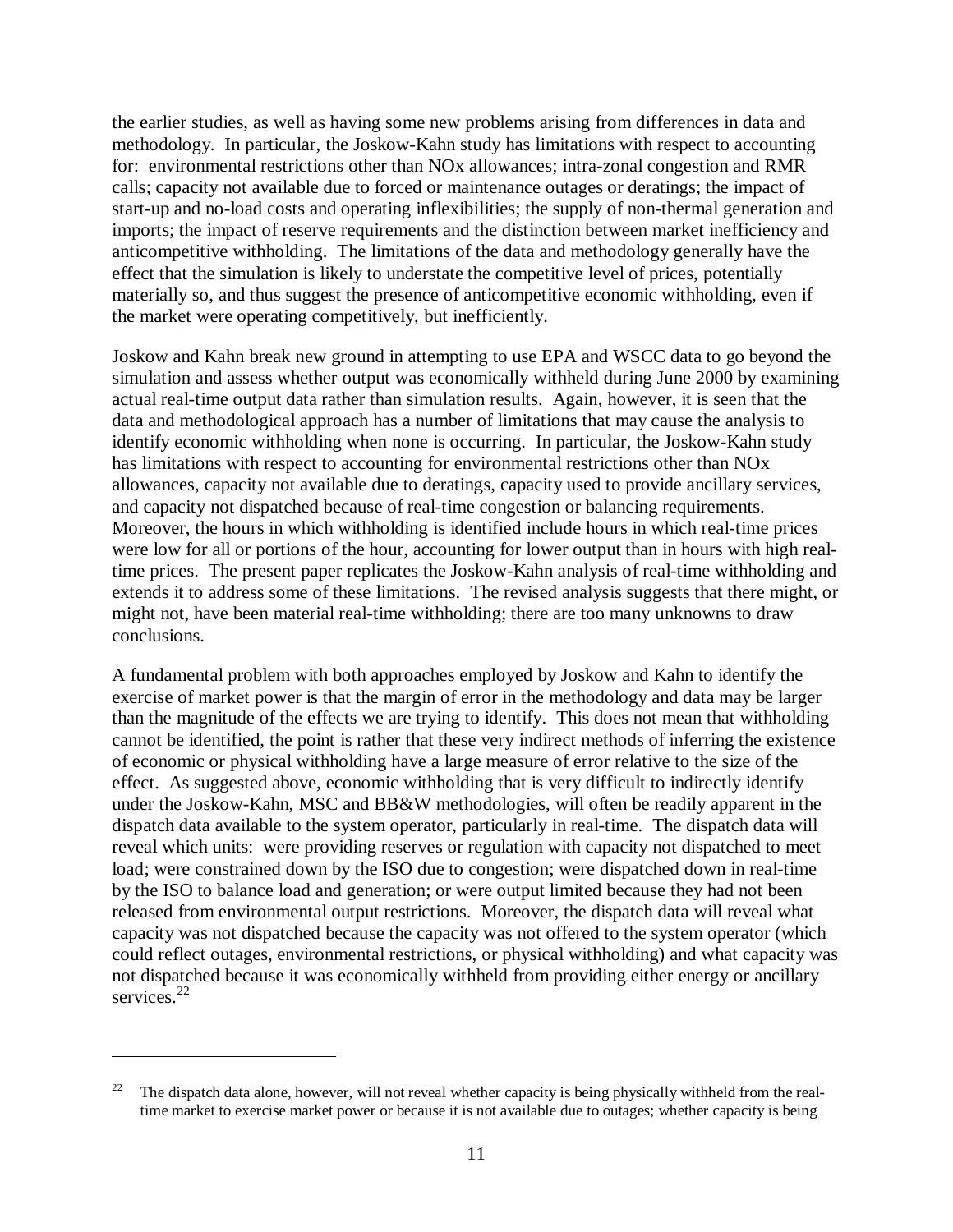#### **B. Price Simulation Analyses**

#### **1. Overview**

 $\overline{a}$ 

The Joskow-Kahn simulation of day-ahead prices follows the methodology of the BB&W and MSC papers, but provides a much improved simulation of the impact of  $NO<sub>x</sub>$  allowance costs. The Joskow-Kahn simulation also takes better account of the full ancillary service requirements of the California  $ISO^{23}$ 

Prices in the California electricity market since June 2000 appear to have been importantly affected by the prices for NOx emission allowances. The South Coast Air Quality Management District (SCAQMD) RTC program caps and reduces NOx allowances in the Los Angeles region by allocating emission allowances to historical pollution sources and permitting these allowances to be bought and sold in a free market. Although individual allowances are allocated for a oneyear period and cannot be carried forward, the RTC program allocates allowances on a January 1 to December 31 cycle to some firms and a July 1 to June 30 cycle to other firms. This provides a degree of inter-temporal flexibility as emission sources on the July 1 to June 30 cycle can buy allowances from emission sources on the January 1 to December 31 cycle if supply is tight for the cycle ending June 30 and sell allowances for use by those on the later cycle if they are long.

A central fact in understanding California electricity prices during 2000 is that due to a combination of ratcheting down of emission levels (reducing the supply of emission allowances as shown in Figure 1 below) and low hydro conditions resulting in unusually high output levels by thermal electricity generators (see Figure 5 below), emission allowances prices in the SCAWMD region rose far above historical levels.

economically withheld from the real-time market to exercise market power or to allocate limited energy to the highest valued hours; or whether capacity is offered at very high prices because operation of the unit at such high levels carries a significant risk of triggering a forced outage.

<sup>&</sup>lt;sup>23</sup> The Joskow-Kahn simulation includes in its measure of demand the CAISO demand for capacity to provide all ancillary services, estimated by Joskow and Kahn to be roughly 10 percent of load, rather than only including the capacity used for regulation as in the BB&W and MSC studies (Joskow-Kahn, p. 12). This methodological change would, other things equal, cause the study to identify more hours of shortage during the summer of 2000 than did the MSC study.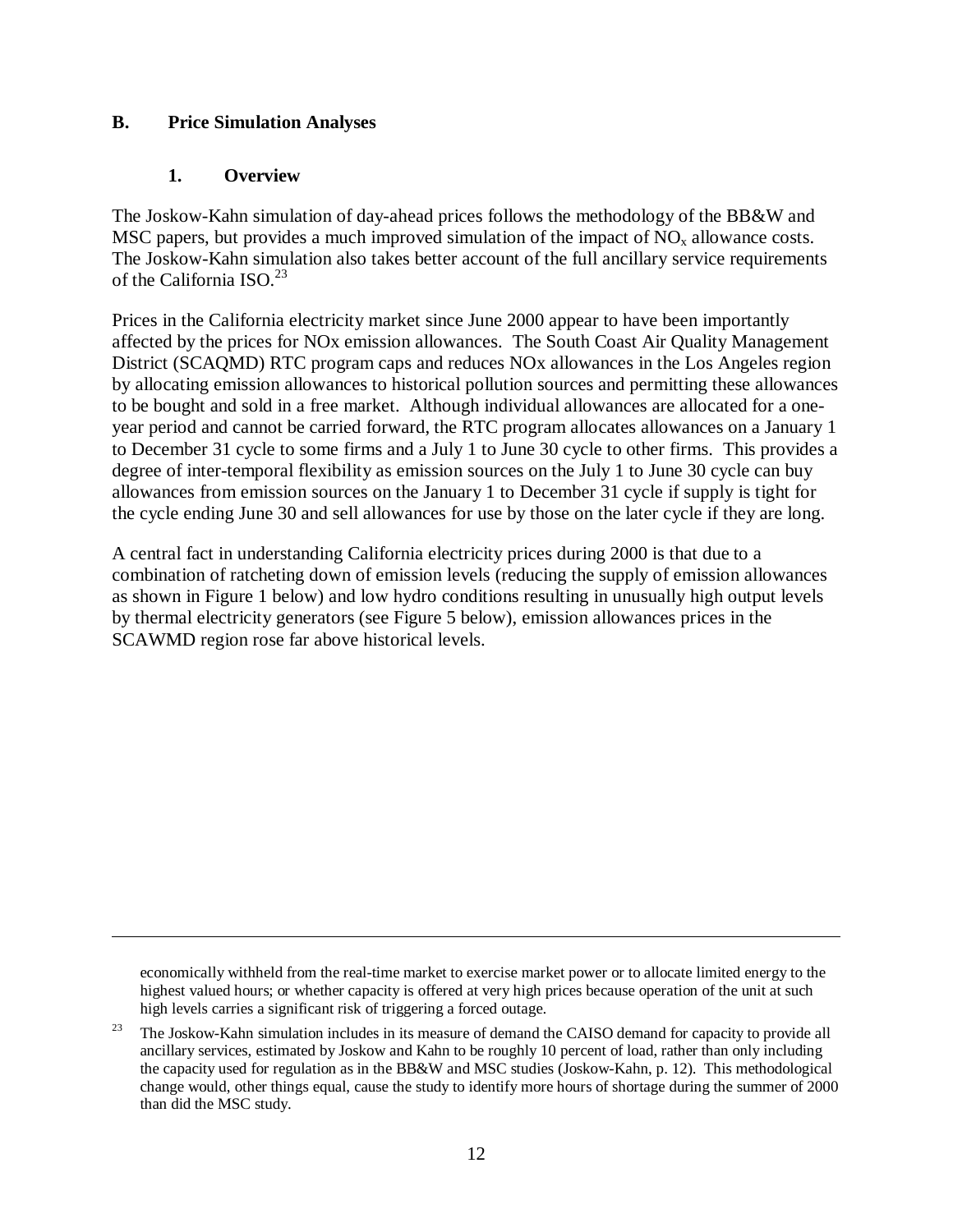#### **Figure 1**



**RECLAIM NOx Emissions and RTC Supply (tons/year)**

Source: Reproduced from: South Coast Air Quality Management District, Review of RECLAIM Findings, October 20, 2000, p. 1-6 (hereafter RECLAIM Findings).

Unfortunately, while it is clear that emission allowance prices rose (see Figure 2), the nature of the process by which these prices are reported and available to electricity market analysts gives rise to some ambiguity in exactly at what point in time allowance prices rose to exactly what level. The Joskow-Kahn simulation analysis both takes these allowance costs into account and addresses the uncertainty in the time path of allowance prices by simulating electricity prices for a variety of allowance price levels.<sup>24</sup>

<sup>&</sup>lt;sup>24</sup> Joskow-Kahn, Table 2, p. 16. It is, however, somewhat unclear what emission rates were assumed in calculating these prices. Joskow and Kahn note that the emission rates utilized in their analysis are based on publicly available data and regulatory filings but the data and filings are not identified.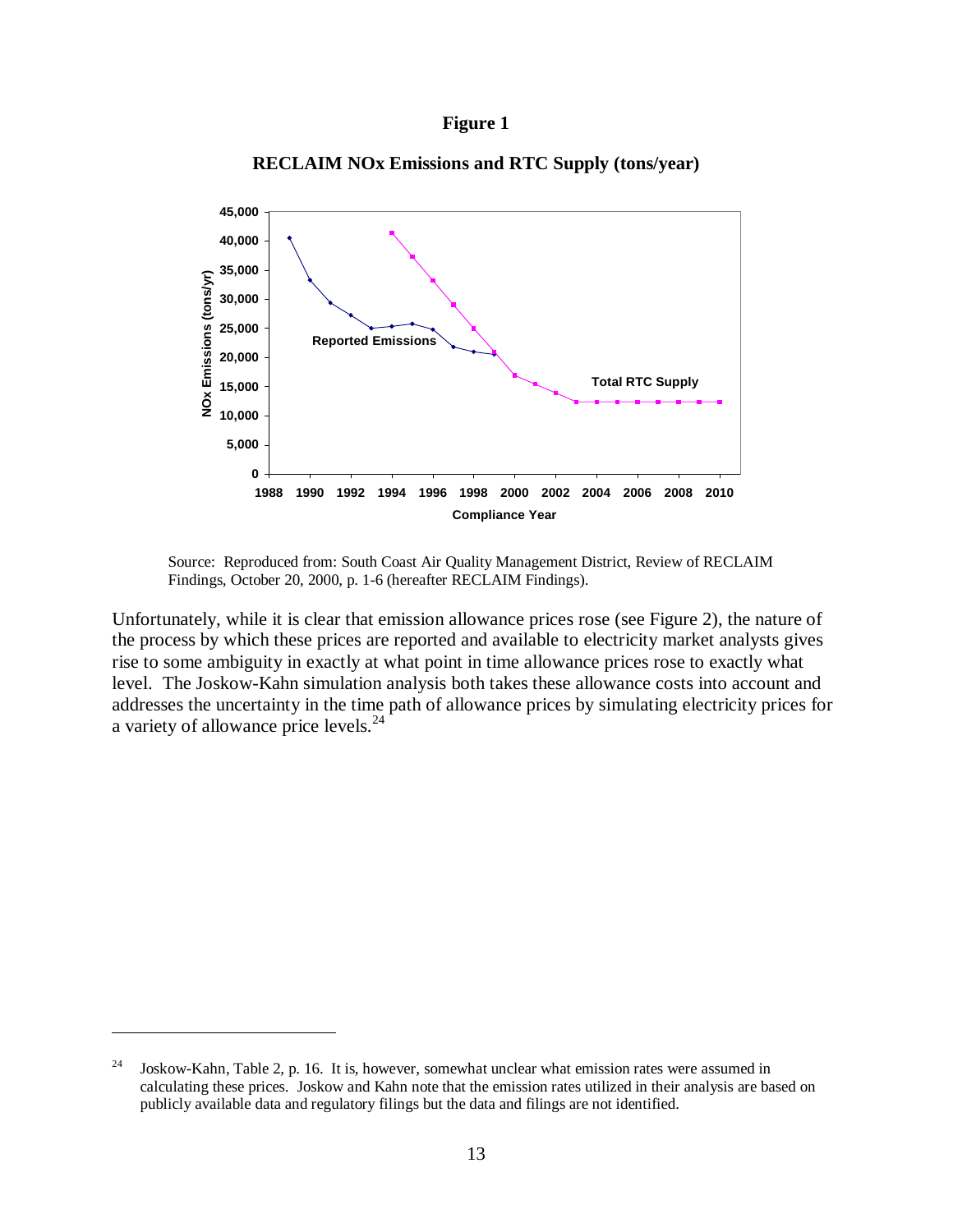



#### **NOx RTC Monthly Average Price Trends**

Source: Reproduced from RECLAIM Findings, p. 6-4.

The Joskow-Kahn simulation study also provides an improved modeling of California reserve requirements. Previous simulation studies of day-ahead prices (in particular those of BB&W and the MSC) dispatched generation resources to meet load plus upward regulation requirements. This approach of the previous studies has three limitations. First, this approach would sometimes fail to indicate hours of capacity shortage because the measure of required capacity does not include reserves. Thus, a capacity shortage would exist whenever the available generation resources were insufficient to meet load (including losses) plus upward regulation requirements plus reserve requirements even if there were sufficient capacity available to meet load and provide upward regulation.

Second, this previous approach would also have the potential to understate the cost of meeting load in both shortage and non-shortage conditions because it implicitly assumes that CAISO reserve requirements can be met entirely with undispatched extra-marginal capacity. In practice, however, spinning and 10-minute reserve requirements must be carried on capacity capable of increasing output by the amount of the reserve requirement within ten minutes.<sup>25</sup> System operators therefore often find it necessary to reduce output on infra-marginal generators in order to maintain sufficient ramping capability on the units providing reserves such that the reserves could be dispatched within ten minutes in the event of a contingency.<sup>26</sup> This reduction in the output of infra-marginal generators correspondingly forces the dispatch of higher-cost extramarginal generation to meet load. This is illustrated for a very simple market in Table 3. The example assumes that the system operator seeks to carry 60 MW of reserves, that 25 MW can be carried on high-cost hydro and GT units that are not generating and that the remaining 35 MW

<sup>&</sup>lt;sup>25</sup> See WSCC Minimum Operating Reliability Criteria, p. 2.

<sup>&</sup>lt;sup>26</sup> It is important to keep in mind that the main purpose of 10-minute reserves is to maintain the reliability of the transmission system in the event of the sudden loss of a large generator or transmission line.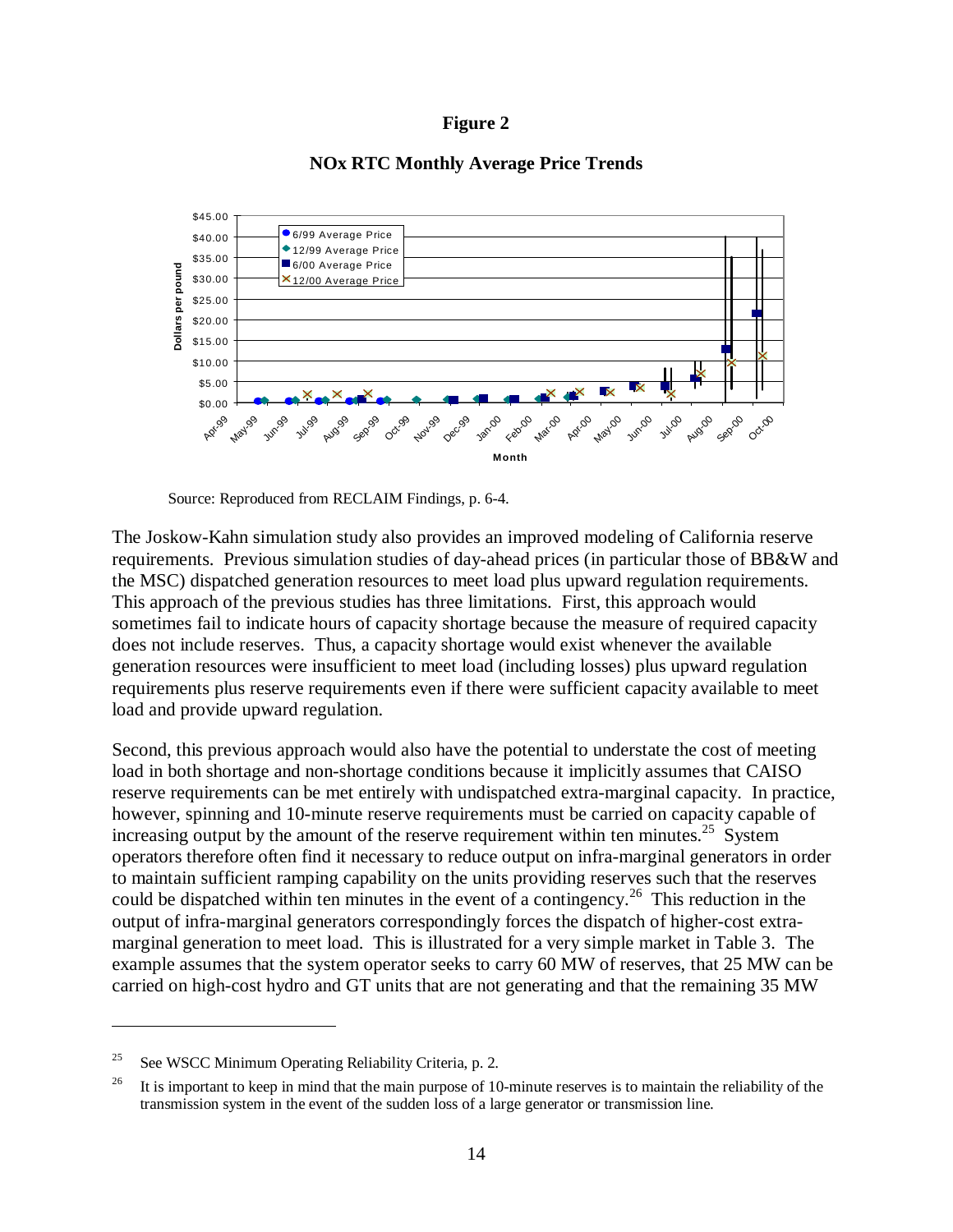must be carried on gas units. Column (B) sets forth assumed ramp rates for the gas units and it is seen that the 35 MW of reserves must be carried both on the marginal and infra-marginal cost units. As a result, there is 1,040 MW of capacity on-line to meet 990 MW of load and the market price of energy is \$70/MWh.

| Table 3<br><b>Schedule of Reserves and Ramp Constraints</b> |                      |                                             |                             |                        |  |  |  |
|-------------------------------------------------------------|----------------------|---------------------------------------------|-----------------------------|------------------------|--|--|--|
|                                                             |                      |                                             | <b>Schedules</b>            |                        |  |  |  |
|                                                             | <b>Supply</b><br>(A) | 10-Minute<br><b>Ramp Rate</b><br><b>(B)</b> | <b>Energy</b><br><b>(B)</b> | <b>Reserves</b><br>(C) |  |  |  |
| Nuke 1                                                      | 100 @ 0              | $\overline{0}$                              | 100                         | $\overline{0}$         |  |  |  |
| Nuke 2                                                      | 100 @ 0              | $\theta$                                    | 100                         | $\theta$               |  |  |  |
| Cogen 3                                                     | 100 @ 5              | $\overline{0}$                              | 100                         | $\overline{0}$         |  |  |  |
| Coal 4                                                      | 100 @ 17             | 5                                           | 100                         | $\theta$               |  |  |  |
| Gas 5                                                       | 100 @ 30             | 10                                          | 100                         | $\theta$               |  |  |  |
| Gas 6                                                       | 100 @ 35             | 10                                          | 100                         | $\overline{0}$         |  |  |  |
| Gas 7                                                       | 100 @ 35             | 10                                          | 90                          | $\overline{0}$         |  |  |  |
| Import 8                                                    | 100 @ 40             | $\overline{0}$                              | 100                         |                        |  |  |  |
| Gas 9                                                       | 100 @ 5              | 10                                          | 90                          | 10                     |  |  |  |
| Gas 10                                                      | 50 @ 50              | 5                                           | 45                          | 5                      |  |  |  |
| Gas 11                                                      | 50 @ 60              | 5                                           | 45                          | 5                      |  |  |  |
| Gas 12                                                      | 40 @ 70              | 5                                           | 20                          | 5                      |  |  |  |
| Gas 13                                                      | 40 @ 80              | 5                                           |                             |                        |  |  |  |
| GT                                                          | 10 @ 75              | 10                                          | $\overline{0}$              | 10                     |  |  |  |
| Hydro                                                       | 15 @ 80              | 15                                          | $\overline{0}$              | 15                     |  |  |  |
| $Load = 990$<br>Reserves $= 60$                             |                      |                                             |                             |                        |  |  |  |

If the prices for this electric system were simulated taking account only of the need to meet load, ignoring reserve requirements, it would be possible to meet load with only 1,000 MW of capacity, as shown in Table 4, and Gas 12 would not be dispatched. The simulated market price of energy would be only \$60/MWh compared to the actual price of \$70/MWh. We do not know the extent to which the need to maintain 10-minute reserve levels in practice requires the CAISO to dispatch higher-cost generation than would otherwise be the case. It is our experience, however, that it would be an unusual on-peak hour in which the need to maintain 10-minute and spinning reserves did not raise the market price of energy in New York. The omission of reserve requirements from the BB&W and MSC analyses is therefore likely to have depressed the simulated prices compared to market prices, at least during peak hours.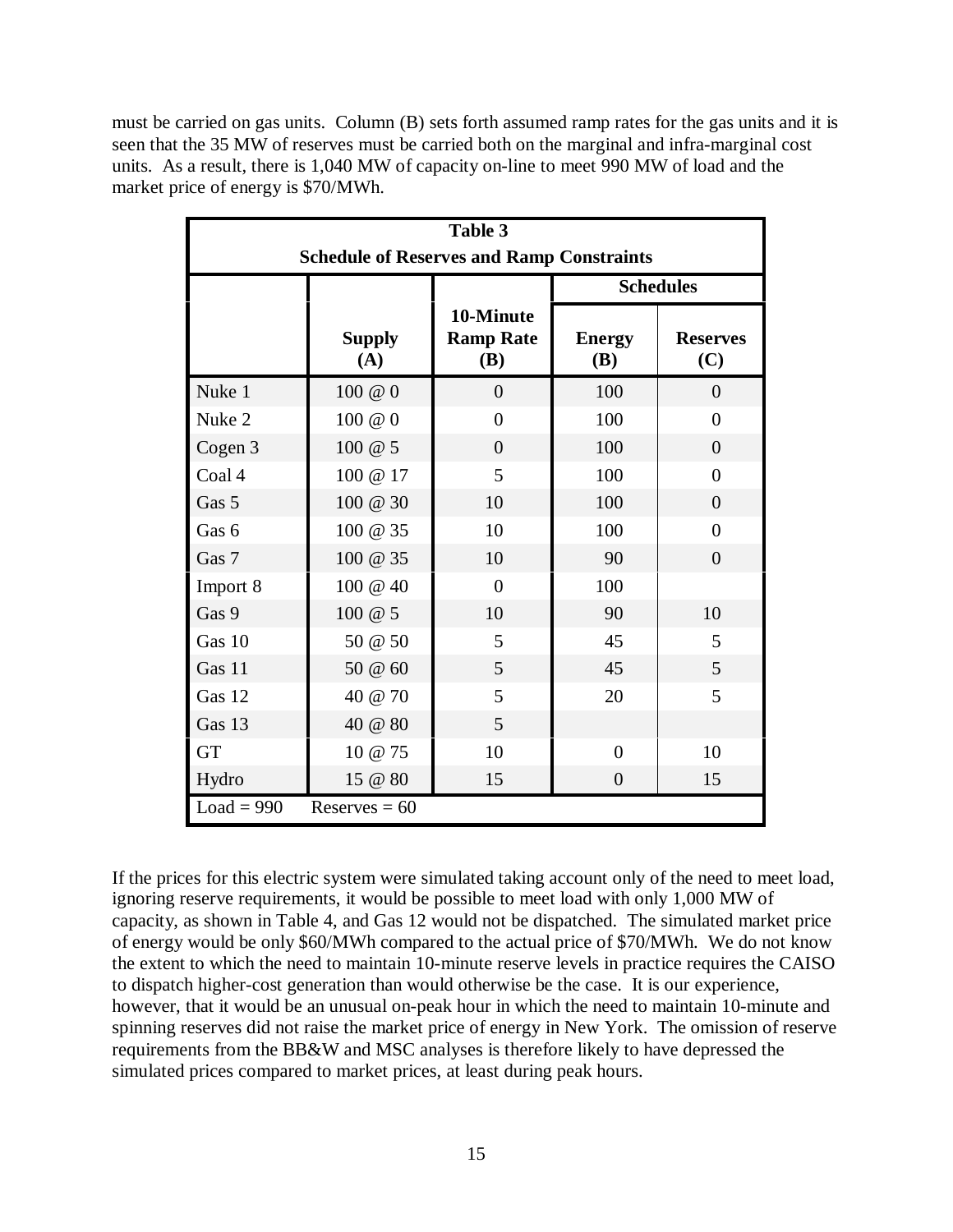| <b>Table 4</b>                             |                      |                             |                        |  |  |  |  |
|--------------------------------------------|----------------------|-----------------------------|------------------------|--|--|--|--|
| <b>Schedule with No Reserve Constraint</b> |                      |                             |                        |  |  |  |  |
|                                            | <b>Schedules</b>     |                             |                        |  |  |  |  |
|                                            | <b>Supply</b><br>(A) | <b>Energy</b><br><b>(B)</b> | <b>Reserves</b><br>(C) |  |  |  |  |
| Nuke 1                                     | 100 @ 0              | 100                         | $\overline{0}$         |  |  |  |  |
| Nuke 2                                     | 100 @ 0              | 100                         | $\overline{0}$         |  |  |  |  |
| Cogen 3                                    | 100 @ 5              | 100                         | $\overline{0}$         |  |  |  |  |
| Coal 4                                     | 100 @ 17             | 100                         | $\overline{0}$         |  |  |  |  |
| Gas 5                                      | 100 @ 30             | 100                         | $\theta$               |  |  |  |  |
| Gas 6                                      | 100 @ 35             | 100                         | $\overline{0}$         |  |  |  |  |
| Gas 7                                      | 100 @ 35             | 100                         | $\overline{0}$         |  |  |  |  |
| Import 8                                   | 100 @ 40             | 100                         |                        |  |  |  |  |
| Gas 9                                      | 100 @ 45             | 100                         | $\overline{0}$         |  |  |  |  |
| Gas 10                                     | 50 @ 50              | 50                          | $\theta$               |  |  |  |  |
| Gas 11                                     | 50 @ 60              | 40                          | $\theta$               |  |  |  |  |
| Gas 12                                     | 40 @ 70              | $\overline{0}$              | $\overline{0}$         |  |  |  |  |
| Gas 13                                     | 40 @ 80              | $\overline{0}$              |                        |  |  |  |  |
| <b>GT</b>                                  | 10 @ 75              | $\overline{0}$              | $\overline{0}$         |  |  |  |  |
| Hydro                                      | 15 @ 80              | $\overline{0}$              | $\overline{0}$         |  |  |  |  |
| $Load = 990$                               |                      |                             |                        |  |  |  |  |

The Joskow-Kahn study corrects for these downward biases by modeling load as actual load plus 10 percent to account for reserves plus upward regulation.<sup>27</sup> This procedure should correct for the considerations discussed above, permitting the analysis to identify capacity shortage hours and avoid the potential understatement of the market price of energy. In fact, this approach would have the potential to cause the simulation to overstate the competitive market price of energy because it would implicitly assume that all reserves are provided by infra-marginal generation which would also be an inaccurate assumption. Thus, in the example portrayed in Table 4, such an assumption would entail meeting load of 1,050 MW, which would require dispatching the GT at \$75/MWh.<sup>28</sup> If we correctly understand the Joskow-Kahn methodology for accounting for reserves, it would eliminate this source of downward bias in the simulation results

<sup>&</sup>lt;sup>27</sup> Joskow-Kahn, p. 12. "We add 10% to each demand level reflecting the CAISO's demand for ancillary services capacity."

<sup>&</sup>lt;sup>28</sup> It is possible that we have not correctly understood the manner in which Joskow and Kahn have adjusted load to account for reserves but, other things equal, their methodology would tend to cause their simulation to identify more shortage hours than the MSC simulation.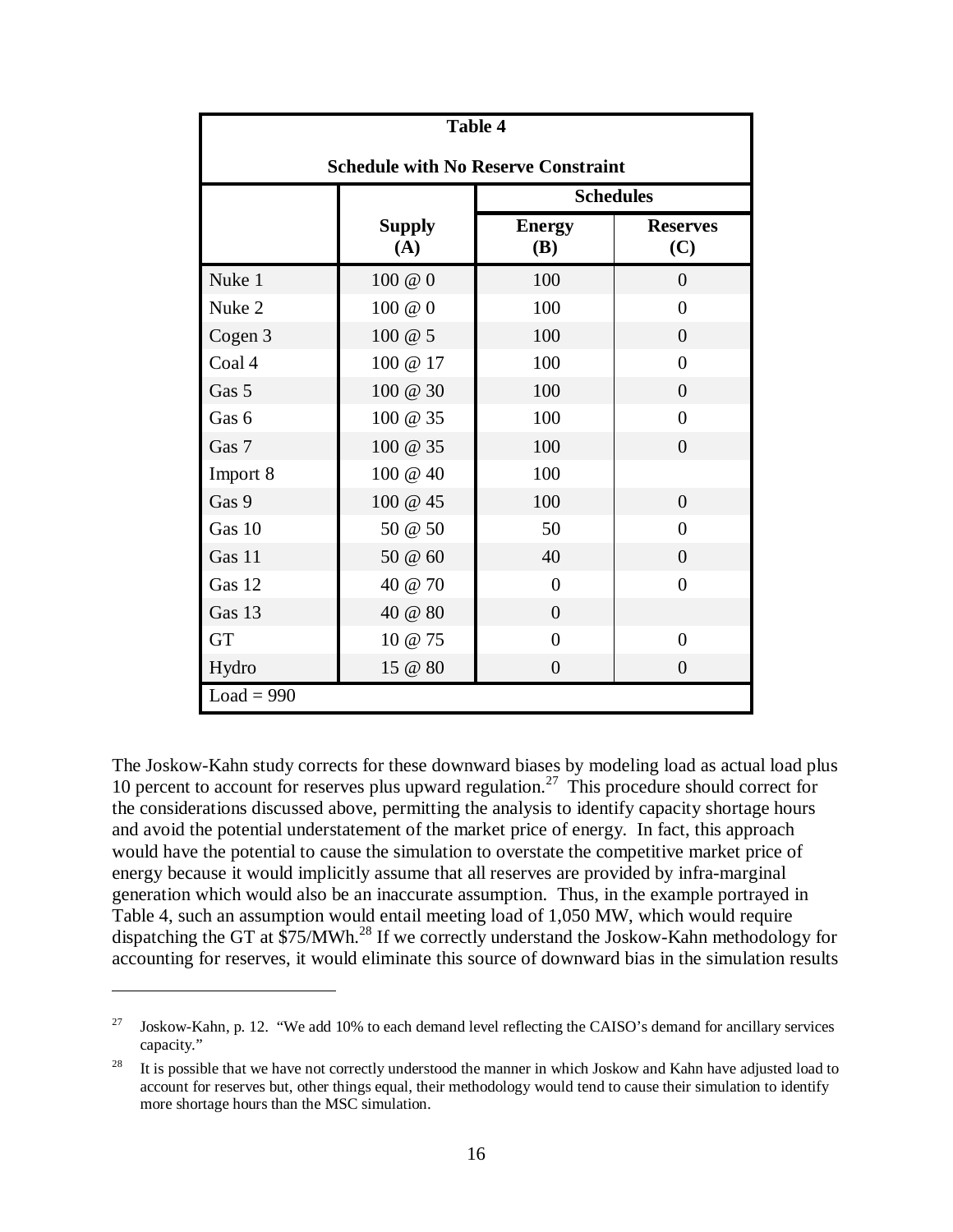of BB&W and the MSC. The Joskow-Kahn methodology provides a conservative measure of the impact of reserves on the competitive price level. Indeed, this methodology would in general be too conservative.

Joskow and Kahn also utilize a more realistic fuel cost figure (\$5.58/mmBtu or roughly \$32.50/bbl) for oil-fired generation than that apparently utilized in the BB&W and MSC studies.<sup>29</sup> This fuel cost is still somewhat on the low side during much of 2000, but is likely within 10 percent of the actual cost during the April to June 2000 period.

The Joskow-Kahn price simulation does not, however, appear to address a number of other limitations of the BB&W and MSC simulation methodology that have been described in a previous paper.<sup>30</sup>

- Accounting for environmental restrictions, other than NO<sub>x</sub> allowance costs;
- Treatment of hydro power as price taking;
- Accounting for the impact of transmission congestion;
- Treatment of start-up and minimum load costs;
- Assumed outage rates; and
- Impact of the inefficiency of the California market structure.

Moreover, the Joskow-Kahn price simulation methodology introduces some new sources of error that were not present in the earlier analyses. In particular, the Joskow-Kahn simulation analysis is based on ten monthly load deciles, rather than actual hourly supply and demand, which appears likely to result in downward biased simulations of the average competitive price by reducing the number of shortage hours. The Joskow-Kahn study also allocates each month's internal hydro power to meet load over time based on a set of assumptions rather than the actual supply of hydro power and assumes that geothermal generation is not energy limited. Depending on whether these assumptions under or overstate the supply of hydro power in shortage hours and the magnitude of the overstatement of geothermal energy supply, the methodology may over or understate the competitive price level.

#### **2. Previously Discussed Methodological Problems**

Methodological limitations of the BB&W and MSC studies that also appear to apply to the Joskow-Kahn simulation study are briefly summarized below. For a few topics for which the Joskow-Kahn methodology is somewhat different than that applied in the earlier studies, somewhat more discussion is provided.

See Harvey-Hogan, pp. 41-43.

<sup>30</sup> See Harvey-Hogan.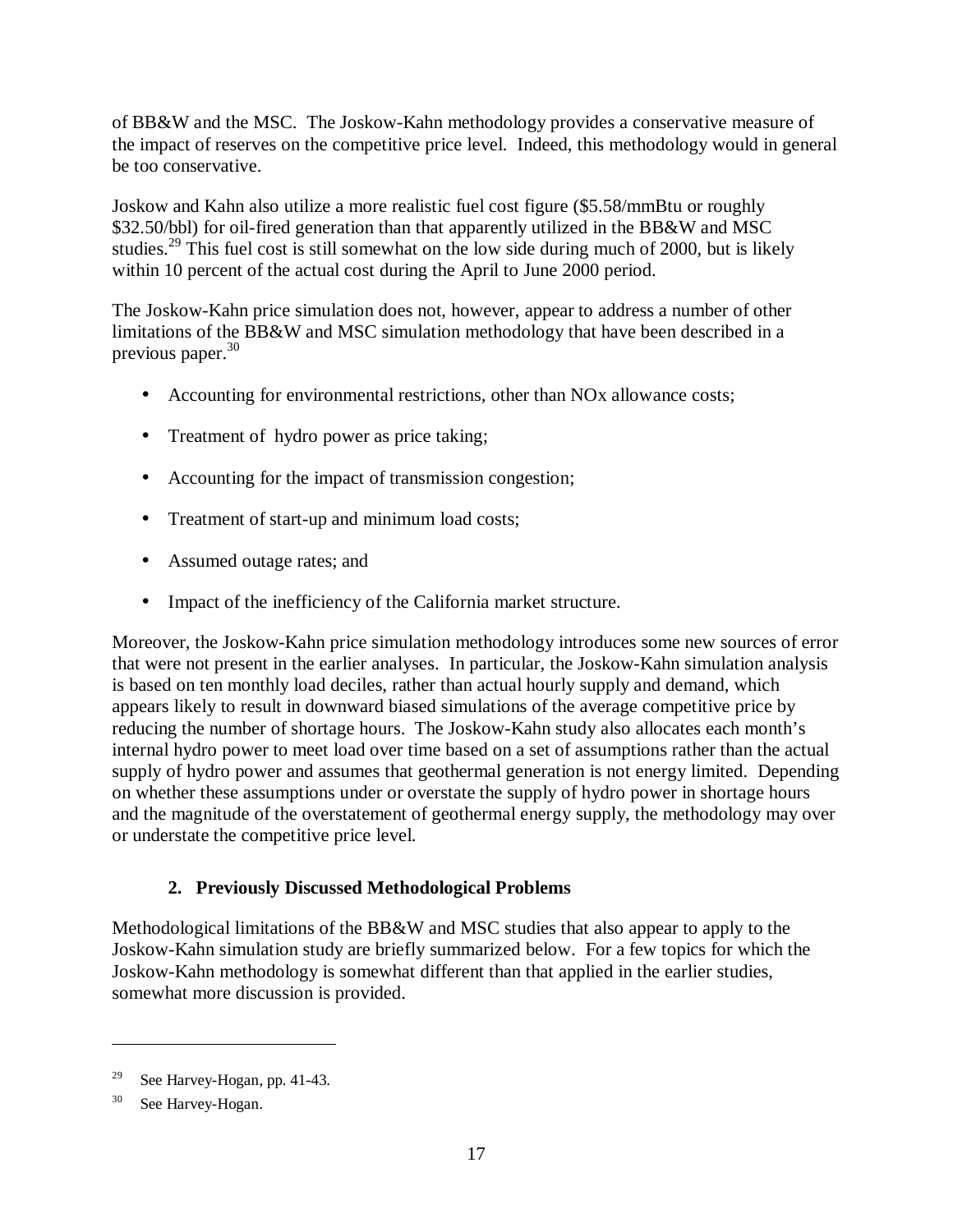#### *a) Environmental Output Restrictions (other than NOx allowance costs)*

The Joskow-Kahn paper provides important improvements on the BB&W and MSC papers in its treatment of NOx allowance costs. Moreover, improved accounting for allowance costs results in simulated prices that are much closer to actual prices in August and September than those simulated by the DMA.<sup>31</sup> On the other hand, however, the Joskow-Kahn simulation does not account for any of the other environmental limitations that affected output, nor does it account for the impact of NOx limitations in areas without markets for allowances. Two types of environmental restrictions that need to be taken into account in simulating generation output are NOx limitations imposed through annual operating hour or capacity factor limits and water temperature restrictions.

#### Other NOx Limitations

 $\overline{a}$ 

It is widely known by now that a number of California generating plants are subject to annual restrictions on their hours of operation or their annual capacity factor in order to limit NOx emissions. Plants subject to such restrictions and reaching their limits in 2000 include at least the Reliant's Coolwater 1 unit; Ellwood plant and Mandalay 3 unit; and Mirant's (Southern Energy)<sup>32</sup> Potrero 4, 5 and 6 units. AES's Los Alamitos, Redondo Beach and Huntington Beach units were also shut down during November by environmental limits.<sup>33</sup> These units account for roughly 4,000-5,000 MW of capacity.

If the plants subject to these kinds of annual operating restrictions are expected to have little chance of reaching their annual operating limit, the limits would be treated by the unit owner as non-binding and the limits would not affect the unit owner's bidding strategy or California electricity prices. If, however, it is expected that these plants will reach their annual operating limits, then a perfectly competitive firm bidding the output of such plants into the market would include in its bids a premium over the other incremental costs of operating the plants. The purpose of such a premium would be to allocate the output of such output-limited plants to the highest-priced hours (i.e., the hours in which their energy was most valuable).

The clear reality for California in 2000 is that a number of the plants subject to such annual operating limits used up their annual quota of operating hours prior to the end of the year. In some cases, such as Reliant's Mandalay 3 and Ellwood units**,** mechanisms were eventually worked out to enable the plants to continue operating, for at least a limited number of hours.<sup>34</sup> In other cases, plants ceased operation.<sup>35</sup>

<sup>31</sup> Joskow-Kahn Table 2, p. 16; Hildebrandt Oct, p. 6 exhibit 1; Hildebrandt Nov, p.6, Table 1.

<sup>&</sup>lt;sup>32</sup> Since Joskow and Kahn completed their study, Southern Energy has changed its name to Mirant. We generally refer to the company as Mirant in this paper, except in the discussion and presentation of Joskow-Kahn output gap findings where we refer to the company as Southern for consistency.

<sup>33</sup> See FERC Outage Report, pp. 8, 19, 32; *MW Daily*, November 22, 2000, p. 2; December 1, 2000, p. 7; and December 8, 2000, p. 8.

<sup>34</sup> See, for example, FERC Outage Report, pp. 8, 19, 32.

<sup>35</sup> See, for example, *MW Daily*, November 22, 2000, p. 2; December 1, 2000, p. 7; and December 8, 2000, p. 8; South Coast Air Quality Management District Website (aqmd.gov/news).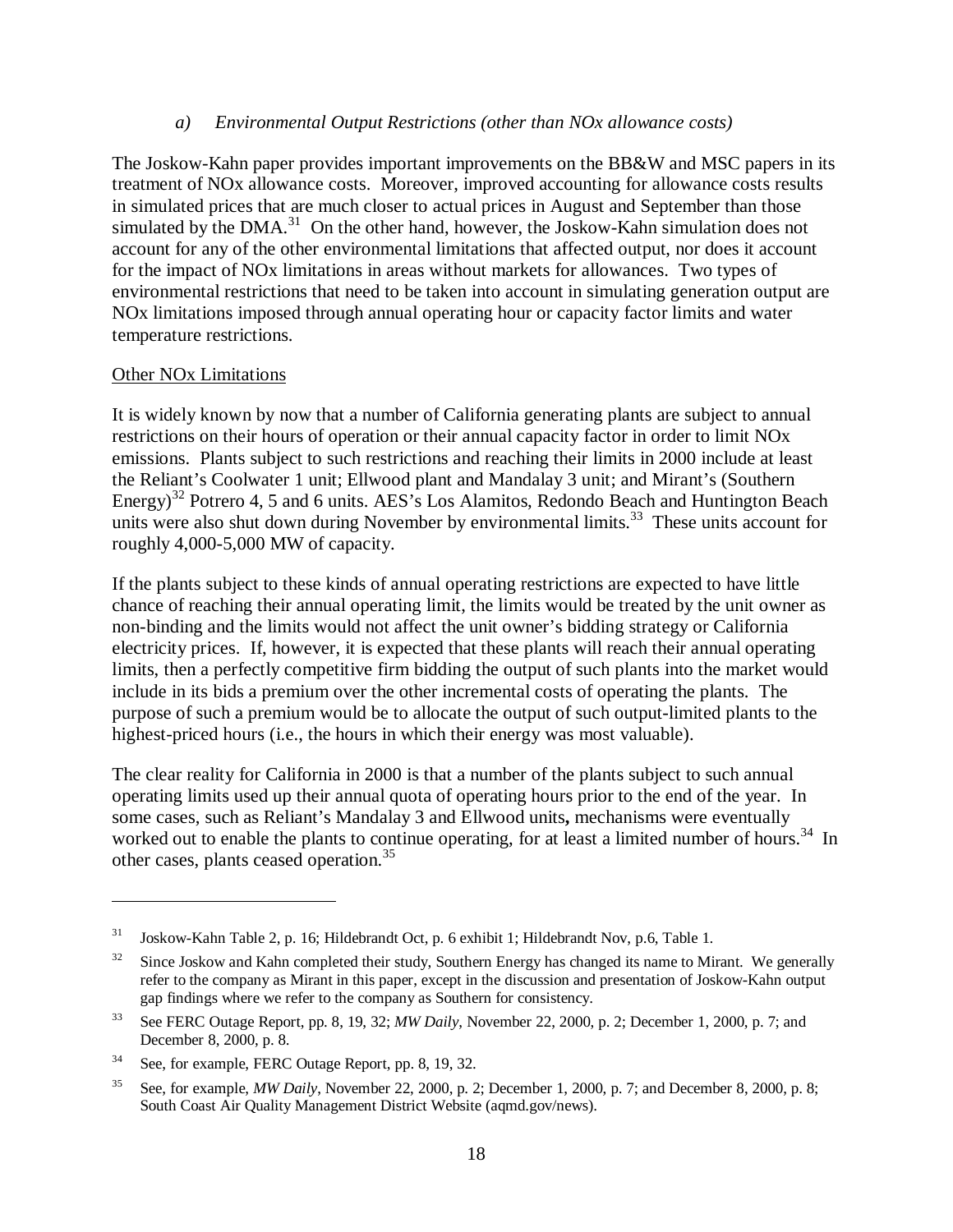The Joskow-Kahn study assumption that additional NOx allowances were available to Los Angeles area generators at the South Coast market price would not necessarily be applicable to generators in other regions, which could have either lower or higher incremental costs of acquiring NOx allowances. For example, generating plants in San Diego are also subject to NOx restrictions but there is no established market in which additional allowances can be acquired once the annual allowance is exhausted.<sup>36</sup>

It is clear in the case of plants that were shut down as a result of exhausting their annual quotas that the competitive offer curve for these plants should include an opportunity cost for using up an annual hour or MW-hour of output. In addition to accounting for the output restrictions on the units that are known to have actually reached their environmental operating limits, a simulation analysis must account for any other environmental limits that would have been reached had the unit operator not included an environmental opportunity cost in its bids so as to conserve the unit's available output. Neither the BB&W, MSC nor Joskow-Kahn studies, however, include such an opportunity cost in their simulations. As a result, these studies would overdispatch the plants subject to such restrictions, resulting in the plants exhausting their annual operating allowance at an even earlier point in the year than was actually the case. This overdispatch of these plants would tend to reduce the price simulated by BB&W, MSC and Joskow-Kahn relative to the actual market-clearing prices,  $37$  but the price decrease would reflect the effect of violating environmental limits, not the impact of competition. Because these studies do not model environmental limits, the effects of environmental limits cannot be distinguished from the exercise of market power.

While it is clearly necessary to account for these environmental output restrictions in a simulation analysis, it is recognized that this is not straightforward in circumstances such as prevailed in California in 2000. First, in a number of instances, plants which reached their limits were allowed to continue to operate, at least to some degree, and sometimes in conjunction with additional payments. In these circumstances, the expectations that would have been held by competitive suppliers regarding the consequences of reaching their environmental operating limits are somewhat uncertain. Should plant owners have acted on the assumption that the operating limits would be relaxed in this manner or should they have anticipated that they would be shut down?

Second, the year 2000 in California was almost certainly one in which thermal plants were utilized more heavily than was anticipated early in the year. California ISO data show that thermal units were not utilized more heavily in aggregate in 2000 than in 1999 until May (see Figure 5 below). Absent foresight of how the year would end, thermal plants subject to environmental operating limits may have been bid into the market with no environmental opportunity cost early in the year, under the expectation that their environmental constraints would be non-binding. Such a misforecast would have required higher environmental adders to be included in bids in later months as the continued low hydro and high-load conditions made it

<sup>&</sup>lt;sup>36</sup> See Comments of Duke Energy North America LLC, November 22, 2000, p. 21.

<sup>&</sup>lt;sup>37</sup> Meaningful simulations would necessarily encompass the period covered by the run-time limitations, which would permit verification that operating the generation facilities as assumed by the simulation would not entail violating environmental run time or capacity factor limits.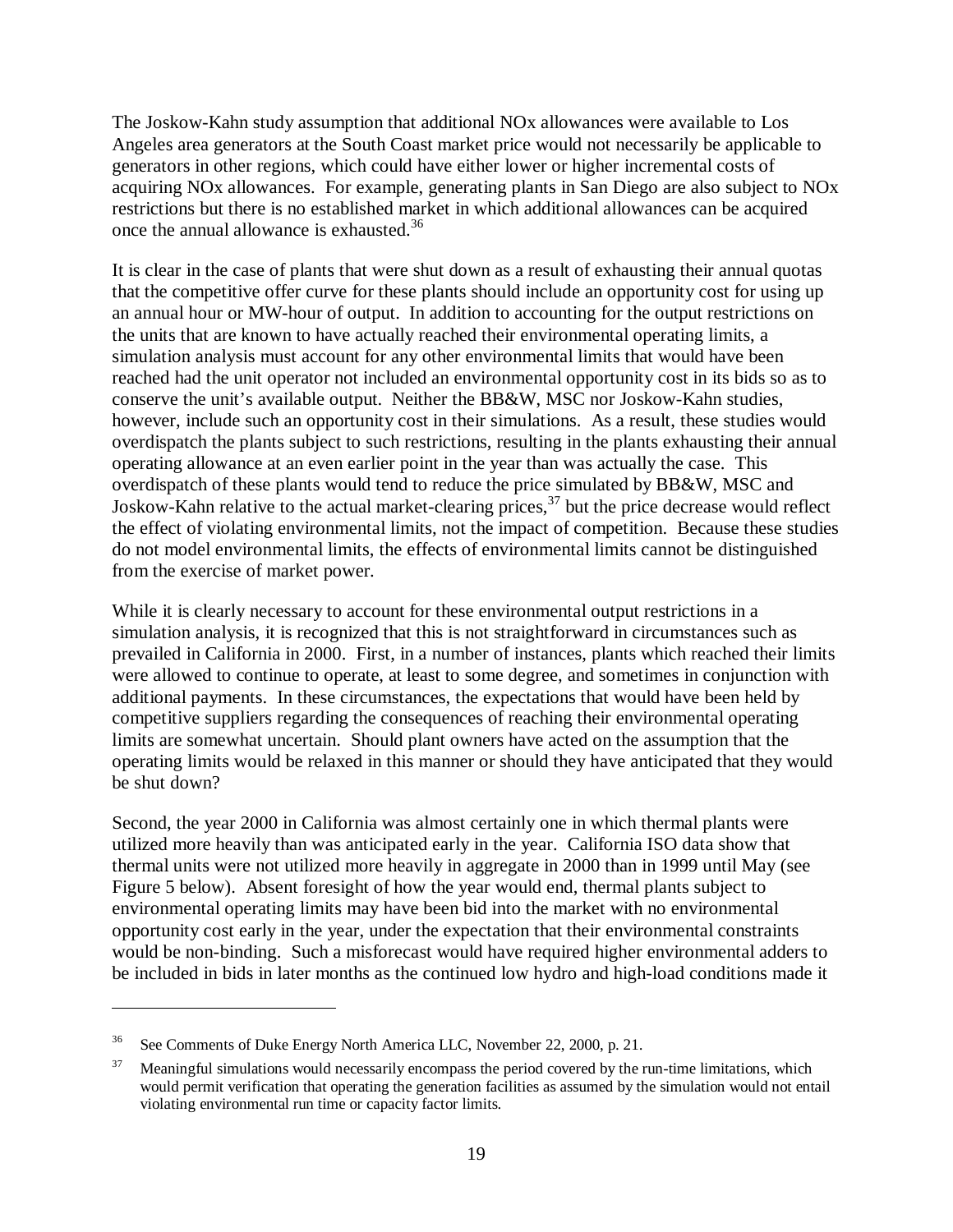apparent that these units would in fact reach their environmental limits unless their running time was carefully allocated.

There is more than one way to model these environmental limits, and reasonable people will likely differ on the most appropriate approach. It may in fact be desirable to simulate prices using a range of approaches to understand the sensitivity of the simulation results to these assumptions. It does seem clear, however, that it is not sufficient to simulate electricity prices for California in 2000 under the assumption that none of these environmental limits existed.

The fact that some of the plants subject to such environmental operating restrictions were actually shutdown during 2000 because they reached their annual operating limit is particularly significant in evaluating the possible exercise of market power. These units reaching their operating limits implies that, rather than anticompetitively withholding their output from the market to raise prices as implied by the BB&W, MSC and Joskow-Kahn methodology, these units actually offered themselves into the market at prices that with the benefit of perfect hindsight we now know without question were too low. Perfectly competitive firms with perfect foresight would have offered the output of these plants into the California market during 2000 in many hours at *higher* prices than those at which the output of these plants was actually offered. The reason for such higher offer prices would be to conserve the annual operating hours of these plants so that the units would not exhaust their ability to run prior to the end of the year. A theory of anticompetitive withholding of capacity that is applied to the capacity that reached its environmental limits must therefore be premised on inefficiently low-priced supply offers in some hours and anticompetitively high-priced supply offers in other hours, resulting in a net increase in profits over the year. The conditions required for such a strategy to be profitable are complex, particularly when there are other energy-limited suppliers in the market who would divert energy supplies from the low-priced hours to the high-priced hours. These conditions are not taken into account in the Joskow-Kahn, BB&W or MSC studies.<sup>38</sup>

The impact of the annual run time and capacity factor limitations is also important in assessing the impact on California prices of the reduction in imports. Joskow and Kahn analyze the impact on their simulated California electricity prices of the reduction in imports between 1999 and 2000, and include the combined effect of the reduction in imports and the increase in allowance prices.<sup>39</sup> The Joskow-Kahn analysis of the impact of reduced imports on electricity prices does not, however, take account of the cumulative impact of sustained reductions in imports on the hours of operation of units subject to environmental restrictions on their annual output.

Thus, reduced imports in a particular hour raise electricity prices by forcing the use of highercost generation, including generation with higher NOx allowance costs. Reduced electricity imports over the course of the summer also exhaust NOx allowances, driving up the price of

<sup>&</sup>lt;sup>38</sup> Indeed, such a theory does not appear to have been advanced by any study of the exercise of market power in California. Moreover, such a theory could not be tested with publicly available data as a test would at least require access to data on RMR calls, the dispatch of reserves by the ISO, and unit-specific real-time adjustment bid data. Even with such data it would be necessary to somehow distinguish between the exercise of market power, imperfect foresight and the effects of the price caps in accounting for why some units reached their environmental operating limits prior to the end of the year.

<sup>39</sup> Joskow-Kahn, pp. 17-18.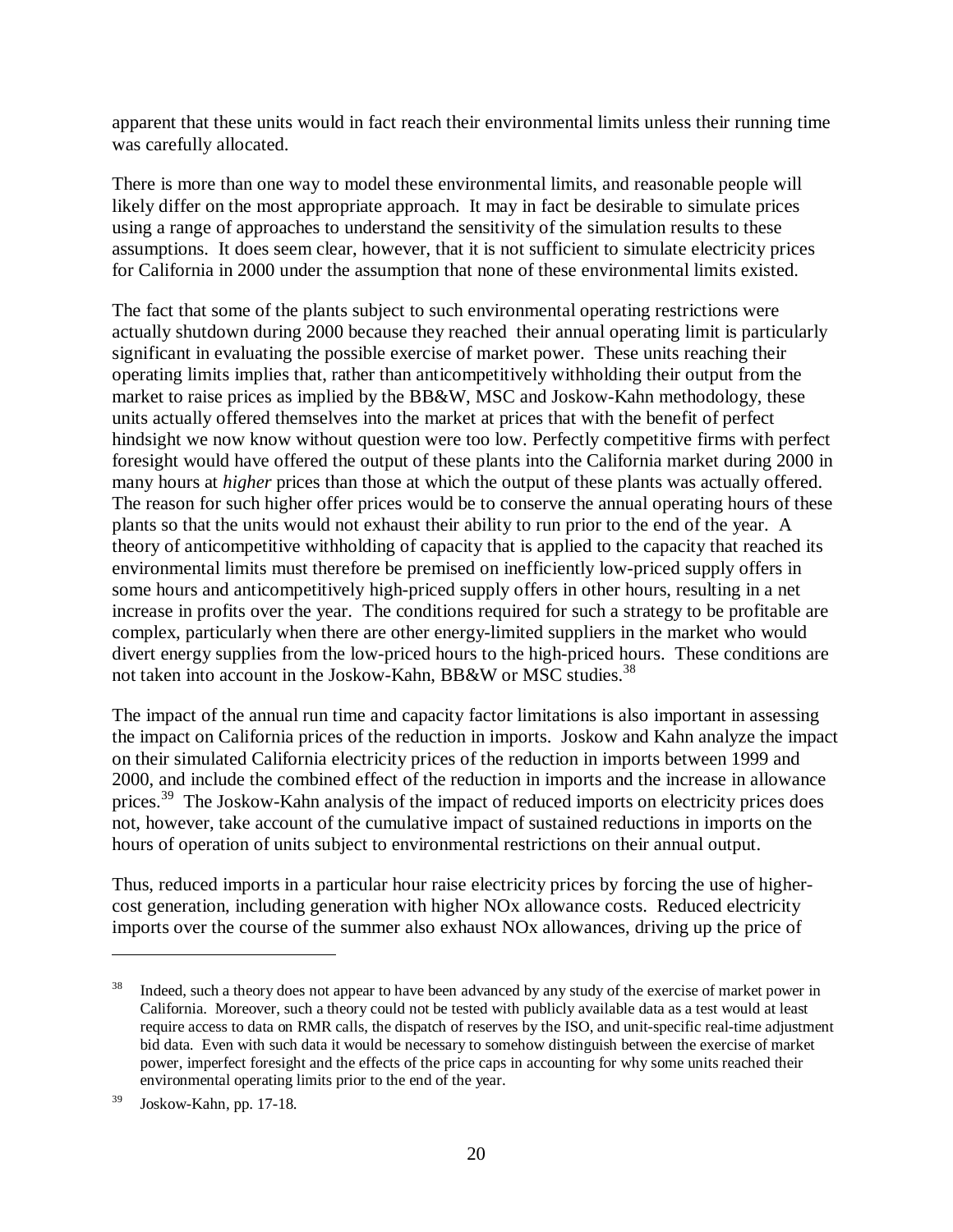NOx allowances, and exhaust the annual operating hours of restricted units, forcing load to be met with higher-cost units, raising prices and inducing conservation or creating shortages. It is clear from CAISO data that the combination of increased demand (insulated from wholesale electricity prices) and reduced imports led to a sustained increase in the output of California's thermal generation that was much larger than the increase in demand alone (see Figures 5 and 24).

**Figure 5**



# November average based on data for November 1-15.

Source: Eric Hildebrandt, "Market Analysis Report," November 30, 2000.

Similar data showing substantially increased output in 2000 on a unit-by-unit basis have also been reported by FERC for a subset of these thermal units.<sup>40</sup> In considering the effects of the aggregate increase in utilization, it should be kept in mind that some units included in the 1999 output data were not operating at all during June 2000 (such as  $P G \& E$ 's Hunters Point units),  $^{41}$ increasing the load on the remaining units.

It is also noteworthy in this regard that even with the low import supply elasticity assumed by Joskow and Kahn, their simulation analysis predicts much lower levels of imports,  $42$  and thus

<sup>40</sup> FERC Outage Report, pp. 13, 20, 24, 29, 39, 46.

<sup>&</sup>lt;sup>41</sup> It should be noted that PG&E as a large net buyer presumably had a substantial financial incentive to maximize the output of its thermal units.

<sup>42</sup> Joskow-Kahn, pp. 13-14, 37.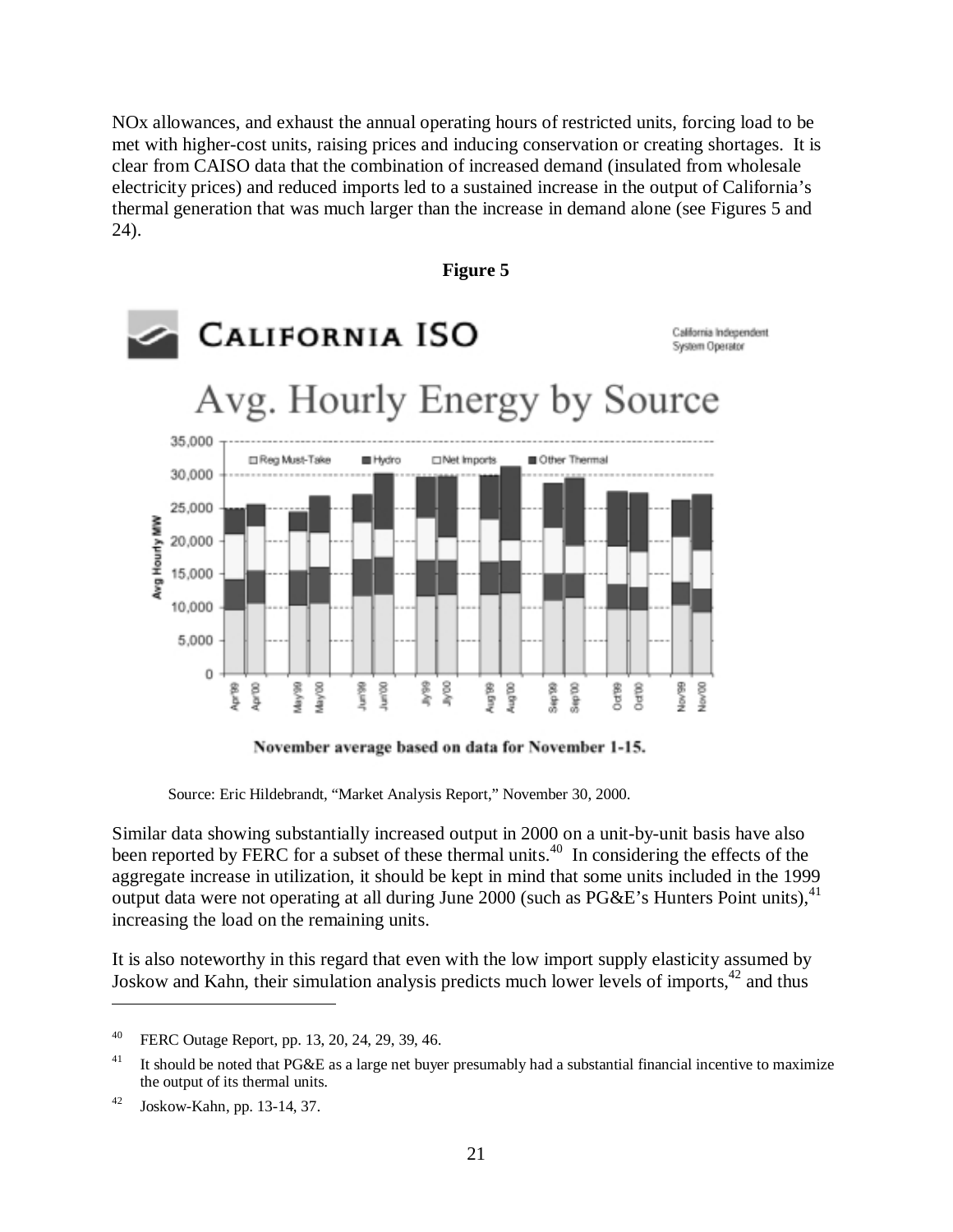much higher operating levels for thermal generators, than those that prevailed in the real world. The supply offers in the simulation would likely therefore cause thermal generators to reach their run time limits even sooner in the simulation than they did in the real world. If this kind of simulation approach is to be applied to the California electricity industry, it needs to be applied over an annual period and the total output in the simulation of each unit subject to environmental restrictions needs to be compared to and validated against the actual environmental limits.<sup>43</sup>

#### Water Temperature

 $\overline{a}$ 

Duke's South Bay plant in San Diego is subject to cooling water thermal discharge limits that can limit output.<sup>44</sup> Mirant's Contra Costa and Pittsburgh plants are subject to environmental restrictions, sometimes referred to as the Delta Dispatch. These restrictions tend to be active from May through about July 15. The restrictions predate Mirant's acquisition of these generating plants and are intended to protect the Delta Smelt, a fish species in the area. The restrictions limit the output and ramp of the Mirant units, with the limits depending on water temperature in the river. The full capacity of these units is only available during this period during local or system emergencies. None of these limits are taken into account in the simulations and the Delta restrictions in particular are in effect during the June period.

Non-allowance environmental constraints affecting the output of the thermal units are a potentially significant factor affecting the supply of energy, and thus California electricity prices, during the summer of 2000. If conclusions are to be drawn regarding the exercise of market power, these limitations need to be taken into account. If these limitations are not taken into account, then the analysis cannot distinguish whether high prices are attributable to the exercise of market power or to the high environmental cost of incremental output.

# *b) Price Taking Hydro Power*

Like the Borenstein, Bushnell & Wolak and MSC studies, the Joskow-Kahn study takes the output of hydro resources as given in defining the competitive supply curve and estimating the competitive market price.<sup>45</sup> Thus, Joskow and Kahn in effect place the output of hydro resources at the bottom of the supply curve they use to simulate competitive prices. This methodology, however, will cause the simulation to understate the actual competitive price level in any hour in which hydro units were on the margin (i.e., setting prices) in the real world.<sup>46</sup> Information regarding the frequency of the time that such hydro units were on the margin is apparently not

<sup>43</sup> One way to validate the results of such a simulation against environmental output limits would be to compare monthly, and cumulative annual output and run times in the simulation to real-world monthly output and run times from the CEMS data. Such a comparison needs to be made, however, in the context of a chronological simulation model that recognizes generator characteristics such as start-up costs, minimum load levels, minimum down times and minimum run times, as discussed below in Section III.B.2.d.

<sup>44</sup> See Comments of Duke Energy North America LLC, November 22, 2000, p. 21.

<sup>&</sup>lt;sup>45</sup> There are, however, important differences in how Joskow and Kahn and the MSC implement this approach, which are discussed in Section III.C.2 below.

<sup>&</sup>lt;sup>46</sup> This potential for understating the competitive price level is discussed at greater length in Harvey-Hogan, pp. 34-35.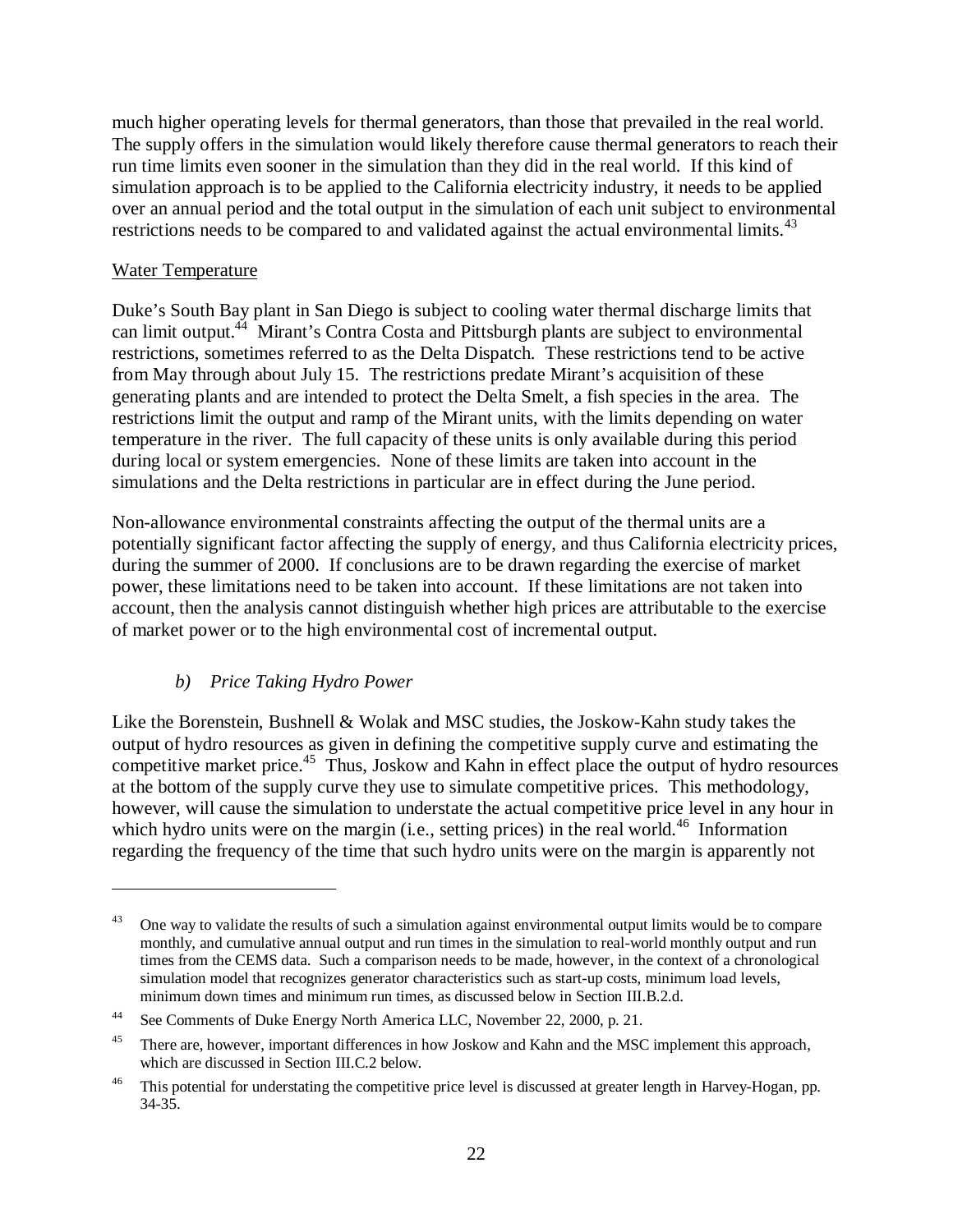publicly available, nor is it known to what extent energy-limited hydro (and geothermal) suppliers used their bids to allocate their energy output to the highest valued hours, but data reported by the California PX showing that many of the high-price bids in the day-ahead market during June 2000 were submitted for IOU resources suggest that this may be a material consideration.<sup>47</sup>

There is also no discussion in the Joskow-Kahn paper of how they handled the output of geothermal units (which are also energy-limited resources and may have used bids to allocate their energy output to shortage hours). If Joskow and Kahn followed the BB&W and MSC methodology, geothermal units would have been treated as price taking as well, which may or may not accurately characterize their bidding strategy and could also cause the simulation to understate the competitive price level.

#### *c) Transmission Congestion*

 $\overline{a}$ 

Like BB&W and the MSC, Joskow and Kahn do not attempt to model the impact of transmission congestion on the cost of meeting California load in a competitive market. Instead, they compare the market-clearing price that they estimate, ignoring the effects of congestion, with the hypothetical unconstrained PX price, which is also calculated without regard to the impact of transmission congestion.<sup>48</sup> While this approach greatly simplifies the analysis, it has implications for the conclusions that can be drawn from the Joskow-Kahn analysis. First, if transmission congestion were expected to exist in real time, then inter-temporal arbitrage by generators, in conjunction with the large amount of load often buying energy in the California real-time market and the segmented structure of California energy and ancillary services markets, would cause thermal generators lacking market power but located in the constrained-up regions to submit PX bids that exceed the unconstrained PX price, but instead approximate the actual zonal PX price and expected real-time zonal price. Thus, if generators in the constrainedup zone bid the expected real-time market-clearing price for that zone into the day-ahead market and their costs into the real-time market, the day-ahead zonal price would be equal to the realtime zonal price in the constrained-up zone. The hypothetical unconstrained price calculated from the day-ahead bids, however, could be higher than a hypothetical unconstrained price

<sup>47</sup> See CalPX Compliance Unit, Price Movements in California Electricity Markets, August 31, 2000, p. 11 (hereafter CalPXI), and CalPXII, pp. 55-57. It should be kept in mind that because of the structure of the California market, one might actually observe much of the generation offered into the PX market at the expected market-clearing price. It would then be difficult to determine which units were marginal in a cost sense and which units are simply bidding to ensure that they are paid the market-clearing price.

Because most of the internal California hydro resources were owned by utilities that were net buyers during the summer of 2000, one might anticipate that the hydro resource owners would want to avoid submitting bids that would raise the market-clearing price. From such a perspective, the ideal course of action might be to allocate their output to the hours with the highest expected price, bidding it into the market at zero. To the extent, however, that pondage hydro or geothermal resources were bid in to provide reserves and the owners sought to conserve their available energy, the owners would be likely to bid the energy in at high prices, such as \$750/MWh, which would then set the market-clearing price if these resources were dispatched to meet load during shortage conditions.

<sup>48</sup> Joskow and Kahn do not discuss the impact of transmission congestion or RMR contracts on their analysis. This issue is discussed in BB&W, p. 18.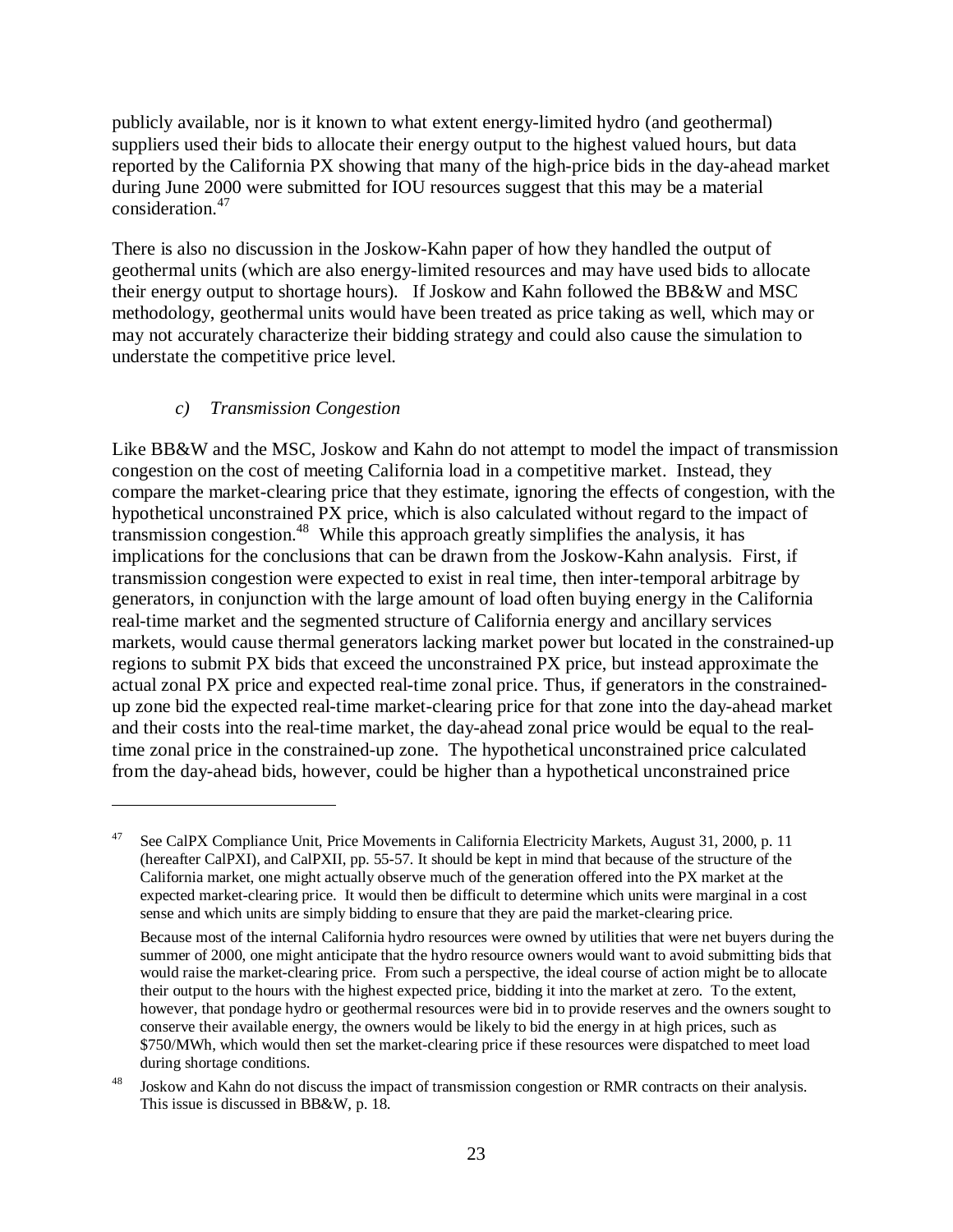calculated from the cost-based real-time bids. Recall that sellers are not paid the hypothetical unconstrained price; they are paid the zonal price (or their bid, if dispatched to manage intrazonal congestion). Thus, in a world with perfect competition and perfect foresight, the unconstrained PX price could exceed the price simulated by Joskow and Kahn in any period in which the NP-15 or SP-15 price exceeded the unconstrained PX price.

A rough assessment of the potential magnitude of the effect of congestion on the unconstrained PX price can be made by calculating the average difference between the unconstrained PX price during June and the price in the constrained-down zone. This difference averaged \$4.37/MWh over June.49 This is an upper bound on the impact of the congestion on the calculated unconstrained price and it is clearly both lower than the total price difference simulated by Joskow and Kahn and non-trivial.

A second potential effect of congestion relates to intra-zonal congestion. Until the implementation of Amendment 26 in early 2000, much intra-zonal congestion was managed through the call of RMR contracts, after the close of the PX market. In this non-locational bidding structure, firms lacking market power but having perfect foresight should be expected to bid their capacity into the market at the locational market-clearing price. Firms with locational market power that is mitigated through RMR contracts would, again with perfect foresight, offer their capacity into the market in periods with transmission congestion at the lower of the locational market-clearing price or the mitigated price under their RMR contracts, and would be called by the ISO out of merit at the RMR contract price to meet real-time load. Finally, loads would, with perfect foresight, take these RMR calls into account in bidding into the PX. These effects are recognized by BB&W who note the potential for RMR contract calls to cause the actual PX price to be lower than the simulated PX price curve used in their analysis. The same potential exists in the Joskow-Kahn study. $50$ 

In practice, neither loads nor suppliers have perfect foresight, but they should be expected to bid so as to attempt to capture the market-clearing price at their location, whether that is the zonal price or a price reflecting the impact of intra-zonal congestion.<sup>51</sup>

Although the Joskow-Kahn, BB&W and MSC papers do not discuss the implications of prescheduling of RMR generation subsequent to the implementation of Amendment 26, this system would cause the unconstrained PX supply curve to be lower and to the right of the supply curve estimated by Joskow-Kahn, BB&W and the MSC. Like the other impacts of congestion, the magnitude of the impact of RMR generation on the difference between the actual and simulated price is variable and hard to quantify without reference to data on actual RMR calls.

While it is possible to use publicly available data to place an upper bound on the effect of ignoring inter-zonal congestion as discussed above, no publicly available data exist for intrazonal congestion or the unit-by-unit level of hourly RMR calls. As a result, neither the

<sup>&</sup>lt;sup>49</sup> The difference averaged \$13.06 in congested hours.

<sup>50</sup> BB&W, p. 29.

<sup>&</sup>lt;sup>51</sup> Moreover, mistakes arising from the imperfect foresight of real-world suppliers would contribute to the market inefficiency that also raises prices as discussed below.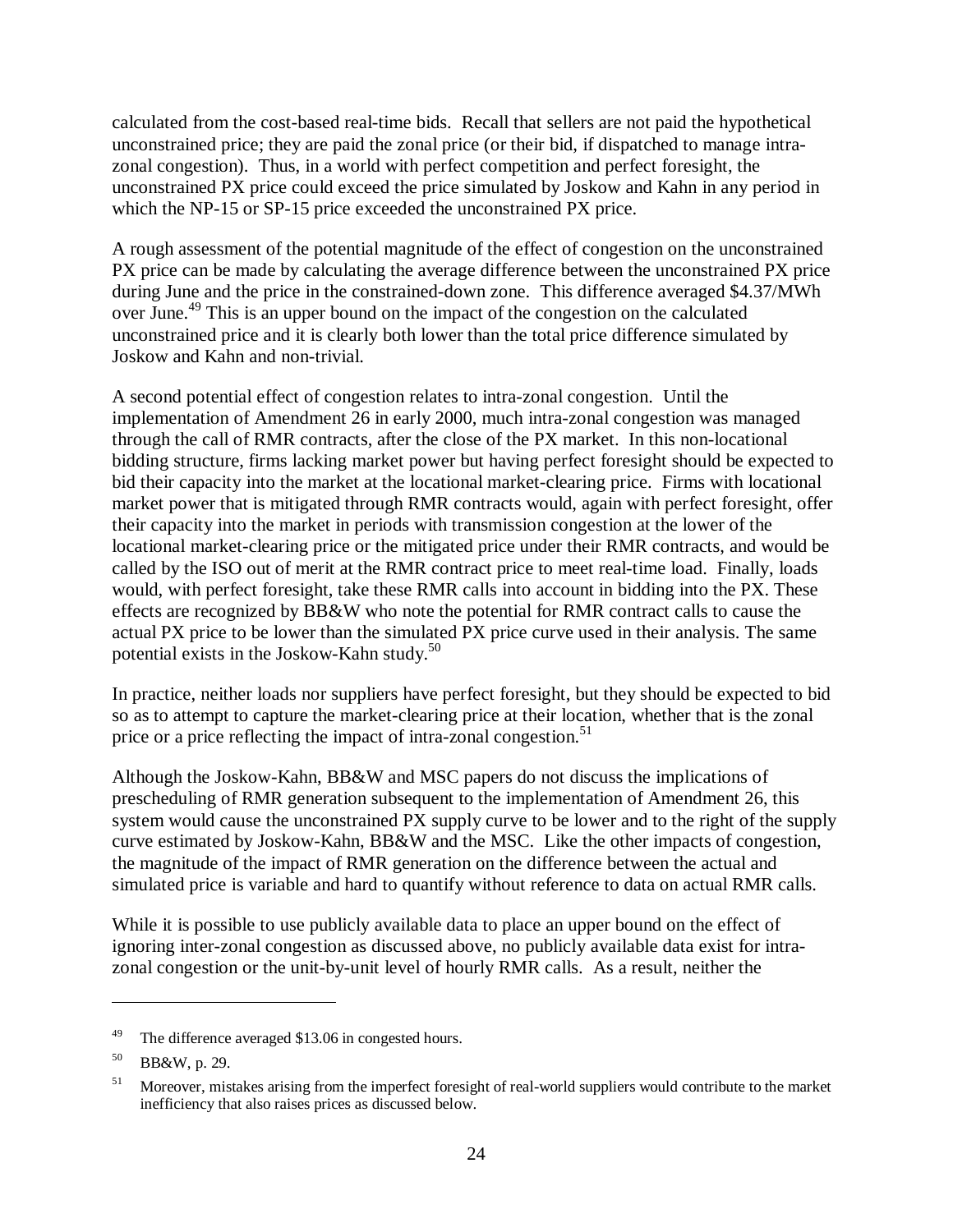magnitude nor the direction of the impact of excluding transmission congestion from the analysis can be reliably predicted from publicly available data without abandoning the Joskow-Kahn simulation model and adopting a model that explicitly takes account of transmission congestion.

### *d) Start-Up and Minimum-Load Costs*

Like BB&W and the MSC, the Joskow-Kahn analysis excludes start-up costs, minimum-load costs, and operating parameters such as minimum down times and run times<sup>52</sup> in defining the simulated competitive supply curve and in simulating the estimated market-clearing price.<sup>53</sup> It is a straightforward result of unit commitment logic that when these costs and restrictions exist, it will at times be more efficient to meet load with high incremental cost output from a unit that is already on-line or a high-cost but quick-start unit, than to meet that load by starting a unit with low incremental energy costs but a long start-up time or high start-up costs. While taking account of these costs greatly complicates the analysis, these are real costs that generators must recover in the market price of energy if they are to operate and that, under a one-part bidding system such as in California, will be reflected in the bids of competitive generators.

The impact of ignoring start-up and minimum-load costs would very likely be small on days in which the market was in a shortage situation and prices reached \$750/MWh for many hours, but it could be appreciable over the study period as a whole and even during June on days when prices were well below the price cap. For example, in hour 17 on June 17 the unconstrained PX price was \$125, which according to Joskow and Kahn would have exceeded the incremental running costs of all of the steam units in the CEMS database.<sup>54</sup> The Joskow-Kahn simulation model would find that all of this generation should therefore have been dispatched to meet load before the price could rise to \$125. Even if their inferences regarding incremental costs were correct, however, it is likely that it would not have been economic to use all of the steam generation to meet load in this hour. The \$125/MWh price was the highest hourly unconstrained PX price in the day-ahead market for June 17. While there were six hours that day during which the unconstrained PX price exceeded \$100, it is unlikely that a steam unit with average running costs of \$110 would have expected to recover its start-up costs (or losses from remaining on overnight at prices that were less than \$40 for hours 2 through 8) by operating at prices only slightly above its running costs for a few hours. Only a unit with average running costs materially below \$120 would have been economic to bring on-line to meet load during June 17.

It is important to understand that these minimum-load costs can be large and can change the apparent profitability of unit operation. For example, Table 6 portrays the apparent profitability of Alamitos 2 on June 17 (one of the days during which unconstrained PX prices at times

 $52$  Start-up costs are the fuel costs of bringing a generation unit online to meet load. In the case of large gas-fired steam generators, this can be \$100,000 or more. Minimum load costs are the cost of keeping a steam generating unit operating at its minimum operating level in order to have it available to operate at a higher level later in the day.

<sup>53</sup> BB&W provide various rationales for their failure to take account of start-up and minimum load costs (BB&W, p. 22), which are discussed in Harvey-Hogan, pp. 14-16 and 38-39. Joskow and Kahn do not provide any rationale for their decision not to take account of these costs.

<sup>54</sup> Joskow-Kahn, p. 25.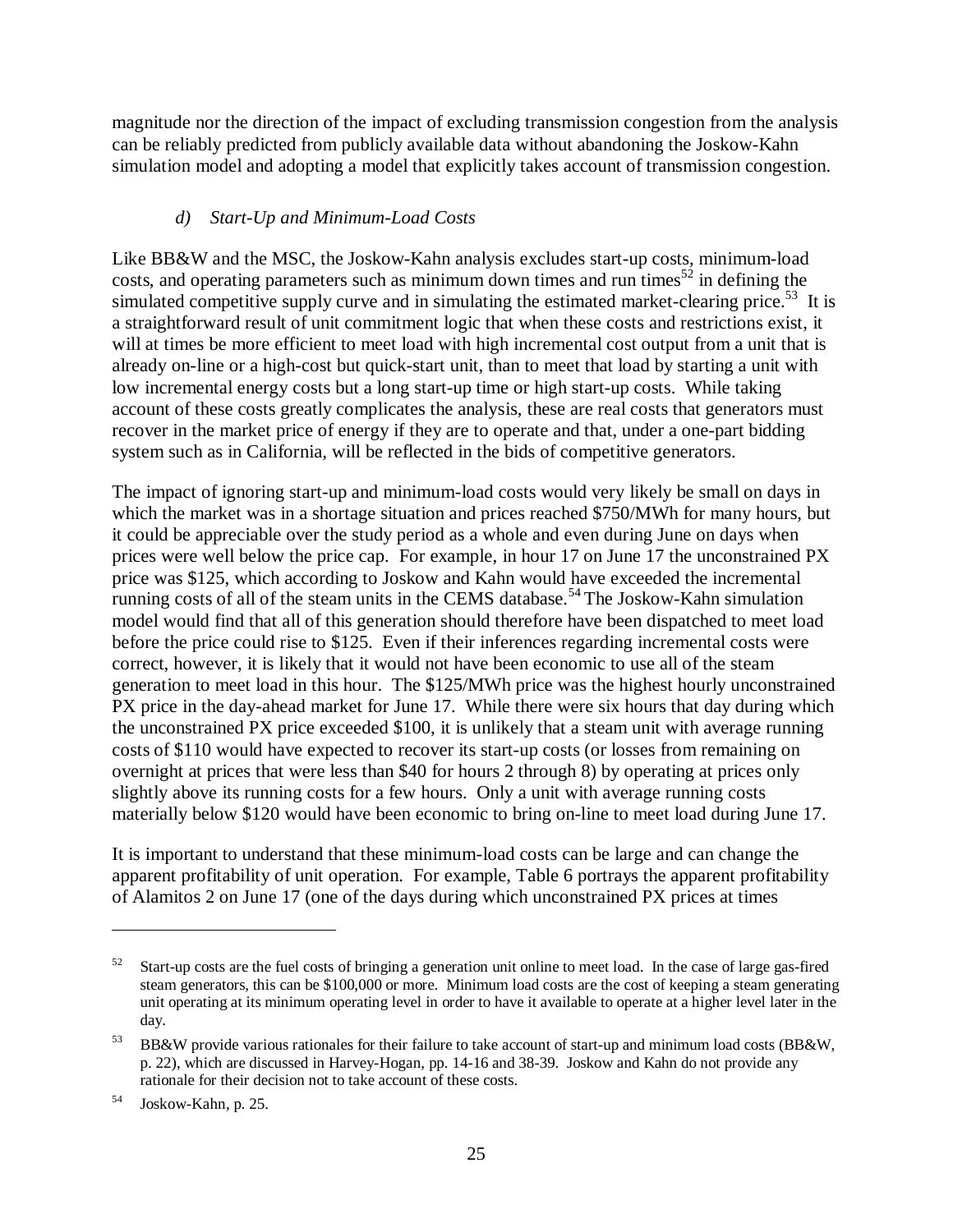exceeded \$120/MWh), calculated based on the unconstrained PX price, the actual CEMS output,<sup>55</sup> the incremental heat rate reported in Klein,<sup>56</sup> and a Southern California gas price of \$4.99 per mmBtu. These approximate the assumptions apparently used in the various simulation analyses. With these assumptions, the unit would appear to earn a margin of nearly \$45,573 for the day, a gross profit margin of nearly 46 percent of its gross revenues.

<sup>&</sup>lt;sup>55</sup> It should be kept in mind that the CEMS data reports the gross output of each unit. Some of this electricity output is consumed by the plant itself and therefore does not generate revenues. Tables 6 to 9 below therefore overstate unit margins because they do not include those costs.

<sup>56</sup> Joel Klein, "The Use of Heat Rates in Production Cost Modeling and Market Modeling," April 17, 1998. 10056 is the incremental heat rate at full output. The incremental heat rate is lower at lower output levels.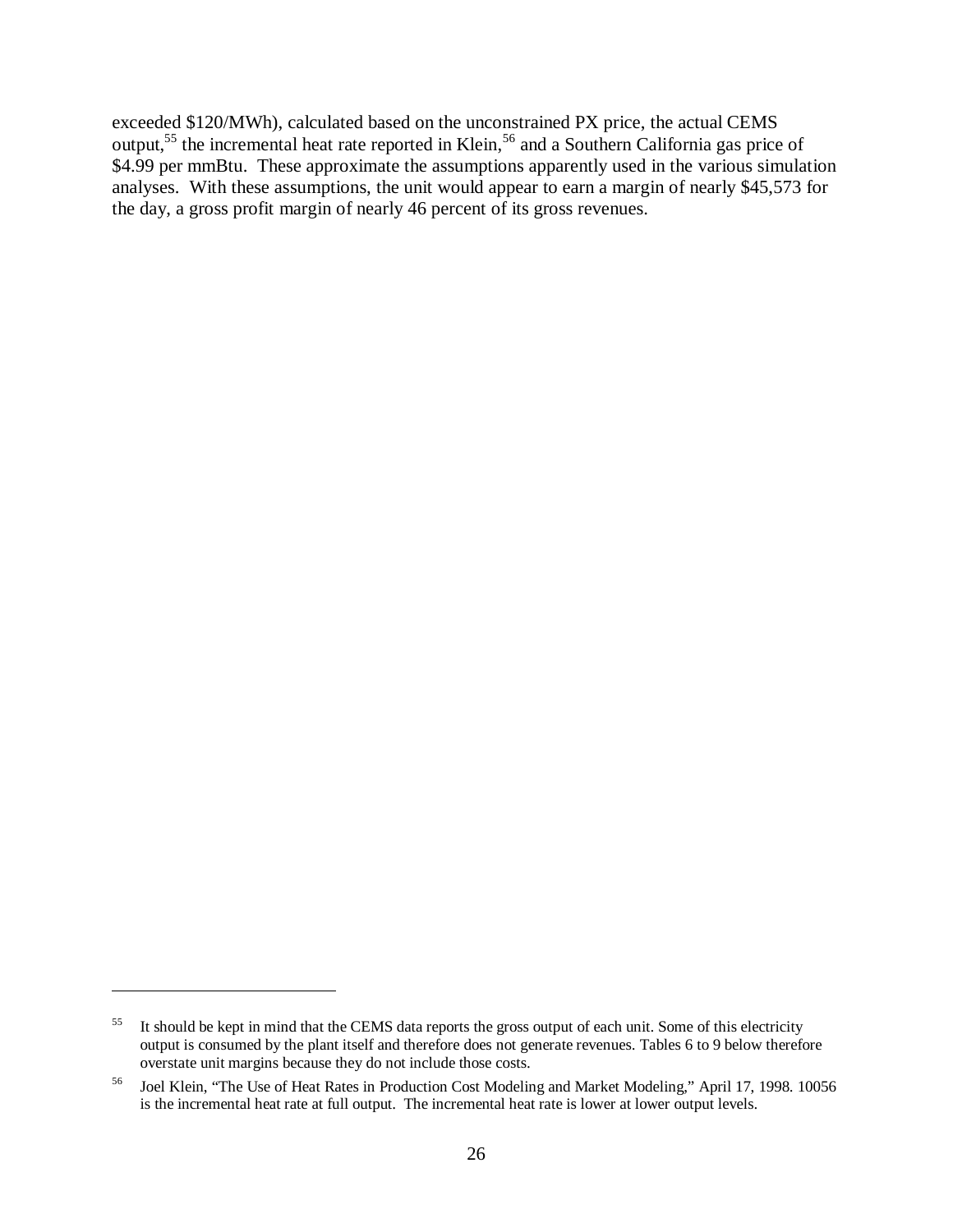| Table 6                                                                                           |                |                      |                                  |                    |                         |                          |  |  |
|---------------------------------------------------------------------------------------------------|----------------|----------------------|----------------------------------|--------------------|-------------------------|--------------------------|--|--|
| <b>Alamitos 2 Profitability</b>                                                                   |                |                      |                                  |                    |                         |                          |  |  |
| <b>Incremental Heat Rate and Unconstrained PX Price</b>                                           |                |                      |                                  |                    |                         |                          |  |  |
| June 17, 2000                                                                                     |                |                      |                                  |                    |                         |                          |  |  |
|                                                                                                   |                | <b>Gross</b>         |                                  | <b>Incremental</b> |                         |                          |  |  |
|                                                                                                   | Heat<br>Rate   | Output<br><b>MWh</b> | Unconstrained<br><b>PX</b> Price | Cost<br>\$/MWh     | <b>Margin</b><br>\$/MWh | <b>Margin</b><br>\$/Hour |  |  |
| Hour                                                                                              | (A)            | (B)                  | (C)                              | (D)                | (E)                     | (F)                      |  |  |
| $\boldsymbol{0}$                                                                                  | 10056          | 10                   | 50.00                            | 50.18              | $-0.18$                 | $-1.79$                  |  |  |
| 1                                                                                                 | 10056          | 9                    | 38.99                            | 50.18              | $-11.19$                | $-100.71$                |  |  |
| $\overline{c}$                                                                                    | 10056          | 9                    | 35.76                            | 50.18              | $-14.42$                | $-129.78$                |  |  |
| 3                                                                                                 | 10056          | 9                    | 35.75                            | 50.18              | $-14.43$                | $-129.87$                |  |  |
| $\overline{4}$                                                                                    | 10056          | 9                    | 35.01                            | 50.18              | $-15.17$                | $-136.53$                |  |  |
| 5                                                                                                 | 10056          | 29                   | 28.01                            | 50.18              | $-22.17$                | $-642.91$                |  |  |
| 6                                                                                                 | 10056          | 37                   | 32.00                            | 50.18              | $-18.18$                | $-672.64$                |  |  |
| $\tau$                                                                                            | 10056          | 25                   | 37.90                            | 50.18              | $-12.28$                | $-306.99$                |  |  |
| 8                                                                                                 | 10056          | 34                   | 45.01                            | 50.18              | $-5.17$                 | $-175.76$                |  |  |
| 9                                                                                                 | 10056          | 53                   | 72.57                            | 50.18              | 22.39                   | 1186.70                  |  |  |
| 10                                                                                                | 10056          | 56                   | 76.52                            | 50.18              | 26.34                   | 1475.07                  |  |  |
| 11                                                                                                | 10056          | 56                   | 90.00                            | 50.18              | 39.82                   | 2229.95                  |  |  |
| 12                                                                                                | 10056          | 57                   | 105.00                           | 50.18              | 54.82                   | 3124.77                  |  |  |
| 13                                                                                                |                | 94                   | 116.13                           | 50.18              | 65.95                   |                          |  |  |
| 14                                                                                                | 10056<br>10056 | 122                  | 115.00                           | 50.18              | 64.82                   | 6199.35<br>7908.11       |  |  |
| 15                                                                                                | 10056          | 124                  |                                  | 50.18              | 69.80                   |                          |  |  |
|                                                                                                   | 10056          |                      | 119.98                           |                    |                         | 8655.27                  |  |  |
| 16                                                                                                |                | 107                  | 125.00                           | 50.18              | 74.82                   | 8005.80                  |  |  |
| 17                                                                                                | 10056          | 63                   | 115.00                           | 50.18              | 64.82                   | 4083.70                  |  |  |
| 18                                                                                                | 10056          | 38                   | 93.92                            | 50.18              | 43.74                   | 1662.14                  |  |  |
| 19                                                                                                | 10056          | 34                   | 80.01                            | 50.18              | 29.83                   | 1014.24                  |  |  |
| 20                                                                                                | 10056          | 48                   | 80.01                            | 50.18              | 29.83                   | 1431.87                  |  |  |
| 21                                                                                                | 10056          | 19                   | 75.61                            | 50.18              | 25.43                   | 483.18                   |  |  |
| 22                                                                                                | 10056          | 24                   | 65.00                            | 50.18              | 14.82                   | 355.69                   |  |  |
| 23                                                                                                | 10056          | 15                   | 53.76                            | 50.18              | 3.58                    | 53.71                    |  |  |
| <b>Total All Hours</b>                                                                            |                |                      |                                  |                    |                         | 45572.59                 |  |  |
| <b>Total Profitable Hours</b><br>47869.55                                                         |                |                      |                                  |                    |                         |                          |  |  |
| No allowance is made for variable O&M, emission allowance or station costs.<br>Gas Price $=$ 4.99 |                |                      |                                  |                    |                         |                          |  |  |
| Sources:                                                                                          |                |                      |                                  |                    |                         |                          |  |  |
| Klein<br>(A)                                                                                      |                |                      |                                  |                    |                         |                          |  |  |
| <b>CEMS</b><br>(B)                                                                                |                |                      |                                  |                    |                         |                          |  |  |
| <b>PX</b><br>(C)                                                                                  |                |                      |                                  |                    |                         |                          |  |  |
| $(A)$ * \$4.99/1000<br>(D)                                                                        |                |                      |                                  |                    |                         |                          |  |  |
| $(C) - (D)$                                                                                       |                |                      |                                  |                    |                         |                          |  |  |
|                                                                                                   | (E)            |                      |                                  |                    |                         |                          |  |  |
| (F)<br>$(E) * (B)$                                                                                |                |                      |                                  |                    |                         |                          |  |  |

However, the assumptions of the simulation analyses simplify the problem in important ways. By contrast, Table 7 recalculates the profitability of Alamitos 2 using the actual average heat rate reported in the CEMS data for each hour and the SP-15 PX price. Rather than earning a significant profit, it can be seen that the unit would have lost money had it sold its real-time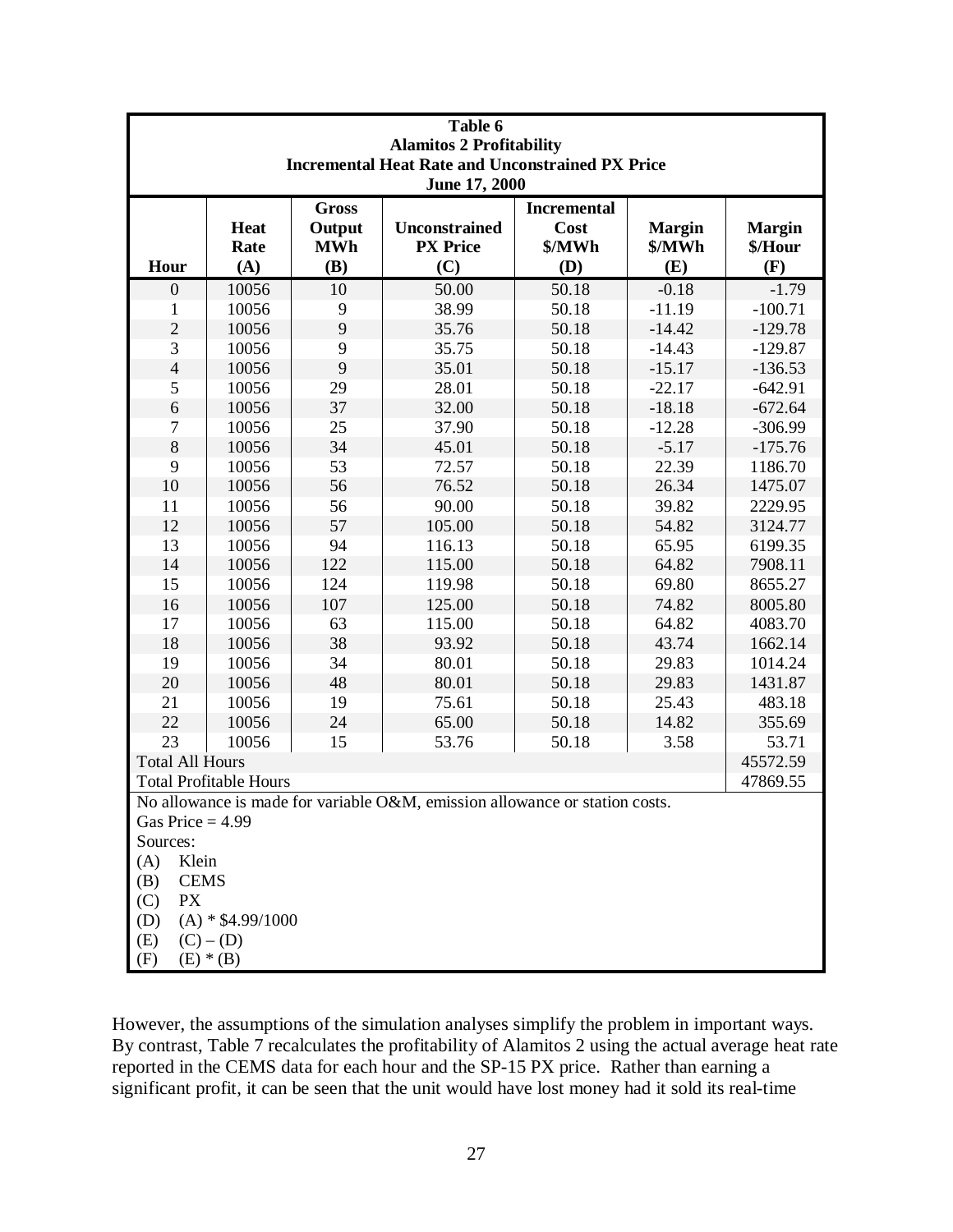output in the PX market.<sup>57</sup> Part of the difference is attributable to the difference between the actual SP-15 price and the hypothetical unconstrained price, but most of the difference is attributable to the fact that the unit's actual average heat rate was much higher than the incremental heat rate reported in Klein for most of the hours of the day. The unit's output weighted average heat rate was almost 17,000, compared to the incremental heat rate of 10,056 in Klein.

 $57$  It should be kept in mind that these tables do not reflect the actual day-ahead revenues of the unit. Profits are calculated in these tables based on real-time output and day-ahead prices. The actual day-ahead schedule of the unit is not known. The tables also do not include any ancillary service revenues that the unit might have earned in the day-ahead or real-time markets.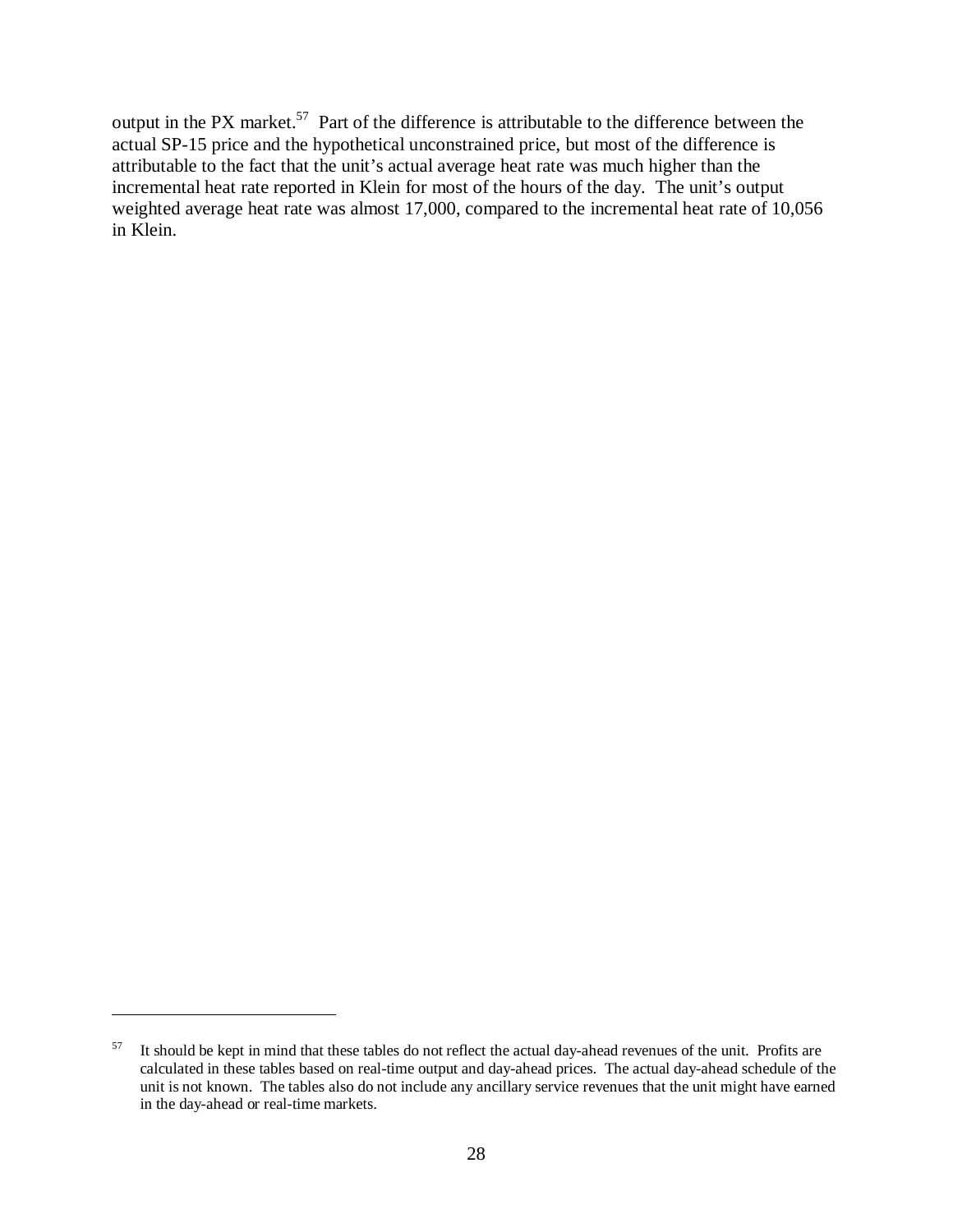| Table 7                                                                                           |                            |                                             |                                   |                                             |                                |                                 |  |
|---------------------------------------------------------------------------------------------------|----------------------------|---------------------------------------------|-----------------------------------|---------------------------------------------|--------------------------------|---------------------------------|--|
| <b>Alamitos 2 Margins - PX Prices and Actual Heat Rate</b><br>June 17, 2000                       |                            |                                             |                                   |                                             |                                |                                 |  |
| Hour                                                                                              | <b>Heat</b><br>Rate<br>(A) | <b>Gross</b><br>Output<br><b>MWh</b><br>(B) | $SP-15$<br><b>PX</b> Price<br>(C) | <b>Incremental</b><br>Cost<br>\$/MWh<br>(D) | <b>Margin</b><br>\$/MWh<br>(E) | <b>Margin</b><br>\$/Hour<br>(F) |  |
| $\boldsymbol{0}$                                                                                  | 33832.31                   | 10                                          | 35.00                             | 168.82                                      | $-133.82$                      | $-1338.23$                      |  |
| 1                                                                                                 | 36213.68                   | 9                                           | 30.00                             | 180.71                                      | $-150.71$                      | $-1356.36$                      |  |
| $\overline{c}$                                                                                    | 36480.34                   | 9                                           | 24.02                             | 182.04                                      | $-158.02$                      | $-1422.15$                      |  |
| 3                                                                                                 | 35558.12                   | 9                                           | 20.51                             | 177.44                                      | $-156.92$                      | $-1412.33$                      |  |
| $\overline{4}$                                                                                    | 36258.12                   | 9                                           | 19.99                             | 180.93                                      | $-160.94$                      | $-1448.44$                      |  |
| 5                                                                                                 | 20490.45                   | 29                                          | 15.00                             | 102.25                                      | $-87.25$                       | $-2530.17$                      |  |
| 6                                                                                                 | 17751.98                   | 37                                          | 24.99                             | 88.58                                       | $-63.59$                       | $-2352.92$                      |  |
| $\tau$                                                                                            | 20660.92                   | 25                                          | 22.90                             | 103.10                                      | $-80.20$                       | $-2004.95$                      |  |
| $\,8\,$                                                                                           | 18735.97                   | 34                                          | 32.02                             | 93.49                                       | $-61.47$                       | $-2090.07$                      |  |
| 9                                                                                                 | 16404.21                   | 53                                          | 38.01                             | 81.86                                       | $-43.85$                       | $-2323.89$                      |  |
| 10                                                                                                | 15736.13                   | 56                                          | 70.00                             | 78.52                                       | $-8.52$                        | $-477.30$                       |  |
| 11                                                                                                | 15666.48                   | 56                                          | 74.23                             | 78.18                                       | $-3.95$                        | $-220.96$                       |  |
| 12                                                                                                | 15810.93                   | 57                                          | 82.00                             | 78.90                                       | 3.10                           | 176.90                          |  |
| 13                                                                                                | 14684.29                   | 94                                          | 101.13                            | 73.27                                       | 27.86                          | 2618.41                         |  |
| 14                                                                                                | 14206.75                   | 122                                         | 113.60                            | 70.89                                       | 42.71                          | 5210.42                         |  |
| 15                                                                                                | 14204.22                   | 124                                         | 119.98                            | 70.88                                       | 49.10                          | 6088.52                         |  |
| 16                                                                                                | 14272.18                   | 107                                         | 123.60                            | 71.22                                       | 52.38                          | 5604.86                         |  |
| 17                                                                                                | 15224.18                   | 63                                          | 113.60                            | 75.97                                       | 37.63                          | 2370.78                         |  |
| 18                                                                                                | 16774.29                   | 38                                          | 85.00                             | 83.70                                       | 1.30                           | 49.26                           |  |
| 19                                                                                                | 18068.33                   | 34                                          | 75.00                             | 90.16                                       | $-15.16$                       | $-515.47$                       |  |
| 20                                                                                                | 16900.48                   | 48                                          | 74.99                             | 84.33                                       | $-9.34$                        | $-448.48$                       |  |
| 21                                                                                                | 22101.21                   | 19                                          | 52.00                             | 110.29                                      | $-58.29$                       | $-1107.42$                      |  |
| 22                                                                                                | 22146.79                   | 24                                          | 51.30                             | 110.51                                      | $-59.21$                       | $-1421.10$                      |  |
| 23                                                                                                | 25961.54                   | 15                                          | 38.01                             | 129.55                                      | $-91.54$                       | $-1373.07$                      |  |
| <b>Total All Hours</b>                                                                            |                            | 1081                                        |                                   |                                             |                                | $-1724.19$                      |  |
| <b>Total Profitable Hours</b><br>22119.12                                                         |                            |                                             |                                   |                                             |                                |                                 |  |
| No allowance is made for variable O&M, emission allowance or station costs.<br>Gas Price $= 4.99$ |                            |                                             |                                   |                                             |                                |                                 |  |
| Sources:                                                                                          |                            |                                             |                                   |                                             |                                |                                 |  |
| $(A), (B)$ . CEMS                                                                                 |                            |                                             |                                   |                                             |                                |                                 |  |
| <b>PX</b><br>(C)                                                                                  |                            |                                             |                                   |                                             |                                |                                 |  |
| $(A)$ * \$4.99/1000<br>(D)                                                                        |                            |                                             |                                   |                                             |                                |                                 |  |
| (E)<br>$(C) - (D)$                                                                                |                            |                                             |                                   |                                             |                                |                                 |  |
| $(E) * (B)$<br>(F)                                                                                |                            |                                             |                                   |                                             |                                |                                 |  |

While incremental heat rates are appropriate for calculating incremental dispatch costs, they are not appropriate for evaluating unit commitment decisions. The unit commitment decision must take into account the average heat rate and costs of a unit, as well as its incremental costs. Bidding strategy is greatly complicated for California generators by the CAISO and PX reliance on one-part bids, but the decision to prevent generators from submitting multi-part bids does not change the underlying economics that will govern the bids of competitive generators. Generators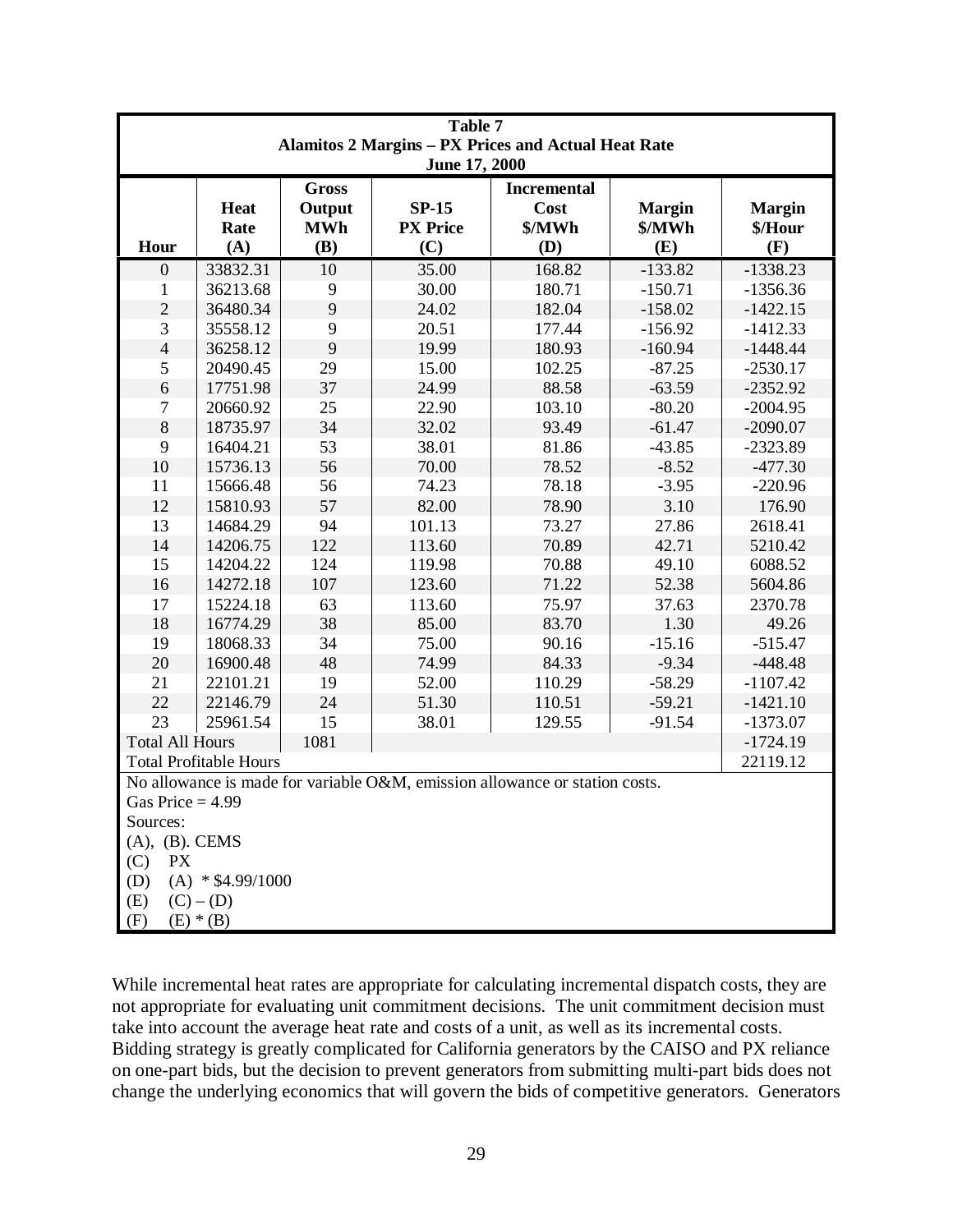in competitive markets will submit one-part bids that limit the financial losses arising from uneconomic PX positions. This will entail submitting one-part bids that exceed incremental costs on potentially marginal or extra-marginal units.

The Joskow-Kahn methodology not only likely understates the bid price at which capacity that actually operated in the real-world would be offered to the day-ahead market (because this capacity would lose money on marginal operations in the Joskow-Kahn model) but also likely assumes that capacity that did not operate in the real world because of high start-up and minimum-load costs, would have operated in many additional hours in which the units would have lost money. The Joskow-Kahn simulation methodology implicitly assumes that a steam unit would be available to meet load at incremental cost in each and every hour, even if it was only needed to meet load for a single hour and that the units could be turned off whenever prices made their operation uneconomic, even for a single hour.

Load could indeed be met more cheaply if start-up and minimum-load costs did not exist and units did not have inflexible operating characteristics, but real generators dispatched to meet California load did incur start-up and minimum-load costs and did have operating constraints. These costs and operating constraints raise the cost of meeting load in a competitive market. The effect of these assumptions can also be illustrated using the actual output of Alamitos 2 on June 17. It can be seen in Table 8 that even if average heat rates are used to evaluate operating profitability, the operation of Alamitos 2 appears highly profitable if it is modeled as being able to turn on whenever prices are high and turn off whenever prices are low. Thus, with this flexibility, it would appear highly profitable to use Alamitos to meet load on June 17, earning \$22,119, when in fact the day-ahead prices for energy alone were not high enough to justify operation of Alamitos 2 at the levels to which it was actually dispatched.

Thus, if Alamitos 2 were not providing ancillary services and submitted cost-based energy bids reflecting the CEMS heat rate data and the Joskow-Kahn fuel price assumptions to a centralized day-ahead unit commitment process such as those coordinated by the PJM-ISO and NYISO, Alamitos 2 would not have been committed to meet these schedules at these prices because operation of the unit would not have been economic. In the real world, even price-taking competitive suppliers should bid their units into the CAP PX and ISO markets so as to recover their variable operating costs. The Joskow-Kahn simulation model would commit Alamitos 2 and other units to operate in circumstances in which it is not efficient for the plant to run and it would be unprofitable for price-taking suppliers to operate in the actual dispatch.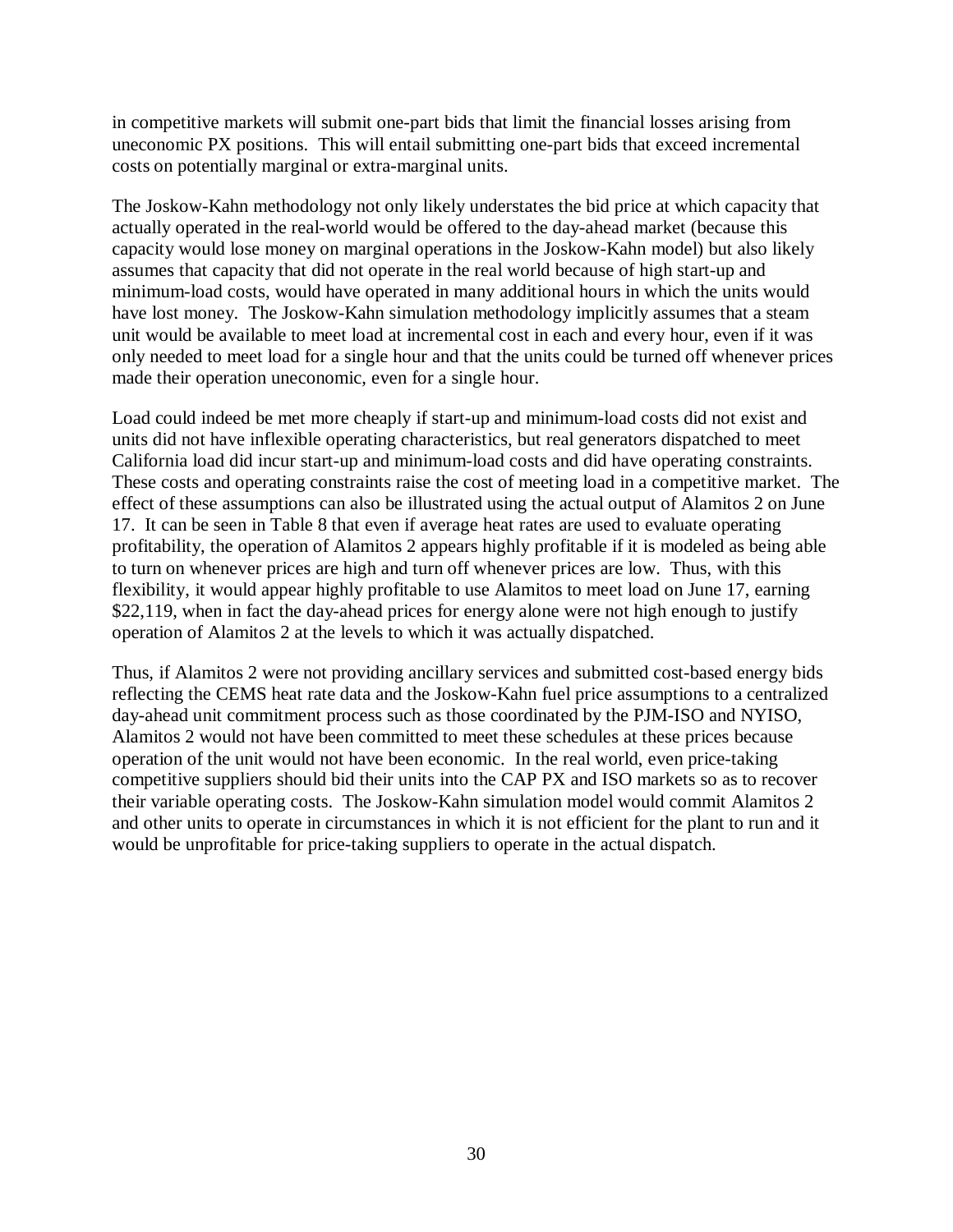| <b>Table 8</b><br><b>Alamitos 2 Profitability</b><br><b>June 17, 2000</b>                                          |         |       |          |  |  |  |  |
|--------------------------------------------------------------------------------------------------------------------|---------|-------|----------|--|--|--|--|
| $SP-15$<br><b>Unconstrained</b><br><b>SP-15</b><br><b>PX Prices</b><br><b>Real-Time Prices</b><br><b>PX Prices</b> |         |       |          |  |  |  |  |
| <b>Actual Heat Rate</b>                                                                                            |         |       |          |  |  |  |  |
| <b>Profitable Hours</b>                                                                                            | 22119   |       | 3744     |  |  |  |  |
| All Hours                                                                                                          | $-1724$ |       | $-29080$ |  |  |  |  |
| <b>Incremental Heat Rate</b>                                                                                       |         |       |          |  |  |  |  |
| <b>Profitable Hours</b>                                                                                            | 40723   | 47870 | 19449    |  |  |  |  |
| All Hours                                                                                                          | 35537   | 45573 | 8180     |  |  |  |  |
| Calculations do not include variable O&M, emission allowances or station costs.                                    |         |       |          |  |  |  |  |

Since the Joskow-Kahn simulation results, like those of the BB&W and the MSC, take no account of start-up and minimum load costs, the impact of minimum-load and start-up costs and operating constraints would show up in the Joskow-Kahn study as indistinguishable from anticompetitive withholding.

The impact of these implicit assumptions regarding minimum-load costs and operating constraints is potentially magnified by the increase in emission allowance costs during 2000. If emissions are a function of energy inputs, total daily emissions per MW will be higher than implied by incremental heat rates alone and these costs will be much higher per MW during the hours with poorer heat rate performance. Table 9 illustrates this impact for Alamitos 2 on June 17, using the CEMS emission rate for 1Q 2000 and an assumed NOx allowance price of \$10/lb. It can be seen that the operation of Alamitos 2 would have been dramatically unprofitable at dayahead PX prices on this day, losing slightly more than  $$33/MWh.<sup>58</sup>$  At the same time, a calculation based on incremental heat rates, and assuming that the unit would have operated only during the hours in which it was profitable, would imply profits of \$28/MWh.<sup>59</sup>

<sup>58 -\$36,382/1081</sup> MWh.

<sup>59 \$30,574/1081</sup> MWh.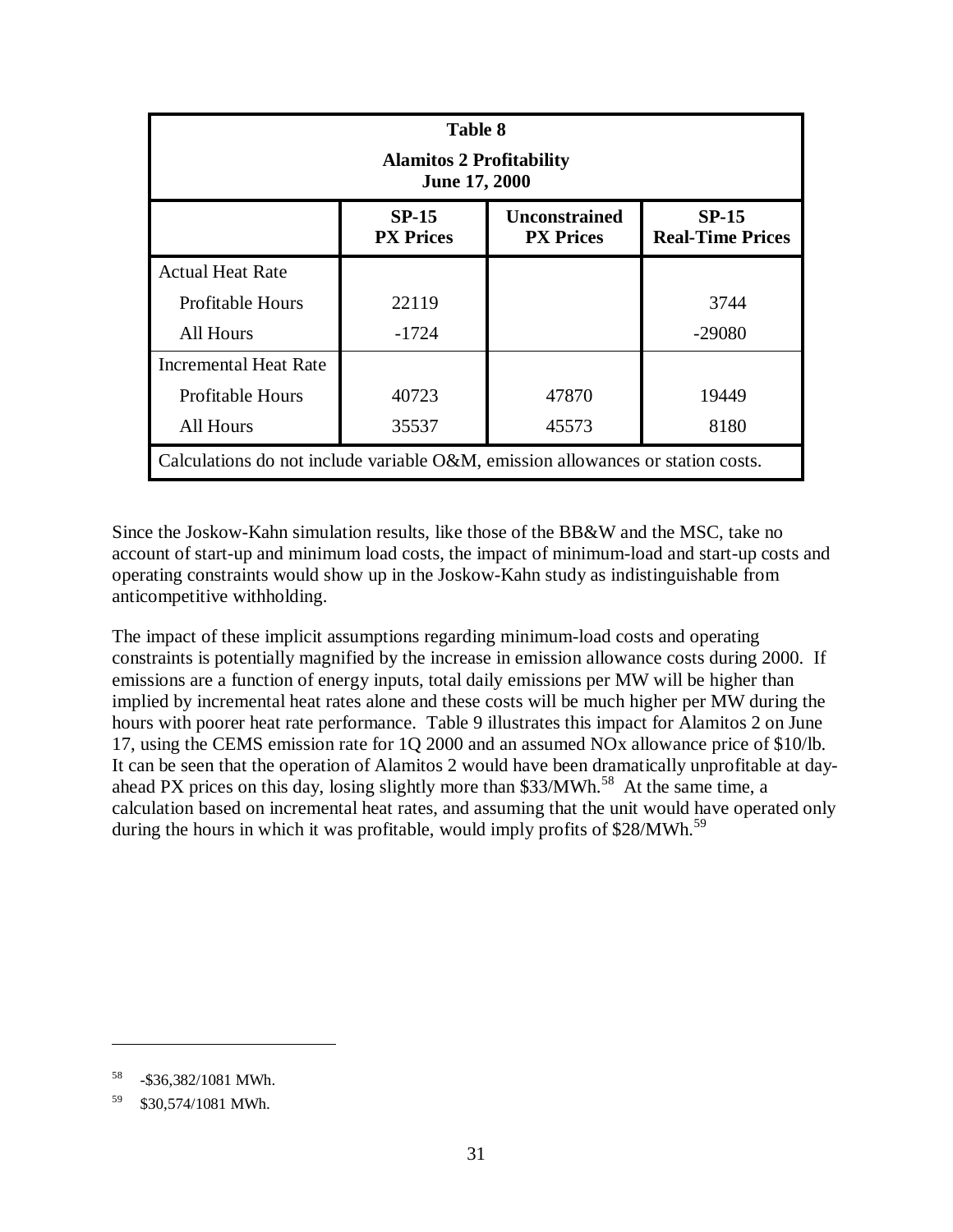| Table 9<br><b>Alamitos 2 Profitability June 17,2000</b><br><b>With and Without Emissions Allowance Costs</b> |                                             |                                  |                              |                           |  |  |
|--------------------------------------------------------------------------------------------------------------|---------------------------------------------|----------------------------------|------------------------------|---------------------------|--|--|
|                                                                                                              | <b>All Hours</b><br><b>Profitable Hours</b> |                                  |                              |                           |  |  |
|                                                                                                              | <b>No Allowance</b><br>Costs                | <b>Allowance</b><br><b>Costs</b> | <b>No Allowance</b><br>Costs | <b>Allowance</b><br>Costs |  |  |
| <b>Actual Heat</b><br>Rate                                                                                   | $-1724$                                     | -36382                           | 22119                        | 5299                      |  |  |
| Incremental<br><b>Heat Rate</b>                                                                              | 45573                                       | 25027                            | 47870                        | 30574                     |  |  |
| Emission rate .189 pounds per mmBtu per CEMS.<br>Assumed allowance costs \$10/pound.                         |                                             |                                  |                              |                           |  |  |
| Calculated profitability does not include variable O&M or station costs.                                     |                                             |                                  |                              |                           |  |  |

These calculations for Alamitos 2 are only illustrative and we have not repeated this calculation for every unit for every day of June. The point of these calculations is that the financial impact of minimum load costs and operating inflexibilities is not necessarily insignificant. Simulation models that implicitly or explicitly make unit commitment decisions without regard to these costs have the potential to misstate the competitive level of electricity prices.

A failure to include either start-up and minimum-load costs or operating parameters in simulation models will also hinder the ability of these models to accurately account for the environmental constraints discussed above. In simulations lacking these costs and constraints, environmental constraints would be less limiting because units subject to such limits could be dispatched only in high-priced hours, conserving their hours on-line or operating factor. In the real world, however, some of the units subject to these environmental limits were steam units with start-up times, minimum-load levels and minimum down times. They could not be simply turned on and off hour by hour as needed, and having them available to meet load in high-priced hours could entail running them and using up limited operating time or output in other lowerprice hours. These effects would be entirely missing in non-chronological simulation models that do not account for these kinds of constraints.

Simple non-chronological models that do not account for start-up and no-load costs cannot accurately simulate the competitive level of prices. As illustrated above, this is not a detail. It can be a fundamental limitation. A better alternative would be to assume that market participants were able to replicate the results of a centralized unit commitment process through their individual one-part bids and self-commitment and thus to estimate market prices based on the estimated multi-part cost functions of the various generators.<sup>60</sup> This method of simulating

<sup>&</sup>lt;sup>60</sup> Simulation models such as GE MAPS could do this, as well as taking account of transmission constraints.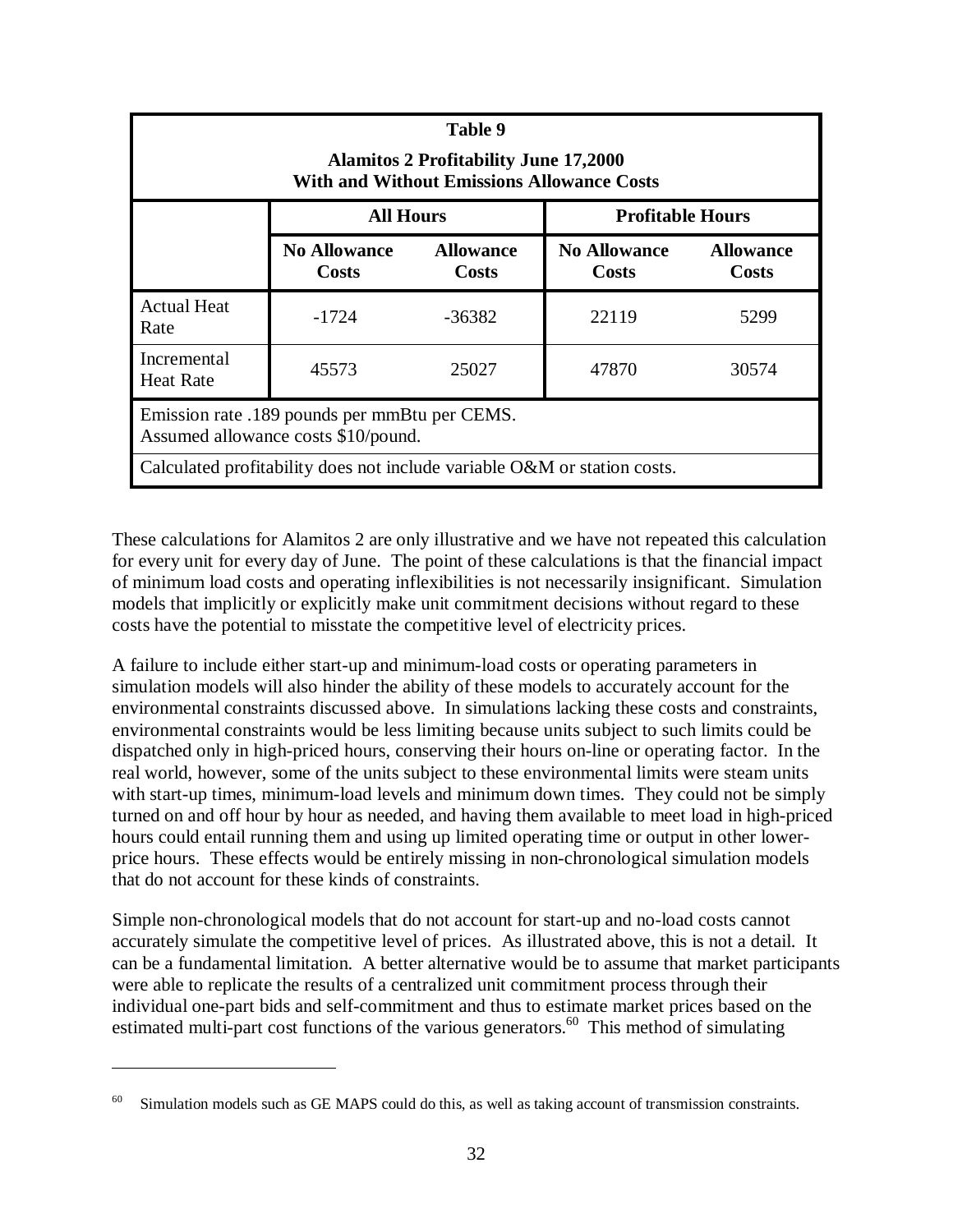market prices would still be biased toward finding market power, because it would tend to attribute to market power the inefficiency arising from the California market design,  $61$  but the estimates would be less biased than those provided by a methodology which simply assumes that start-up and no-load costs and other operating inflexibilities are not material. $62$ 

#### *e) Outage Assumptions*

Like the BB&W and MSC analyses, the Joskow-Kahn study bases its simulation on assumed outage rates rather than actual outage data for the period studied. The Joskow-Kahn methodology for taking account of forced outages differs, however, from that of BB&W and the MSC. It assumes that all California generators (both fossil and must-take) suffer outages in each period in proportion to the forced outage rate in the Henwood database.<sup>63</sup> Like the methodology in the BB&W and MSC studies, this approach will overstate the available generation to the extent that the actual outage rate differed from that in the Henwood database, either due to fortuitous events or due to hard use.<sup>64</sup> The methodology therefore cannot distinguish between high prices due to the exercise of market power or to higher than assumed outage rates.

Moreover, it would be inappropriate to assume that increased levels of forced outages necessarily reflect the exercise of market power. For example, AES encountered substantially higher outage rates on all of its units during 2000 than in 1998 or 1999,<sup>65</sup> yet AES had sold its output forward and did not benefit from higher prices.<sup>66</sup> Indeed, AES lost money in California during 2000.<sup>67</sup> Similarly, the summer-long outage of PG&E's Hunters Point units 2 and 3 and the outage of Hunters Point 4 during May and June presumably raised prices in the real world relative to the prices simulated by Joskow and Kahn and this effect would be included in the price difference they attribute to market power but, as a substantial net buyer, PG&E presumably had no incentive to withdraw output from the market to raise prices.<sup>68</sup>

<sup>&</sup>lt;sup>61</sup> See the discussion in Harvey-Hogan, pp. 8-14, 31-34, and item 6 below.

 $62$  While it is more difficult to model the electric industry if account is taken of start-up and minimum-load costs, these costs are sufficiently important that the standard industry simulation tools take them into account. GE-MAPS, for example, could be used to simulate unit commitment and prices taking account of start-up and noload costs. Since MAPS also models the transmission system, this approach would also have enabled simulation of the effect of locational constraints and RMR calls, modeling of reserve requirements, and evaluation of environmental output limits.

<sup>63</sup> Joskow-Kahn, p. 14.

<sup>&</sup>lt;sup>64</sup> Thermal generators in California operated at higher levels than in previous years throughout the period May through December, so historical outage rates may be not accurate for 2000 operating conditions (see Figure 5 above and Figure 24 below).

<sup>65</sup> Stu Ryan, AES Pacific, February 1, 2001, Analyst Presentation (hereafter Ryan).

<sup>&</sup>lt;sup>66</sup> A further complication, not addressed here, would be the full analysis of the forward contracting position of the thermal generators, which could affect their incentives for strategic withholding.

 $67$  AES January 29, 2001, Press Release re annual earnings. Aesc.com/investor/press/index.html

<sup>&</sup>lt;sup>68</sup> Joskow and Kahn state that they relied on the commercially available Henwood database for capacities (p. 14) but it is not entirely clear which units were included from the database. In particular, it is not clear whether the capacities of units owned by entities other than the five large non-utility generators (AES, Duke, Dynegy/NRG, Mirant and Reliant) that were not available in June 2000( such as 377 MW of PG&E's Hunters Point steam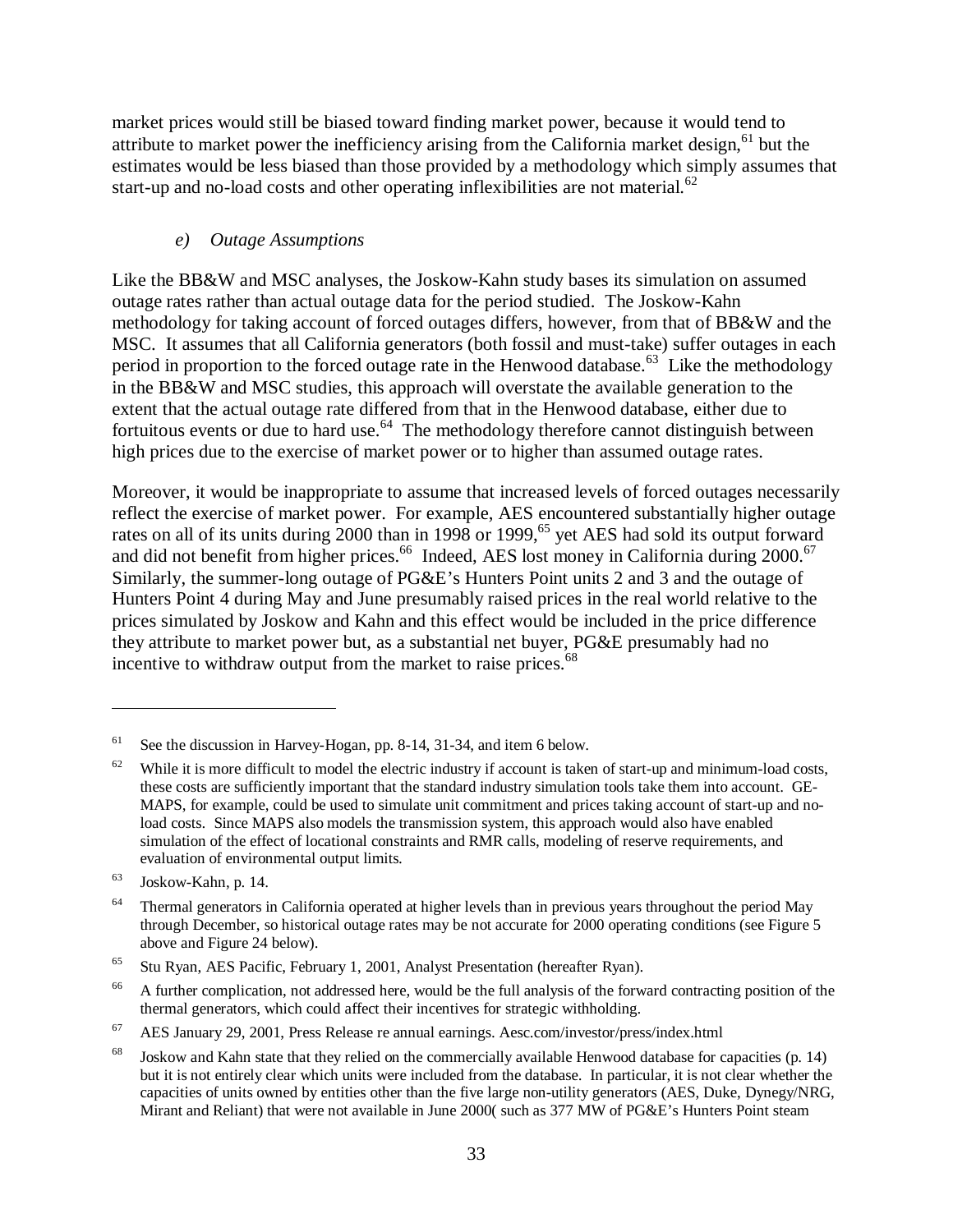In addition, by smoothing the incidence of outages over time, the Joskow-Kahn approach to outage modeling introduces a new problem not found in the BB&W or MSC studies.<sup>69</sup> The Joskow-Kahn approach of proportionally derating every unit in every hour is easy to implement but has the limitation that to the extent that real-world outages of either fossil generation or musttake generation were lumpy, this methodology would tend to reduce the number of shortage hours by smoothing out the impact of outages.70 This limitation of the Joskow-Kahn methodology can be illustrated with a simple example. Suppose that there were two 1,000 MW units in the market with a 5 percent outage probability. The Joskow-Kahn methodology would assume that the units would provide 1,900 MW of capacity with a probability equal to one, while in the real world there would be a 90.25 percent probability of having 2,000 MW of capacity, a 9.5 percent probability of having 1,000 MW of capacity and a .25 percent probability of having no capacity. Obviously, if load exceeds 1,000 MW, shortages would be much less likely if outages occurred in the manner assumed by Joskow and Kahn than they would be in the real world. If real-world units suffered outages in the smooth predictable manner assumed by the Joskow-Kahn model, less available capacity would be needed to meet load, supply would be larger relative to demand and prices would be lower. Such an assumption can obscure the reasons for high prices in California and the distinction between competitive behavior and the exercise of market power, because real-world units do not suffer outages in this nice, smooth predictable manner.

The actual impact of the Joskow-Kahn assumptions regarding outage rates and incidence are difficult to assess without knowing the actual pattern of real-world outages. Data showing atypically high outage rates for AES units in the summer of  $2000<sup>71</sup>$  and knowledge of PG&E's Hunter Point outages, in combination with the information in the FERC Outage Report, however, suggest that understatement of real-world forced outage rates have depressed the simulated competitive prices in the Joskow-Kahn study.

units and the 140 MW of Thermo-Ecotek's Riverside units) were treated as available in the simulation. We have confirmed that the Hunters Point units were treated as available in the simulation, which would tend to cause the simulation to understate the competitive price.

71 See Ryan.

<sup>69</sup> BB&W and the MSC went to great lengths to avoid this potential source of bias, using actual output data for must-take and geothermal generation and using Monte-Carlo simulation methods to account for the impact of random forced outages of thermal units on prices, see BB&W, pp. 28, 41-43.

<sup>&</sup>lt;sup>70</sup> We have confirmed that the unit capacities used by Joskow and Kahn in the simulation analysis were net output capacities (i.e., net of the electricity output consumed by the generating unit).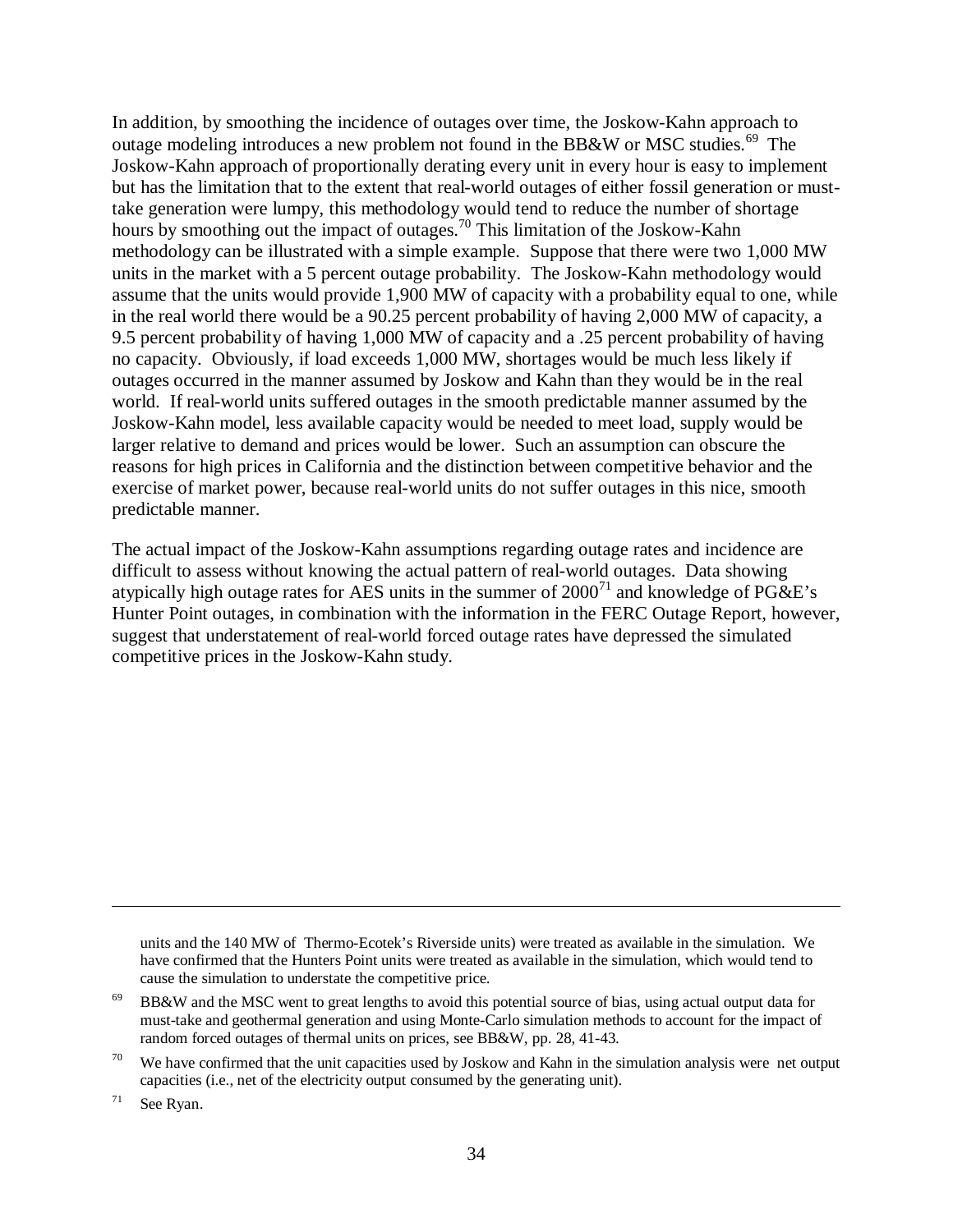### *f) Inefficiency of California Market Structure*

The California electricity markets have a number of design features that predictably cause suppliers entirely lacking market power to bid their resources into the market at the expected market-clearing price rather than at their costs.<sup>72</sup> In addition, the one-part bidding mechanism requires that market participants make guesses about market-clearing prices in order to determine the offer price of potentially extra-marginal units with start-up or minimum-load costs.<sup>73</sup> Even if these guesses do not change the identity of the resources used to meet load, errors in predicting the market-clearing price could raise the prices paid by loads (if generators guess that the market-clearing price will be higher that it actually turns out to be) or could reduce the prices paid by loads (if generators guess that the market-clearing price will be lower than it actually turns out to be). If there were no change in the actual resource cost of meeting load, the errors might cancel out and have no impact on market efficiency or real-world market prices.

In practice, however, it is unlikely in our view that load will be met at least cost in markets that clear based on generators guessing the market-clearing price. Instead, it is likely that some of the generators that overestimate the market-clearing price would be lower cost than some of the generators whose bids clear in the market. In this circumstance, the bidding errors attributable to non-uniform pricing would not cancel out, because the guesses would change the resources used to meet load and the supply curve would in effect be shifted in as a result of some supply resources not clearing in the market despite being infra-marginal on a cost basis.

The inefficiency of the California market might also exacerbate the impact of the annual run time and capacity factor limits by making it more difficult for California generators to bid their units into the market to provide reserves but with sufficiently high energy bids that the units would rarely be dispatched for energy. The lack of cooptimization of the energy and reserve markets, the pay-as-bid structure of the ancillary services market arising from the rational buyer protocol, and the non-least-cost dispatch of reserves and other energy to meet load in real time create a market structure in which energy-limited resources may not be efficiently allocated between reserves and energy. This effect would potentially be exacerbated by the lowering of the price caps in July and August, which would cause many suppliers to offer energy at the price cap, increasing the likelihood that generators trying to ration their hours of operation would be dispatched for energy if they offered their capacity in the market. These kinds of inefficiency in the California market structure have been long recognized, but their costs may have been magnified by the energy shortage created by low hydro conditions and hot weather in the west.

The design of the California market was premised on there being other advantages that compensate for this inefficiency in the short-term market. Even if that is the case, however, the inefficiency of the short-term market must be taken into account in empirical analyses of market performance. While reasonable people may disagree over the magnitude of the short-run inefficiency arising from the non-uniform, pay-as-bid pricing elements of the California market design, simulations of competitive prices intended to identify the exercise of market power must

 $72$  These features, as well as evidence of the inefficiency to which they lead, are discussed in Harvey-Hogan, pp. 6-14.

<sup>73</sup> See Harvey-Hogan, pp. 14-16, 38-39.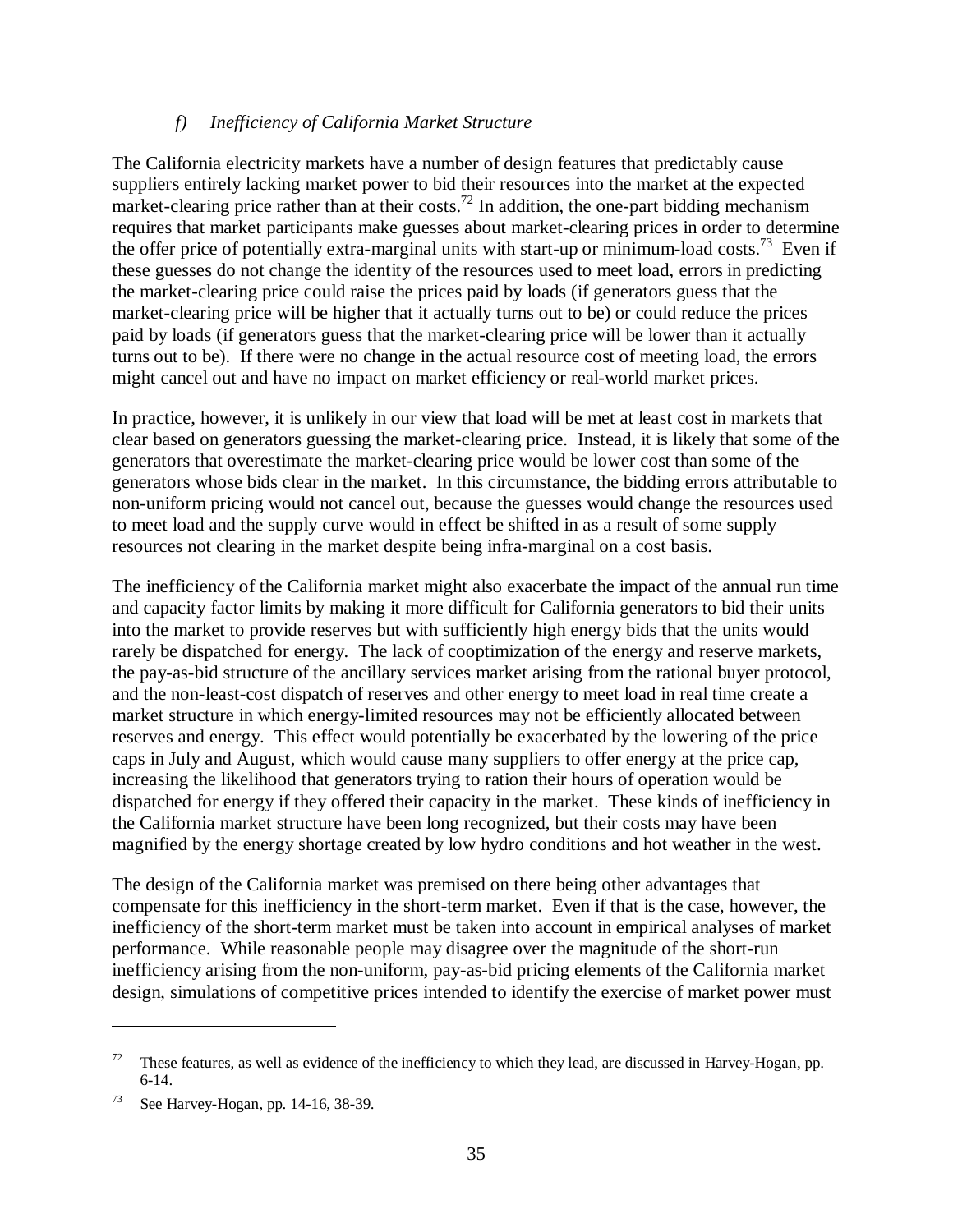recognize that this inefficiency exists and account for it in the analysis. Like BBW and the MSC, the Joskow-Kahn analysis of supply, in effect, simulates the market-clearing prices that would arise under a centralized market-clearing process for energy and ancillary services, rather than simulating likely competitive outcomes under the actual California market structure.

The quantitative impact of the inefficiency introduced by the California market design is hard to assess. Indeed, it is not apparent that there is any simple, reliable method of assessing the impact of this inefficiency.<sup>74</sup> It should be apparent, however, that it is not appropriate to simply attribute to the exercise of market power all differences between the price levels that might prevail in centrally coordinated day-ahead and real-time markets<sup>75</sup> and the price levels prevailing under the California market design.

# **3. New Problems**

While the Joskow-Kahn study improves on some areas of the BB&W and MSC studies, there are also two areas (the method of measuring load and the method of determining hydro output) in which the methodology and data employed in the Joskow-Kahn study could introduce new problems.<sup>76</sup> The method of measuring load is likely to cause the simulation to understate the competitive price level while the impact of the hydro methodology cannot be determined without access to data on actual hydro output in high-load hours.

### *a) Monthly Load Aggregation*

The Joskow-Kahn simulation analyzes supply and demand for monthly rather than hourly periods, and analyzes load within each month by deciles.<sup>77</sup> This approach tends to understate the impact of peak load demand on prices and is likely to understate the number of shortage hours.

One source of the bias from this approach is that monthly load is highly variable, and there is considerable variation in loads within the top decile of load hours. Thus, as seen in Figures 10, 11 and 12, the actual loads in the top decile exceeded the average load for the decile in June by 1,000 MW or more in 18 of the 72 hours, in July for 19 of the 74 hours, and in August for 12 of

<sup>&</sup>lt;sup>74</sup> One might attempt to develop measures of market inefficiency from data on the frequency of irrational price patterns in PX and CAISO markets that might be compared to similar statistics for PJM and NY. Even with such measures, however, it is doubtful whether there is a reliable criteria for translating indicators or relative market efficiency into price impacts.

<sup>75</sup> Such as those coordinated by the PJM ISO and NY ISO.

<sup>&</sup>lt;sup>76</sup> An additional methodological issue that is probably not material in June and July, but may be more important in the August through December 2000 period (with increased gas price volatility), is the use of monthly average gas prices rather than daily gas prices. If gas prices are correlated with the amount of gas-fired generation running, and thus with the heat rate of the marginal unit, the use of monthly averages may cause simulation results to understate the competitive level of electricity prices.

<sup>77</sup> Joskow-Kahn, p. 12. Joskow-Kahn state that they take this approach because they lack access to publicly available hourly data on hydro power production inside California. It is not apparent, however, how averaging loads in this manner reduces the error associated with their procedures for modeling hydro power. It appears, on the contrary, that this procedure serves only to introduce error into the demand measures used in their simulation, in addition to the potentially poor measurement of hydro supply.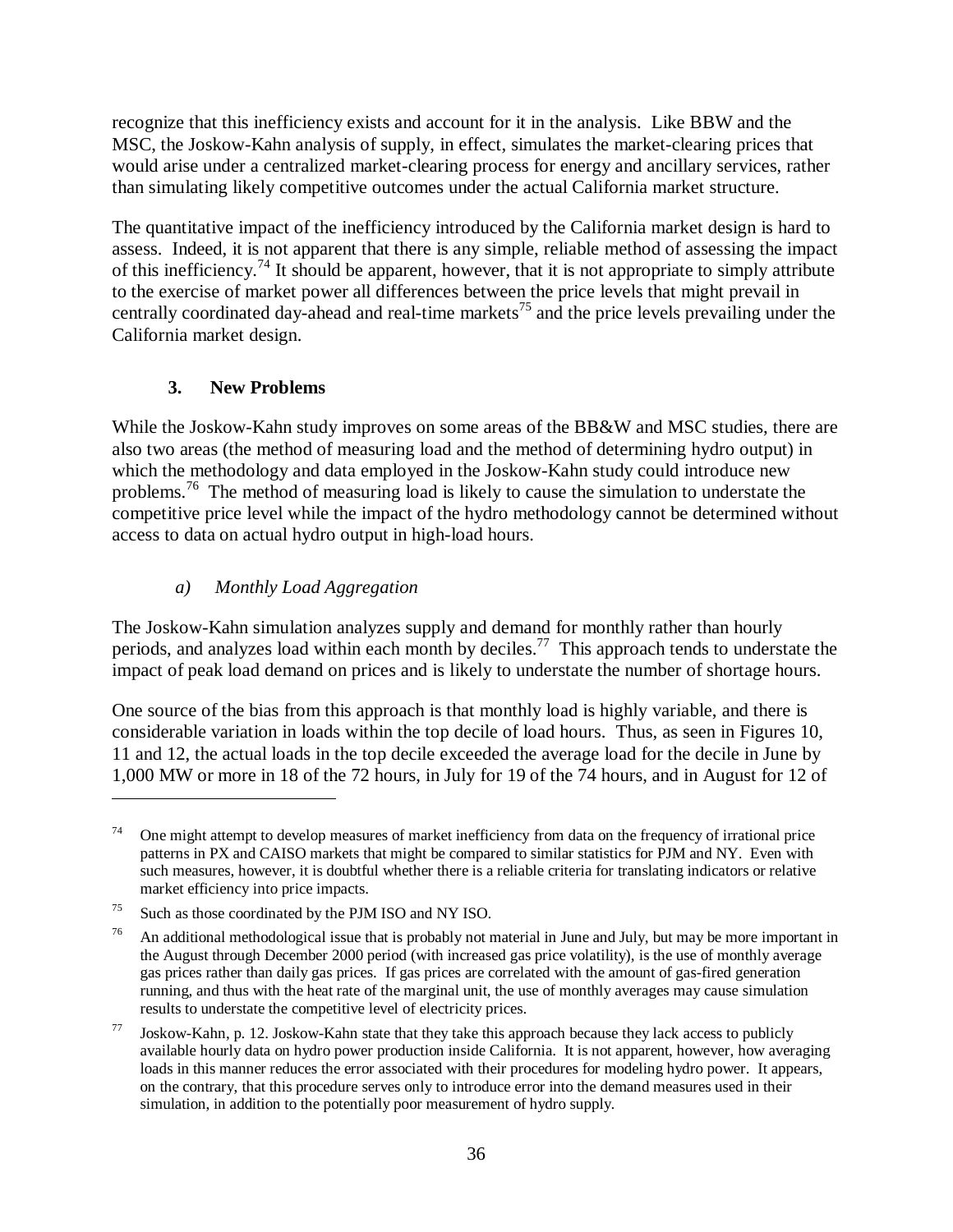the 74 hours. Using the average decile load rather than actual loads in the Joskow-Kahn simulation therefore materially understates load in many of the high-priced hours. This understating of load in the highest price periods has the potential to materially understate the simulated prices in these hours, especially by eliminating shortage hours.



**Figure 10 Top Decile of Actual Load, June 2000**

If the relationship between prices and loads were linear (i.e., a 500 MW increase in loads resulted in an X dollar increase in prices at all points along the supply curve), then this averaging of loads would not affect the average prices simulated by the study, as if loads were 500 MW higher than the monthly average in some hours and 500 MW lower than the monthly average in other hours, the prices would also be correspondingly higher and lower and the simulated average monthly price would not be affected by the intra-month variation in loads.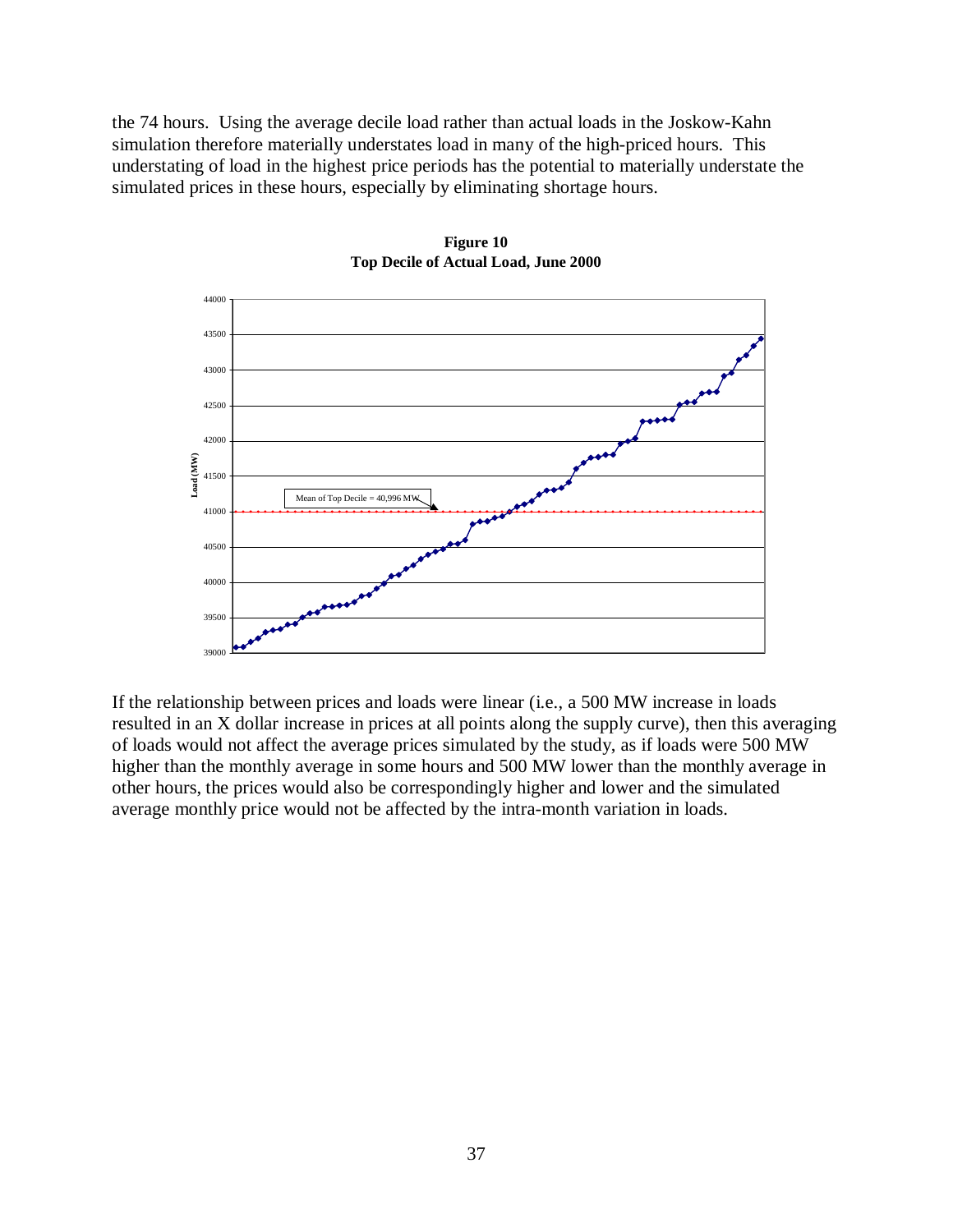

**Figure 11 Top Decile of Actual Load, July 2000**

The relationship between loads and prices in a competitive California electricity market should, however, be expected to be non-linear for two reasons.<sup>78</sup> First, as capacity is exhausted, the running and opportunity costs of the marginal units probably rise much more rapidly than load. Second, the system is much more likely to be in a state of shortage, with prices rising to the price cap in very high load conditions.

<sup>78</sup> BB&W also assume such a convex relationship, BB&W p. 20.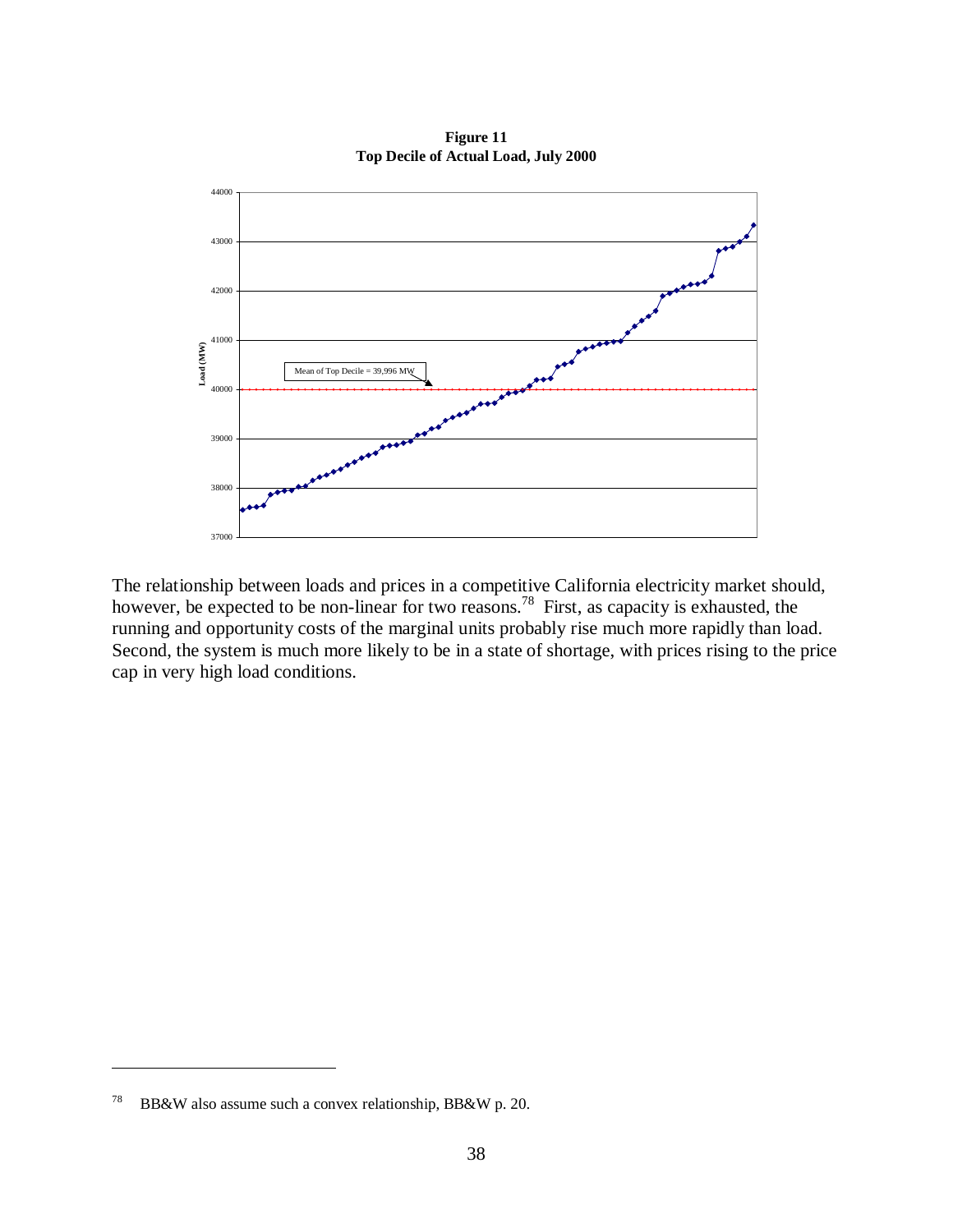

**Figure 12 Top Decile of Actual Load, August 2000**

In these circumstances, the load averaging procedure of Joskow and Kahn is likely to reduce the number of hours that the simulated market clears on the very steep portion of the supply curve or that the price rises to the price cap as a result of the market failing to clear in a shortage. Because the actual competitive market price rises more when load is above average within the highest decile than it falls when load is below average in this decile, the use of deciles, rather than hour-by-hour data, to simulate competitive prices tends to bias the simulated price downward, relative to actual average prices, as illustrated in Figure 13.  $P_1$  is the average of the prices when load is low and high, while  $P_2$  is the price corresponding to the average load. If the supply curve is convex,  $P_1$  will lie above  $P_2$ . Joskow and Kahn in effect simulate  $P_2$ .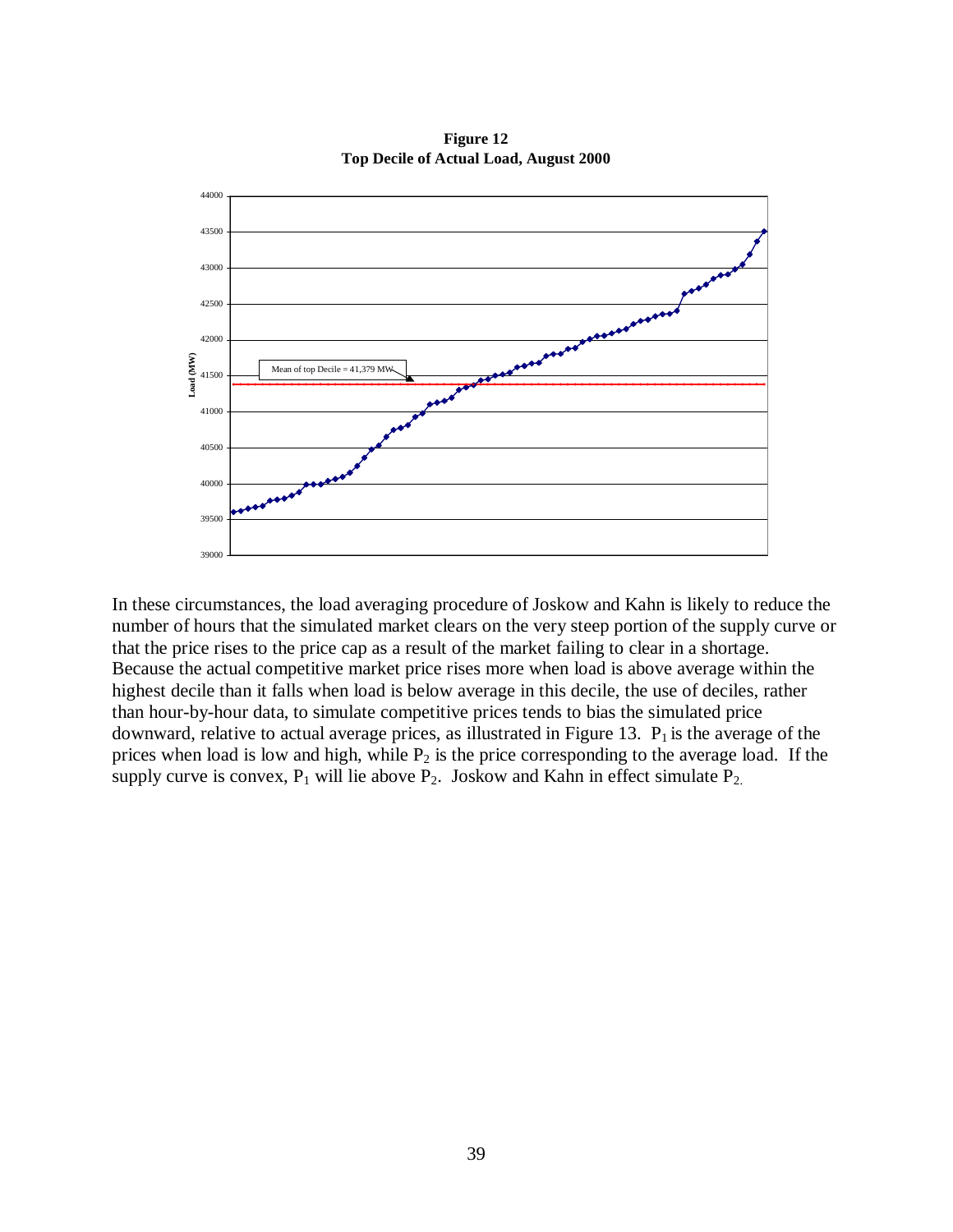

A related issue is how the Joskow-Kahn study treated shortage hours. There is no discussion in Joskow-Kahn of how prices were determined in hours in which the simulated market failed to clear, a topic that was explicitly discussed in BB&W.79 Having accounted for ancillary services demand equal to 10 percent of load, one would expect that the Joskow-Kahn study would have identified many more hours of shortage than did BB&W or the MSC.<sup>80</sup> The implication of this lack of discussion of shortage hours is that the Joskow-Kahn procedure for estimating peak loads, perhaps in combination with the assumptions regarding hydro power availability discussed below, eliminated shortage hours in the simulation of June prices. If this is the case, it may not be surprising that the Joskow-Kahn simulation would fail to replicate real-world prices since shortage conditions appear to have driven most of the high priced hours during June.<sup>81</sup>

#### *b) Hydro and Geothermal Power Allocation*

Joskow and Kahn apparently allocate monthly hydro power equal to 60 percent of the historical monthly hourly average supply to each hour in the month, and then allocate the rest to the high-

<sup>79</sup> BB&W, p. 21.

<sup>&</sup>lt;sup>80</sup> The BB&W and MSC analysis of demand did not take account of the capacity required to provide reserves, BB&W, p. 19 and Harvey-Hogan, pp. 30-31.

<sup>&</sup>lt;sup>81</sup> See Harvey-Hogan, pp. 16 to 25, for a discussion of the relationship between high prices and shortage conditions during June. A California ISO Department of Market Analysis Study, "Report on California Energy Market Issues and Performance: May-June 2000," August 10, 2000, argues that many of the high-priced hours did not reflect shortages (pp. 47-51). This analysis, however, is not based on actual real-world unit availability, but assumes no thermal units were derated, no outages of thermal units occurred during these days, and that any units that came on-line were immediately available at full output.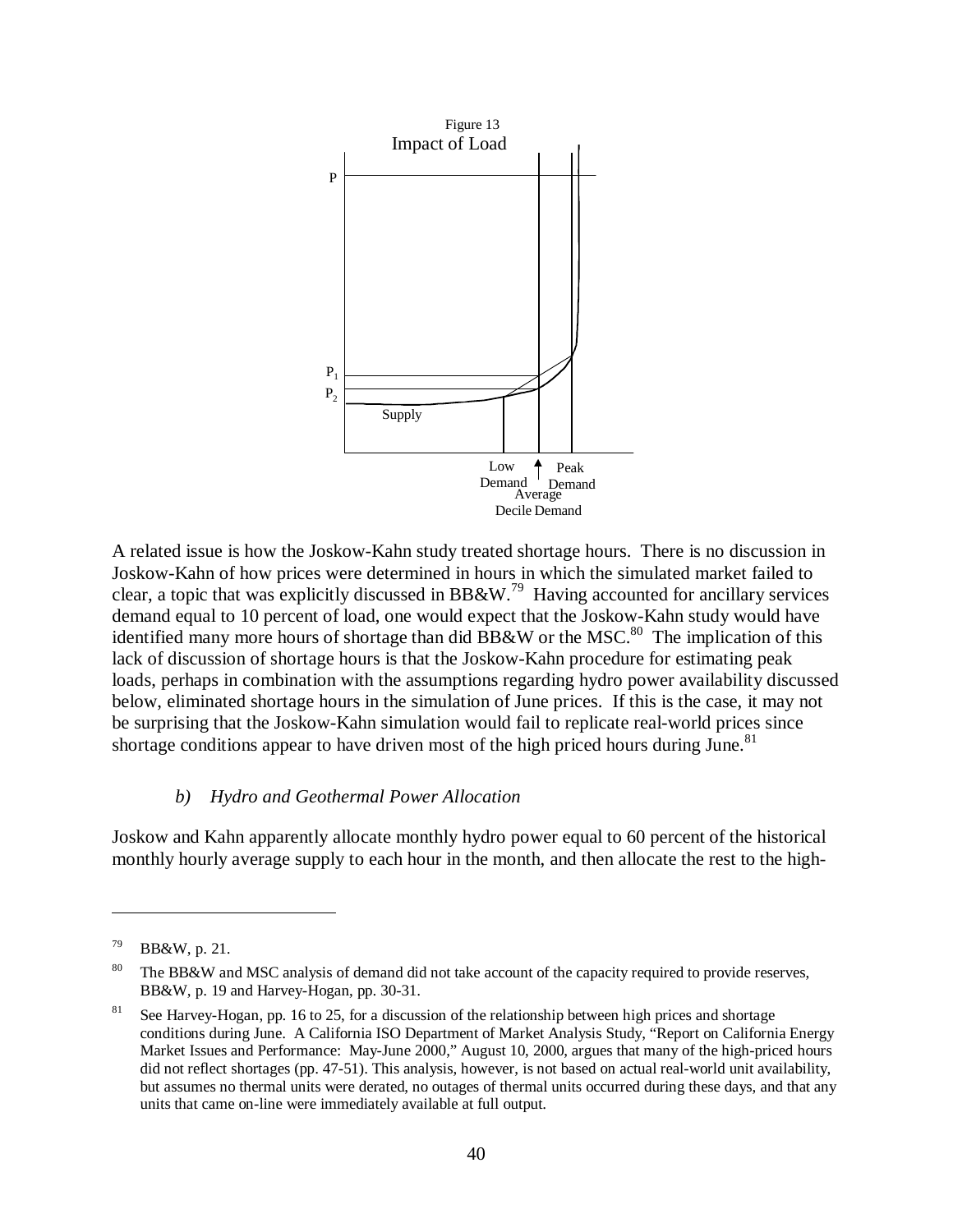priced hours, up to  $8,000 \text{ MW}$ .<sup>82</sup> This procedure allocates  $8,000 \text{ MW}$  of hydro power to the top four load decile hours, and 3,155 MW to the lowest five decile hours.<sup>83</sup> If the full 8,000 MW of hydro capacity were not actually available in all of the high-priced hours, the Joskow-Kahn methodology would overstate the capacity available in the peak hours in which prices were high, eliminating shortage hours and downward biasing simulated prices in these hours.<sup>84</sup>

Like the load aggregation procedure discussed above, the potential impact of the hydro power allocation rule on the results of the price simulation arises from the non-linear impact on prices of supply reductions when the market is tight. The hydro power allocation rule would not make much difference if the supply curve had a constant slope over its entire length. In this situation, an increase in load of 1,000 MW would have the same impact on price whether it happened on a high-load hour or a low-load hour and, similarly, a change in hydro power supply would have the same impact on price if it happened on a high-load hour or a low-load hour. If, on the other hand, the supply curve becomes increasingly steep at high-load levels and eventually becomes nearly vertical, then these assumptions could cause the simulation to materially understate the competitive level of prices. It cannot be determined whether the Joskow-Kahn hydro power assumption causes their simulation results to overstate or understate the competitive price level without analyzing the actual pattern of hydro power availability, but the impact could be material.<sup>85</sup>

Although not explicitly described in the paper, we have confirmed with the authors that unlike the MSC and BB&W analyses, the Joskow-Kahn study did not impose limits on the energy output of California geothermal units. This is also a potentially significant assumption whose impact cannot be evaluated without comparing the simulated output with the actual output of the geothermal units. It is noteworthy, however, that the California ISO's recent CAISO 2001 Summer Assessment specifically mentioned the impact of declining steam field pressure on the dependable output of geothermal capacity.<sup>86</sup>

While assumptions like these might be appropriate in a demonstration that it is conceivable that there could have been economic withholding, a study based on such assumptions cannot provide an indication that output withholding by thermal generators occurred because it cannot

<sup>&</sup>lt;sup>82</sup> The BB&W and MSC studies made use of confidential hour-by-hour data on actual hydro and geothermal output that was not available to Joskow-Kahn.

<sup>83</sup> Joskow-Kahn, p. 38.

<sup>&</sup>lt;sup>84</sup> The potential for overstated hydro capacity arises not only from the possibility that the 8,000 MW capacity figure might be high for peak availability but also from the possibility that the number of hours per day that this peak capacity was available was more limited than implied by the non-chronological modeling of supply and demand in the Joskow-Kahn model. The actual hydro generation data apparently utilized by BB&W and the MSC would not only better account for total hydro capacity, but would also better account for limitations on hydro power availability both within a day and over a multi-day hot spell.

<sup>&</sup>lt;sup>85</sup> Joskow-Kahn maintain that the assumptions are conservative but no basis is provided for this view (Joskow-Kahn, pp. 12-13).

<sup>86</sup> California ISO, "CAISO 2001 Summer Assessment," March 22, 2001; "declining steam field pressure has affected the power output of geothermal units within the CAISO Control Area, thereby reducing the overall maximum "Dependable generating capability," p. 5. A similar comment is repeated on page 16. The assessment also refers to the "reduced capacity levels of geothermal resources," p. 8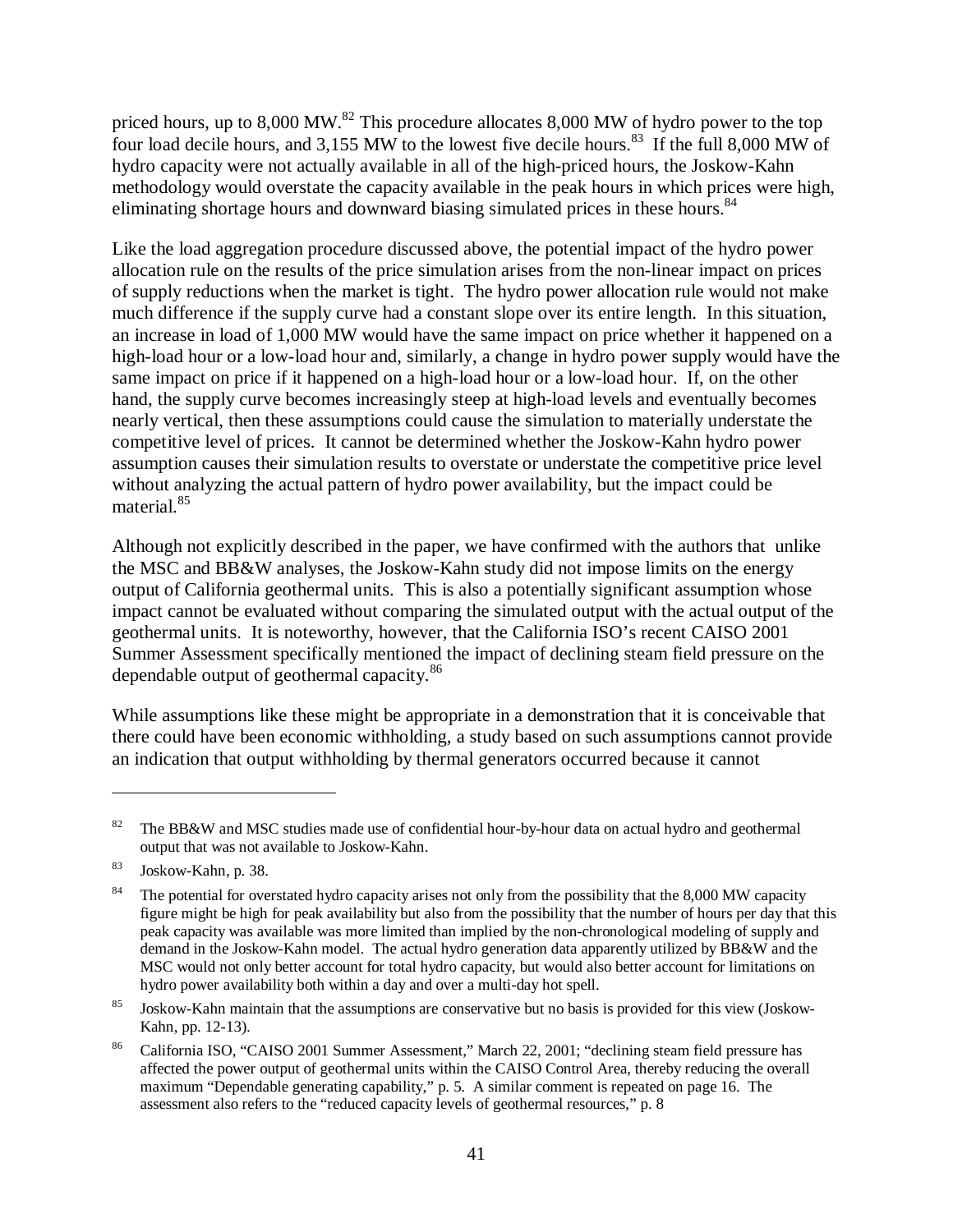distinguish economic withholding from incorrect assumptions regarding the level of hydro and geothermal output in high-priced hours.

# **4. Conclusions**

While the Joskow-Kahn simulation study improves on the BB&W and MSC studies in its treatment of NOx allowance costs and ancillary services requirements, it confronts many of the same limitations of the earlier studies. Particularly important in this regard are likely to be the Joskow-Kahn study's treatment of environmental restrictions other than NOx allowance costs, hydro power offer prices, start-up and minimum-load costs, and outage assumptions. In addition, the treatment of load, hydro and geothermal power availability and outage probabilities create sources of imprecision not present in the BB&W and MSC studies.

Overall, the simulation results do not provide evidence that the high prices in California have been attributable to economic withholding. While the study shows that California prices have been higher than they might have been in a world without environmental output limitations, start-up and minimum load costs of thermal generation, energy limitations on hydro and geothermal output and with outage and load patterns matching those assumed in the study, the difference cannot be attributed to market power, as it might be attributable to some or all of these other differences between the simulation and actual power markets.

# **C. Withholding Analysis**

# **1. Overview**

A pathbreaking contribution of the Joskow-Kahn analysis is the use of CEMS data to attempt to test whether available thermal generating capacity was withheld from the real-time market during high-priced hours in June 2000. The CEMS data compiled by the EPA portrays the hourby-hour gross output of the covered thermal units.<sup>87</sup>

Joskow and Kahn study the hours in June for which the PX day-ahead price exceeded \$120 and compare the actual output of the units studied to the estimated capacity of these units. The analysis posits that any difference between actual and potential output can be attributed only to: 1) capacity used to meet ancillary service requirements; 2) capacity out of service due to forced outages; 3) capacity not available due to inter-zonal transmission constraints; and 4) economic or physical withholding. Joskow and Kahn therefore seek to account for the impact of the first three factors, with any unexplained difference between output and capacity being attributed to withholding and other factors.<sup>88</sup>

This gap or difference between the energy output of a unit and the maximum capacity becomes the focus for examining the possibility of strategic withholding. The extra capacity could be

<sup>87</sup> http://www.epa.gov/airmarkets/reporting/edr21/edrinst.june00.pdf, http://www.epa.gov/ardpublic/acidrain/ftp/rawhles.html.

<sup>88</sup> Joskow-Kahn, p. 23.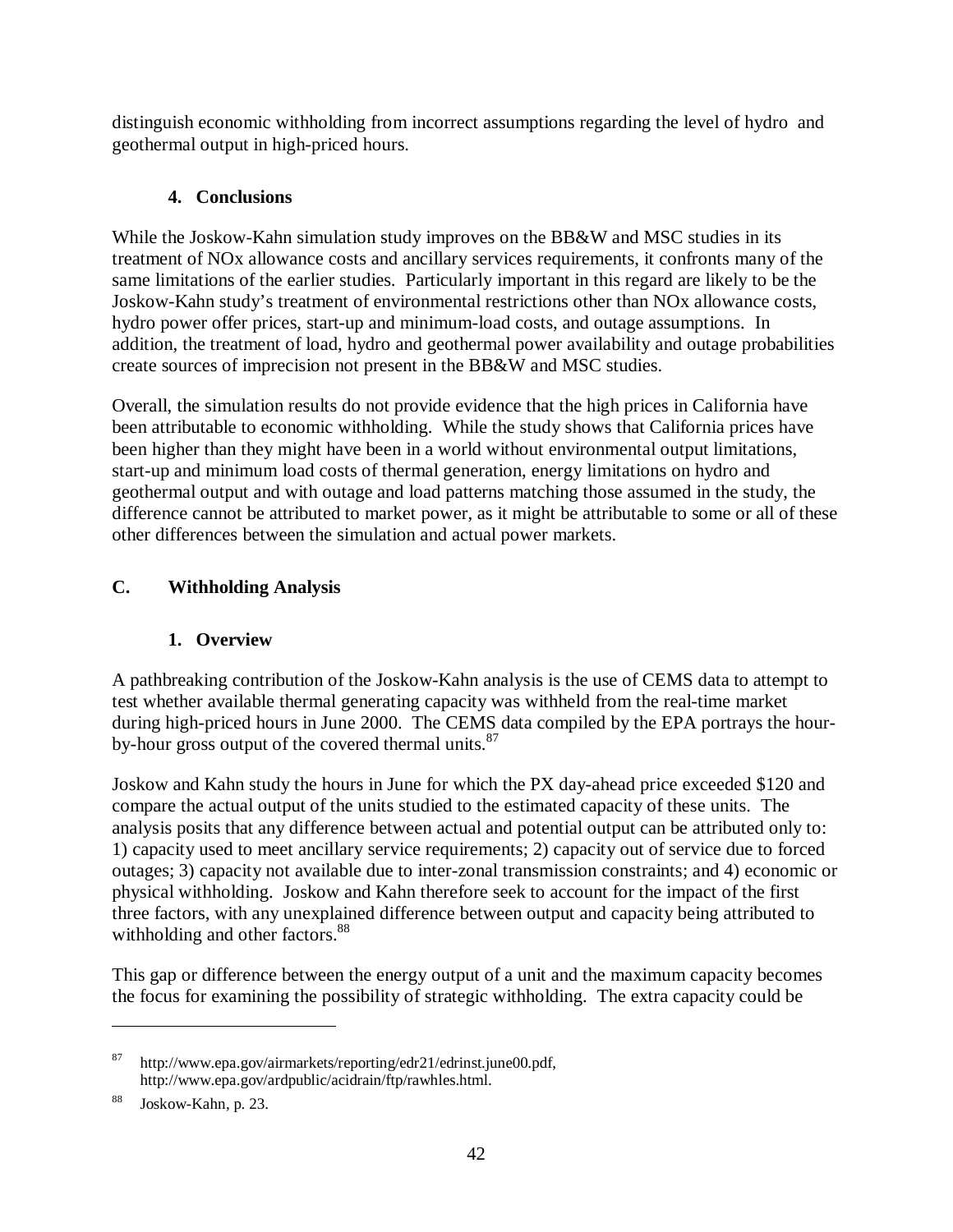used to supply other services, such as reserves, or result from factors that limit the ability of generators to produce their full output. The gap could also reflect intentional withholding of supply in order to influence market prices. Hence, the size of the gap and the likely magnitudes of these various contributing factors become important in determining the strength of the evidence for any particular interpretation.

This gap analysis faces many of the complications described above for the simulation studies. For example, limitations on ramping of generators could contribute to the gap, but the magnitude is difficult to estimate without detailed dispatch data. Here we examine the analysis as best we can with the available data to indicate the sensitivity of the results and the likely order of magnitude of the potential errors of estimation.

Joskow and Kahn find that the difference between the output and capacity of the plants they study is less than the ISO's ancillary service requirements in NP-15 and greater than the ISO's ancillary service requirements in  $SP-15$ .<sup>89</sup> They further attempt to allow for the impact of forced outages by excluding the capacity of units not operating in the hour, day or prior day from the calculation of the output gap. If the output gap is calculated based on the output of units operating in a given hour, they find a mean output gap of 690 MW in NP-15 compared to total ancillary service requirements of 1,510 MW, and a mean output gap of 1,954 MW in SP-15, compared to total ancillary service requirements of 1,672 MW.<sup>90</sup> For SP-15 they also compare the estimated output gap to ancillary service requirements and find 49 hours in which there is no congestion from SP-15 to NP-15 in which the estimated output gap in SP-15 exceeds the estimated ancillary service requirements by 500 MW or more, using the best of their measures of the impact of forced outages.<sup>91</sup> Joskow and Kahn then repeat their calculation of the output gap for June using the WSCC EHV data, finding a smaller output gap in NP-15 and a larger output gap in SP15 than in their analysis based on EPA data. They attribute the larger output gap in SP-15 to the inclusion of additional generation capacity.<sup>92</sup> This analysis does not, however, include any adjustment for the impact of unit outages. Joskow and Kahn then use the EHV data to extend their analysis of the output gap through September, but without any adjustment to available capacity for the impact of unit outages. They again find a large output gap in SP-15, which they caveat by noting that the gap probably includes a fairly large amount of capacity whose operation was not economic under the price cap during August and September, and that there is no allowance for the impact of forced outages.<sup>93</sup> Joskow and Kahn conclude that despite these limitations, their analysis reveals unexplained output gaps that are "sufficiently large to suggest that power supplies were withheld in the zone during the June through September period." 94

<sup>89</sup> Joskow-Kahn, Table 8, p. 26.

<sup>90</sup> Joskow-Kahn, pp. 25-30.

<sup>91</sup> Joskow-Kahn, Table 11, p. 30.

<sup>92</sup> Joskow-Kahn, Table 12, p. 31.

<sup>93</sup> Joskow-Kahn, pp. 31-33.

<sup>94</sup> Joskow-Kahn, p. 33.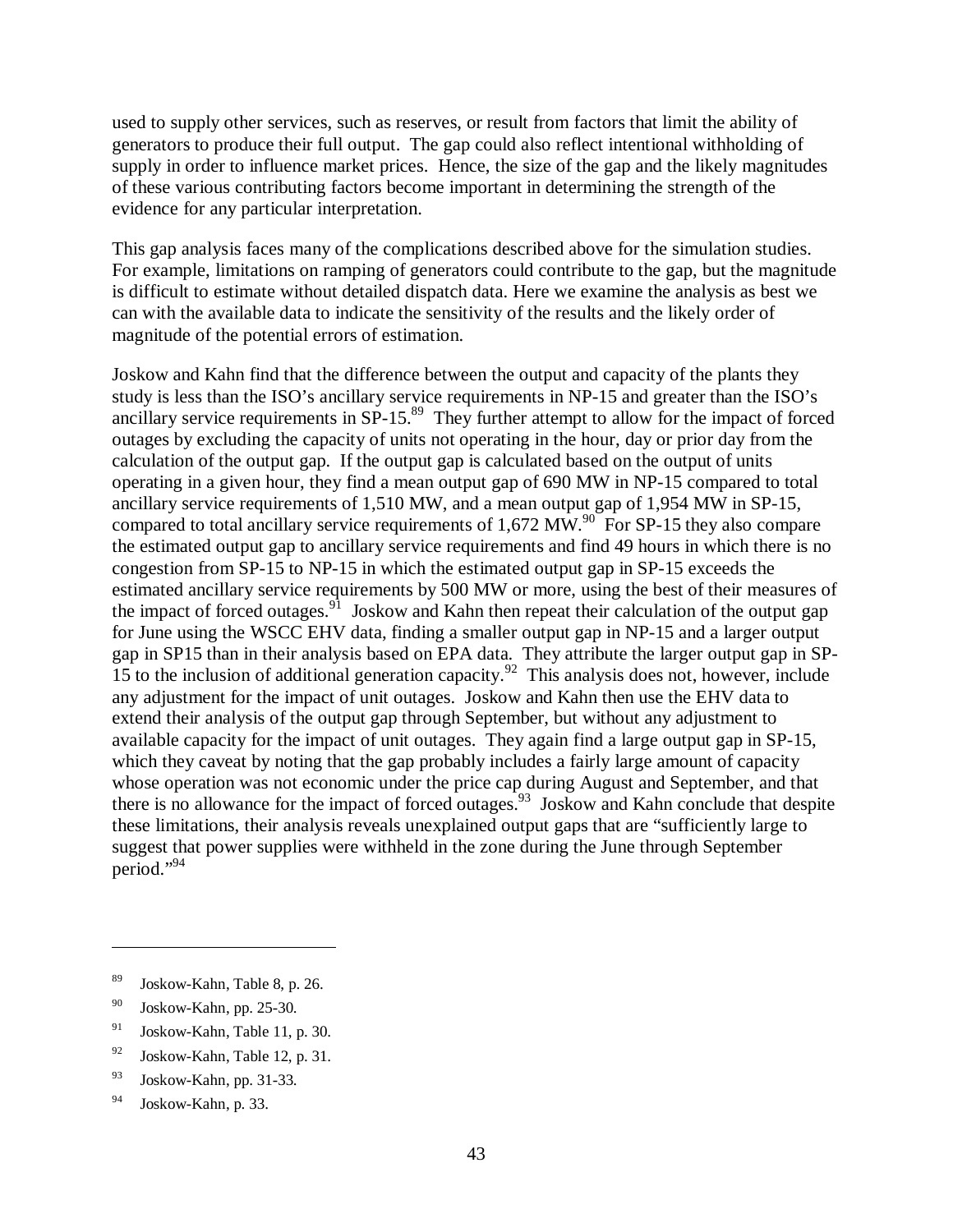The Joskow-Kahn analysis is a thoughtful effort to quantitatively assess a difficult public policy question. Nevertheless, the analysis has a number of acknowledged and unacknowledged data and methodological limitations, most of which tend to overstate the capacity available to meet load in these high-priced hours or to otherwise overstate the output gap. These limitations include: basing the comparison on hours in which day-ahead, rather than real-time prices, were high, omission of partial unit outages or environmental output limitations; incomplete accounting for ancillary service demand; omission of start-up and minimum load costs; assuming equality between peak hourly demand and average hourly demand; inability to account for the impact of the CAISO's dispatch instructions; potentially overstated unit capacities; an assumption that cumulative annual output limitations were not binding; and assuming that market inefficiency had no impact on available supply. In addition, our replication of their work identified a few data problems.

# **2. Day-Ahead Prices and Real-Time Output**

Joskow and Kahn identify the high priced hours in which they study withholding based on the day-ahead unconstrained PX price. In June the threshold they use for a high-priced hour is a day-ahead price of \$120, \$90 in July, \$130 in August and \$110 in September. Importantly, Joskow and Kahn select the hours they analyze based on high day-ahead PX prices, but then test for withholding based on real-time output. This tends to bias the study towards finding evidence of withholding, even if none existed because the real-time output of a competitive firm depends on real-time prices, not just day-ahead prices. Even if output is sold forward at day-ahead prices, this is only a financial commitment. The ultimate opportunity cost for real-time production is the real-time price that would apply to any differences between day-ahead schedules and actual production.

In particular, the selection of high-priced hours restricts attention to the supply region where Joskow and Kahn presume that competitively offered plants would all be at their maximum output. Higher real-time prices should not produce higher output, but lower real-time prices could result in lower output. The effects do not average out. Therefore, with any significant volatility in real-time prices relative to day-ahead prices, this asymmetry would tend to overstate the implied withholding of supply.

The day-ahead prices used in the Joskow-Kahn study were determined in the PX and reflected day-ahead supply and demand conditions. The day-ahead prices are related to real-time prices because day-ahead demand and supply offers will be affected by expected real-time demand, supply and prices. Nevertheless, it needs to be recognized in empirical analysis that actual realtime prices will often differ from expected real-time prices. In particular, day-ahead prices are sometimes high in expectation of high loads that fail to materialize in real time. When this occurs and real-time load is lower than anticipated, real-time utilization and prices will also be reduced.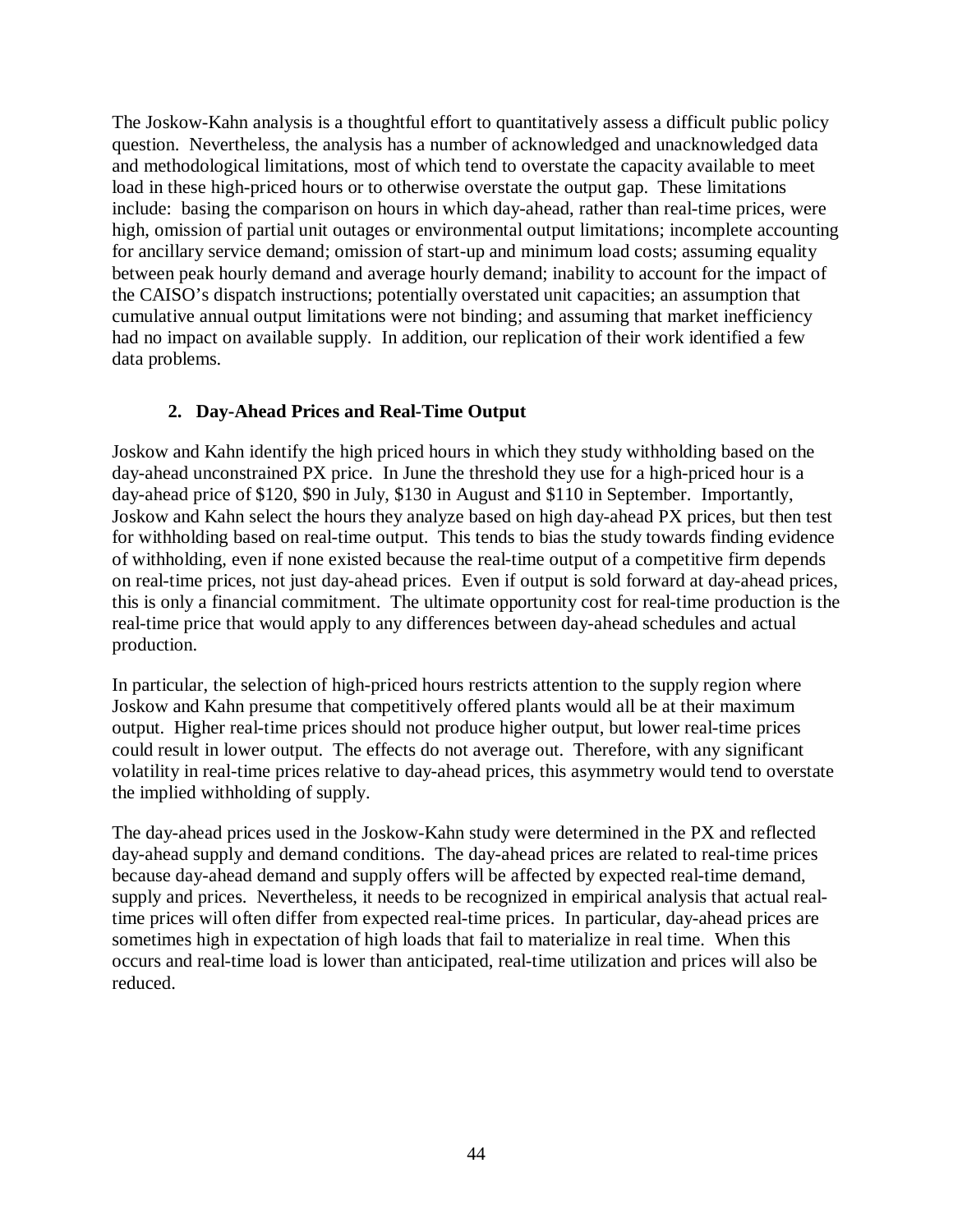Examples of such unfulfilled expectations can be seen on June 16, 23 and 30 in the DMA report on May-June 2000, and for a number of hours on June 15.<sup>95</sup> Because the Joskow-Kahn methodology is based on day-ahead prices and real-time output, it treats output reductions associated with real-time load and price declines as anticompetitive withholding, when it could reflect an efficient and competitive response to lower demand and prices.

In order to assess the impact of the Joskow-Kahn study's reliance on day-ahead, rather than realtime prices, the Joskow-Kahn withholding analysis has been replicated for the companies and units whose output was analyzed by Joskow and Kahn. First, Joskow and Kahn's finding that the output gap for these units averaged 983 MW in the North and 3,351 MW in the South in the 137 June hours in which the PX day-ahead price was \$120/MWh or more was largely replicated. The results of this replication are portrayed in Table 14. One difference that should be noted as it will affect some of the discussion that follows is that the generators labeled by Joskow and Kahn as NP-15 generators are actually located in three zones: NP-15, Z-26 and SF, as noted on Table 14. This difference is important later, as their analysis of ancillary service supply did not include the CAISO data for the SF and Z-26 zones, although their calculation of an output gap included generators in these zones. In order to maintain consistency with the Joskow-Kahn calculations and facilitate comparisons, Z-26 is treated below as if it is part of NP-15, which is not accurate.

<sup>&</sup>lt;sup>95</sup> California ISO, Department of Market Analysis, "Report on California Energy Market Issues and Performance: May-June 2000," August 10, 2000, p. 13.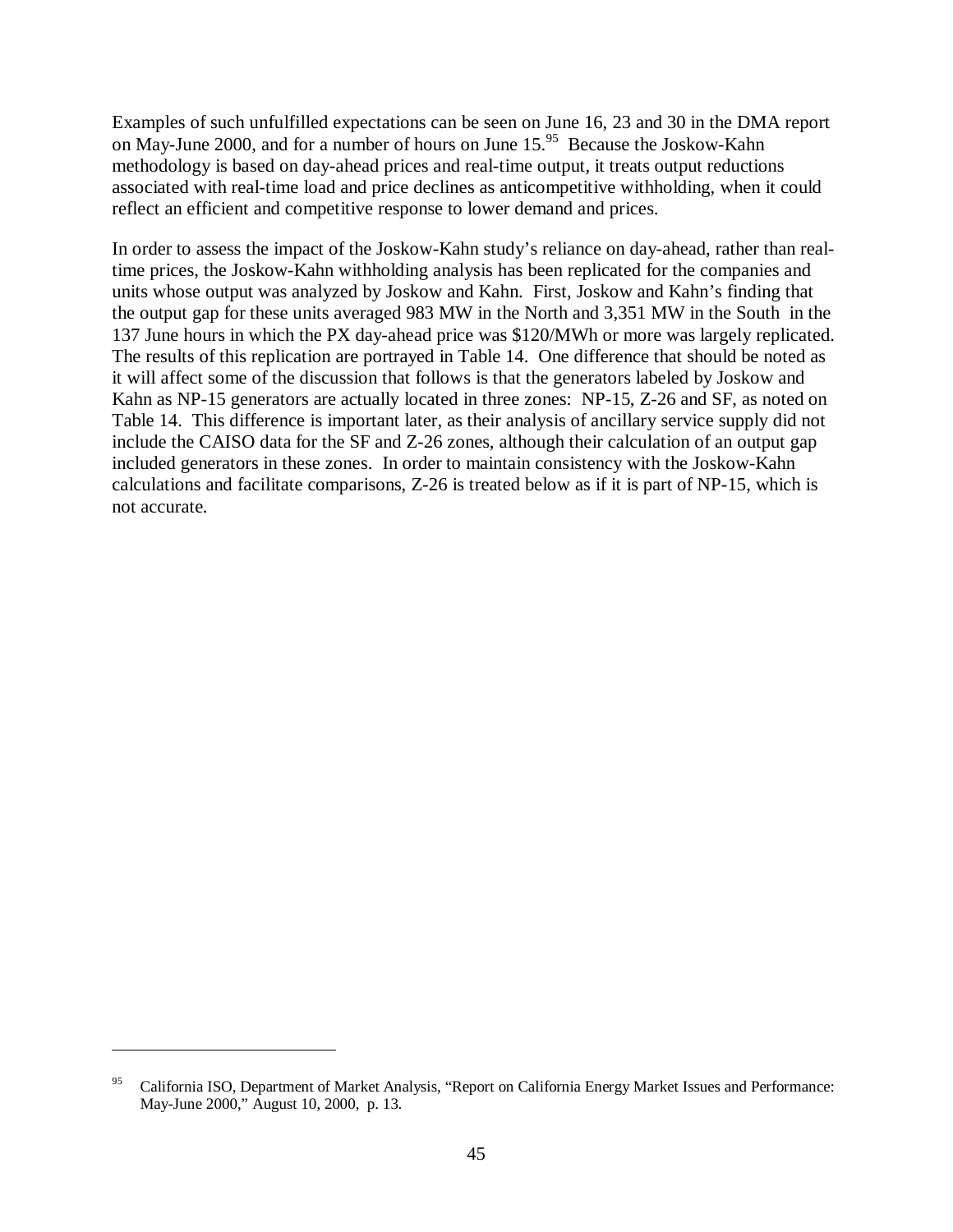| Table 14                                                                                                       |                                 |                                     |                             |                                 |                              |                      |  |  |
|----------------------------------------------------------------------------------------------------------------|---------------------------------|-------------------------------------|-----------------------------|---------------------------------|------------------------------|----------------------|--|--|
| Output Gap (MW), Not Adjusted for Outages<br>June 2000, PX Price > \$120/MWh                                   |                                 |                                     |                             |                                 |                              |                      |  |  |
|                                                                                                                |                                 | <b>Joskow-Kahn Calculation</b>      |                             |                                 | <b>Replication</b>           |                      |  |  |
| Owner                                                                                                          | <b>Maximum</b><br>Output<br>(A) | <b>Mean</b><br>Output<br><b>(B)</b> | Output<br>Gap<br>(C)        | <b>Maximum</b><br>Output<br>(D) | <b>Mean</b><br>Output<br>(E) | Output<br>Gap<br>(F) |  |  |
|                                                                                                                |                                 |                                     | <b>NP-15, SF and Z-26</b>   |                                 |                              |                      |  |  |
| Duke                                                                                                           | 2,563                           | 2,422                               | 141                         | 2,563                           | 2,422                        | 141                  |  |  |
| Southern                                                                                                       | 2,932                           | 2,090                               | 842                         | 2,932                           | 2,090                        | 842                  |  |  |
| Total                                                                                                          | 5,495                           | 4,512                               | 983                         | 5,495                           | 4,512                        | 983                  |  |  |
|                                                                                                                |                                 |                                     | <b>SF</b> and Humboldt      |                                 |                              |                      |  |  |
| PG&E                                                                                                           | <b>NA</b>                       | <b>NA</b>                           | <b>NA</b>                   | 279                             | 93                           | 186                  |  |  |
|                                                                                                                |                                 |                                     | $SP-15$ (excluding $Z-26$ ) |                                 |                              |                      |  |  |
| <b>AES</b>                                                                                                     | 3,681                           | 2,542                               | 1,139                       | 3,681                           | 2,542                        | 1,139                |  |  |
| Duke                                                                                                           | 733                             | 643                                 | 90                          | 733                             | 643                          | 90                   |  |  |
| Dynegy                                                                                                         | 2,000                           | 1,014                               | 986                         | 2,000                           | 1,014                        | 986                  |  |  |
| Reliant                                                                                                        | 3,487                           | 2,351                               | 1,136                       | 3,487                           | 2,351                        | 1,136                |  |  |
| Total                                                                                                          | 9,901                           | 6,550                               | 3,351                       | 9,901                           | 6,550                        | 3,351                |  |  |
| Source:<br>$(A) - (C)$ : Joskow-Kahn, Table 8<br>$(D) - (E)$ : CEMS Data<br>Col. $(D)$ – Col. $(E)$<br>$(F)$ : |                                 |                                     |                             |                                 |                              |                      |  |  |

Table 14 also differs from the figures reported by Joskow and Kahn in that it includes a similarly calculated output gap for PG&E, which continued to own two plants in the north during the study period. It can be seen that using the Joskow-Kahn methodology there is a large implied output gap for the PG&E plants as well as for the plants of the new generators.

Having largely replicated the Joskow and Kahn analysis with day-ahead prices, the approach can be applied with real-time price data. The real-time zonal uninstructed energy prices for NP-15 and  $SP-15<sup>96</sup>$  were then examined for these same 137 hours, and it was found that they exceeded \$120/MWh in only 86 hours in NP-15 and 85 hours in SP-15. Table 15 portrays the result of repeating the Joskow-Kahn output gap calculation for these high-priced real-time hours. It is seen that the average output of both the new generators and PG&E was generally higher in the hours in which the average hourly real-time price was also high. This would be expected in a competitive industry as lower real-time prices should be expected to cause competitive firms to

See caiso.com\marketops\Oasis\pubmkt2.html. Ex Post Market Information (button 29).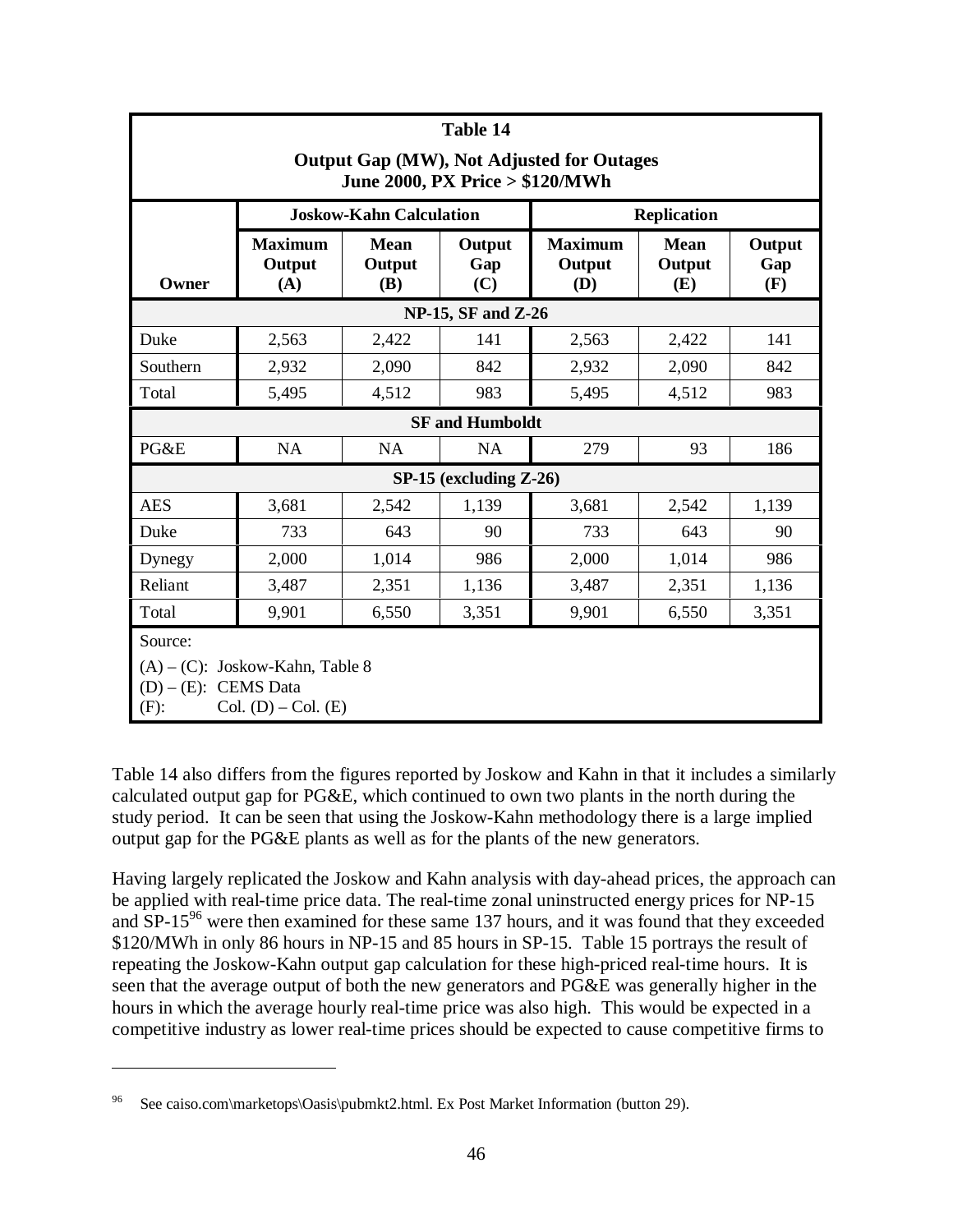reduce output. When the output gap is calculated for these high-priced real-time hours, the gap falls by 204 MW in the north and 251 MW in the south, relative to that calculated by Joskow and Kahn.

| Table 15                                                                                                                                              |                                 |                              |                         |                                              |                      |  |  |  |
|-------------------------------------------------------------------------------------------------------------------------------------------------------|---------------------------------|------------------------------|-------------------------|----------------------------------------------|----------------------|--|--|--|
| <b>Output Gap (MW), Not Adjusted for Outages</b><br><b>June 2000</b>                                                                                  |                                 |                              |                         |                                              |                      |  |  |  |
|                                                                                                                                                       |                                 |                              | $PX$ Price $> $120/MWh$ | <b>PX and Real-Time</b><br>Price > \$120/MWh |                      |  |  |  |
| Owner                                                                                                                                                 | <b>Maximum</b><br>Output<br>(A) | <b>Mean</b><br>Output<br>(B) | Output<br>Gap<br>(C)    | <b>Mean</b><br>Output<br>(D)                 | Output<br>Gap<br>(E) |  |  |  |
|                                                                                                                                                       |                                 | <b>NP-15, SF and Z-26</b>    |                         |                                              |                      |  |  |  |
| Duke                                                                                                                                                  | 2,563                           | 2,422                        | 141                     | 2,416                                        | 147                  |  |  |  |
| Southern                                                                                                                                              | 2,932                           | 2,090                        | 842                     | 2,300                                        | 632                  |  |  |  |
| Total                                                                                                                                                 | 5,495                           | 4,512                        | 983                     | 4,716                                        | 779                  |  |  |  |
|                                                                                                                                                       |                                 | <b>SF</b> and Humboldt       |                         |                                              |                      |  |  |  |
| PG&E                                                                                                                                                  | 279                             | 93                           | 186                     | 100                                          | 179                  |  |  |  |
|                                                                                                                                                       |                                 | $SP-15$                      |                         |                                              |                      |  |  |  |
| <b>AES</b>                                                                                                                                            | 3,681                           | 2,542                        | 1,139                   | 2,589                                        | 1,092                |  |  |  |
| Duke                                                                                                                                                  | 733                             | 643                          | 90                      | 663                                          | 70                   |  |  |  |
| Dynegy                                                                                                                                                | 2,000                           | 1,014                        | 986                     | 1,125                                        | 875                  |  |  |  |
| Reliant                                                                                                                                               | 3,487                           | 2,351                        | 1,136                   | 2,424                                        | 1,063                |  |  |  |
| Total                                                                                                                                                 | 9,901                           | 6,550                        | 3,351                   | 6,801                                        | 3,100                |  |  |  |
| Source:<br>Joskow-Kahn, Table 8 and CEMS Replication Table 14, above<br>$(A) - (C)$ :<br><b>CEMS</b><br>$(D)$ :<br>$(E)$ :<br>Col. $(A)$ – Col. $(D)$ |                                 |                              |                         |                                              |                      |  |  |  |

It is possible to use these data to test whether the calculated output gap in the hours in which both the PX and real-time prices exceeded \$120/MWh is statistically different from the calculated output gap in the hours in which the PX price exceeded \$120/MWh in both NP-15 and SP-15 but the real-time price did not. For the purpose of this test we have dropped the hour included in the Joskow-Kahn analysis in which the hypothetical unconstrained PX price exceeded \$120/MWh but the actual SP-15 PX price was less than \$120/MWh.  $\frac{97}{2}$  For the combined North and South regions the mean output gap was 5,089 MW in the hours in which the real-time price was less than \$120/MWh and 3,862 MW in hours in which the real-time price

<sup>&</sup>lt;sup>97</sup> This is the reason that the mean for NP-15 used in the test differs slightly from the mean in Table 15.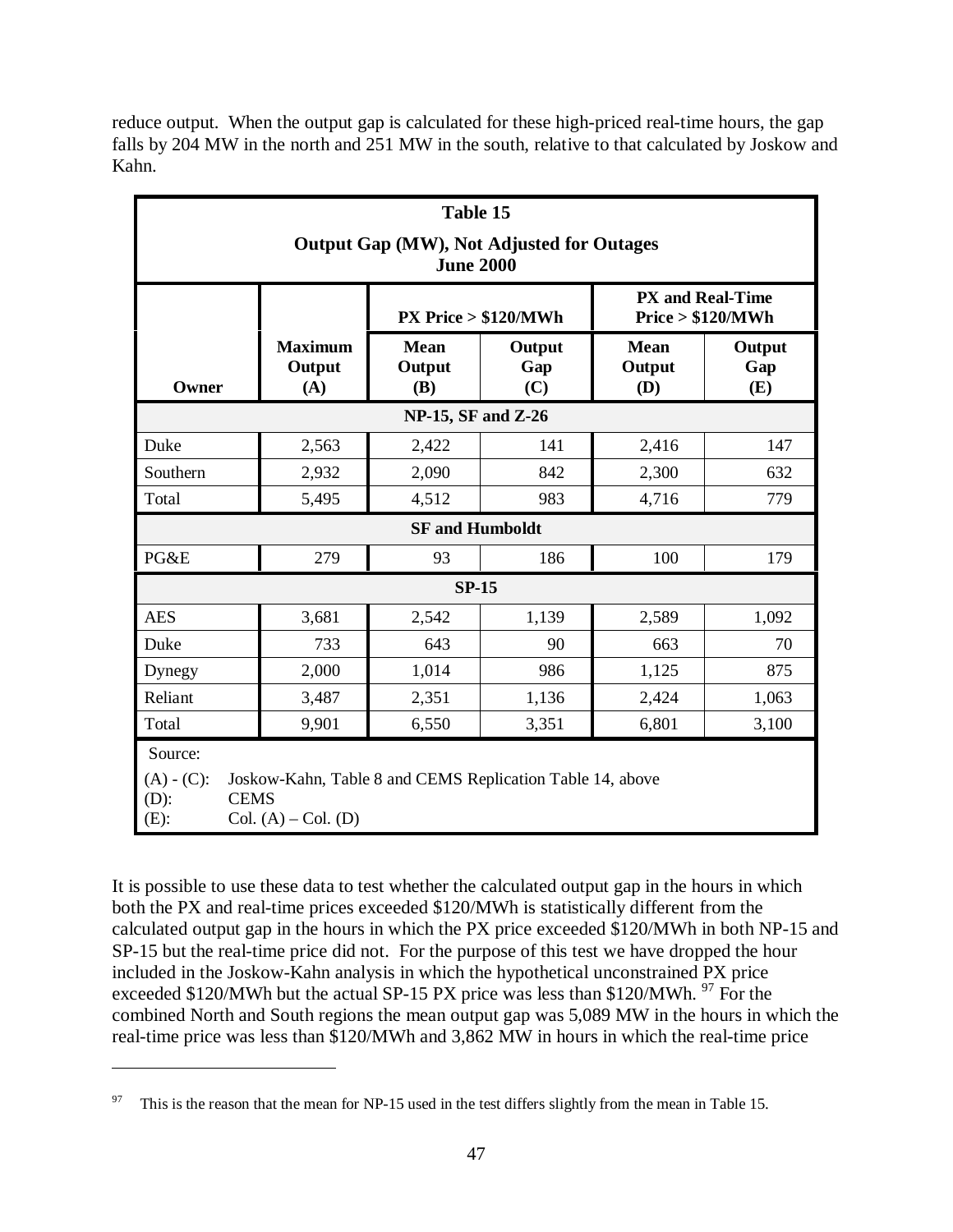exceeded \$120/MWh. The difference is 1,217 MW which is statistically significantly different from zero at above the 99.9 percent confidence level (the t-statistic is 5.70).

For the South alone the difference in means is 662 MW (3,762 to 3,100 MW), which is also statistically significantly different from zero at more than the 99.9 percent confidence level (the t-statistic is 4.37). Finally, for the North alone the difference in means is 555 MW (1,326 to 771 MW), which is statistically significantly different from zero at above the 99.9 percent confidence level (the t-statistic is 6.93).

Joskow and Kahn recognize that their initial comparison of output to estimated maximum unit capacity (Table 8) makes no allowance for capacity not available due to outages. To account for the effect of unit outages on available capacity they develop three alternative measures of available unit capacity: capacity of units on-line in the hour; capacity of units on-line at some time during the day; and capacity of units on-line at some time during that day or at some time during the prior day.<sup>98</sup> While these measures adjust available capacity in the right direction, all are imperfect measures of the amount of capacity not available due to outages, deratings or environmental output restrictions and could materially overstate the available capacity in the California market. Tests 2 and 3 have the limitation that they include the capacity of units that were not actually on-line during the hour and therefore could not generate energy. While such a lack of availability could reflect a unit being physically withheld from the market, it also could reflect a unit that has suffered an outage since the start of the day or the prior day.<sup>99</sup> Moreover, it is evident from the FERC staff discussion of forced and maintenance outages at Reliant and NRG plants that these outages had an important effect on generation availability.<sup>100</sup>

Test 1 excludes from the calculation of the output gap, the capacity of units that were not on-line at the time. This approach avoids including in the calculated output gap the capacity of units that were unavailable due to forced outages. In replicating their calculation of the output gap thus adjusted for outages (Test 1), it became apparent that there were one or more typographical errors in the figures Joskow and Kahn report for Southern Energy/Mirant. Table 8 in Joskow-Kahn reports a mean output of 2,090 for Southern and Table 10 reports a capacity of 2,395 MW, which would imply an output gap of 305 MW rather than the 571 MW reported in Table 10. Our application of the Joskow-Kahn methodology to calculating capacity for Southern Energy yielded a figure of 2,740 MW, however, rather than 2,395 MW for capacity, implying an output gap by their standard of 650 MW.<sup>101</sup> The other capacity figures and output gaps in Joskow-Kahn Table 10 were replicated, as shown in Table 16.

<sup>98</sup> Joskow-Kahn, pp. 27-29.

<sup>&</sup>lt;sup>99</sup> As discussed below in item 6, the lack of availability could also reflect a unit whose start-up costs made it uneconomic for the unit to start in order to meet a short term load and price spike.

<sup>100</sup> FERC Outage Report, pp. 9, 17-19, 22-23, 27, 41-43, 48-50.

<sup>&</sup>lt;sup>101</sup> We have confirmed that the 571 MW figure is a typographical error and that 650 MW is the correct figure.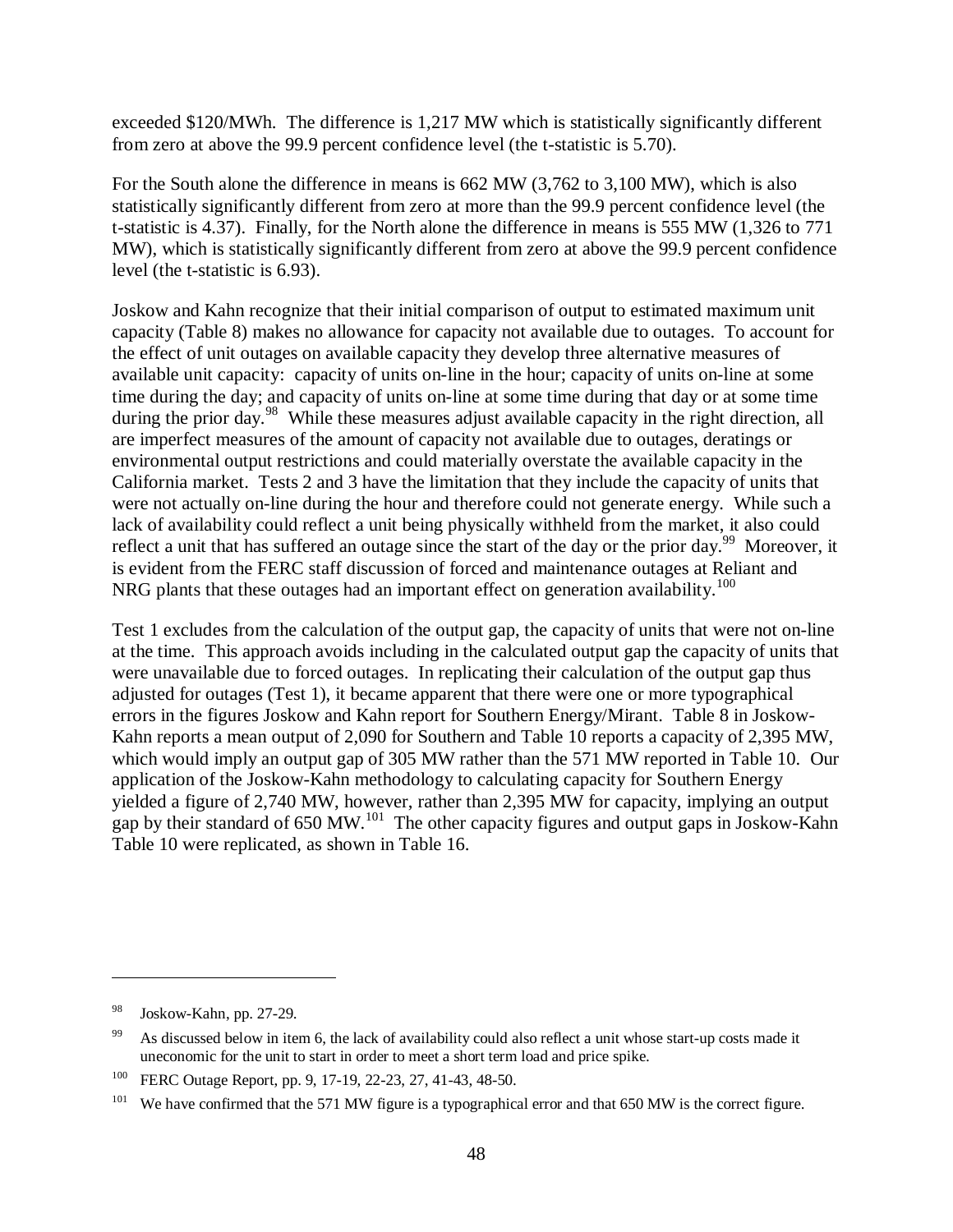| Table 16                                                                                                                                         |                                 |                                |                           |                                 |                              |                      |  |  |
|--------------------------------------------------------------------------------------------------------------------------------------------------|---------------------------------|--------------------------------|---------------------------|---------------------------------|------------------------------|----------------------|--|--|
| Output Gap (MW), Adjusted for Outages (Test 1)<br>June 2000, PX Price > \$120/MWh                                                                |                                 |                                |                           |                                 |                              |                      |  |  |
|                                                                                                                                                  |                                 | <b>Joskow-Kahn Calculation</b> |                           |                                 | <b>Replication</b>           |                      |  |  |
| Owner                                                                                                                                            | <b>Maximum</b><br>Output<br>(A) | <b>Mean</b><br>Output<br>(B)   | Output<br>Gap<br>(C)      | <b>Maximum</b><br>Output<br>(D) | <b>Mean</b><br>Output<br>(E) | Output<br>Gap<br>(F) |  |  |
|                                                                                                                                                  |                                 |                                | <b>NP-15, SF and Z-26</b> |                                 |                              |                      |  |  |
| Duke                                                                                                                                             | 2,541                           | 2,422                          | 119                       | 2,541                           | 2,422                        | 119                  |  |  |
| Southern                                                                                                                                         | 2,395                           | 2,090                          | $571*$                    | 2,740                           | 2,090                        | 650                  |  |  |
| Total                                                                                                                                            | 4,936                           | 4,512                          | 690                       | 5,281                           | 4,512                        | 769                  |  |  |
|                                                                                                                                                  |                                 |                                | <b>SF</b> and Humboldt    |                                 |                              |                      |  |  |
| PG&E                                                                                                                                             | <b>NA</b>                       | <b>NA</b>                      | <b>NA</b>                 | 109                             | 93                           | 16                   |  |  |
|                                                                                                                                                  |                                 |                                | $SP-15$                   |                                 |                              |                      |  |  |
| <b>AES</b>                                                                                                                                       | 2,945                           | 2,542                          | 403                       | 2,945                           | 2,542                        | 403                  |  |  |
| Duke                                                                                                                                             | 723                             | 643                            | 80                        | 723                             | 643                          | 80                   |  |  |
| Dynegy                                                                                                                                           | 1,611                           | 1,014                          | 597                       | 1,611                           | 1,014                        | 597                  |  |  |
| Reliant                                                                                                                                          | 3,225                           | 2,351                          | 874                       | 3,225                           | 2,351                        | 874                  |  |  |
| Total                                                                                                                                            | 8,504                           | 6,550                          | 1,954                     | 8,504                           | 6,550                        | 1,954                |  |  |
| * Columns (A), (B) and (C) for Southern do not add due to typographical errors in original.                                                      |                                 |                                |                           |                                 |                              |                      |  |  |
| Sources:                                                                                                                                         |                                 |                                |                           |                                 |                              |                      |  |  |
| Joskow-Kahn, Table 10<br>$(A), (C)$ :<br>$(B)$ :<br>Joskow-Kahn, Table 8<br><b>CEMS</b> Replication<br>$(D), (E)$ :<br>(F)<br>$(D)$ – Col. $(E)$ |                                 |                                |                           |                                 |                              |                      |  |  |

This calculation of an outage adjusted output gap was then repeated for the 86 hours in the north and 85 hours in the South in which both the PX and real-time prices exceeded \$120/MWh. For these hours, the Joskow-Kahn methodology yielded an estimated output gap by their standard of 598 MW in the north and 1,696 MW in the south. This calculation of the real-time output gap is reported in Table 17. The overall output gap of 4,334 MW in Table 8 of Joskow-Kahn thus falls to 2,294 MW if the capacity of off-line units is excluded (to account for outages) and the analysis restricted to hours in which the real-time price exceeded \$120/MWh.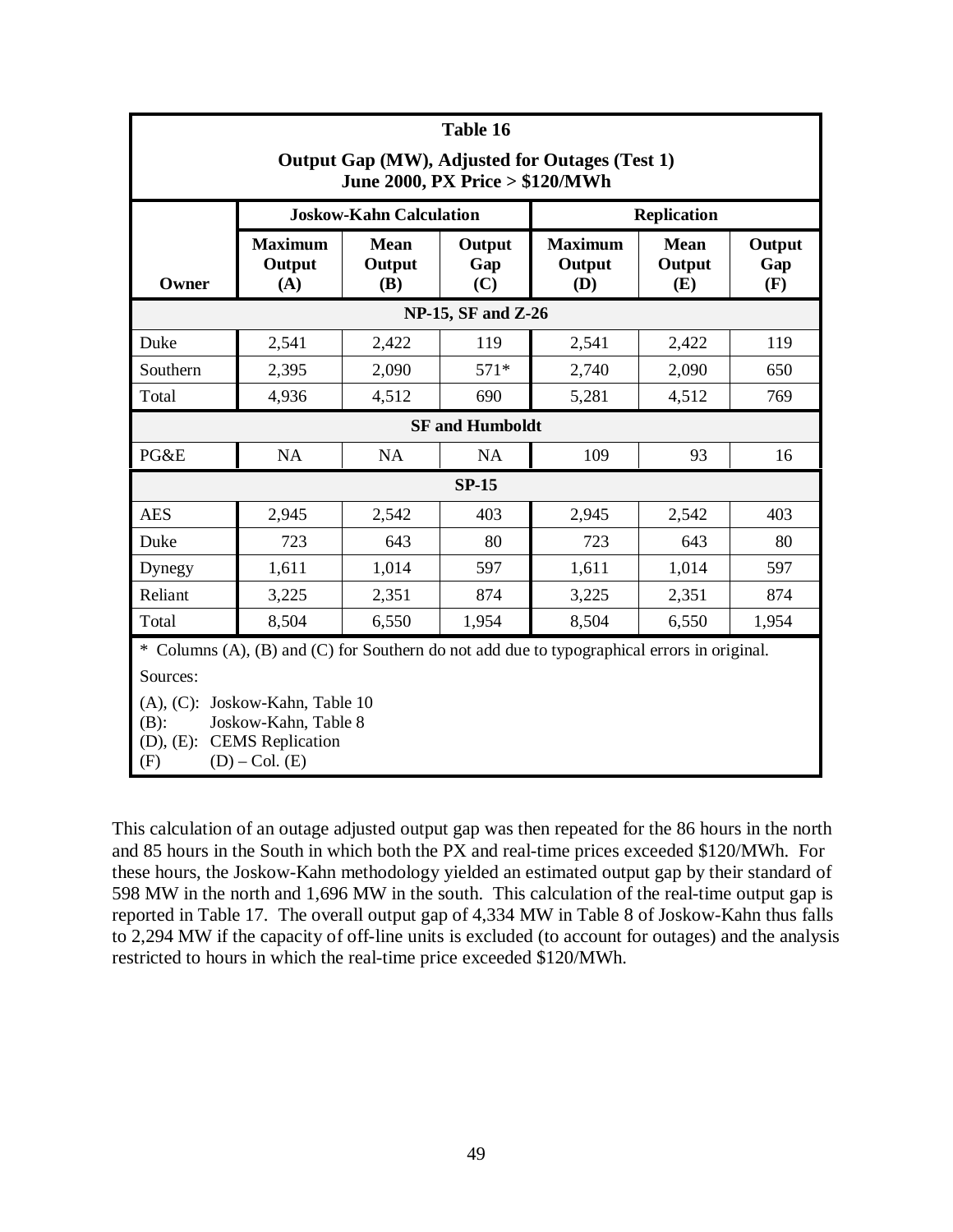| Table 17                                                                                                                                                   |                                 |                                     |                           |                                 |                                              |                      |  |  |
|------------------------------------------------------------------------------------------------------------------------------------------------------------|---------------------------------|-------------------------------------|---------------------------|---------------------------------|----------------------------------------------|----------------------|--|--|
| Output Gap (MW), Adjusted for Outages (Test 1)<br><b>June 2000</b>                                                                                         |                                 |                                     |                           |                                 |                                              |                      |  |  |
|                                                                                                                                                            | $PX$ Price $> $120/MWh$         |                                     |                           |                                 | <b>PX and Real-Time</b><br>Price > \$120/MWh |                      |  |  |
| Owner                                                                                                                                                      | <b>Maximum</b><br>Output<br>(A) | <b>Mean</b><br>Output<br><b>(B)</b> | Output<br>Gap<br>(C)      | <b>Maximum</b><br>Output<br>(D) | <b>Mean</b><br>Output<br>(E)                 | Output<br>Gap<br>(F) |  |  |
|                                                                                                                                                            |                                 |                                     | <b>NP-15, SF and Z-26</b> |                                 |                                              |                      |  |  |
| Duke                                                                                                                                                       | 2,541                           | 2,422                               | 119                       | 2,528                           | 2,416                                        | 112                  |  |  |
| Southern                                                                                                                                                   | 2,740                           | 2,090                               | 650                       | 2,786                           | 2,300                                        | 486                  |  |  |
| Total                                                                                                                                                      | 5,281                           | 4,512                               | 769                       | 5,314                           | 4,716                                        | 598                  |  |  |
|                                                                                                                                                            |                                 |                                     | <b>SF</b> and Humboldt    |                                 |                                              |                      |  |  |
| PG&E                                                                                                                                                       | 109                             | 93                                  | 16                        | 109                             | 100                                          | 9                    |  |  |
|                                                                                                                                                            |                                 |                                     | $SP-15$                   |                                 |                                              |                      |  |  |
| <b>AES</b>                                                                                                                                                 | 2,945                           | 2,542                               | 403                       | 2,940                           | 2,589                                        | 351                  |  |  |
| Duke                                                                                                                                                       | 723                             | 643                                 | 80                        | 719                             | 663                                          | 56                   |  |  |
| Dynegy                                                                                                                                                     | 1,611                           | 1,014                               | 597                       | 1,596                           | 1,125                                        | 471                  |  |  |
| Reliant                                                                                                                                                    | 3,225                           | 2,351                               | 874                       | 3,242                           | 2,424                                        | 818                  |  |  |
| Total                                                                                                                                                      | 8,504                           | 6,550                               | 1,954                     | 8,497                           | 6,801                                        | 1,696                |  |  |
| Sources:<br>$(A)$ - $(C)$ : CEMS Replication Table 16, above, and Joskow-Kahn, Tables 8 and 10<br>$(D) - (E)$ : CEMS Replication<br>$(F)$ :<br>$(D) - (E)$ |                                 |                                     |                           |                                 |                                              |                      |  |  |

It is again possible to use these data to test whether the calculated outage adjusted output gap in the hours in which both the PX and real-time prices exceeded \$120/MWh is statistically different from the calculated outage adjusted output gap in the hours in which the PX price exceeded \$120/MWh in both NP-15 and SP-15 but the real-time price did not. For the purpose of this test we have again dropped the hour included in the Joskow-Kahn analysis in which the hypothetical unconstrained PX price exceeded \$120/MWh but the actual SP-15 PX price was less than  $$120/MWh.<sup>102</sup>$  For the combined North and South regions the mean outage adjusted output gap was 3,428 MW in the hours in which the real-time price was less than \$120/MWh and 2,296 MW in hours in which the real-time price exceeded \$120/MWh. The difference is 1,132 MW which is statistically significantly different from zero at above the 99.9 percent confidence level (the t-statistic is 5.49).

<sup>&</sup>lt;sup>102</sup> This is the reason that the mean for NP-15 used in the test differs slightly from the mean in Table 17.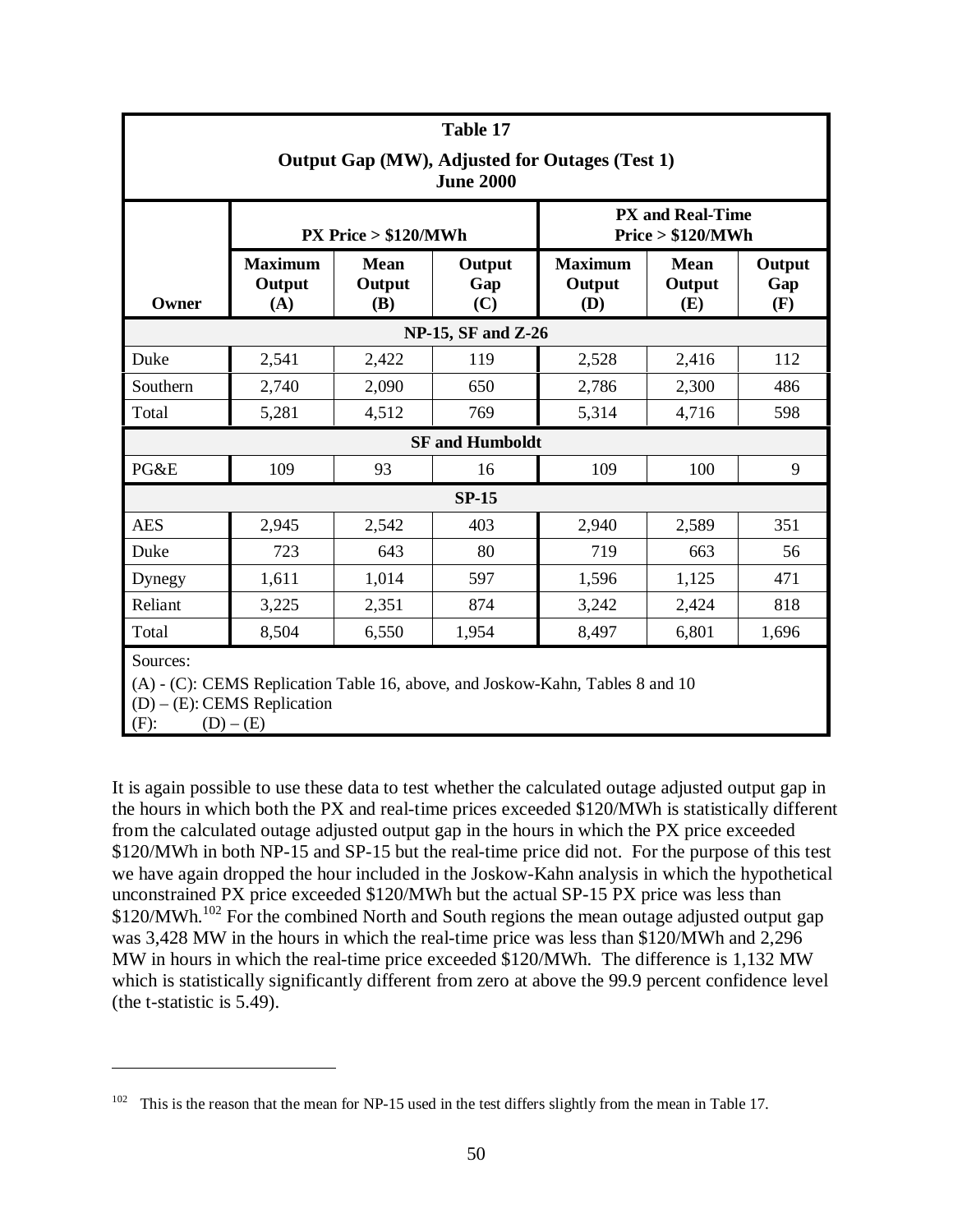For the South alone the difference in means is  $676$  MW (2,370 to 1,695 MW),<sup>103</sup> which is also statistically significantly different from zero at more than the 99.9 percent confidence level (the t-statistic is 4.41). Finally, for the North alone the difference in means is 456 MW (1,056 to 601 MW), which is statistically significantly different from zero at above the 99.9 percent confidence level (the t-statistic is 5.77).

### **3. Outages, Output Restrictions and Deratings**

Even the narrowest measure of available capacity employed by Joskow and Kahn (Test 1, which is based on units on-line during the hour) has the potential to overstate available capacity. There are two main reasons for this. First, an important implicit assumption of the Joskow-Kahn withholding analysis is that the impact of forced outages is such that capacity of generating units is either not available at all or available in its entirety. In practice, however, a unit may suffer equipment failures that reduce the unit's capacity, without requiring that the unit be taken off- $\lim_{h \to 0}$  Indeed, it is particularly likely during high-priced hours that competitive unit owners would endeavor to keep units with operating problems on-line but operating at reduced capacity. Moreover, units that have suffered outages and attempt to come back on-line would be treated under Test 1 as fully available during the hour in which they came on-line. This would be true even if the units failed to come back on-line and generated power only for a short period of time.

Second, as discussed above, some units are subject to environmental restrictions that may preclude them from operating at full capacity.

The Joskow-Kahn methodology, however, makes no allowance for environmental restrictions that reduced unit capacity at times during the summer. As discussed in Section IV.B above, these kinds of environmental limits may have affected the capacity of at least Duke's South Bay unit and Mirant's Pittsburgh and Contra Costa units.

In most cases the capacity subject to these environmental restrictions would be available for use in emergency conditions, but not all of the hours analyzed by Joskow and Kahn were emergency conditions. This is particularly true during July and August when rising gas and allowance costs lifted the incremental costs of many units above the price thresholds used to identify high priced hours in the Joskow-Kahn analysis.<sup>105</sup>

It is not known how to assess the impact of deratings and other output limitations on the output gap calculated by Joskow and Kahn using the CEMS data. While a variety of procedures might be used to try to draw inferences regarding such deratings from the CEMS data, it seems to us that these procedures all have the potential to confuse withholding with deratings and vice versa. The reality is that there is no point in devoting a lot of resources to making guesses about the level of deratings and other output limitations in the hours analyzed by Joskow and Kahn, as the

<sup>&</sup>lt;sup>103</sup> The 1,695 MW differs slightly from the number in the table due to rounding.

<sup>&</sup>lt;sup>104</sup> A number of apparent examples of such partial outages or deratings are found in the recent FERC Report on California outages, FERC Outage Report, pp. 8-9, 27-28, 43, 49.

 $105$  To the extent that units face incremental costs above the thresholds, they should be removed from the analysis of withholding.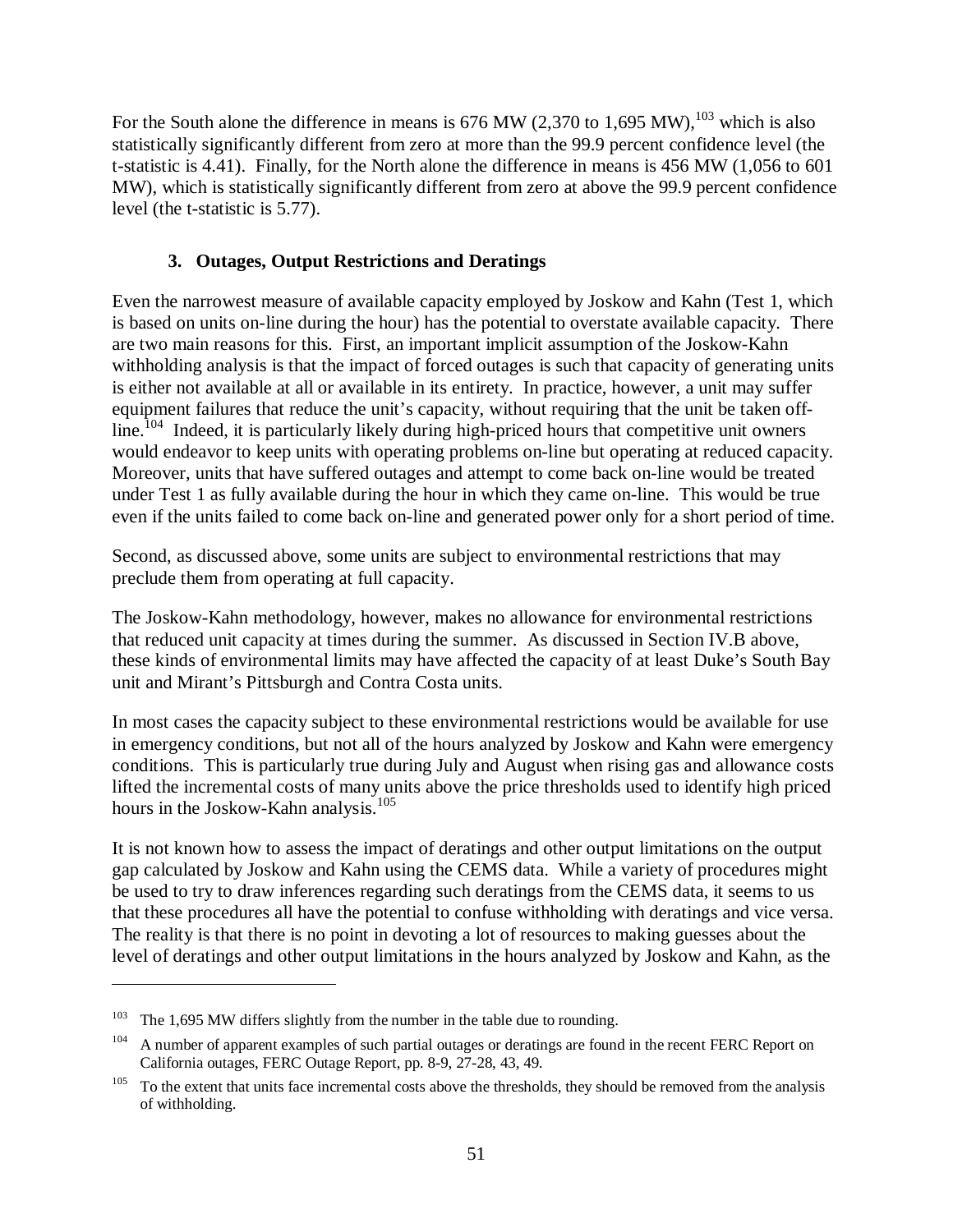actual data regarding the level of capacity offered to the market by each unit is readily available to the CAISO and thus presumably to FERC.

### **4. Understated Ancillary Service Requirements.**

Joskow and Kahn attempt to account for the CAISO's ancillary service requirements in their assessment of whether economic withholding occurred by accounting for the amount of capacity in SP-15 and NP-15, separately, required for ancillary services. Their approach is to compare their estimate of the total output gap to the total ancillary service "requirements" or "demands" for the zone and to infer the existence of possible withholding if the output gap exceeds the ancillary service "requirement." As they note, such an approach would be conservative because it would implicitly assume that all ancillary services were provided by California thermal units, when in practice some portion of the ancillary services were likely provided by external units, internal hydro or geothermal resources or quick-start units not included in the CEMS data.<sup>106</sup>

Although Joskow and Kahn do not precisely identify the data they utilize to measure ancillary service "demand," their figures can be nearly exactly reproduced by averaging the CAISO published data for hour-ahead ancillary service procurement from generators for NP-15 (excluding SF and Humboldt) and SP-15 (excluding  $Z-26$ ),<sup>107</sup> as shown in Table 18. It appears from this replication that the Joskow-Kahn methodology is not quite as conservative as their description suggests. First, the data they apparently utilize is for ancillary services procured from generation located within the zone, rather than total demand for ancillary services, and therefore does not include ancillary services scheduled to be provided by load or imports. Second, the figures cited by Joskow and Kahn for ancillary services demand in NP-15 and SP-15 do not include ancillary services procured in the SF or Z-26 zones, but their calculation of the output gap includes thermal generation located in SF and Z-26. Inclusion of the ancillary services procured from generation located in SF and Z-26 increases the ancillary services procurement calculated by Joskow and Kahn by somewhat more than 100 MW, as shown in Table 18.

See Joskow-Kahn, p. 26.

See www.caiso.com/marketops/oasis/pubmkt2.html. Hour-ahead ancillary procurement (button 20).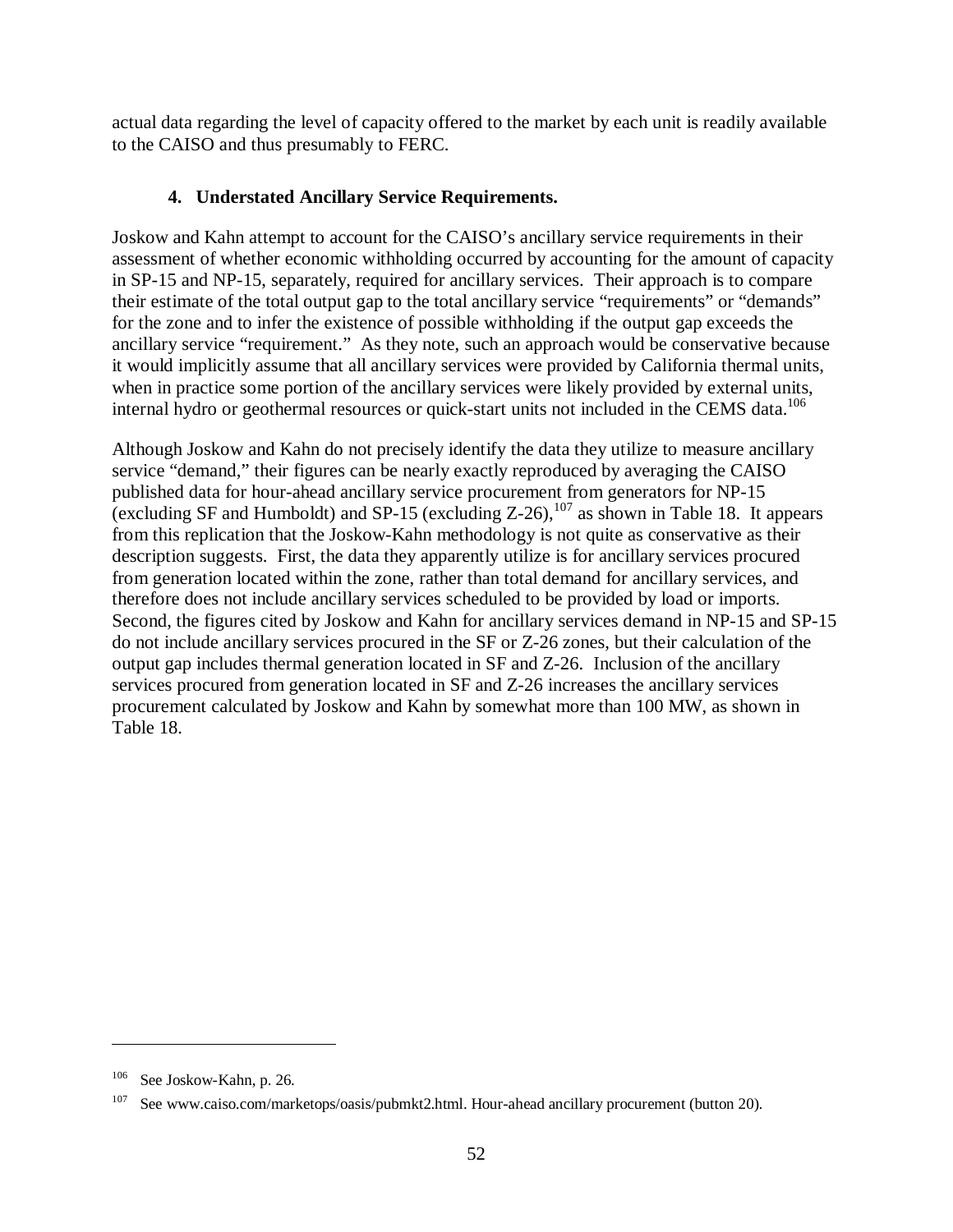|                                                                                                                                           | Table 18                                                   |              |                    |                        |                                  |                 |  |  |
|-------------------------------------------------------------------------------------------------------------------------------------------|------------------------------------------------------------|--------------|--------------------|------------------------|----------------------------------|-----------------|--|--|
| <b>Mean Hour-Ahead Ancillary Service Procurement (MW) from</b><br><b>Generation by Zone and Region</b><br>June 2000, PX Price > \$120/MWh |                                                            |              |                    |                        |                                  |                 |  |  |
|                                                                                                                                           |                                                            | <b>NP-15</b> | North <sup>1</sup> |                        | $SP-15$ (excluding $Z-26$ )      |                 |  |  |
|                                                                                                                                           | Joskow-<br><b>Replication</b><br>Kahn<br>(A)<br><b>(B)</b> |              | (C)                | Joskow-<br>Kahn<br>(D) | <b>Replication</b><br><b>(E)</b> | Humboldt<br>(F) |  |  |
| Regulation                                                                                                                                |                                                            | 407          | 413                |                        | 519                              | $\overline{0}$  |  |  |
| Spin                                                                                                                                      |                                                            | 471          | 496                |                        | 142                              | 13              |  |  |
| Non-Spin                                                                                                                                  |                                                            | 181          | 198                |                        | 387                              | $\mathbf{1}$    |  |  |
| Total, excluding<br>replacement                                                                                                           |                                                            | 1,058        | 1,107              | 1,044                  | 1,048                            | 15              |  |  |
| Replacement                                                                                                                               |                                                            | 448          | 502                | 628                    | 629                              | $\overline{2}$  |  |  |
| Total                                                                                                                                     | 1,510                                                      | 1,506        | 1,610              | 1,672                  | 1,678                            | 16              |  |  |
| Unadjusted<br>Output Gap                                                                                                                  | 983                                                        | 983          | 983                | 3,351                  | 3,351                            | 16              |  |  |
| North includes NP-15, SF and Z-26.<br>Sources:<br>$(A), (D)$ : Joskow-Kahn, Tables 8 and 13                                               |                                                            |              |                    |                        |                                  |                 |  |  |

(B), (C), (E) and (F): www.caiso.com\marketops\OASIS\pubmkt2.html

As discussed above, it is also desirable to revise this calculation to exclude the hours in which day-ahead prices were high, but real-time prices were not high and thus generation was dispatched down in real-time. This information is portrayed in Table 19. Perhaps because these hours were somewhat higher load than the hours in which real-time prices were lower, the procurement of ancillary services other than replacement reserves from generators averaged slightly higher in these hours than in the hours analyzed by Joskow and Kahn (2,224 MW versus 2,155 MW). More materially, the CAISO acquired far more replacement reserves on average during these hours than in the 137 hours analyzed by Joskow and Kahn, so that the total ancillary services procurement for generation corresponding to the generation assets included in calculating the output gap was 3,690 MW in the high real-time price hours compared to 3,288 MW in the high priced PX hours  $(1,610 + 1,678)$  and the 3,182 MW figure originally calculated by Joskow and Kahn  $(1,510 + 1,672)$ .<sup>108</sup>

Joskow-Kahn, Table 8, p. 26.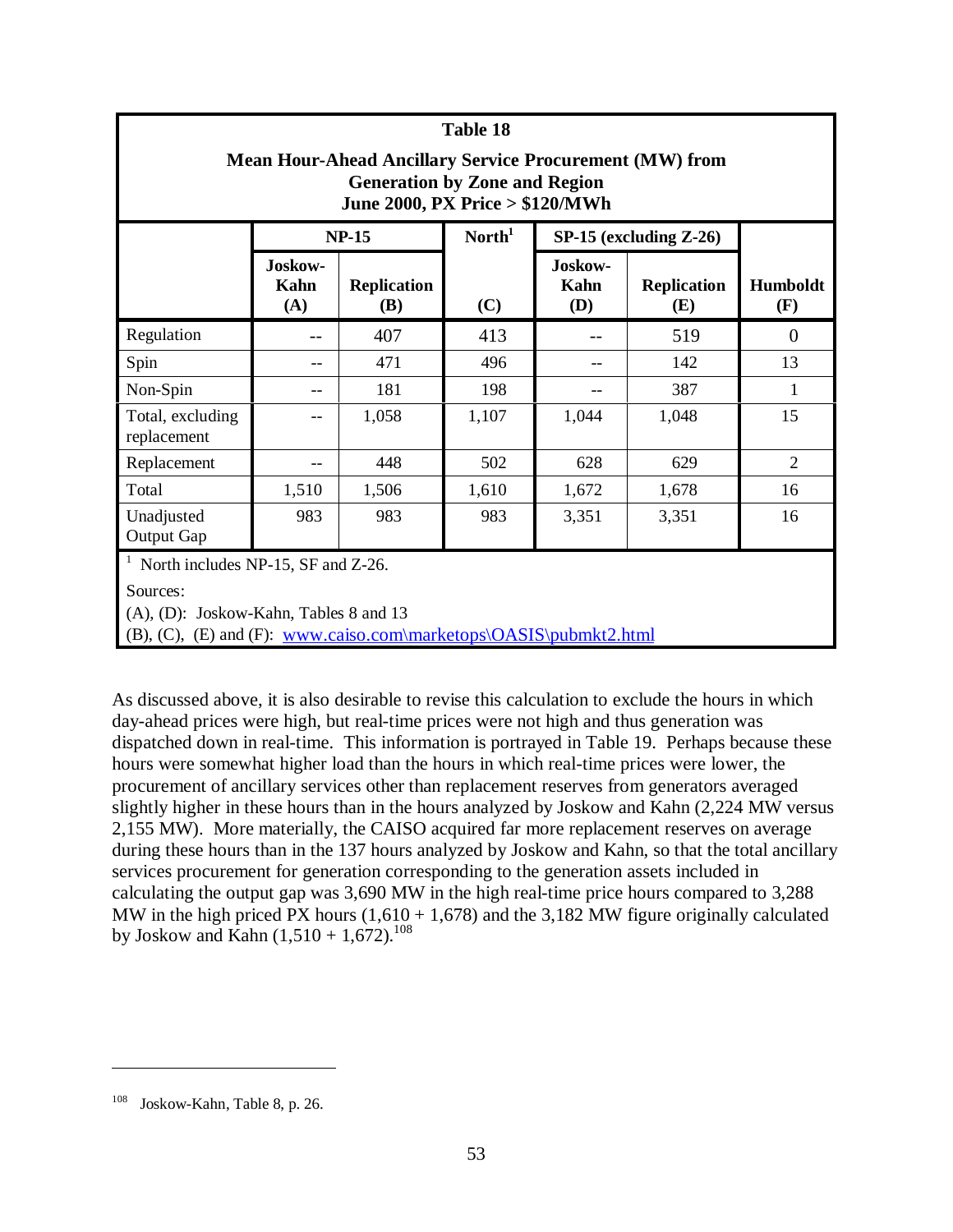| Table 19                                                                                                                         |       |       |       |  |  |  |  |
|----------------------------------------------------------------------------------------------------------------------------------|-------|-------|-------|--|--|--|--|
| <b>Ancillary Service Procurement (MW) from Generation</b><br>by Zone and Region<br>June 2000, PX and Real-Time Price > \$120/MWh |       |       |       |  |  |  |  |
| $\textbf{North}^1$<br><b>SP15</b><br>(A)<br><b>(B)</b><br><b>Total</b>                                                           |       |       |       |  |  |  |  |
| Regulation                                                                                                                       | 433   | 535   | 968   |  |  |  |  |
| Spin                                                                                                                             | 491   | 153   | 645   |  |  |  |  |
| Non-Spin                                                                                                                         | 201   | 411   | 612   |  |  |  |  |
| Total, excluding replacement                                                                                                     | 1,125 | 1,100 | 2,224 |  |  |  |  |
| Replacement                                                                                                                      | 621   | 845   | 1,466 |  |  |  |  |
| Total                                                                                                                            | 1,746 | 1,945 | 3,690 |  |  |  |  |
| <b>Output Gap</b>                                                                                                                |       |       |       |  |  |  |  |
| No Outage Adjustment                                                                                                             | 779   | 3,100 | 3,879 |  |  |  |  |
| 598<br>2,294<br><b>Adjusted for Outages</b><br>1,696                                                                             |       |       |       |  |  |  |  |
| North includes NP-15, SF and Z-26.<br>Source: www.caiso.com\marketops\OASIS\pubmkt2.html                                         |       |       |       |  |  |  |  |

As Joskow and Kahn note, since replacement reserves were acquired by the CAISO in part to meet load, rather than to provide 10-minute reserves or regulation, replacement reserve procurement does not necessarily give rise to a real-time "output gap."<sup>109</sup> If all of the capacity providing replacement reserves were used to meet real-time load, there would be no output gap in the CEMS data attributable to the replacement reserve capacity. There are, however, several complications in comparing the calculated output gap to ancillary service procurement from generation, excluding replacement reserves.

First, it needs to be recognized that the CAISO procured a substantial proportion of its 10-minute non-spinning reserves from load (133 MW in the north, 287 MW in the south, 420 MW total), or from imports in these high real-time priced hours (see Table 20).<sup>110</sup> We have not been able to identify publicly available information that indicates whether operationally the CAISO interrupted the loads providing non-spinning reserves before dispatching replacement reserves (and thus used the replacement reserves to replace the loads as 10-minute reserves) or after dispatching replacement reserves (and thus dispatched the replacement reserves to meet load and kept the load reserves in the form of reserves). Similarly, it is not known whether the CAISO dispatched imports providing 10-minute reserves before dispatching replacement reserves (and thus used the replacement reserves to replace the imports as 10-minute reserves) or after

<sup>109</sup> Joskow-Kahn, p. 26.

<sup>&</sup>lt;sup>110</sup> Imports of spin and non-spin average 394 MW in the 86 hours in which both PX and real-time prices exceeded \$120/MWh.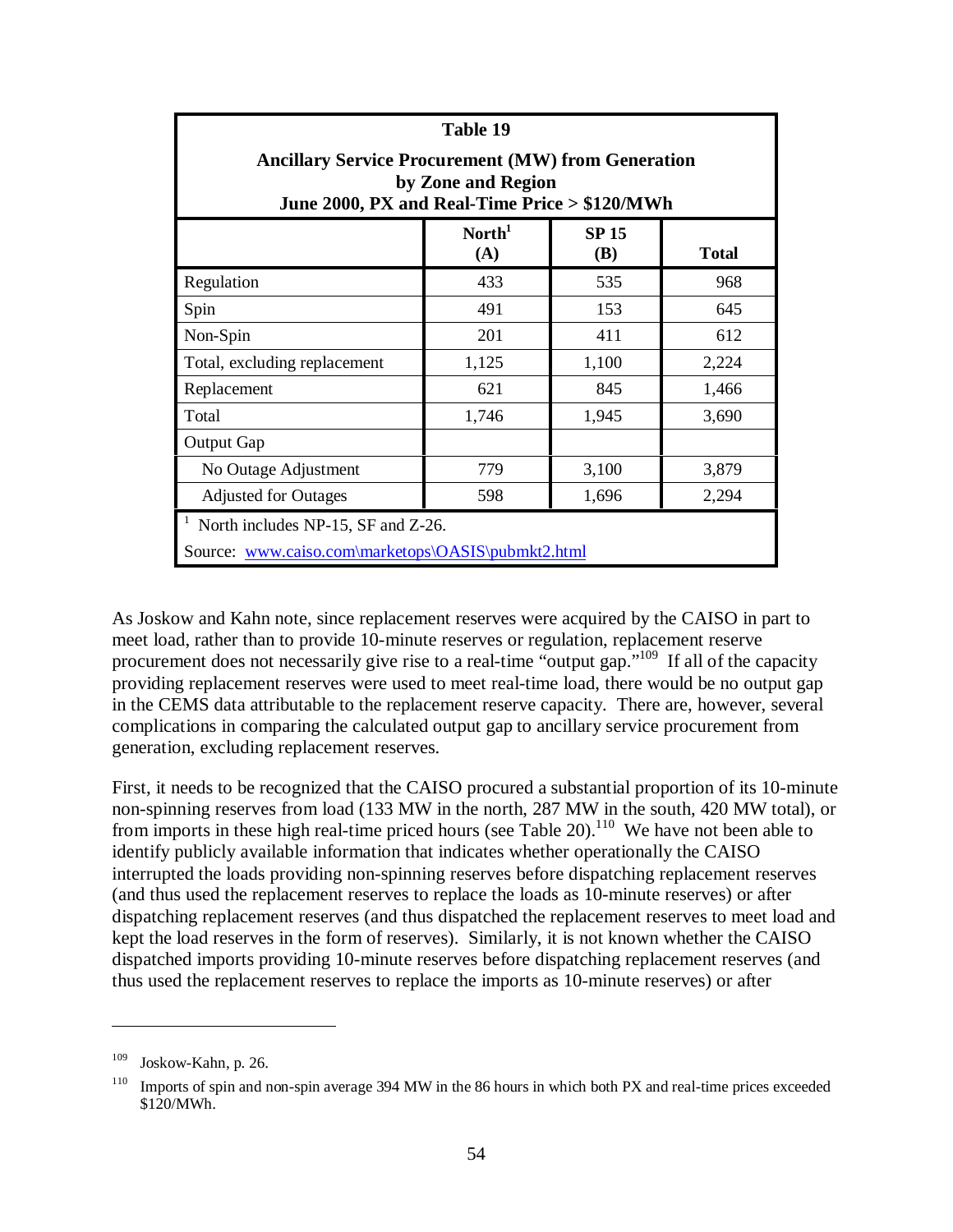dispatching replacement reserves (and thus dispatched the replacement reserves to meet load and kept the import capacity in the form of reserves).

Furthermore, it is not known whether the CAISO sought to maintain the location of its nonreplacement reserves in real time or allowed the location of these reserves to shift as it met load, so that the average real-time geographic distribution of reserves might differ from the geographic distribution in the hour-ahead schedules.<sup>111</sup> It can be seen in Table 20 that the total procurement of ancillary services, excluding replacement reserves, is considerably in excess of the procurement from generation. Without knowing how the CAISO used these ancillary service resources in real time it is not possible to determine how much of the capacity included in the calculated real-time output gap for the various subregions was in fact providing ancillary services in real time.

<sup>&</sup>lt;sup>111</sup> Joskow-Kahn consider the impact of transmission congestion on their estimated output gap; however, they only consider the impact of congestion on inter-zonal dispatch of energy. They observe that there was no South to North congestion during most of the hours in which they identify an output gap and apparently draw the conclusion that the dispatch of energy to meet load was not impacted by these constraints (pp. 30-31). These data, however, are also consistent with the possibility that the CAISO met NP-15 load with NP-15 generation, including generation procured as reserves, and carried more of its real-time reserves in SP-15. Thus, part of the reason that the real-time output gap in the north is so much less than ancillary service procurement may be that in real-time during some of these high-priced hours the CAISO disproportionately used its reserves in the north to meet load, resulting in more of its real-time reserves being carried in the south.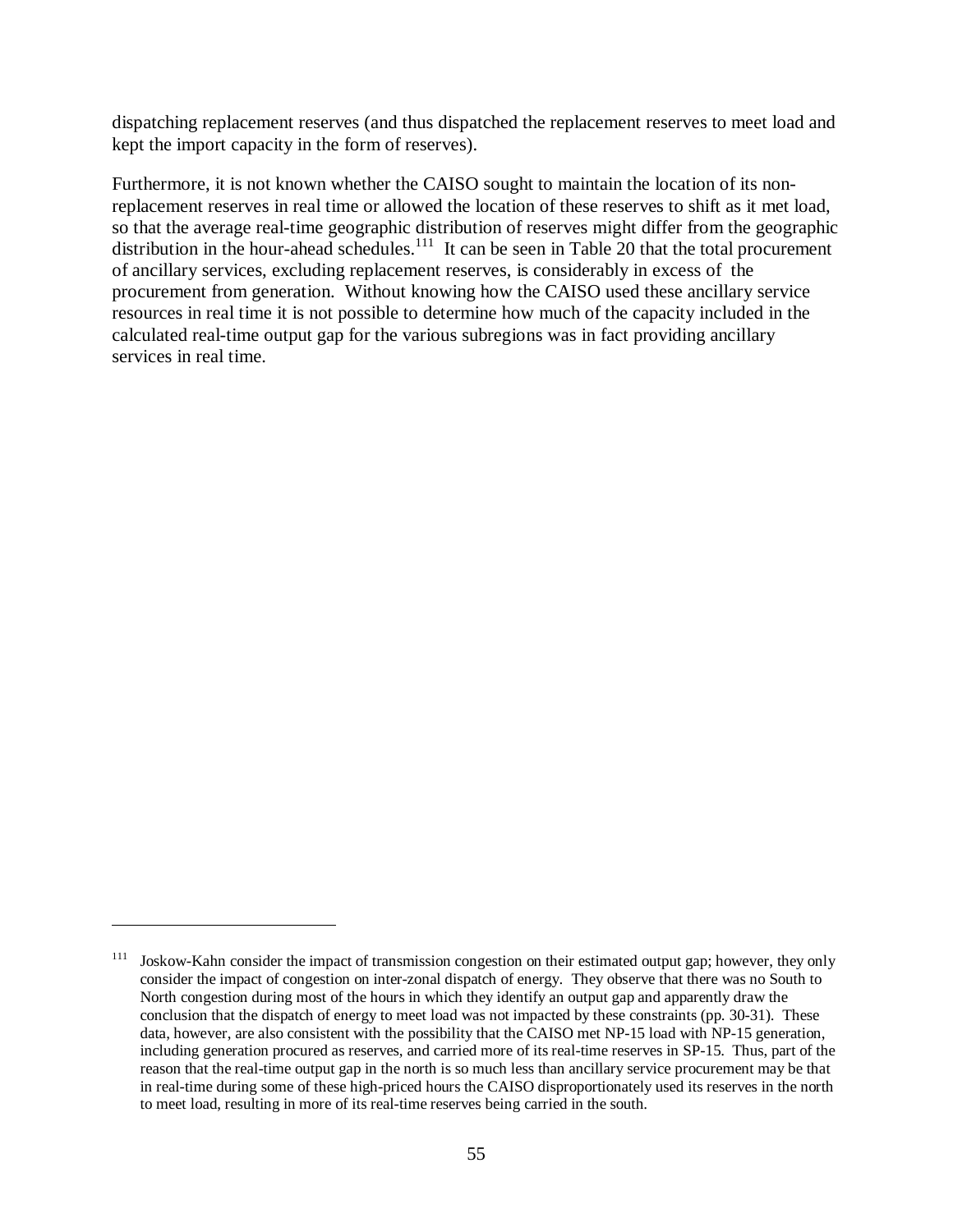| Table 20<br><b>Ancillary Service Procurement and Requirements (MW)</b><br>June 2000, PX and Real-Time Price > \$120/MWh |                                                         |                       |                       |                            |                 |                                                                        |  |  |
|-------------------------------------------------------------------------------------------------------------------------|---------------------------------------------------------|-----------------------|-----------------------|----------------------------|-----------------|------------------------------------------------------------------------|--|--|
|                                                                                                                         | <b>Ancillary Service Procurement</b><br>from Generation |                       |                       |                            |                 |                                                                        |  |  |
|                                                                                                                         | <b>North</b><br>(A)                                     | $SP-15$<br><b>(B)</b> | <b>Imports</b><br>(C) | <b>Total</b><br><b>(D)</b> | Humboldt<br>(E) | <b>Total Ancillary</b><br><b>Service</b><br><b>Requirements</b><br>(F) |  |  |
| Regulation                                                                                                              | 433                                                     | 535                   | $\Omega$              | 968                        | $\overline{0}$  | 634                                                                    |  |  |
| Spin                                                                                                                    | 491                                                     | 153                   | 279                   | 923                        | 9               | 1,080                                                                  |  |  |
| <b>Total Non-Spin</b>                                                                                                   | 334                                                     | 698                   | 115                   | 1,147                      | $\overline{2}$  | 1,115                                                                  |  |  |
| Gen Non-Spin                                                                                                            | 201                                                     | 411                   | 115                   | 728                        | $\overline{2}$  |                                                                        |  |  |
| Load Non-Spin                                                                                                           | 133                                                     | 287                   | $\theta$              | 420                        | $\overline{0}$  |                                                                        |  |  |
| Total, excluding<br>replacement                                                                                         | 1,258                                                   | 1,387                 | 394                   | 3,038                      | 10              | 2,829                                                                  |  |  |
| Output Gap                                                                                                              |                                                         |                       |                       |                            |                 |                                                                        |  |  |
| Not Outage Adjusted                                                                                                     | 779                                                     | 3,100                 |                       | 3,879                      |                 |                                                                        |  |  |
| <b>Outage Adjusted</b>                                                                                                  | 598                                                     | 1,696                 |                       | 2,294                      |                 |                                                                        |  |  |
| Source: Output Gap, Tables 15 and 17.<br>Ancillary service data: www.caiso.com\marketops\OASIS\pubmkt2.html             |                                                         |                       |                       |                            |                 |                                                                        |  |  |

North includes NP-15, SF and Z-26.

 $\overline{a}$ 

Overall, the CAISO was maintaining 3,000 MW of regulation room and 10-minute reserves somewhere on the system during the 86 high-priced hours but the data utilized by Joskow and Kahn are not sufficient to resolve the location at which these reserves were carried in real time, particularly in hours in which large amounts of replacement reserves were also available for dispatch. Moreover, since the CAISO apparently does not publish real-time load by zone, it has not been possible to compare the average level of replacement reserves by zone with the amount of load met with reserves in real time in each zone.<sup>112</sup>

Second, the amount of capacity procured as replacement reserves does not necessarily correspond to the amount of capacity needed to meet real-time load. The reported figure for procurement of replacement reserves will understate the amount of reserves potentially used to meet real-time load to the extent that the CAISO purchased capacity to meet its replacement reserve target as regulation, spinning reserves or 10-minute reserves under the rational buyer

<sup>&</sup>lt;sup>112</sup> Even if such zonal load data were available, it would probably be necessary to analyze the data hour by hour to draw any inferences as to whether real-time load could have been met solely with replacement reserves located in that zone.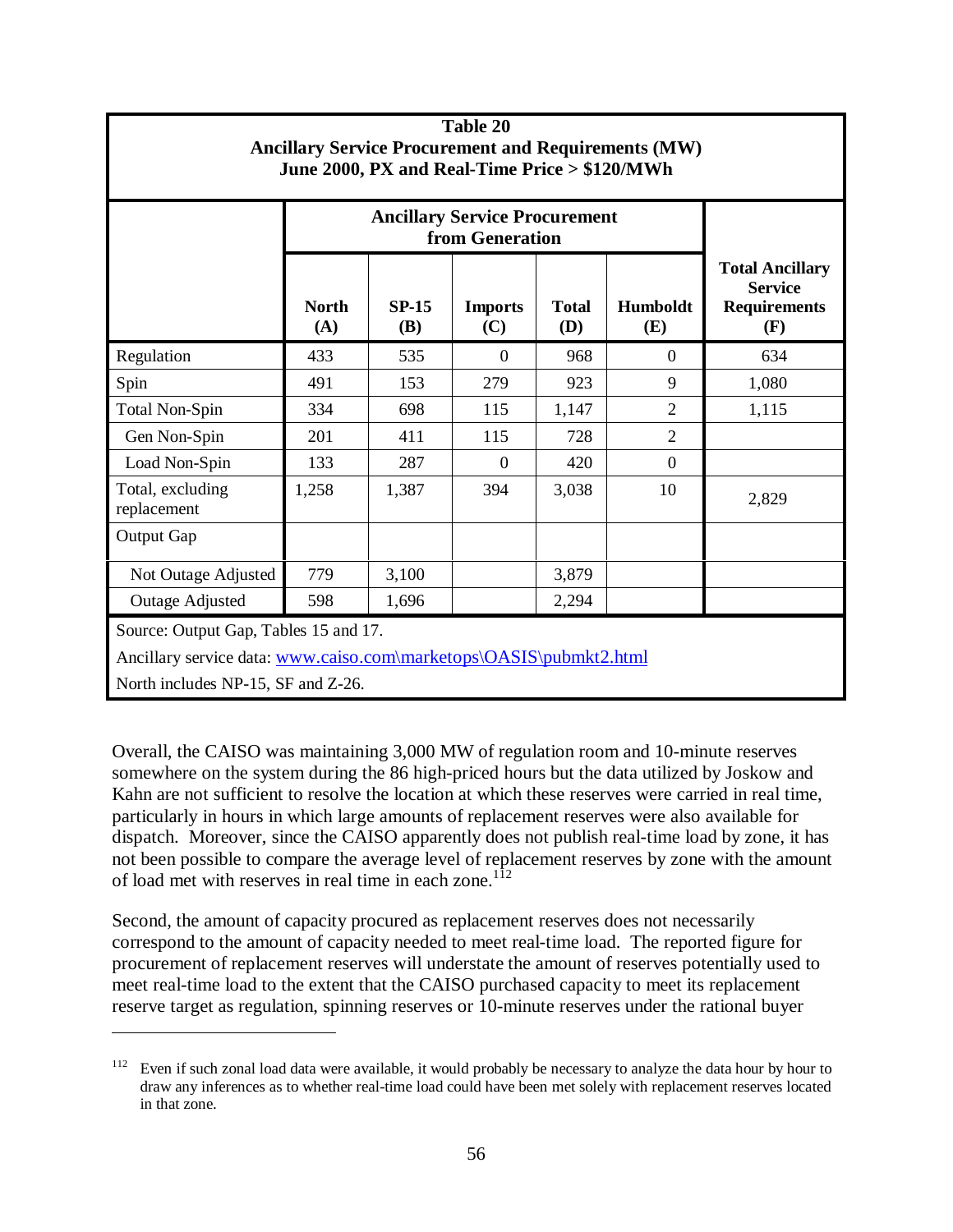protocol. This consideration would cause replacement reserve procurement to understate the amount of reserves actually used to meet load in real time and thus overstate the amount of any output gap that is attributable to ancillary service requirements. An alternative approach to measuring ancillary service requirements that would address this potential overstatement would be to compare the calculated output gap to the total ancillary service requirement (excluding replacement reserves), rather than procurement, as shown in Column F of Table 20. A comparison of Columns (F) and (D) suggest that the figure for ancillary services excluding replacement reserves calculated from hour-ahead ancillary service procurement likely includes, on average, around 200 MW of replacement reserves bought as regulation, spin or non-spin.

In addition, the quantity of reserves procured by the California ISO during June was not always sufficient to meet load and maintain the minimum level of operating reserves.<sup>113</sup> The amount of capacity actually providing reserves in real time would therefore have been less than the requirement identified in Table 20 during these shortage hours, so a comparison of ancillary requirements to the output gap could still overstate the amount of capacity providing ancillary services in real time.

The final reason that the amount of capacity procured as replacement reserves may not correspond to the amount of capacity needed to meet real-time load is that neither data on ancillary service procurements nor requirements informs us as to whether the California ISO's replacement reserve requirement, or target, was on average above or below the amount of additional capacity that would be required to meet load and reserve targets. To the extent that the CAISO systematically over or underestimated load, sought to provide a capacity cushion in excess of expected load,<sup> $114$ </sup> or sought to be very conservative in scheduling replacement reserves, the replacement reserve target would differ from the amount of reserve capacity that was on average used to meet real-time load.

The third complication in comparing the calculated output gap to ancillary service requirements and procurement is that it needs to be kept in mind that an unknown amount of reserves and regulation would have been provided during these hours by units not included in the Joskow-Kahn analysis, including hydro units, geothermal units, and small units not included in the CEMS database. To the extent that these other sources were actually used to meet ancillary services requirements, more of the calculated output gap could reflect withholding or other factors.

Given these considerations, the output gap methodology has a relatively large margin of error in assessing the amount of capacity actually used in real time to provide ancillary services on the units analyzed. While the CAISO dispatch data should reveal which undispatched capacity was providing reserves in real time, there is a rather large margin of error in the Joskow-Kahn approach, ranging from thousands of megawatts of ancillary services that might have been

<sup>&</sup>lt;sup>113</sup> Data on reserve shortages do not appear to be publicly available. It is possible to infer from a variety of data that is publicly available that California was short of reserves during many hours in June 2000 (see Harvey-Hogan, pp. 22-25).

<sup>&</sup>lt;sup>114</sup> In general, the CAISO operating procedures provide that the CAISO will procure 300-700 MW of replacement reserves (in excess of those required to meet load) (see ISO Operating Procedure M-402, July 14, 2000).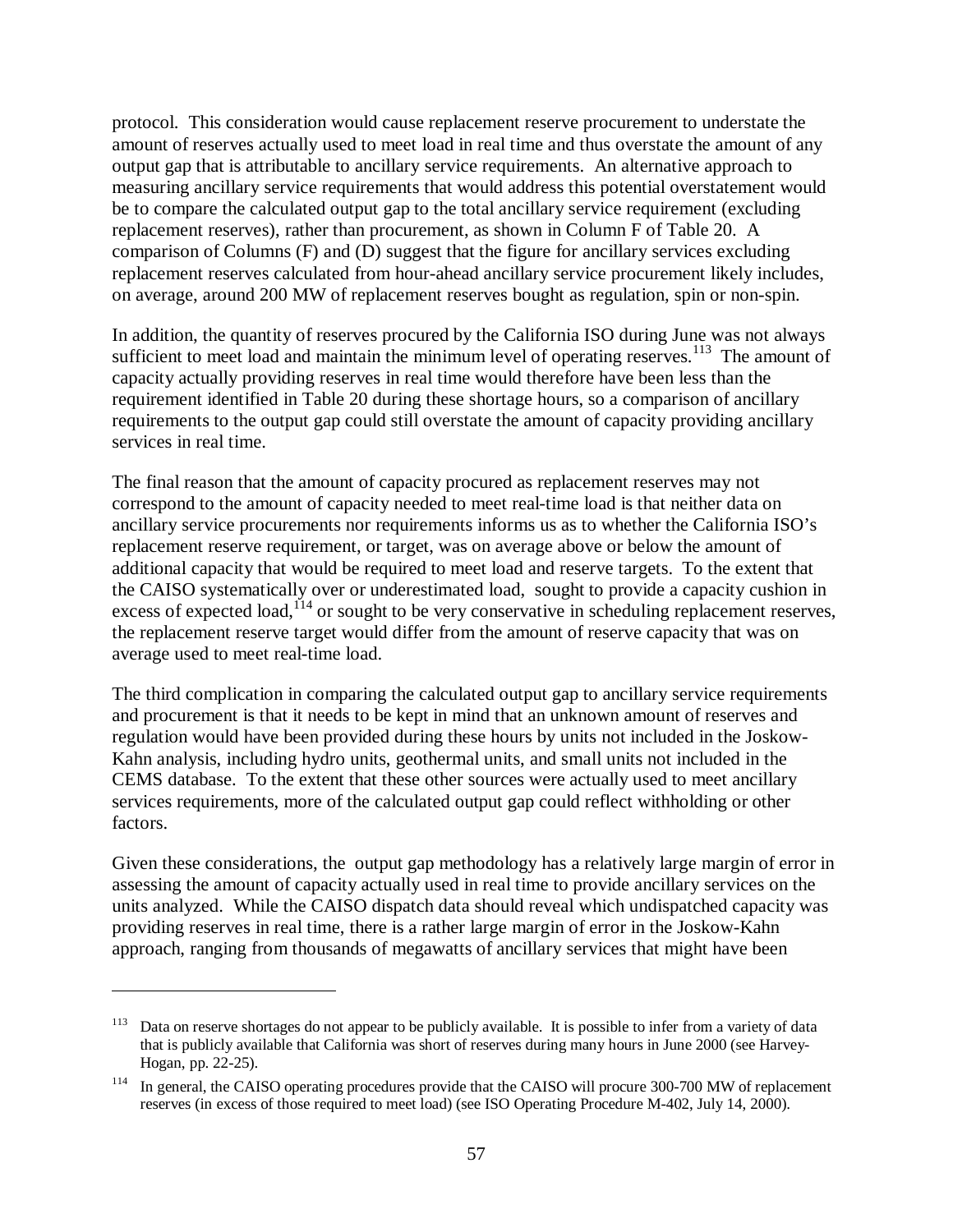provided by off-line thermal units, or other units not included in their analysis (including hydro and geothermal units) to thousands of megawatts of additional ancillary services that might have been provided by the thermal units they analyze, replacing imports or load in providing spinning and non-spinning reserves. It is evident from Tables 17 and 20 that the output gap, adjusted for unit outages, is substantially less than the total reserves including replacement reserves procured from internal generation and substantially less than total ancillary service requirements excluding replacement reserves. The entire output gap could therefore be accounted for by ancillary service requirements (deratings, overstated capacity and the other factors discussed below). Conversely, these data also do not allow one to rule out the possibility that much of the real-time ancillary service requirements were being carried on units not included in the CEMS data and the output gap, in part, reflects economic withholding. Hence, the data could be consistent with either a fully competitive market with no withholding or with a market in which withholding raised prices. Without access to the dispatch data, the margin of error looks to be larger than the effect to be measured.

### **5. Uneconomic Energy**

The Joskow-Kahn analysis does not differentiate between capacity that is economically or physically withheld in order to exercise market power and that which is economically withheld because the market price is less than the unit's incremental costs. Joskow and Kahn argue that all of the units analyzed in the CEMS data had incremental costs in June that were less than \$120/MWh, but acknowledge that this was not the case for the units included in their analysis for subsequent months, particularly August and September.<sup>115</sup> Although Joskow and Kahn assert that this limitation does not apply to their results for July,<sup>116</sup> given the low threshold used to define a high priced day in July (\$90), it appears likely that many units would have had incremental gas and allowance costs above the threshold. Indeed, one of the peculiarities of the withholding analysis is that lower price thresholds are used in the analysis for the months of July and September, even though gas and NOx allowance costs are both known to be higher than in June.

Even the \$120 figure for June needs to be interpreted cautiously. First, it is not clear that the time path of RTC prices can be traced with as much precision as Joskow and Kahn suggest. Most of the transactions are recorded during the two-month settlement period following the end of the cycle. Not only are there relatively few transactions recorded during June, but the link between the record date and the price negotiation date is murky. While it may be reasonable to conclude that arm's-length RTC prices during June were in the range of \$5 to \$20 per pound, it is not clear that it can be concluded that the RTC price used in formulating bids during the latter part of June was no higher than \$10. Second, Joskow and Kahn base their evaluation of fuel costs on a posited marginal heat rate of 12,000 Btu/kWh. It is possible that this conjecture is correct for marginal heat rates, but the CEMS data indicates that it is far from accurate for average heat rates for many of these units. The marginal heat rate is relevant to assessing whether it would be economic to fully dispatch a unit given that it is on-line, but the economics

<sup>115</sup> Joskow-Kahn, pp. 25, 32-33.

<sup>116</sup> Joskow-Kahn, p. 33.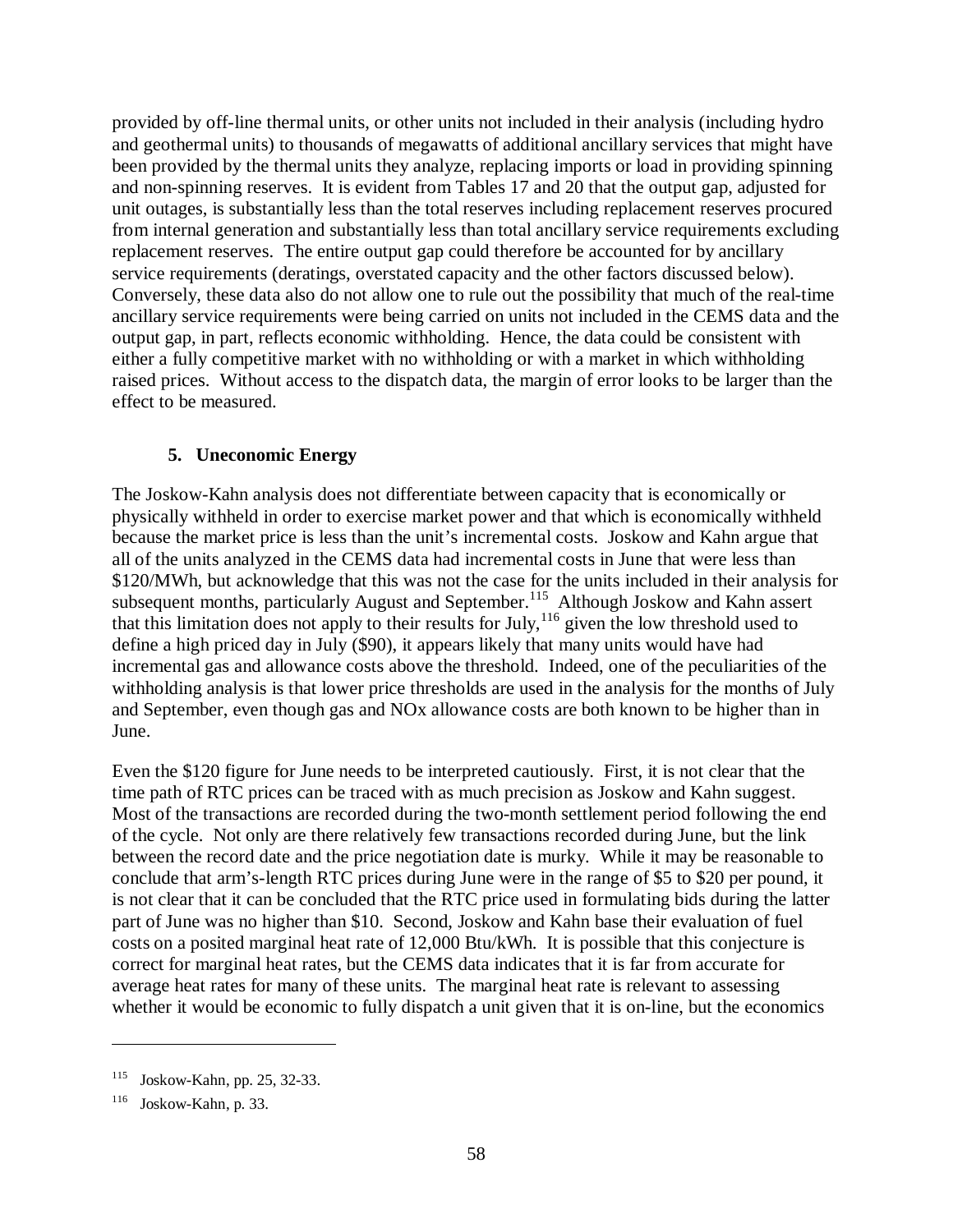of committing a unit to operate depend on the unit's average or full load heat rate (and the startup or minimum-load costs incurred in order to have the unit on-line discussed below). It appears that several units included in the Joskow-Kahn withholding analysis, including Redondo 5 and 6, Alamitos 1 and 2, and Alta 3.1 and 3.2 may have had generating costs, including emission allowances but excluding variable O&M, in the range of \$120 to \$150/MWh. Some of these units may therefore have been off-line during some of the hours analyzed by Joskow and Kahn simply because they were not economic to operate at the expected day-ahead prices for those hours.

Another factor that is not taken into account in the Joskow-Kahn withholding analysis is the increasing impact of environmental restrictions as the summer progressed. The reality is that a number of the units included in the Joskow-Kahn withholding analysis reached environmental operating limits before the end of the year. These units were not engaged in anticompetitive withholding; on the contrary, we know with the benefit of hindsight that they failed to engage in enough economic withholding to stay within their operating limits. These plants should have been bid in at higher prices than was actually the case during the first part of 2000. No allowance is directly made in the Joskow-Kahn analysis for the underpricing of this capacity.

This kind of economically efficient output allocation would be treated the same as market power withholding under the Joskow-Kahn Test 1 approach to analyzing withholding in June 2000, as the units would be counted as withholding if they were on-line but not operating at capacity and the Joskow-Kahn analysis includes no other allowance for the impact of annual capacity factor restrictions.<sup>117</sup> The owners of the units that ultimately reached environmental operating limits would have at some point during the summer begun factoring these environmental restrictions into their scheduling decisions, operating the units only during the highest-priced hours, with large margins.<sup>118</sup> Since the Joskow-Kahn analysis of July-September includes many relatively low-priced hours with low margins, units subject to annual operating restrictions would be expected in a competitive market to be off-line or operating at reduced capacity factors in these hours to conserve their hours of operation for hours of extreme capacity shortage.

### **6. Start-up and Minimum-Load Costs**

 $\overline{a}$ 

Unlike electricity markets in PJM and New York, the California day-ahead markets for energy (PX) and ancillary services (ISO) were based on one-part bids evaluated on an hour-by-hour basis. A day-head PX price of \$120 might cover the variable cost of incremental output, yet it might be uneconomic for the unit owner to start that unit or keep it on-line overnight in order to

<sup>117</sup> The data source used for analysis of the July-September period includes more units subject to very strict run time limits. Indeed, some of these units had fewer hours of allowed operation per year than the number of highpriced June hours analyzed by Joskow and Kahn.

 $118$  It is unclear from publicly available data when market participants began to recognize the potential to exhaust their NOx allowances. While AES did not mention the potential to exhaust its NOx allowances in its second quarter report, its third quarter report disclosed this possibility. The AES Corporation, Form 10Q for the period ending September 30, 2000, p. 13. Understanding of AES unit constraints is also complicated by the terms of the forward sale of the capacity to Williams.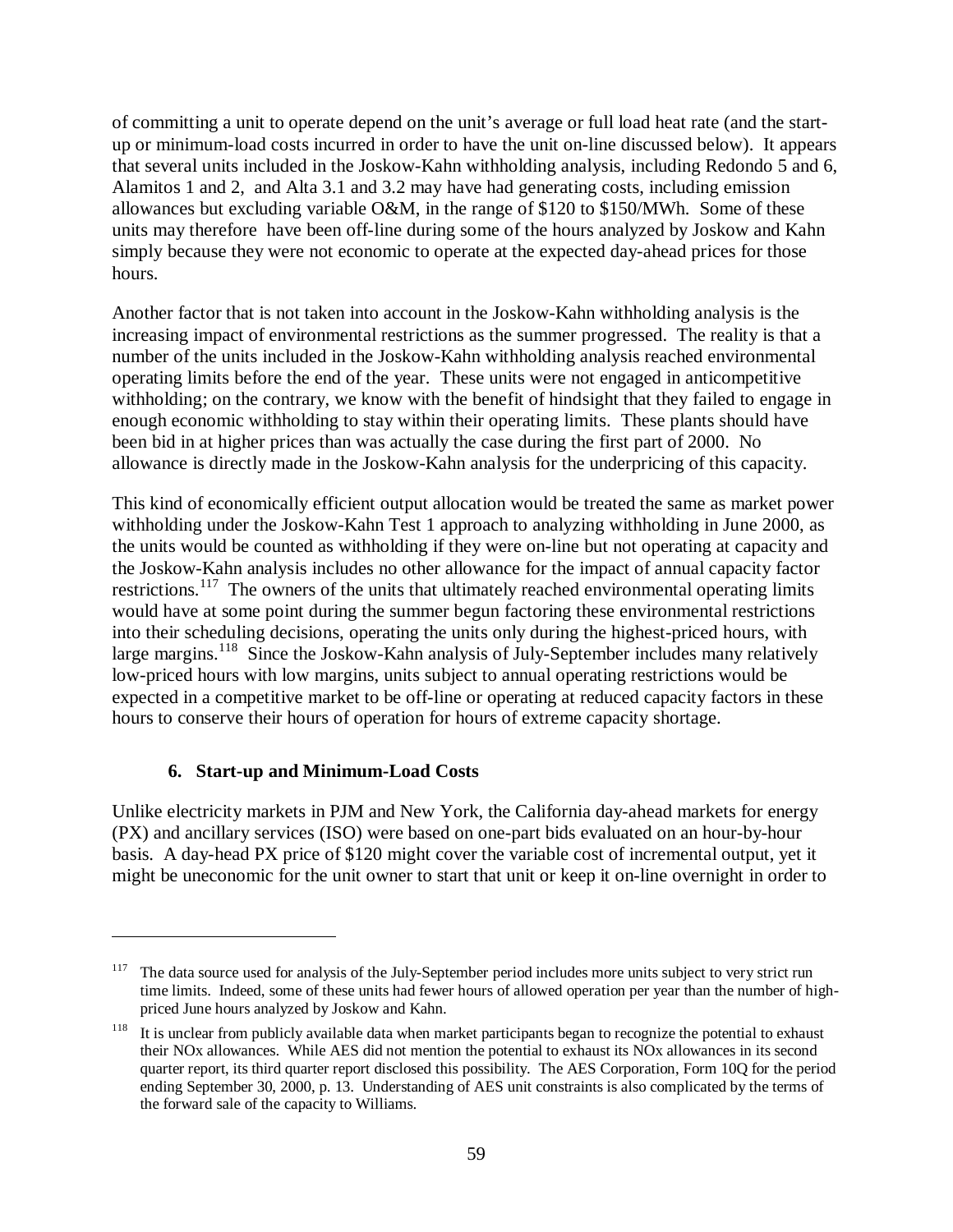sell energy at a price of \$120, particularly if the price exceeded \$120 for a relatively small number of hours.

Since all of the units included in the CEMS data are steam units with start-up and minimum-load costs, it is incorrect to infer that a competitive firm would always be willing to offer supply from these units at a day-ahead price of \$120/MWh, even if \$120/MWh accurately reflected the incremental running cost of the unit. As discussed previously in Harvey-Hogan,  $119$  the dayahead one-part offer price of a unit lacking market power but having start-up and no-load costs depends in a complex way on expected prices during that hour and other hours of the day. One approach to accounting for start-up and no-load costs would be to use daily strip prices to determine whether a unit would have been economic to operate for the day as a whole,  $^{120}$  and then analyze real-time output hour by hour for the hours with high real-time prices.

An alternative approach to controlling for start-up and no-load costs would be to restrict the analysis to the output decisions of units that were actually on-line in real-time. Start-up and noload costs are irrelevant for units that are actually operating, as those costs are sunk in real time. This approach to accounting for start-up and no-load costs corresponds to the Joskow-Kahn Test 1 for measuring available capacity, as this test would only include the capacity of units on-line during the hour. Part of the large difference between the unadjusted output gap Joskow and Kahn calculate and the output gap calculated using Test 1 is, therefore, potentially due to the impact of start-up and no-load costs and high average operating costs, as well as outages. This needs to be kept in mind in evaluating the calculated output gap for the months of July, August and September as Joskow and Kahn do not apply Test 1 to measuring available capacity in these periods, yet the higher operating costs during these periods (due to higher gas and NOx allowance costs) could raise the price at which starting such a unit or keeping it on overnight would be economic for a competitive firm.

### **7. CAISO Dispatch Instructions**

There are several respects in which capacity included in the output gap as calculated by Joskow and Kahn might reflect units dispatched down in real time by the CAISO (aside from the ancillary service requirements discussed above) despite bids less than \$120/MWh. First, units submitting \$120/MWh or lower adjustment bids would have average output that is less than their capacity in hours in which the average hourly real-time price exceeded \$120/MWh if prices varied during the hour and the units operated at different levels during the hour. Second, units submitting \$120/MWh or lower adjustment bids could be dispatched down by the California ISO in hours in which real-time prices exceeded \$120/MWh as a result of intra-zonal congestion. Third, units that submitted real-time adjustment bids of less than \$120/MWh but experienced difficulty ramping or maintaining maximum output or were not dispatched by the ISO due to a slow response time could have average hourly output that is less than their maximum output during hours in which real-time prices exceeded their adjustment bid. Fourth, it is a design

<sup>119</sup> See Harvey-Hogan, pp. 14-16.

 $120$  This evaluation would compare the cost of keeping the unit on overnight or its start-up costs (whichever is lower) to its expected on-peak margin.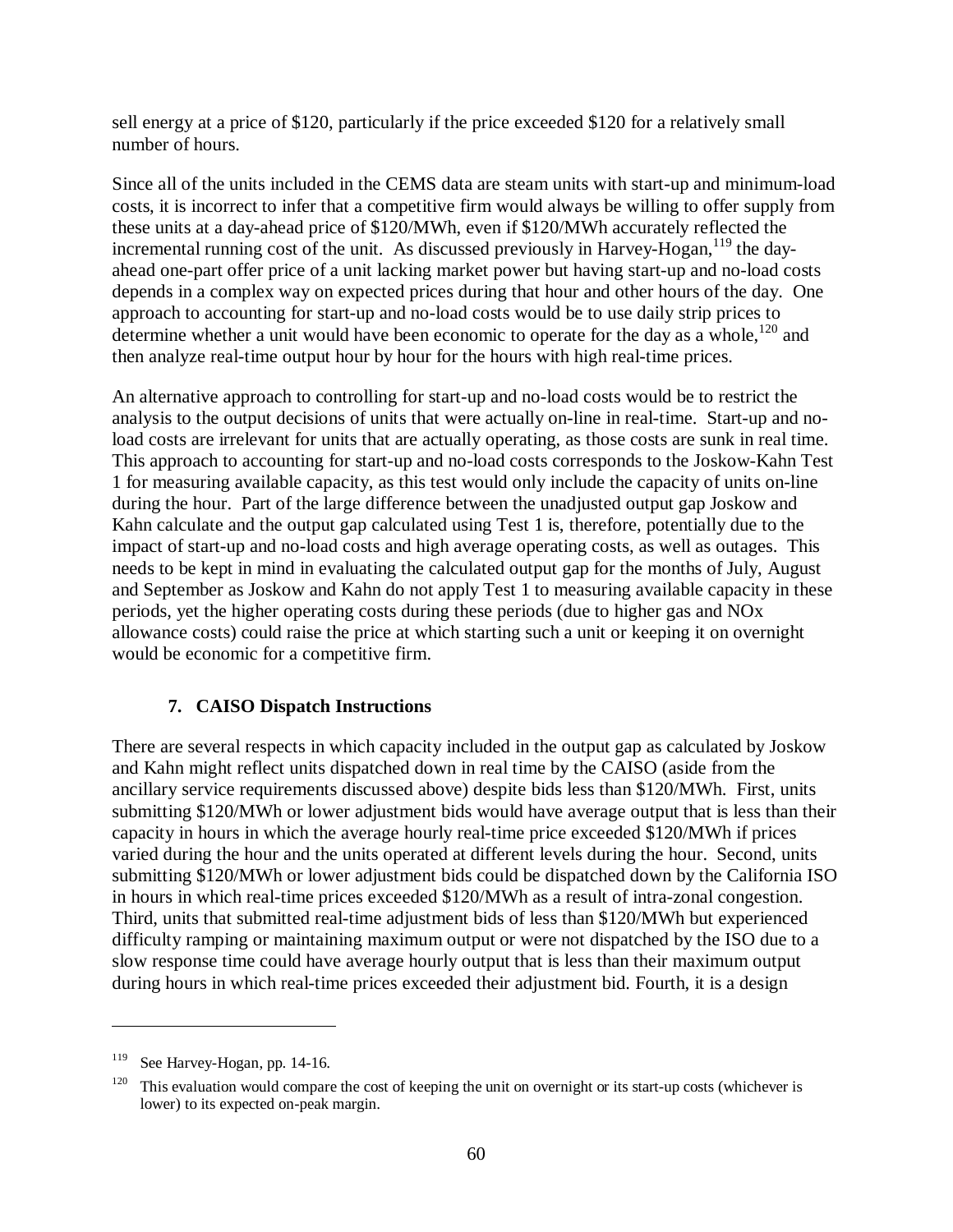feature of the California market that units submitting \$120/MWh or lower adjustment bids would not necessarily be dispatched up by the California ISO in an hour in which the real-time price exceeded \$120/MWh. There is some information available on real-time price variation; however, there do not appear to be any publicly available data that would enable one to assess directly the practical impact of the second, third and fourth effects during the summer of 2000.

Consider first the impact of price and output averaging. The Joskow-Kahn methodology implicitly analyzes the relationship between unit capacity and average unit utilization in the hour. The average output of the unit, however, is limited by the peak output, and thermal steam units such as those analyzed by Joskow and Kahn would likely have been providing load following capability to the CAISO. Thus, a unit might have been fully dispatched at the intra-hour load peak at which the price exceeded \$120, but would be less than fully dispatched on average over the hour if prices fell below \$120/MWh during other dispatch intervals. It is apparently not possible to develop estimates of the potential magnitude of the effect by comparing average hourly load to the intra-hour peak load, because the CAISO does not publish data on intra-hour load levels. The magnitude of the change in average loads from hour to hour often exceeds 1,000 MW on peak days, however, suggesting that differences between peak and average hourly load could exceed 500 MW. Moreover, of the 85 or 86 hours in which both the PX and hourly real-time prices exceeded \$120, 25 were adjacent to an hour in which the hourly real-time price was less than \$120, 15 were adjacent to hours in which the hourly real-time price was less than \$80 and 4 were adjacent to hours in which the hourly real-time price was less than \$20/MWh, suggesting that steam units likely would have been ramping up or down during a number of these hours.

A non-systematic examination of the CAISO ex-post 10-minute prices on high-priced days in June 2000 (www.caiso.com\cgitbin\pubmrt2.cgi) reveals instances in which hourly real-time prices (the zonal uninstructed energy price) exceeded \$120/MWh and the BEEP prices ranged from zero to \$400 or more within the hour or within six to eight intervals across hours. It is not surprising that there would be an "output" gap in circumstances in which the dispatch price first falls to zero for 20 to 40 minutes and then suddenly rises.

The significance of this effect has been tested by recalculating the output gap for the hours in which the real-time hourly price was both high and units with bids below \$120/MWh likely would not have been ramping up or down (i.e., hours in which the real-time price exceeded \$120/MWh in the preceding and following hour as well). The results of this calculation are shown in Table 21, and it is seen that although the available capacity of on-line units is 185 MW higher in these hours, output is 590 MW higher so the apparent output gap is reduced by 405 MW (to 1,889 MW), suggesting that a substantial portion of the apparent output gap may be due to units ramping up or down during hours when prices are rising or falling, rather than due to economic withholding.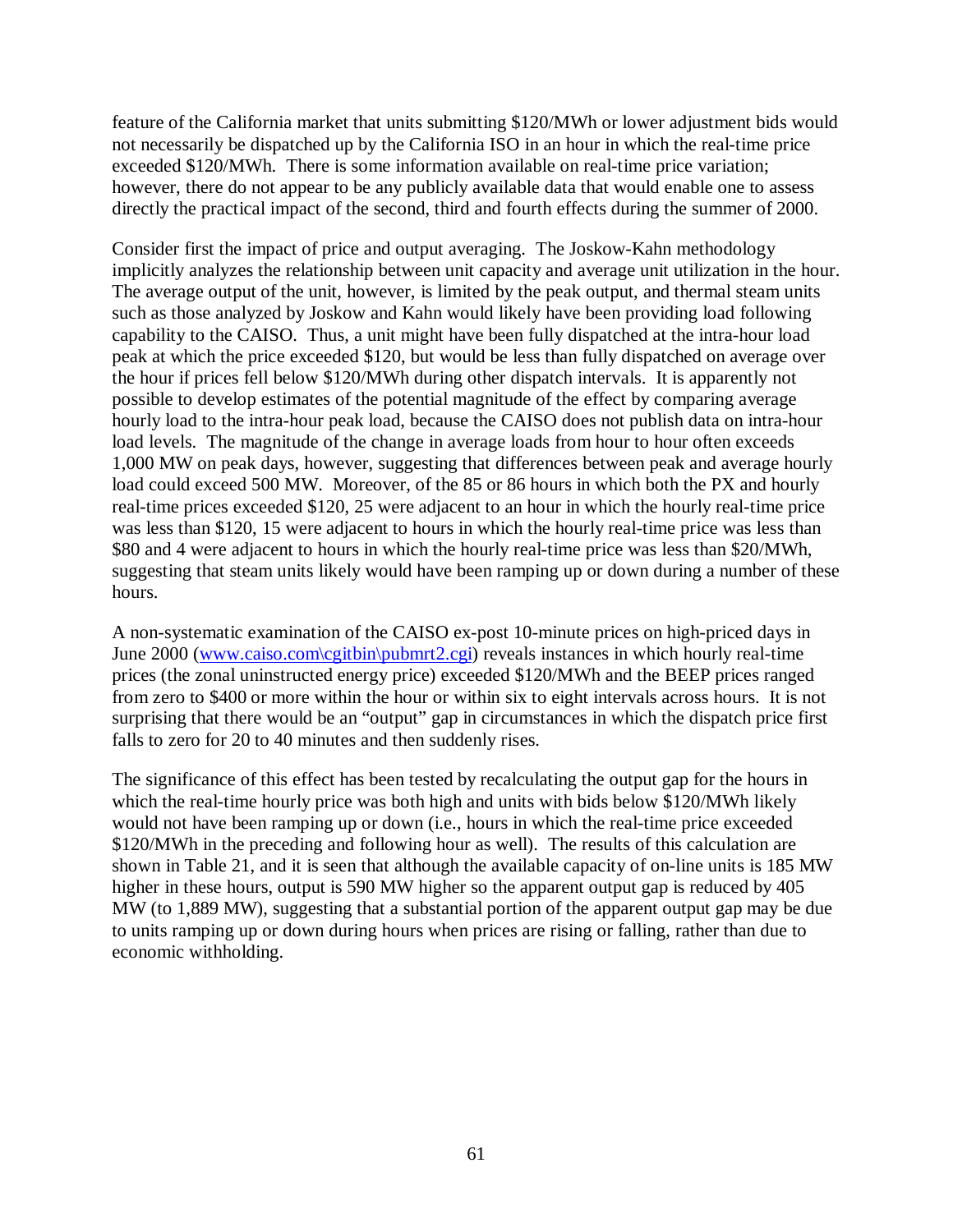| Table 21                                                                      |                                 |                              |                           |                                 |                                    |                      |  |  |
|-------------------------------------------------------------------------------|---------------------------------|------------------------------|---------------------------|---------------------------------|------------------------------------|----------------------|--|--|
| Output Gap (MW), Adjusted for Outages and Ramping                             |                                 |                              |                           |                                 |                                    |                      |  |  |
|                                                                               |                                 | <b>High-Priced RT Hours</b>  |                           |                                 | <b>Stable High-Priced RT Hours</b> |                      |  |  |
| Owner                                                                         | <b>Maximum</b><br>Output<br>(A) | <b>Mean</b><br>Output<br>(B) | Output<br>Gap<br>(C)      | <b>Maximum</b><br>Output<br>(D) | <b>Mean</b><br>Output<br>(E)       | Output<br>Gap<br>(F) |  |  |
|                                                                               |                                 |                              | <b>NP-15, SF and Z-26</b> |                                 |                                    |                      |  |  |
| Duke                                                                          | 2,528                           | 2,416                        | 112                       | 2,535                           | 2,437                              | 98                   |  |  |
| Southern                                                                      | 2,786                           | 2,300                        | 486                       | 2,816                           | 2,520                              | 296                  |  |  |
| <b>Total North</b>                                                            | 5,314                           | 4,716                        | 598                       | 5,351                           | 4,957                              | 394                  |  |  |
|                                                                               |                                 |                              | <b>SF</b> and Humboldt    |                                 |                                    |                      |  |  |
| PG&E                                                                          | 109                             | 100                          | 9                         | 109                             | 105                                | $\overline{4}$       |  |  |
|                                                                               |                                 |                              | <b>SP-15</b>              |                                 |                                    |                      |  |  |
| <b>AES</b>                                                                    | 2,940                           | 2,589                        | 351                       | 2,975                           | 2,643                              | 332                  |  |  |
| Duke                                                                          | 719                             | 663                          | 56                        | 729                             | 694                                | 35                   |  |  |
| Dynegy                                                                        | 1,596                           | 1,125                        | 471                       | 1,622                           | 1,235                              | 387                  |  |  |
| Reliant                                                                       | 3,242                           | 2,424                        | 818                       | 3,319                           | 2,578                              | 741                  |  |  |
| Total SP-15                                                                   | 8,497                           | 6,801                        | 1,696                     | 8,645                           | 7,150                              | 1,495                |  |  |
| Source:<br>$(A) - (C)$ Table 17<br>$(D) - (E)$ CEMS Data<br>$(F) = (D) - (E)$ |                                 |                              |                           |                                 |                                    |                      |  |  |

It is also possible to use these data to test whether the calculated outage adjusted output gap in the hours in which both the PX and real-time prices exceeded \$120/MWh is statistically different from the calculated outage adjusted output gap in the hours in which both the PX and real-time prices exceeded \$120/MWh and the real-time price was high both before and after the hour in question. Once again, for the purpose of this test we have dropped the hour included in the Joskow-Kahn analysis in which the hypothetical unconstrained PX price exceeded \$120/MWh but the actual SP-15 PX price was less than \$120/MWh.<sup>121</sup> For the combined North and South regions the mean outage adjusted output gap in the hours in which both the PX and real-time price exceeded \$120/MWh but the real-time price was lower in either the preceding or following hour was 3,017 MW but only 1,881 MW in the hours in which the real-time price exceeded \$120/MWh both before and after the hour as well. The difference is 1,136 MW which is statistically significantly different from zero at above the 99.9 percent confidence level (the tstatistic is 5.40).

<sup>&</sup>lt;sup>121</sup> This is the reason that the mean for NP-15 used in the test differs slightly from the mean in Table 21.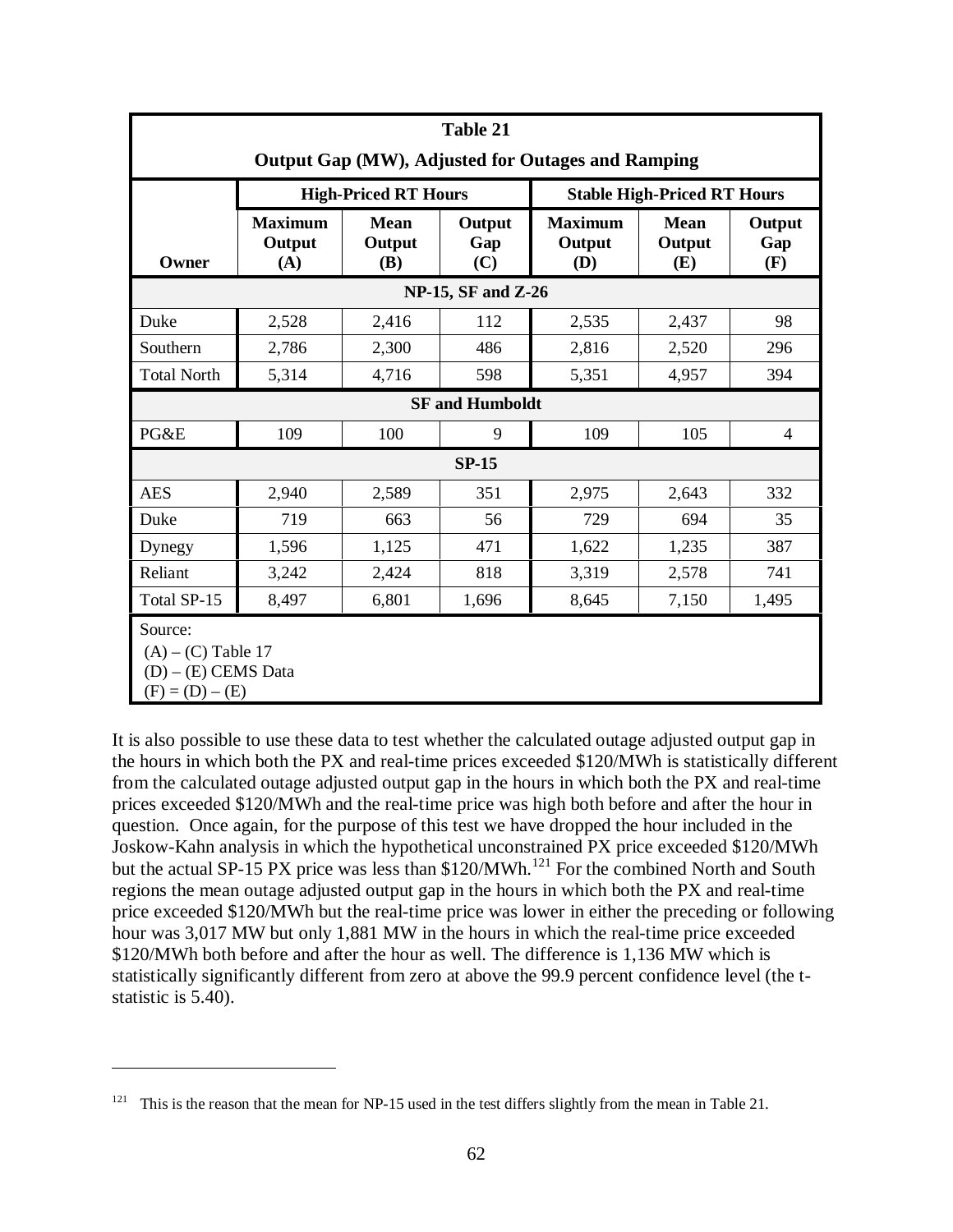For the South alone the difference in means is 552 MW (2,045 to 1,493 MW), which is also statistically significantly different from zero at more than the 99 percent confidence level (the tstatistic is 3.35). Finally, for the North alone the difference in means is 584 MW (972 to 388 MW), which is statistically significantly different from zero at above the 99.9 percent confidence level (the t-statistic is 7.54).

Table 22 compares the recalculated output gap in the high-priced non-ramping hours to ancillary service procurement from generation in those same hours. It is seen that the output gap is a few hundred MW less than ancillary service procurement from generation excluding replacement reserves and far less than ancillary service procurement including replacement reserves.<sup>122</sup> As noted above, generation scheduled to provide replacement reserves might have been dispatched to meet load in real time or might have provided reserves while other capacity was dispatched to meet load. Again, it is seen that the potential variation in the size of the factors included in the output gap is too large, relative to the size of the calculated output gap, to permit findings that output either has or has not been economically withheld from the market.

| Table 22                                                                                              |                                                                     |       |       |  |  |  |  |
|-------------------------------------------------------------------------------------------------------|---------------------------------------------------------------------|-------|-------|--|--|--|--|
| <b>Output Gap and Ancillary Service Procurement (MW) from</b><br><b>Generation by Zone and Region</b> |                                                                     |       |       |  |  |  |  |
| June 2000, PX and Real-Time Price > \$120/MWh                                                         |                                                                     |       |       |  |  |  |  |
|                                                                                                       | <b>Non-Ramping Hours</b><br><b>North</b><br>$SP-15$<br><b>Total</b> |       |       |  |  |  |  |
| Regulation                                                                                            | 347                                                                 | 612   | 959   |  |  |  |  |
| <b>Spinning Reserves</b>                                                                              | 494                                                                 | 169   | 664   |  |  |  |  |
| Non-Spinning Reserves                                                                                 | 196                                                                 | 396   | 593   |  |  |  |  |
| <b>Total Excluding Replacement</b>                                                                    | 1,038                                                               | 1,178 | 2,216 |  |  |  |  |
| <b>Replacement Reserves</b>                                                                           | 758                                                                 | 1,095 | 1,854 |  |  |  |  |
| Total A/S                                                                                             | 1,796                                                               | 2,273 | 4,069 |  |  |  |  |
| 394<br>Outage Adjusted Output Gap<br>1,495<br>1,889                                                   |                                                                     |       |       |  |  |  |  |
| North includes NP-15, SF and Z-26.                                                                    |                                                                     |       |       |  |  |  |  |
| Source: Output Gap Table 21.                                                                          |                                                                     |       |       |  |  |  |  |
| Ancillary Service Procurement: www.caiso.com\marketops\OASIS\pubmkt2.html                             |                                                                     |       |       |  |  |  |  |

 $122$  Ramping constraints likely also contributed to an apparent output gap even within the stable high-priced realtime hours. Some of the capacity that is on-line in these hours had only recently come on-line and was likely ramp-constrained in providing energy and reserves. Thus, an average of 150 MW/hour of capacity in these high-priced hours had started up within the prior four hours and roughly 80 MW of the output gap in Table 22 was on these units.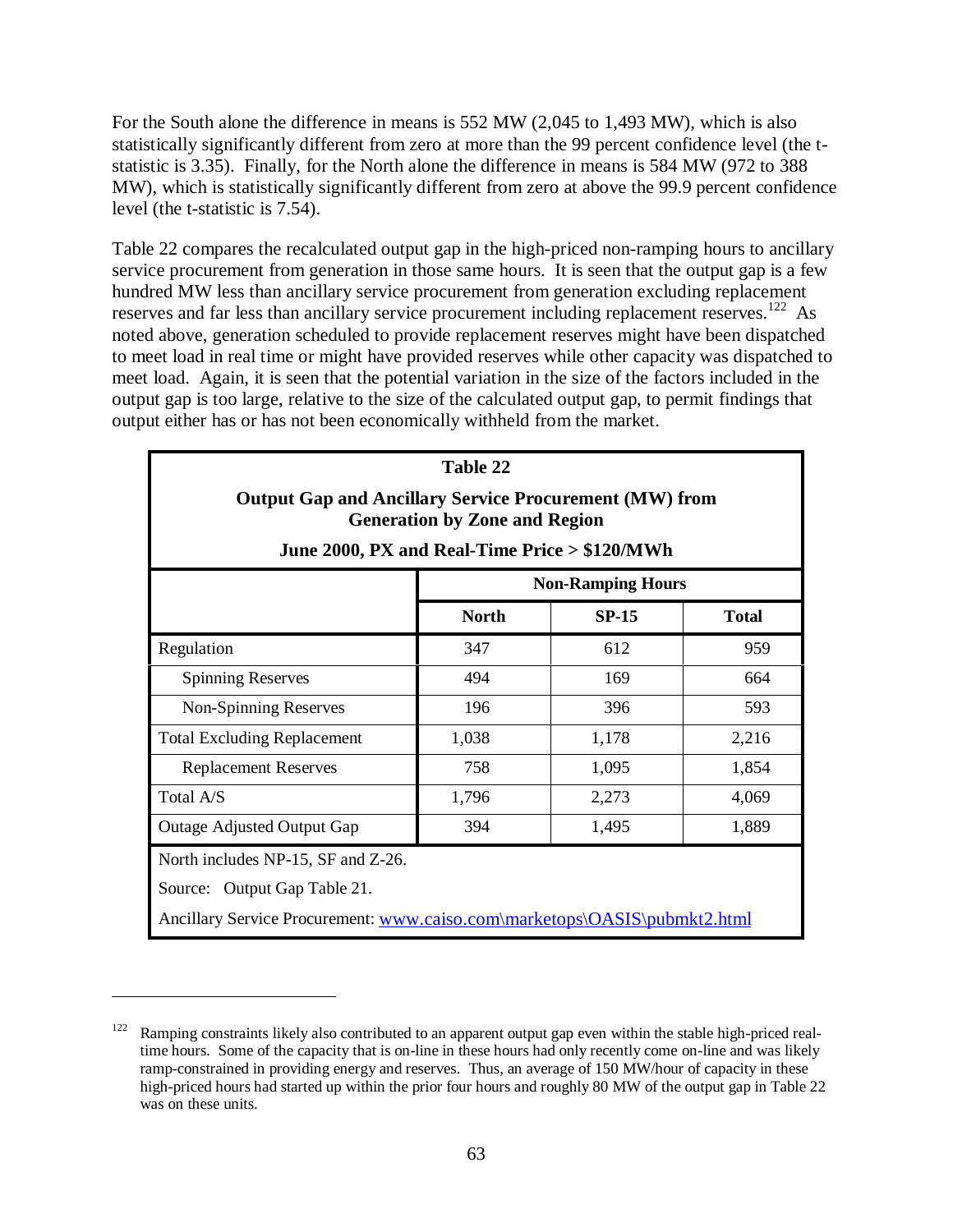Second, intra-zonal congestion management can require that generators at particular locations be dispatched down by the CAISO despite zonal prices that exceed the unit's bid. In these circumstances, there is a generation pocket in which some resources cannot be utilized to provide either energy or ancillary services. It is therefore possible for generator offers below \$120 to not be accepted for dispatch at times that the zonal price exceeds  $$120.<sup>123</sup>$  Because of California's zonal pricing system, the published price data do not indicate whether there were any such generation pockets during the high-priced days in June.

The potential for such output-reducing generation pockets can be seen, however, in the publicly available nodal prices of other ISOs. For example, June 26, 2000 was the highest price day in the New York day-ahead market with prices east of Central East exceeding \$1,000/MWh, yet there were also a number of generation pockets east of Central East with locational prices below \$100/MWh because of transmission constraints that prevented the generation at these locations from being fully scheduled to meet load or to provide reserves.

Third, during high-priced hours in which every unit not providing reserves would ideally be dispatched to its maximum capacity, any inability of units to either ramp quickly up to maximum in the initial high priced hour or to sustain maximum output over a long period of time would translate into an output gap for that unit. Alternatively, a slow responding unit might be skipped by the CAISO and the interval price set by a high-cost unit with a faster response time. There would be an offsetting increase in output by other units including those providing regulation but the source of the replacement output could be units not included in the CEMS data. Fourth, it is a design feature of the California market that the California ISO's real-time dispatch does not clear the market. In particular, the ISO's software has been specifically designed so that it will be the case that if the zonal price is \$120 and there is no intra-zonal congestion, it is possible for there to be adjustment Dec bids above \$120 that have not been accepted or Inc bids below \$120 that have not been accepted. The potential for unaccepted Inc bids below \$120 would likely be greatest if prices were falling. Of the 85 and 86 hours with day ahead and average real-time prices exceeding \$120, 29 were followed by hours in which the average real-time price was at least \$20/MWh lower.

# **8. Unit Capacity**

 $\overline{a}$ 

The Joskow-Kahn study estimates unit capacity based on the maximum output in the quarter. This methodology also introduces imprecision into the calculation of the output gap as it has the potential to either overstate or understate actual capacity. First, it may overstate capacity because it does not account for the impact of ambient temperature on unit capacity. Many of these capacity estimates are based on unit outputs during April and May. Because the capacity of electric generating units can depend on ambient temperature, the Joskow-Kahn methodology

 $123$  Joskow and Kahn assert that "intrazonal constraints would not affect production levels within a zone" (p. 30), but this is incorrect. This might be true under the simplified assumptions of the zonal model, but it is not true in the real dispatch. So-called "intra-zonal" congestion can be managed by interruptible load and extra-zonal generation as well, and both effects would lead to lower total zonal production. This would be more likely to be true during high-priced hours when all thermal generation units are supposedly already at their maximum level of output.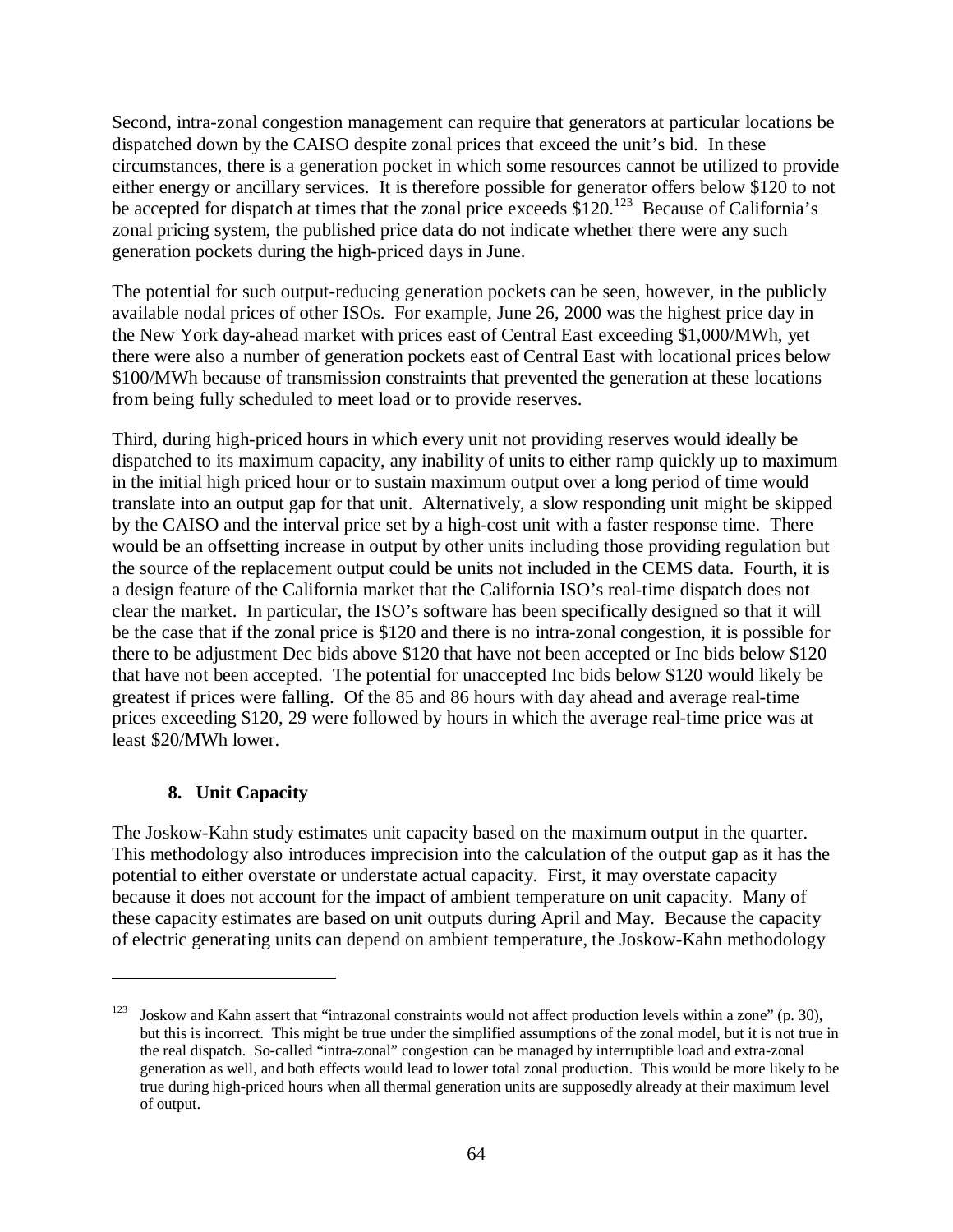for estimating capacity has the potential to overstate capacity if the maximum output occurred on a day with lower ambient temperatures. The effect of temperature on capacity, however, would typically not be large for the steam units included in the CEMS data for June.<sup>124</sup>

Second, the Joskow-Kahn methodology for determining capacity could also potentially understate capacity, if part of the capacity of the unit were consistently used to provide reserves, not energy. Thus, if a generation owner consistently bid the top range of one of its units into the market for reserves and submitted a very high energy adjustment bid in real time, it is possible that this capacity could go through the quarter without ever being dispatched.

Third, the Joskow-Kahn methodology for determining capacity, particularly the reliance on the highest output achieved by the unit, even if achieved only in a single hour, has the potential for basing the capacity estimate on anomalous data, atypical operating conditions or output levels that can be sustained only for short periods of time.

Fourth, Joskow and Kahn apparently applied their maximum output methodology on a unit-byunit basis rather than a station or plant basis. In cases in which some or all of the units composing a station share some facilities, some or all of the individual units may be able to achieve higher than nameplate outputs if the other units in the plant are off-line and the plant is operated to maximize the output of the individual unit. The aggregate of these individual unit outputs could then, however, exceed the capacity of the plant, and capacity estimates based on the sum of the maximum hourly output of the individual units, could overstate plant capacity.

An effort was made to assess the potential direction and magnitude of errors in measuring capacity by comparing the unit capacities estimated based on the Joskow-Kahn methodology with other data on unit capacity. Data on the nameplate capacity of the Mirant units are available on the Mirant website as well as in the Klein and EIA reports, permitting a comparison with the Joskow-Kahn figures as shown in Table 23. For these units the Joskow-Kahn estimate of the capacity of Contra Costa 6 and 7 is 691 MW, which exceeds the capacity figures of 676-680 MW in the other sources. On the other hand, it can be seen that these units operated at the rates used by Joskow and Kahn for a non-trivial number of hours. Joskow and Kahn estimate the capacity of Pittsburgh 1-4 at 645 MW compared to a nameplate capacity of 652 MW in the other sources. These output rates, however, appear to have very rarely been achieved. Joskow and Kahn then estimate the capacity of Pittsburgh 5 and 6 at 663 MW compared to a nameplate capacity in other sources of 650 MW. These units appear to have rarely achieved the capacities used by Joskow and Kahn but did operate above their nameplate capacity for a non-trivial number of hours. The Joskow-Kahn capacity estimate for Pittsburgh 7 is in line with other sources but the unit rarely operated at this level. Finally, Joskow and Kahn estimate the capacity of Potrero 3 at 213 MW compared to a nameplate capacity on the Mirant website and in Klein of 207 MW. It is evident that there is a range in capacity estimates and that the highest output a unit has achieved under perhaps ideal conditions is not necessarily a good indicator of the output it can generate on a consistent basis. The effects are likely not large but reflect an additional increment of output gap in Table 22 that is not appropriately attributed to economic withholding.

The effect can be large for combined-cycle and combustion turbines but the EPA/CEMS data do not include combustion turbines.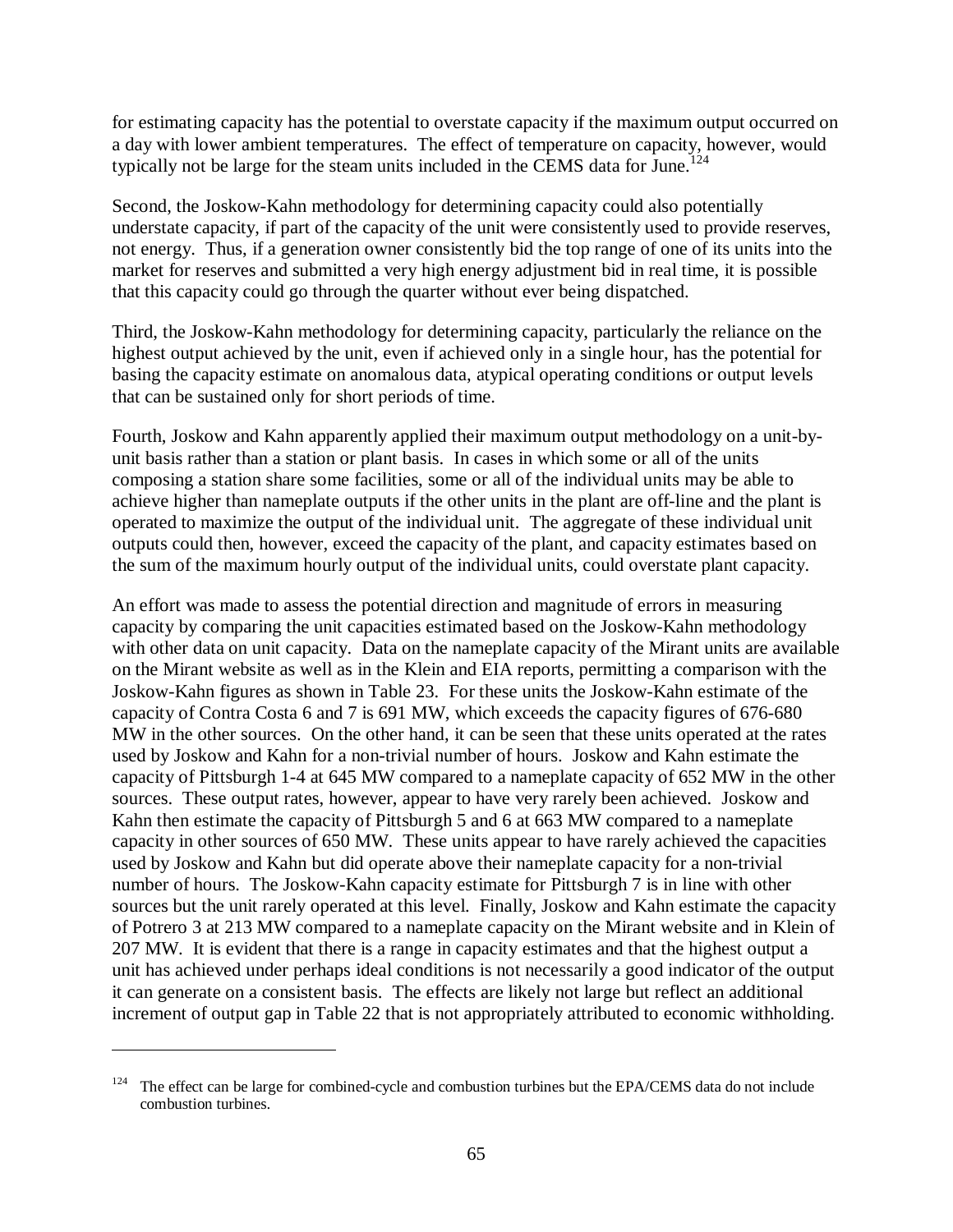| Table 23<br>Capacity and Output (MW) |                                                                      |                                                                      |                                                            |                                                     |                                                      |                     |                                             |                                                                           |  |
|--------------------------------------|----------------------------------------------------------------------|----------------------------------------------------------------------|------------------------------------------------------------|-----------------------------------------------------|------------------------------------------------------|---------------------|---------------------------------------------|---------------------------------------------------------------------------|--|
|                                      | <b>Maximum</b><br><b>Gross</b><br>Output<br><b>1Half 2000</b><br>(A) | <b>Hours</b> at<br><b>Maximum</b><br><b>1Half 2000</b><br><b>(B)</b> | <b>Maximum</b><br><b>Gross</b><br>Output<br>2Q 2000<br>(C) | <b>Hours</b> at<br><b>Maximum</b><br>2Q 2000<br>(D) | <b>EIA</b> Net<br><b>Summer</b><br>Capability<br>(E) | <b>Klein</b><br>(F) | Southern<br><b>Energy</b><br>Website<br>(G) | <b>Maximum</b><br><b>Gross Output</b><br>Min $1\%$<br><b>Hours</b><br>(H) |  |
| Contra Costa 6                       | 346                                                                  | 227                                                                  | 346                                                        | 14                                                  | 339                                                  | 340                 | 340                                         | 346                                                                       |  |
| Contra Costa 7                       | 345                                                                  | 40                                                                   | 345                                                        | 5                                                   | 337                                                  | 340                 | 340                                         | 344                                                                       |  |
| Pittsburgh 1                         | 163                                                                  | 1                                                                    | 161                                                        | $\mathbf{1}$                                        | 163                                                  | 163                 | 163                                         | 160                                                                       |  |
| Pittsburgh 2                         | 163                                                                  | 6                                                                    | 160                                                        | 8                                                   | 163                                                  | 163                 | 163                                         | 159                                                                       |  |
| Pittsburgh 3                         | 163                                                                  | 1                                                                    | 163                                                        | $\mathbf{1}$                                        | 163                                                  | 163                 | 163                                         | 160                                                                       |  |
| Pittsburgh 4                         | 161                                                                  | 8                                                                    | 161                                                        | 3                                                   | 163                                                  | 163                 | 163                                         | 157                                                                       |  |
| Pittsburgh 5                         | 332                                                                  | $\overline{4}$                                                       | 332                                                        | $\overline{2}$                                      | 325                                                  | 325                 | 325                                         | 329                                                                       |  |
| Pittsburgh 6                         | 331                                                                  | $\overline{2}$                                                       | 331                                                        | 2                                                   | 325                                                  | 325                 | 325                                         | 329                                                                       |  |
| Pittsburgh 7                         | 721                                                                  | 1                                                                    | 720                                                        | 1                                                   | 682                                                  | 720                 | 720                                         | 716                                                                       |  |
| Potrero 3                            | 213                                                                  | $\overline{2}$                                                       | 213                                                        | $\overline{c}$                                      | 260                                                  | 207                 | 207                                         | 211                                                                       |  |
| Total                                | 2938                                                                 |                                                                      | 2932                                                       |                                                     | 2920                                                 | 2909                | 2909                                        | 2911                                                                      |  |

Sources:

 $\overline{a}$ 

(A) CEMS data, maximum gross unit output Jan 1 – June 20, 2000.

(B) CEMS data, maximum number of hours rate in Column (A) was achieved in first half 2000.

(C) CEMS data, maximum gross unit output April 1 – June 30, 2000. Joskow-Kahn.

(D) CEMS data, number of hours rate in Column (C) was achieved in second quarter 2000.

(E) EIA, "Inventory of Nonutility Electric Power Plants in the United States 1999," November 2000. www.eia.doc.gov/cneaf/electricity/ipp/ipp2.pdf.

(F) Joel Klein, "The Use of Heat Rates in Production Cost Modeling and Market Modeling," April 17, 1998.

(G) www.Southernenergy.com

(H) CEMS data, maximum gross output achieved in 1% or more of hours on-line Jan 1 – June 30, 2000.

#### **9. Market Inefficiency**

The day-ahead and real-time markets coordinated by the CAISO and CA PX operate in important respects as pay-as-bid markets.<sup>125</sup> The need for generators to bid the market-clearing price in order to avoid price discrimination applied through the rational buyer rule and ensure that they are paid the market-clearing price creates a degree of market inefficiency that may appear much the same as anticompetitively motivated withholding.<sup>126</sup> Most of these bidding incentives would not affect clearing prices in a world with perfect foresight. Moreover, these incentives are likely to be more important in the day-ahead markets than in real time. In the real world with imperfect foresight and considerable price volatility, however, the pay-as-bid market

<sup>&</sup>lt;sup>125</sup> These features are discussed in detail in Harvey-Hogan, pp. 4-14.

 $126$  A critical difference is that the market inefficiency affects the incentives and behavior of all firms participating in the market, not merely the largest net supplier, and can be eliminated only by changing the market design.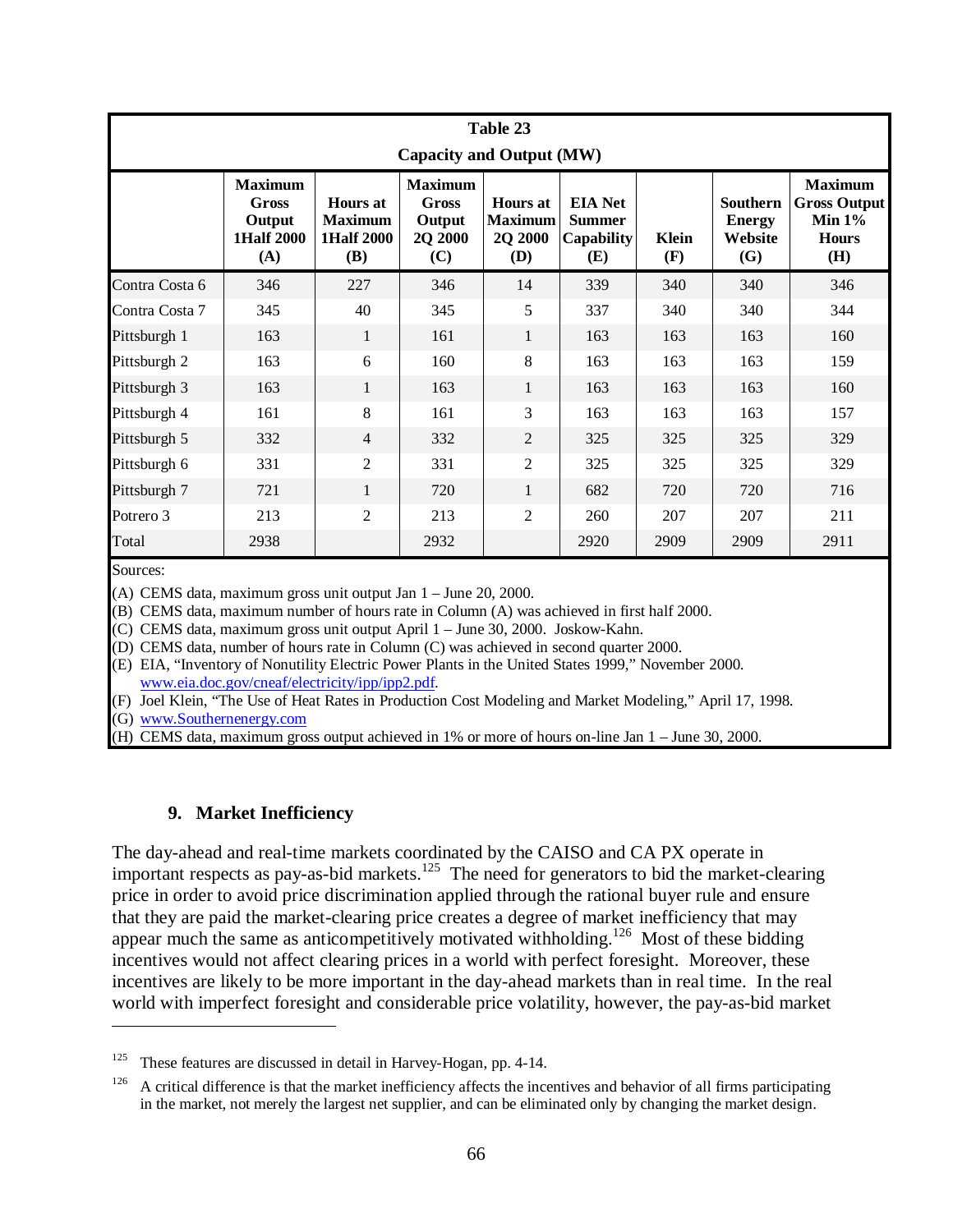features have the potential to create inefficiency and raise prices. For instance, in a simulation of the U.K. market, Bower and Bunn found that switching from a market-clearing to a pay-as-bid auction format increased prices from 100 to 200 percent higher during peak periods.<sup>127</sup> This outcome is particularly likely in potential shortage conditions in which the price cap is binding. Moreover, it has long been recognized that the real-time dispatch by the CAISO contains artificial restrictions that are intended to prevent the CAISO from undertaking least-cost dispatch and rationalizing the supply and demand for energy in real-time.<sup>128</sup> The inevitable and intended consequence of these restrictions on least-cost dispatch is to ensure that low-cost generation capacity at times goes utilized in favor of other higher-cost resources. The impact of these restrictions is thereby to restrict output and raise market prices, but this is the intended outcome of the market design, not the result of anticompetitive behavior by market participants.

#### **10. Summary**

The output gap calculated by Joskow and Kahn includes the effects of many considerations, including ancillary service requirements, real-time price variations, unit outages, unit deratings, environmental limitations, CAISO dispatch instructions, ramping constraints, effects of minimum load costs, any inability of units to consistently achieve their design capacity and the inefficiency of the California market. All of these effects would show up as economic or physical withholding unless they are accounted for in the analysis. It is seen above that if the output gap is calculated to account for real-time prices, units that are off-line and ramping constraints, the output gap is less than ancillary service procurement from generation other than replacement reserves and far less than ancillary service procurement from generation including replacement reserves or the overall ancillary service requirement, excluding replacement reserves (see Tables 22 and 20). This measure of the output gap still includes the impact of several factors unrelated to economic or physical withholding such as unit deratings, environmental limitations, CAISO dispatch instructions, any inability of units to achieve their design capacity and the inefficiency of the California market. Therefore, the CEMS data do not provide evidence that can distinguish between strategic withholding and other market factors.

At the same time, the calculation of the output gap and ancillary service requirements does not account for the capacity of off-line thermal units such as GTs, reserves provided by hydro or geothermal units or the possibility that the CAISO did not meet its reserve target in all hours. It therefore also cannot be concluded from the demonstration that the output gap is much smaller than reserve requirements, or that all of the capacity included in the output gap was either providing ancillary services, dispatched down by the CAISO, or unable to operate due to unit deratings, environmental limitations or overstated capacities. In other words, the range of error in this approach appears to be larger than the amount of the economic withholding that might have occurred. The result could go either way.

<sup>&</sup>lt;sup>127</sup> John Bower and Derek W. Bunn, "Model-Based Comparisons of Pool and Bilateral Markets for Electricity," *Energy Journal*, Vol. 21, November 3, 2000, pp. 1-29. The higher prices arose from both inefficiencies and from the greater exercise of market power. This huge price increase in the U.K. simulations would be unlikely to result in the California market from inefficiency alone, but it illustrates the problems created by market design.

<sup>&</sup>lt;sup>128</sup> See footnote 6 above.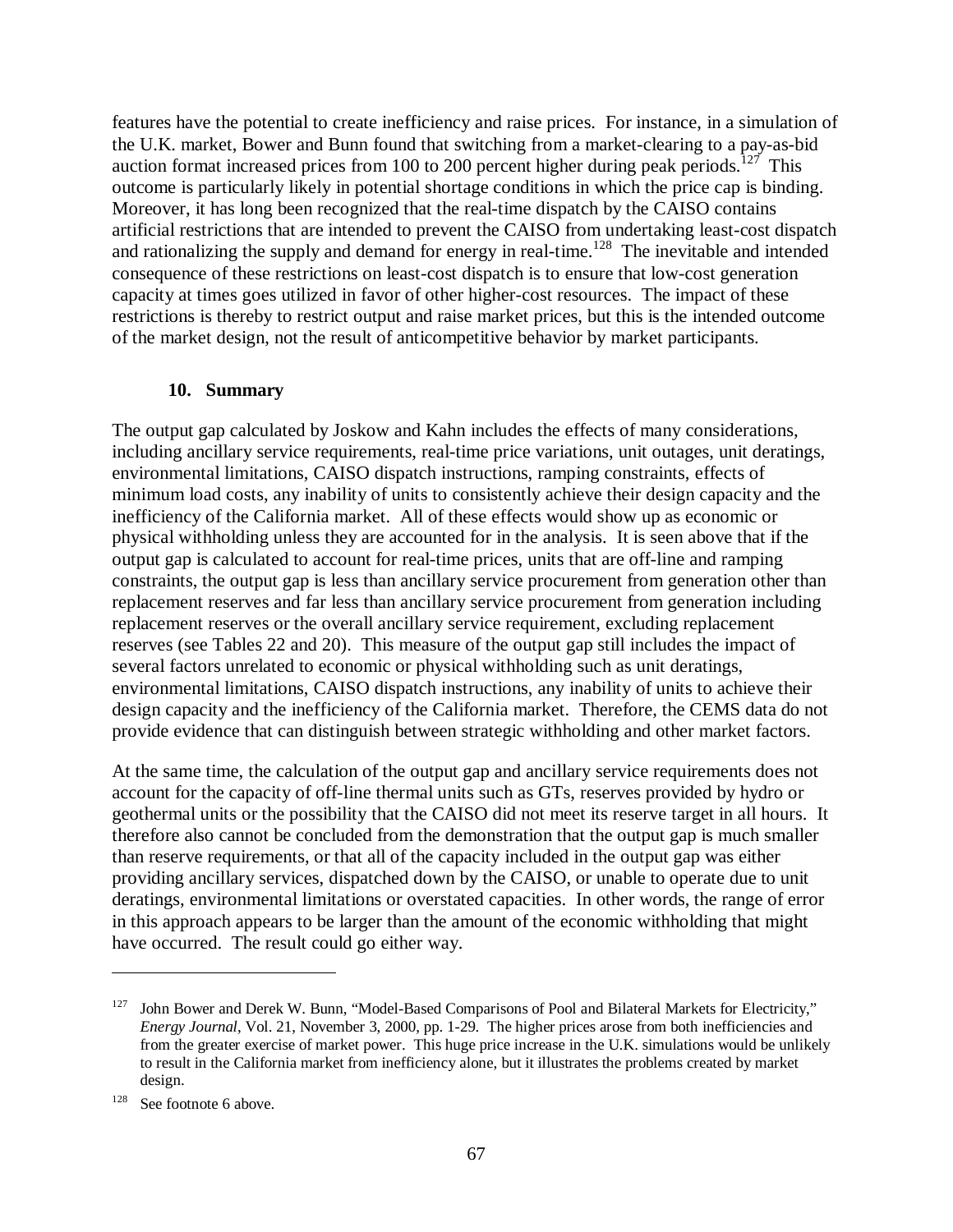### **V. MARKET DESIGN, PRICES AND INCENTIVES**

Joskow and Kahn address a difficult public policy question with publicly available data using two distinct approaches. Both of their approaches face the reality, however, that the range of uncertainty in the publicly available data measuring available capacity, capacity used to provide ancillary services, capacity used to generate energy at the intra-hour peak and capacity dispatched down by the CAISO could exceed the magnitude of any strategic anticompetitive withholding that might have occurred. The CAISO dispatch data would reveal the total available capacity of the on-line units (net of derations, i.e., the upper limit of the units bid in for supplemental energy), and the amount of this capacity that was either used to generate energy, provide ancillary services, or was backed down by the CAISO to manage congestion or balance generation and load. The CAISO dispatch data, moreover, would reveal whether capacity was being economically withheld (i.e., not used to provide energy or ancillary services) in real time during the shortage hours, based on the actual generator schedules and capacity available in each hour. A fundamental limitation of studies based on the CEMS data is that they must be based on very imperfect measures of things the CAISO dispatch data would reveal exactly.

The CAISO dispatch data, however, would not provide the information required to determine whether prices have been affected by physical, rather than economic, withholding. This would require the assessment of the causation of each forced outage or unit derating, assessing the impact of start-up and minimum-load costs on decisions to operate, assessing the impact of annual run restrictions on operating decisions. On this point, the FERC staff has examined outage data for a sample of units and concluded the outages they examined did not reflect physical withholding.

Given the design of the California market, however, even the FERC may not be able to determine from the dispatch data in all instances whether capacity was economically withheld in order to exercise market power, or whether it was economically withheld because of mistaken bids arising from imperfect foresight, which are an inevitable by product of the California market design.

As described by proponents of the California market design: "The ancillary services protocol used in California is strongly dependent on bidders being able to select efficiently between dayahead energy, ancillary services and real-time markets in selling their scheduled capacity. The primary costs of offering ancillary services to the ISO under the protocol are opportunity costs e.g., the profits foregone in other markets, such as selling into the PX, or offering capacity into the real-time markets without being restricted to providing blocks of reserves. To make efficient ancillary services bids, then, sellers need to be able to gauge their opportunity costs as accurately as possible. Yet this is difficult or impossible given the limited data available."<sup>129</sup> The result of this market design is that ancillary services prices are probably higher than would be the case in an efficient market, as are the costs of providing these services. The obvious reality is that California market participants have never had perfect foresight and never will. Unless they do,

<sup>&</sup>lt;sup>129</sup> Seabron Adamson and Carl Imparato, "Fixing What is Broken: What Steps Are Needed to Complete California's Power Markets?" October 20, 2000, pp. 4-5.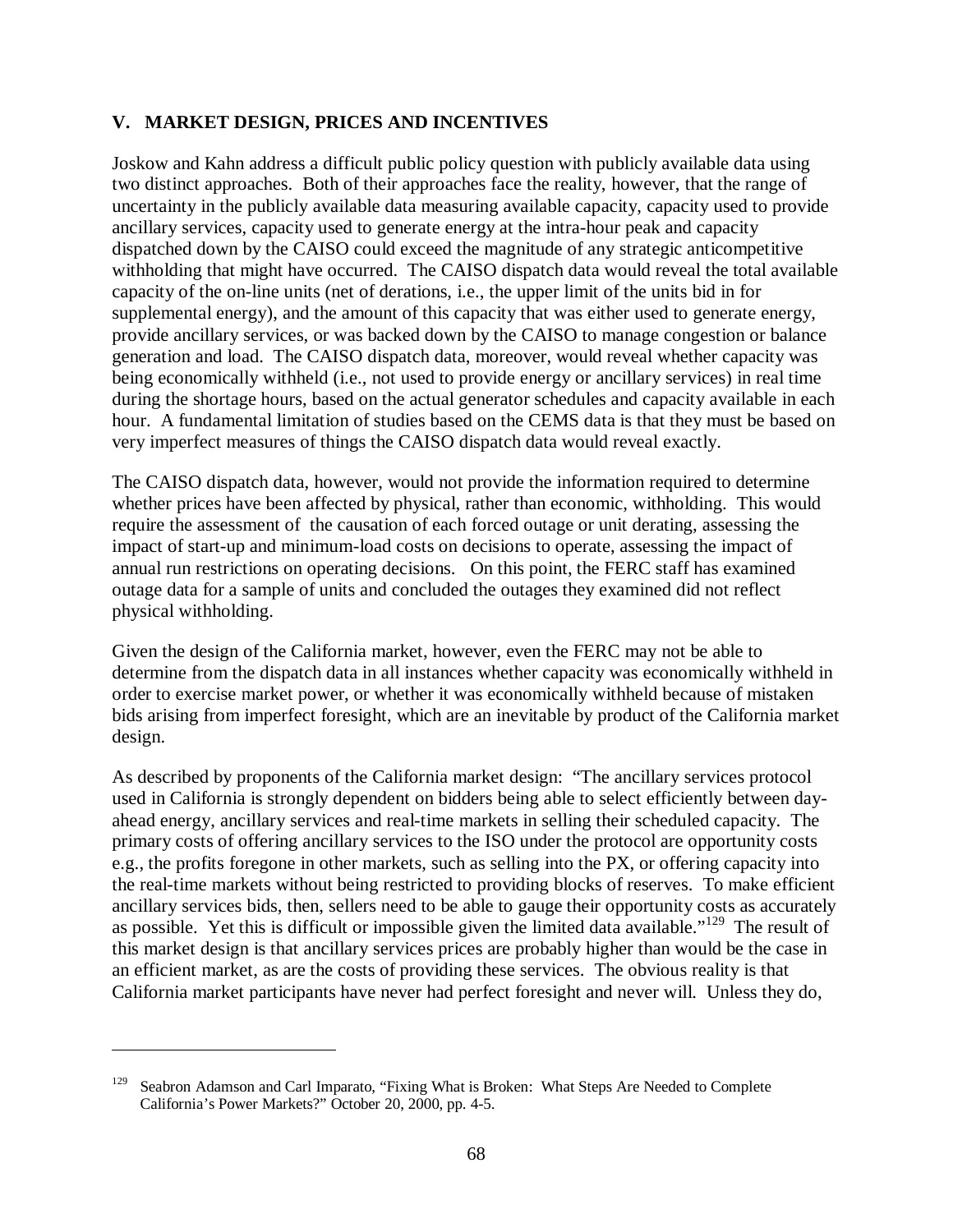however, the California market will continue to operate the way it does, and action to mitigate market power may be less important than action to fix the faulty market design.

Ultimately, it is impossible to prove the absence of any withholding or any exercise of market power without analyzing the reasons for every outage, derating, and decision not to operate by every supplier, which has not been undertaken by any study. The available information, however, has several elements that suggest that the exercise of market power by California thermal generators is not the primary cause of the high prices in California during 2000-2001. First, electricity prices have been consistently high both inside and outside California, which strongly suggests that the problem is not the exercise of locational market power inside California but a widespread shortage of energy and/or capacity in the WSCC. Indeed, prices have at times been higher outside of California than within California due to transmission constraints on exports. Second, if thermal unit owners were engaged in a simple withholding of generation, then they would not have exceeded the environmental limits on their output. With the benefit of hindsight, it appears indisputable that perfectly competitive thermal generator owners of constrained units blessed with perfect foresight would have offered less capacity into the market from a number of units in many hours during the spring and summer than they actually did, not more capacity, and prices in such a perfectly competitive market would have been higher, not lower, than the actual prices in many of the hours in early 2000. Third, if the high prices in California were attributable to simple withholding by a few thermal generators in California, could these generators be exercising sufficient market power to raise prices off-peak as well as on-peak throughout the entire WSCC?

While it is important that allegations of the exercise of market power be carefully investigated, the evidence to date that the high prices in California and the WSCC arise mainly from the exercise of market power by California thermal generators is far from compelling. As Joskow and Kahn have highlighted, many factors contributed to higher prices in California during 2000 and 2001, and the market power theme is only, at most, part of the story. The import of their analysis is not to prove that market power has been exercised but, rather, to suggest that it might be important. The import of the sensitivity analysis here is not to prove that market power has not been exercised but, rather, to suggest that it is unlikely to be the dominant factor and may not even be significant. By contrast, there appears to be little disagreement that other problems of shortage and bad market design are at least large enough to dictate that the solution requires more than just market power mitigation devices. Analysis of the possible exercise of market power should not divert attention from the need for California to:

- 1. Pay its bills;
- 2. Raise retail rates, at least at the margin, to reflect the wholesale market price;
- 3. Assign the financial responsibility for paying electricity bills to someone;
- 4. Make it clear if and, if so, how, environmental regulations will be modified; and
- 5. Adopt LMP and reform the wholesale market design.

Similarly, California should provide generators with incentives to contract for gas transportation capacity (spurring the construction of more pipeline capacity), to make investments in emission reductions, to make investments in improved heat rate performance and likely in additional capacity. None of these investments will be made if generators are uncertain of being paid for the electricity they generate or are not permitted to earn a margin above the cost of fuel.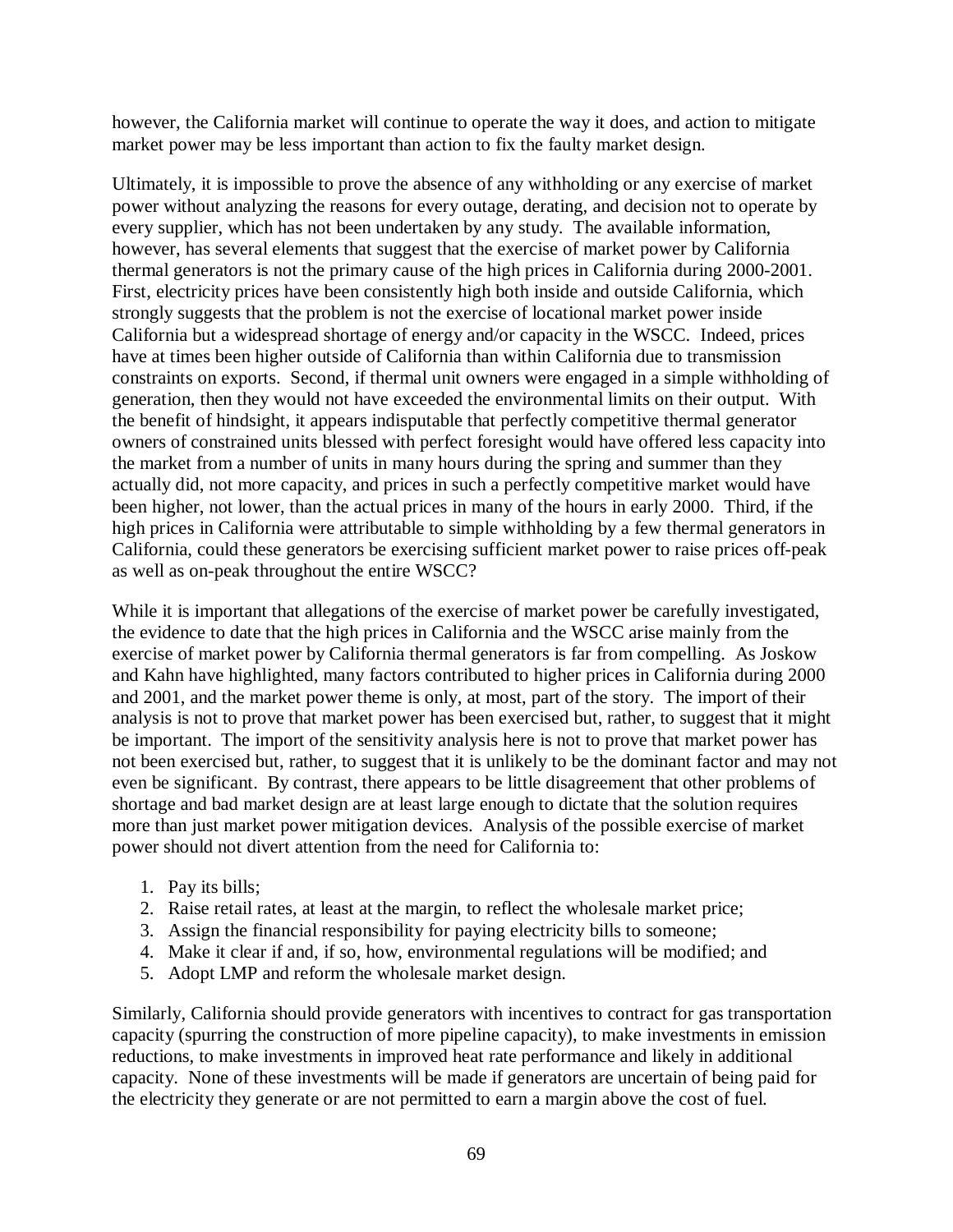Moreover, generators cannot buy fuel or pay for operations and maintenance if they are not paid for their output. It can be seen in Figure 24 that while the output of thermal generators in California, reflected in the "other" category, has increased dramatically in the winter 2000-2001 relative to the winter of 1999-2000, there has been a corresponding large reduction in the output of California "must-take" generation, as well as hydro and imports. Identifying and reversing the cause of this output reduction ought to be a high priority public policy objective.

**Figure 24**



Reproduced from Anjali Sheffrin, Market Analysis Report, March 30, 2001.

If the fall in "must-take" generation is largely due to a combination of QF purchase prices that have failed to rise with gas prices and a failure to pay must-take generators for their output, then the recent electricity shortages and accompanying high prices in California (and the WSCC generally) would appear to be in considerable part a consequence of public policy decisions in California.

Even more importantly, it is essential that retail customers be exposed to wholesale market prices at the margin. Despite the rhetoric about inelastic retail demand, San Diego customers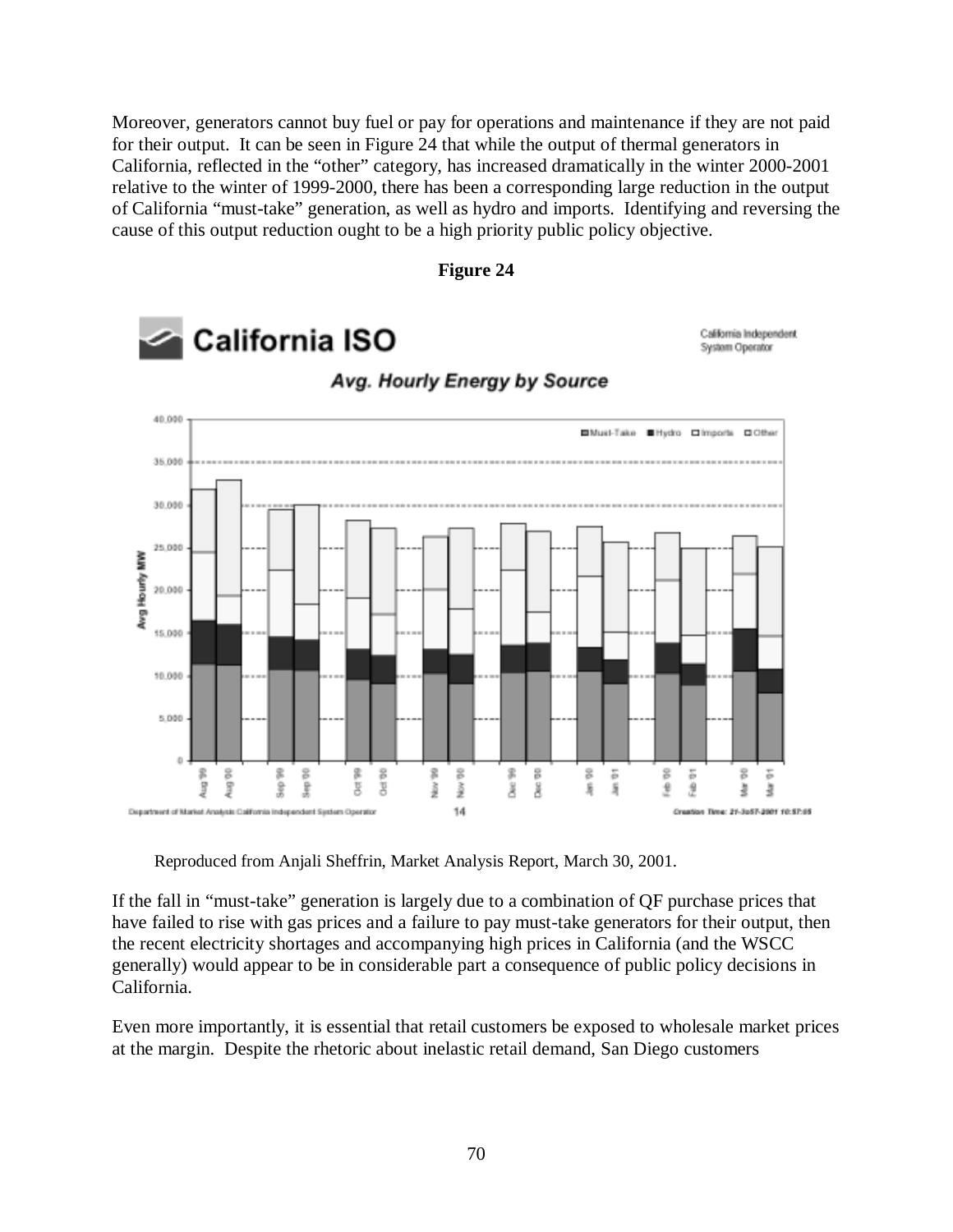responded to high prices last summer by reducing consumption.<sup>130</sup> This behavior indicates that electricity is not worth the cost of production to at least some customers. Retail customers in California have been paying electricity prices that are often less than the cost of the fuel and emission allowances required to generate that electricity. This pricing subsidizes consumption and may create distortions in interfuel consumption decisions.

Although the outcome of the current policy debates in California is uncertain, it is likely that one way or another the customers in California will pay for the power that is consumed; however the payment is being repackaged through asset transfers, bond financing with future surcharges, and use of tax revenue. Importantly, these steps do not protect the customers from the high prices; they only hide and disguise the process of assigning the costs.

Hence, retail customers in California will eventually be asked to make up the difference between the true cost of the electricity they are consuming and the current charges. The current pricing system in effect deprives retail customers of choice and ensures that many retail customers will end up paying for electricity that they would not have consumed if they had the opportunity to avoid these costs by reducing consumption.

Worse, if all loads are insulated from market prices in a shortage situation, the price change required to clear the market will be more extreme, perhaps far more extreme, than if loads were to reduce consumption in response to high prices, even if electricity costs were only passed through on a monthly basis. California's effort to insulate electricity consumers from wholesale market prices has aggravated the increase in wholesale market prices by eliminating the load response that would be required to enable the wholesale market to clear at more moderate prices. Moreover, the retail California electricity prices that are below the fuel cost of generating that electricity create substantial risks of artificially increasing electricity demand on the transmission grid by making it cheaper for customers to buy electricity from the grid than to burn gas or oil to self-generate that electricity.<sup>131</sup>

The most important step that can be taken to moderate electricity prices in the west is to begin flowing wholesale prices through to California end users for their marginal consumption, rather than continuing to subsidize consumption.<sup>132</sup> Moreover, it needs to be recognized that end-users

 $\overline{a}$ 

<sup>&</sup>lt;sup>130</sup> James Bushnell and Erin Mansur, "The Impact of Rate Deregulation on Electricity Consumption in San Diego," POWER Working Paper PWP-082, University of California Energy Institute, Berkeley, April, 2001. "A program of real-time applied to even half the customers in the ISO system, if it is credibly committed to and property understood by customers, could produce power savings that allow California to avoid rolling blackouts." (p. 22).

<sup>&</sup>lt;sup>131</sup> The declining supply of energy from regulatory must-take resources since October 2000 may in part reflect this effect.

<sup>&</sup>lt;sup>132</sup> Severin Borenstein, "The Trouble with Electricity Markets (and some solution)," POWER Working Paper, PWP-081, University of California Energy Institute, Berkeley, January 2001. Frank A. Wolak, "A Market (Power) Mitigation Plan for the California Electricity Market," CAISO Market Surveillance Committee Presentation, March 15, 2001.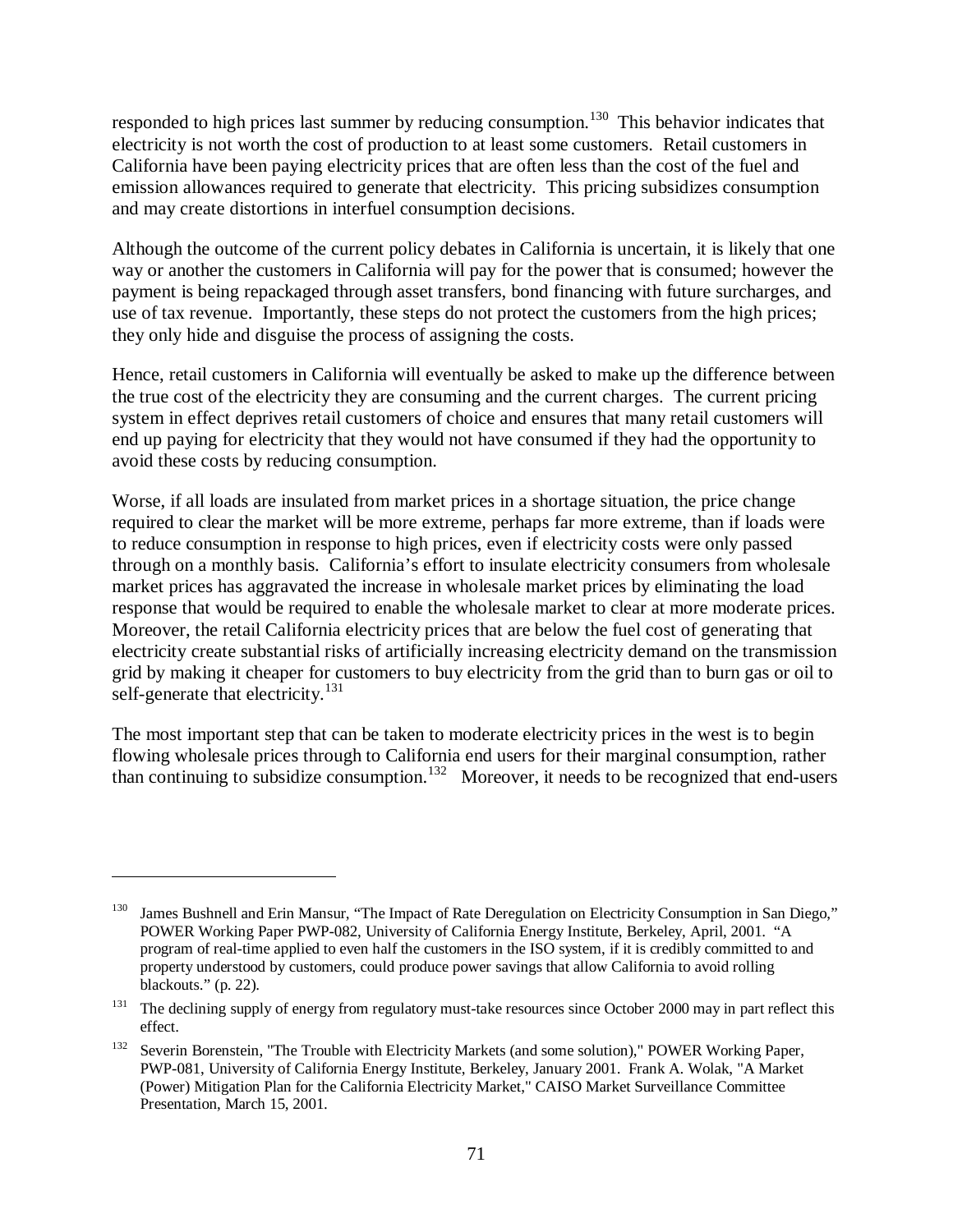that reduce consumption and sell that electricity on the spot market are doing exactly what is required to moderate prices in a shortage and should be praised, not criticized and punished.<sup>133</sup>

Less obviously, the California subsidies for end-user consumption cloud the investment outlook for new electric generating capacity, because it is not clear to investors whether retail customers are really willing to pay the cost of adding electric generating capacity to meet their load. As long as customers are paying subsidized prices for electricity, their consumption decisions provide an uncertain guide for investment decisions. Investment decisions that remove consumer preferences from the decision-making process risk repeating the mistakes of the early 1980s when gas pipelines contracted for natural gas at prices that turned out to be higher than consumers were willing to pay.

It is also important that responsibility for paying electricity bills be clearly assigned to someone -- the end-user, the utility, or whoever -- so that those entities can enter into hedging contracts to insulate themselves from price volatility to the degree that is appropriate. This is also important in avoiding the frequent outcome prior to deregulation in which regulators entered into hedging contracts on behalf of customers at prices above what customers were willing to pay.

New investments in emission reduction are also important in reducing the cost of meeting California electricity demand. The incentives to make these investments will be reduced, and some investments deferred, if it is unclear whether current environmental restrictions on emissions will be relaxed. If there will be some relaxation of emission limits, this should be announced as soon as possible and if there will not be any relaxation, this also needs to be clearly announced as soon as possible. Delaying the decision will delay investments and prolong the impact on market prices. The economics of these investments also depend on the consumer response to high prices, as the easiest way of reducing emissions from high emission plants is not to run them because they are not needed. The longer the delay in flowing through wholesale prices into marginal retail prices the longer the likely delay in making environmental investments as well.

Finally, the designed inefficiency of the California market has directly raised prices and also greatly complicated diagnosis of the cause of the high prices. The California ISO should shift immediately to a bid-based least-cost dispatch in real-time and bid-based least-cost congestion management in day-ahead markets.<sup>134</sup> Further, the FERC should recognize that directing the CAISO to maintain minimum WSCC reserve levels at any cost has an important impact on the cost of meeting load in a shortage situation. Rather drive out high-cost supply, it would be better

 $\overline{a}$ 

<sup>133</sup> See the discussion of Kaiser, *MW Daily*, December 13, 2000, p. 7.

<sup>&</sup>lt;sup>134</sup> California Independent System Operator, "Proposed Market Stabilization Plan of the California Independent System Operator Corporation Provided in Response to Letter Order of March 30, 2001," Submission to Federal Energy Regulatory Commission, April 6, 2001. This plan includes some of the suggested reforms, but also introduces other features such as price discrimination between various sources of supply that would likely complicate market operations.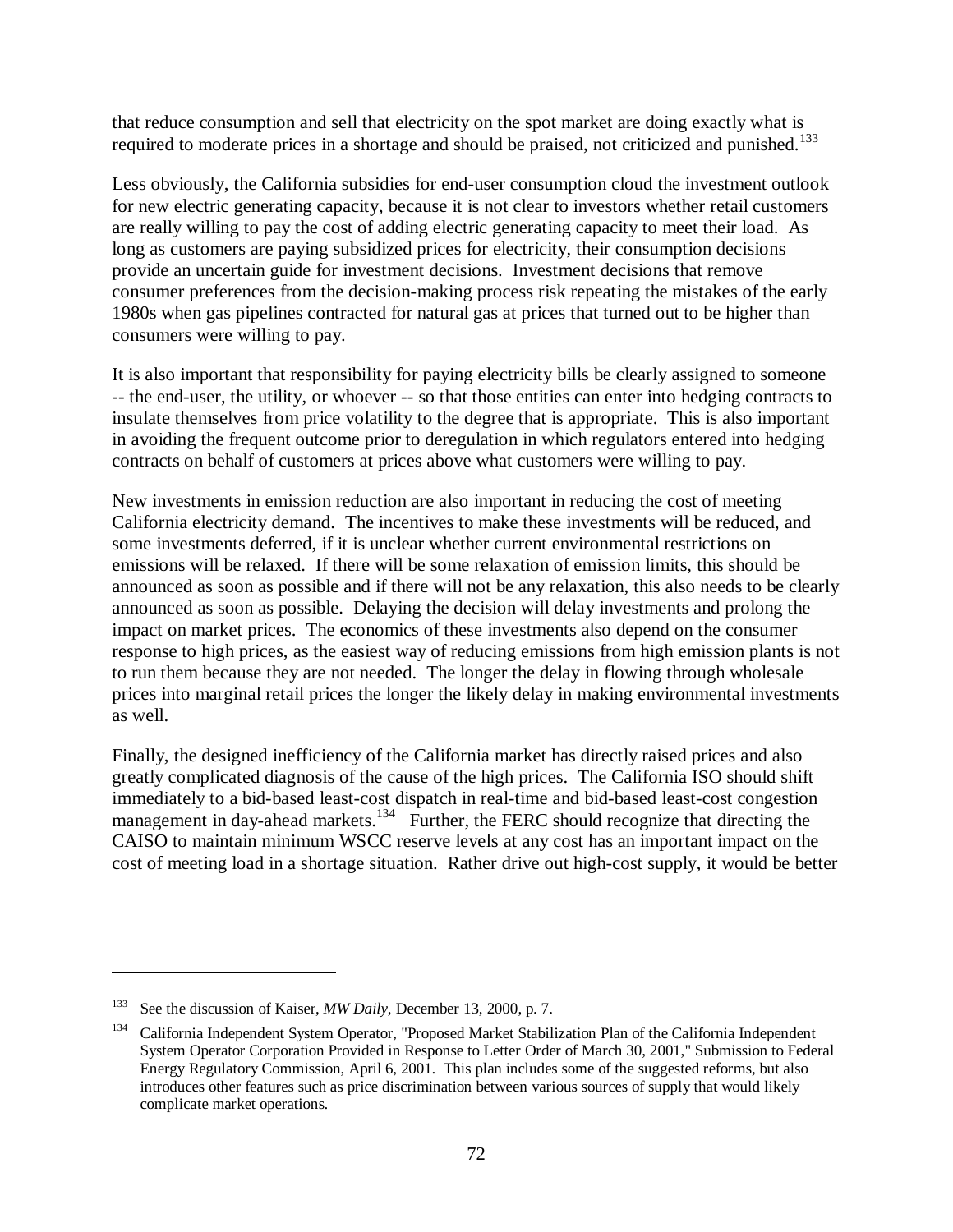public policy to recognize that every MW of the 3,000 or so MW of regulation and reserves that the CAISO seeks to schedule is not worth \$1,000, \$750, \$500 or \$250/MW.<sup>135</sup>

 $\overline{a}$ 

<sup>&</sup>lt;sup>135</sup> This issue is discussed further in Harvey-Hogan, pp. 25-26. See also John D. Chandley, Scott M. Harvey, William W. Hogan., "Electricity Market Reform in California," Comments in FERC Docket EL00-95-000, Center for Business and Government, Harvard University, November 22, 2000.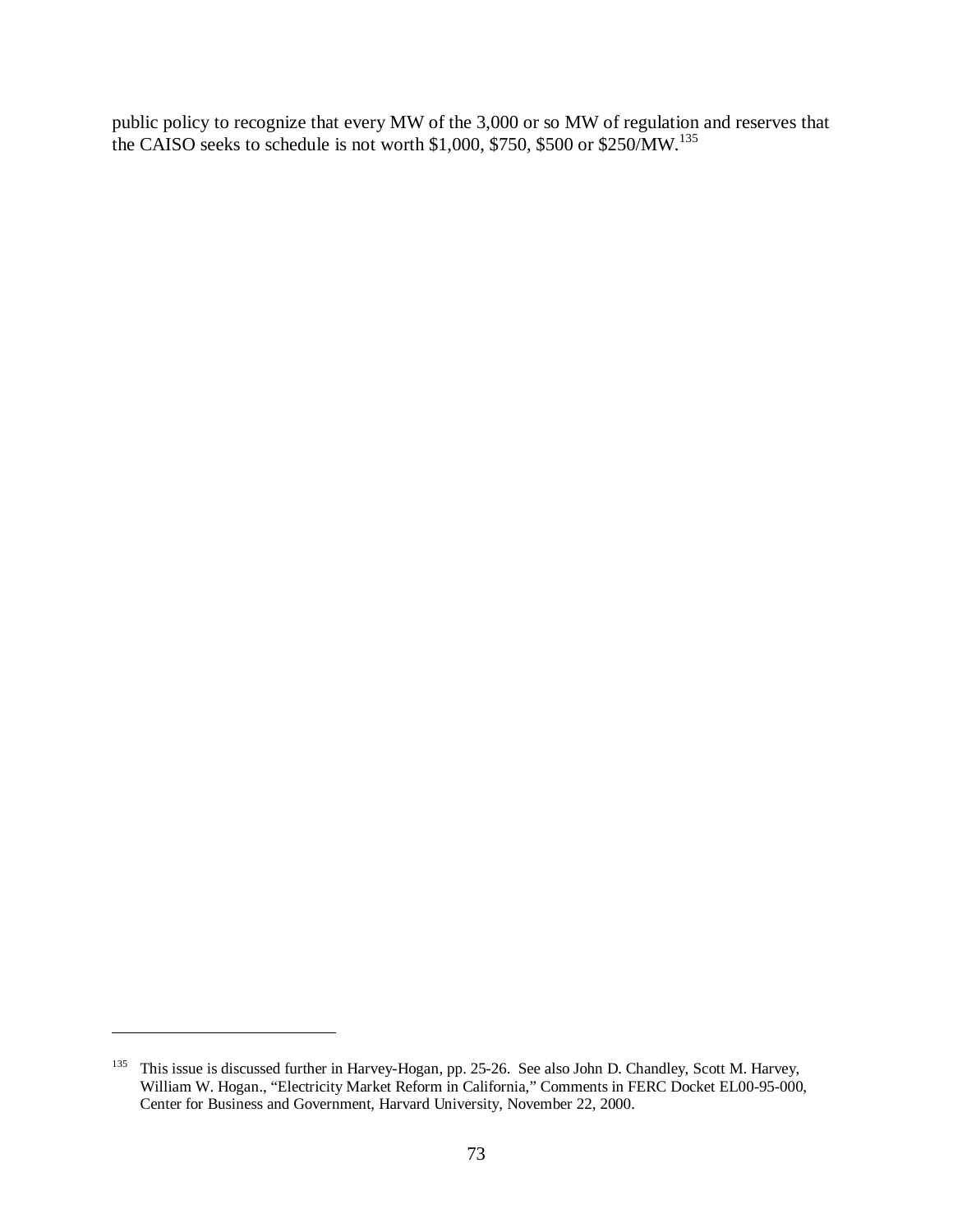## **BIBLIOGRAPHY**

Adamson, Seabron and Carl Imparato, "Fixing What is Broken: What Steps Are Needed to Complete California's Power Markets?" October 20, 2000.

Bower, John and Derek W. Bunn, "Model-Based Comparisons of Pool and Bilateral Markets for Electricity," *Energy Journal*, Vol. 21, November 3, 2000.

Borenstein, Severin, James Bushnell and Frank Wolak, "Diagnosing Market Power in California's Restructured Wholesale Electricity Market," August 2000.

Borenstein, Severin, "The Trouble with Electricity Markets (and some solution)," POWER Working Paper, PWP-081, University of California Energy Institute, Berkeley, January 2001.

Bushnell, James and Erin Mansur, "The Impact of Rate Deregulation on Electricity Consumption in San Diego," POWER Working Paper PWP-082, University of California Energy Institute, Berkeley, April 2001.

California Independent System Operator, Department of Market Analysis Study, "Report on California Energy Market Issues and Performance: May-June 2000," August 10, 2000.

California Independent System Operator, "CAISO 2001 Summer Assessment," March 22, 2001.

California Independent System Operator, "Response of the California Independent System Opertor (sic) Corporation to Letter Order of March 30, 2001," Submission to Federal Energy Regulatory Commission, April 6, 2001.

California Independent System Operator, "Proposed Market Stabilization Plan of the California Independent System Operator Corporation Provided in Response to Letter Order of March 30, 2001," Submission to Federal Energy Regulatory Commission, April 6, 2001.

California Power Exchange Corp, Compliance Unit, "Price Movements in California Electricity Markets," September 29, 2000.

CalPX Compliance Unit, Price Movements in California Electricity Markets, August 31, 2000.

Cardell, Judith B., Carrie Cullen Hitt and William W. Hogan, "Market Power and Strategic Interaction in Electricity Networks," *Resource and Energy Economics*, Vol. 19, 1997.

Chandley, John D., Scott M. Harvey and William W. Hogan., "Electricity Market Reform in California," Comments in FERC Docket EL00-95-000, Center for Business and Government, Harvard University, November 22, 2000.

FERC Office of the General Counsel Market Oversight & Enforcement and Office of Markets, Tariffs and Rates, Division of Energy Markets, Report on Plant Outages in the State of California, February 1, 2001.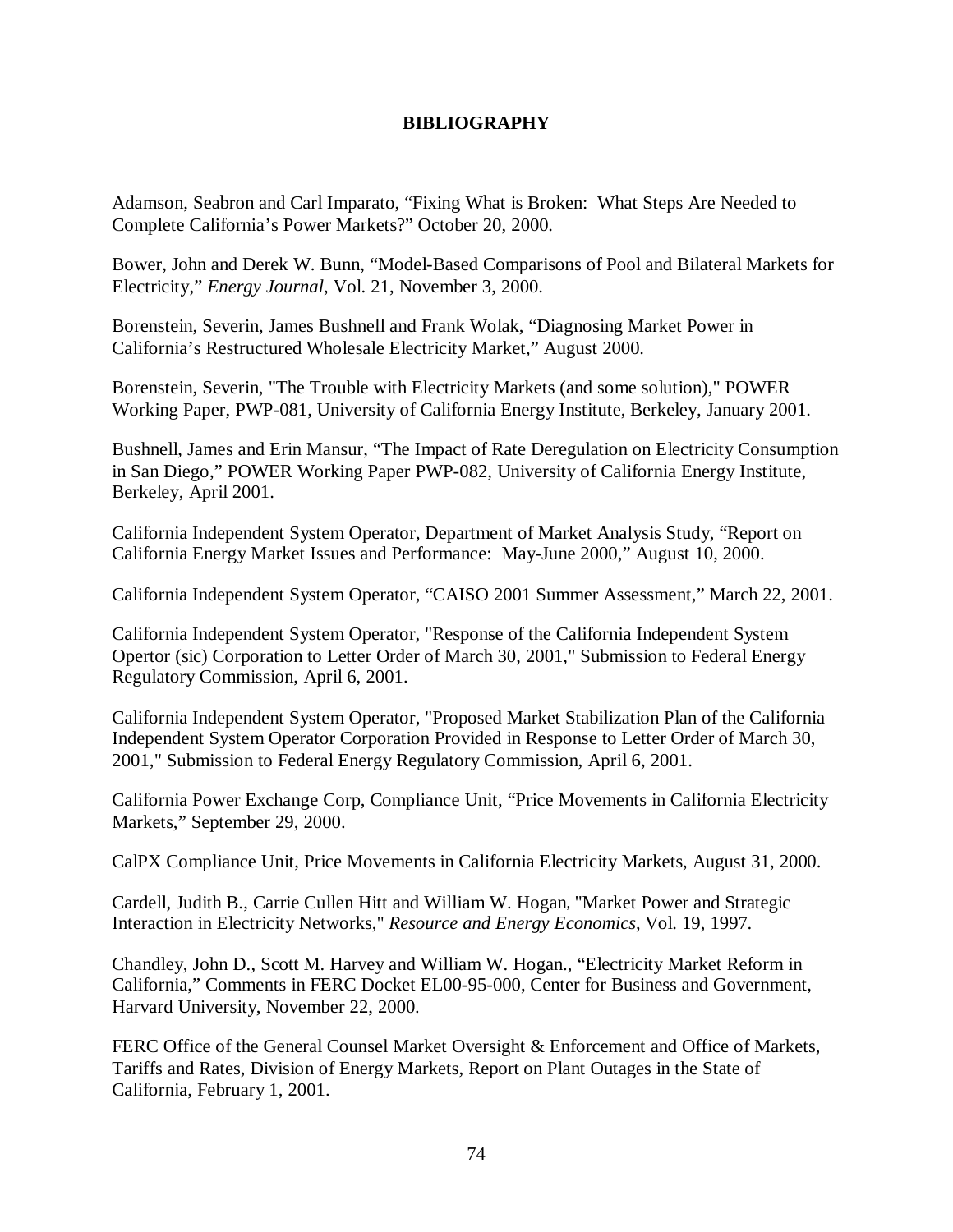FERC, Order Directing Sellers to Provide Refunds of Excess Amounts Charged for Certain Electric Energy Sales During January 2001 or Alternatively, to Provide Further Cost or Other Justification for Such Charges, March 9, 2001.

Harvey, Scott M. and William W. Hogan, "Issues in the Analysis of Market Power in California," October 27, 2000.

Hildebrandt, Eric, "Declaration of Eric Hildebrandt," October 2000.

Hildebrandt, Eric, "Analysis of Market Power in California's Wholesale Energy Markets," November 21, 2000.

Hildebrandt, Eric, "Market Analysis Report," November 30, 2000.

Hildebrandt, Eric, "Further Analyses of the Exercise and Cost Impacts of Market Power in California's Wholesale Energy Market," California Independent System Operator, March 2001.

Hogan, William W., "Rethinking WEPEX: What's Wrong with Least Cost?" *Public Utilities Fortnightly*, January 1, 1998.

Hogan, William W., "A Wholesale Pool Spot Market Must Be Administered by the Independent System Operator: Avoiding the Separation Fallacy," *Electricity Journal*, December 1995.

Imbrecht, Charles R., Statement before the Senate Select Committee on Business Development, November 29, 1995.

Imbrecht, Charles R., Statement before the FERC, Technical Conference on the WEPEX Applications, August 1996.

Joskow, Paul L. and Edward Kahn, "A Quantitative Analysis of Pricing Behavior in California's Electricity Market During Summer 2000," January 2001.

Klein, Joel, "The Use of Heat Rates in Production Cost Modeling and Market Modeling," April 17, 1998.

O'Neill, Richard, "Rules and Institutions for Imperfect Markets," Harvard Electricity Policy Group, January 10, 1997.

Ryan, Stu, AES Pacific, Analyst Presentation, February 1, 2001.

Ruff, Larry, "The California PX Auction: Whatever Happened to the ISO and Why Should Anybody Care," UC Power Conference, March 10, 1997.

Ruff, Larry, "Separation of the ISO from the Power Exchange: Some Structural and Operational Implications," October 25, 1995.

Sheffrin, Anjali, "Empirical Evidence of Strategic Bidding in California ISO Real Time Market," California Independent System Operator, March 21, 2001.